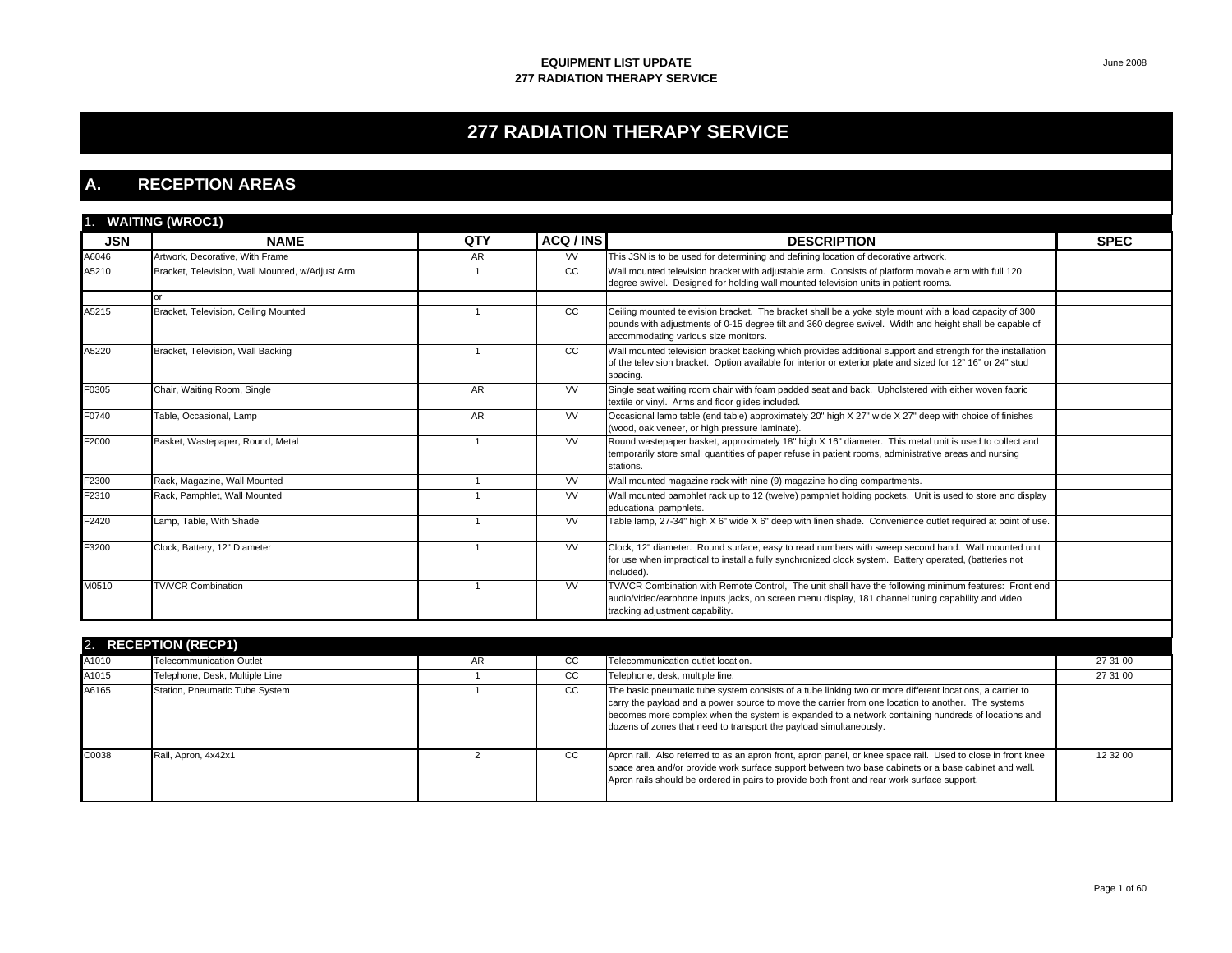| <b>JSN</b> | <b>NAME</b>                                      | QTY            | ACQ / INS       | <b>DESCRIPTION</b>                                                                                                                                                                                                                                                                                                                                                                                                                                                                                                    | <b>SPEC</b> |
|------------|--------------------------------------------------|----------------|-----------------|-----------------------------------------------------------------------------------------------------------------------------------------------------------------------------------------------------------------------------------------------------------------------------------------------------------------------------------------------------------------------------------------------------------------------------------------------------------------------------------------------------------------------|-------------|
| C0039      | Rail, Apron, 4x48x1                              |                | CC              | Apron rail. Also referred to as an apron front, apron panel, or knee space rail. Used to close in front knee<br>space area and/or provide work surface support between two base cabinets or a base cabinet and wall.<br>Apron rails should be ordered in pairs to provide both front and rear work surface support.                                                                                                                                                                                                   | 12 32 00    |
| C0045      | Frame, Apron, 1 Drawer, 4x36x22                  | $\mathbf{1}$   | cc              | Apron frame with one standard drawer. Also referred to as a drawer frame or table frame. Used for a knee<br>space as a combination frame and drawer to support a top between base cabinets or a base cabinet and a<br>wall.                                                                                                                                                                                                                                                                                           | 12 32 00    |
| C0046      | Frame, Apron, 2 Drawer, 4x48x22                  | $\overline{2}$ | cc              | Apron frame with two standard drawers. Also referred to as a drawer frame or table frame. Used for a<br>knee space as a combination frame and drawers to support a top between base cabinets or a base cabinet<br>and a wall.                                                                                                                                                                                                                                                                                         | 12 32 00    |
| C06M0      | Cabinet, U/C/B, 1 PBD, 2 DR, 1 File DR, 30x18x22 | $\overline{2}$ | $\overline{cc}$ | Sitting height under counter base cabinet with a pullboard above two drawers and file drawer. Also<br>referred to as a drawer cabinet. For general purpose use throughout the facility.                                                                                                                                                                                                                                                                                                                               | 12 32 00    |
| CT030      | Countertop, High Pressure Laminate               | 2              | cc              | High pressure laminate countertop (composition of wood particle core with plastic laminate surface) having<br>a hard smooth surface finish, standard thickness of 1", and a 4" butt backsplash/curb. Also referred to as a<br>work surface or work top. Available in a wide choice of colors, patterns, and depths. Used in general<br>purpose areas requiring a basic work surface arrangement with limited heat resistance and poor chemical<br>resistance. Pricing based upon a 24" depth.                         | 12 36 00    |
| F0280      | Chair, Swivel, Low Back                          | 2              | <b>VV</b>       | Chair, Swivel, Low Back                                                                                                                                                                                                                                                                                                                                                                                                                                                                                               |             |
| F0420      | Cabinet, Filing, Lateral, Half Height            | 3              | <b>VV</b>       | Half height two (2) or three (3) drawer lateral filing cabinet, 28" high X 42" wide X 18" deep with recessed<br>handles, locking device and drawer label holders. Drawers are adaptable to either letter or legal size<br>materials.                                                                                                                                                                                                                                                                                  |             |
| F2000      | Basket, Wastepaper, Round, Metal                 | $\mathbf{1}$   | <b>VV</b>       | Round wastepaper basket, approximately 18" high X 16" diameter. This metal unit is used to collect and<br>temporarily store small quantities of paper refuse in patient rooms, administrative areas and nursing<br>stations.                                                                                                                                                                                                                                                                                          |             |
| F2540      | Shredder, Paper, Security                        | $\mathbf{1}$   | <b>VV</b>       | Paper shredder, approximately 18" high X 15" wide X 12" deep with shredding unit and waste receptacle.                                                                                                                                                                                                                                                                                                                                                                                                                |             |
| F3200      | Clock, Battery, 12" Diameter                     | $\mathbf{1}$   | <b>VV</b>       | Clock, 12" diameter. Round surface, easy to read numbers with sweep second hand. Wall mounted unit<br>for use when impractical to install a fully synchronized clock system. Battery operated, (batteries not<br>included).                                                                                                                                                                                                                                                                                           |             |
| M1605      | Holder, Chart, 20 Each                           | $\mathbf{1}$   | <b>VV</b>       | Clinical chart holder cart. 20 chart capacity. 2 side-by-side tiers. May be ordered in various chart<br>capacities. Constructed of heavy metal frames with vinyl laminated surfaces or painted panels. 3" casters<br>with locks. Used to hold patient spring loaded charts.                                                                                                                                                                                                                                           |             |
| M1801      | Computer, Microprocessing, w/Flat Panel Monitor  | $\overline{2}$ | <b>VV</b>       | Desk top microprocessing computer. The unit shall consist of a central processing mini tower, flat panel<br>monitor, keyboard, mouse and speakers. The system shall have the following minimum characteristics: a<br>2.8 GHz Pentium processor; 512 MB memory; 80GB hard drive; 32/48x CD-ROMDVD combo; a 3.5" floppy<br>drive; 1.44MB network interface card; video 32 MB NVIDIA; a 15 inch flat panel color monitor. The<br>computer is used throughout the facility to input, manipulate and retrieve information. |             |
| M1820      | Imprinter, Data Record, Electric                 | $\overline{1}$ | <b>VV</b>       | Electric data record imprinter. The device accepts embossed plastic patient cards in either the 50 column<br>or the 80 column format and adjusts automatically for card size and form thickness. Device will provide<br>clear readable impressions with a cycle that is less than 1 second in length. Electro-mechanical design<br>provides for a consistent impression that is independent of operator knowledge or technique. Unit may<br>include a date/time stamp as an accessory.                                |             |
| M1840      | Printer/Copier/Fax Combination                   | $\mathbf{1}$   | <b>VV</b>       | Multifunctional printer, fax, scanner and copier (PFC) all-in-one machine.                                                                                                                                                                                                                                                                                                                                                                                                                                            |             |

| 3.<br><b>PATIE</b> N | (CLSC1)<br><b>EDUCATION KIOSK / ALCOVE (</b><br>ENT E |   |    |                                       |          |
|----------------------|-------------------------------------------------------|---|----|---------------------------------------|----------|
| A1010                | Telecommunication Outle*                              | ┒ | u. | Telecommunication outlet location.    | 27.24.06 |
| A1012                | With Speaker<br>Telephone, Desk                       |   | ື  | hone, Wall Mounted, 1 Line<br>- Teler | 27.24.06 |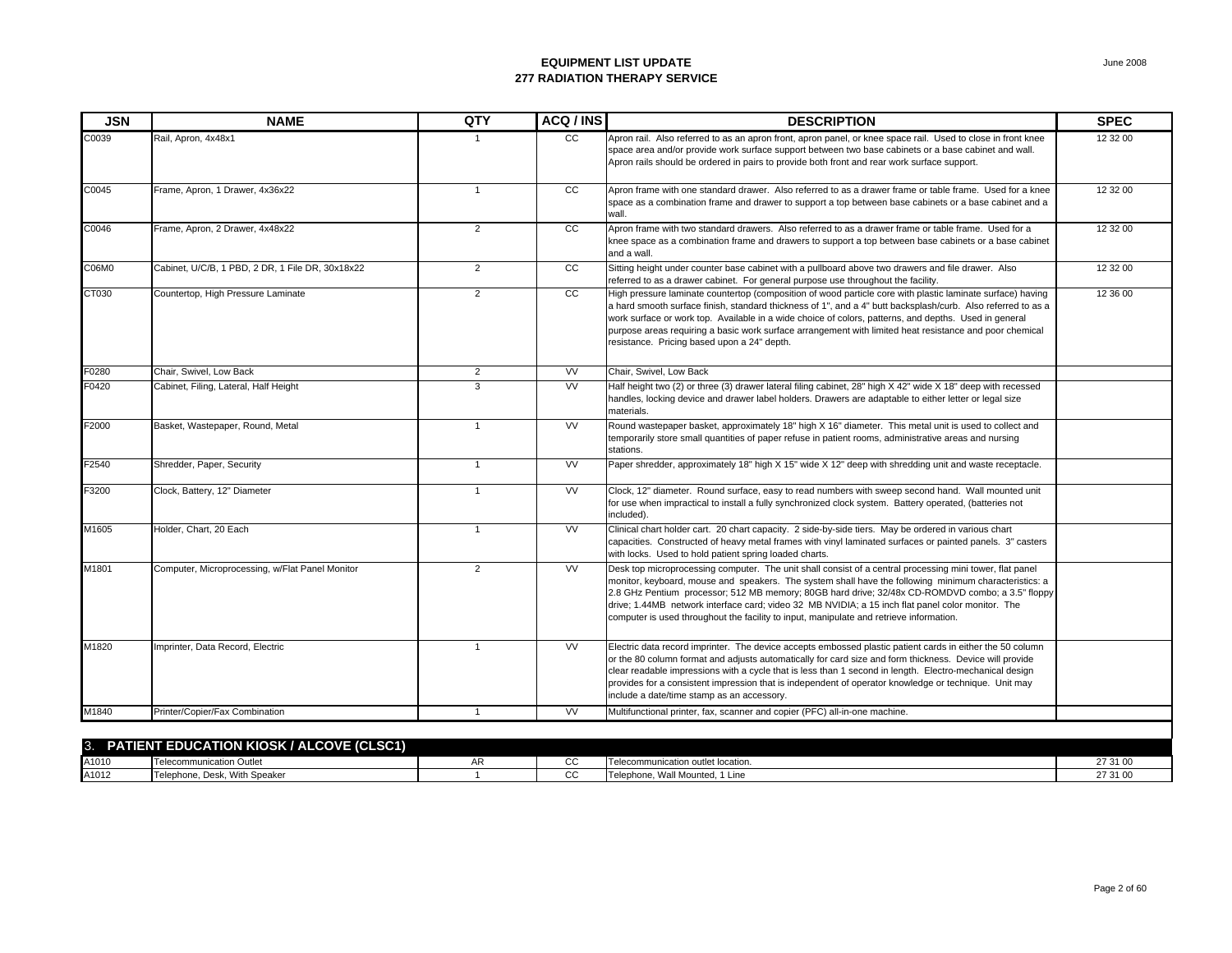| <b>JSN</b> | <b>NAME</b>                                        | QTY            | ACQ / INS | <b>DESCRIPTION</b>                                                                                                                                                                                                                                                                                                                                                                                                                                                                                                                                                                              | <b>SPEC</b> |
|------------|----------------------------------------------------|----------------|-----------|-------------------------------------------------------------------------------------------------------------------------------------------------------------------------------------------------------------------------------------------------------------------------------------------------------------------------------------------------------------------------------------------------------------------------------------------------------------------------------------------------------------------------------------------------------------------------------------------------|-------------|
| E0042      | Workcenter, Computer, Free Standing, 48" W         | $\mathbf{1}$   | <b>VV</b> | THIS TYPICAL INCLUDES:<br>1 TOOL RAIL<br>2 PAPER TRAY<br><b>DIAGONAL TRAY</b><br>FREESTANDING WORK SURFACE<br>MOBILE PEDESTAL, BOX/FILE<br>1 ADJUSTABLE KEYBOARD TRAY                                                                                                                                                                                                                                                                                                                                                                                                                           |             |
| F0230      | Chair, Drafting, Rotary                            | $\overline{1}$ | <b>VV</b> | Drafting chair approximately 47" high X 20" wide X 20" deep with rotary stool and a 5 (five) star base with<br>casters. Padded seat and back. Foot ring adjusts with chair.                                                                                                                                                                                                                                                                                                                                                                                                                     |             |
| F2000      | Basket, Wastepaper, Round, Metal                   | $\mathbf{1}$   | W         | Round wastepaper basket, approximately 18" high X 16" diameter. This metal unit is used to collect and<br>temporarily store small quantities of paper refuse in patient rooms, administrative areas and nursing<br>stations.                                                                                                                                                                                                                                                                                                                                                                    |             |
| F3200      | Clock, Battery, 12" Diameter                       | $\mathbf{1}$   | <b>VV</b> | Clock, 12" diameter. Round surface, easy to read numbers with sweep second hand. Wall mounted unit<br>for use when impractical to install a fully synchronized clock system. Battery operated, (batteries not<br>included).                                                                                                                                                                                                                                                                                                                                                                     |             |
| M1801      | Computer, Microprocessing, w/Flat Panel Monitor    | $\mathbf{1}$   | <b>VV</b> | Desk top microprocessing computer. The unit shall consist of a central processing mini tower, flat panel<br>monitor, keyboard, mouse and speakers. The system shall have the following minimum characteristics: a<br>2.8 GHz Pentium processor; 512 MB memory; 80GB hard drive; 32/48x CD-ROMDVD combo; a 3.5" floppy<br>drive; 1.44MB network interface card; video 32 MB NVIDIA; a 15 inch flat panel color monitor. The<br>computer is used throughout the facility to input, manipulate and retrieve information.                                                                           |             |
|            | 4. PUBLIC TOILET (TLTU1)                           |                |           |                                                                                                                                                                                                                                                                                                                                                                                                                                                                                                                                                                                                 |             |
| A1066      | Mirror, Float Glass, With SS Frame                 | $\overline{1}$ | cc        | A high quality 1/4" polished float glass mirror 36X18, framed in a one-piece, bright polished, stainless steel<br>channel frame with 90° mitered corners. All edges of the mirror are protected by absorbing filler strips.<br>Mirror has a galvanized steel back with integral horizontal hanging brackets and wall hanger for concealed<br>mounting. For mounting above single wall mounted lavatories located in toilet areas, Doctors examination<br>offices, etc. May also be used above double lavatories, either wall or countertop mounted, found in<br>restroom areas.                 | 10 28 00    |
| A5075      | Dispenser, Soap, Disposable                        | $\overline{1}$ | <b>VV</b> | Disposable soap dispenser. One-handed dispensing operation. Designed to accommodate disposable<br>soap cartridge and valve.                                                                                                                                                                                                                                                                                                                                                                                                                                                                     |             |
| A5080      | Dispenser, Paper Towel, SS, Surface Mounted        | $\mathbf{1}$   | cc        | A surface mounted, satin finish stainless steel, single-fold, paper towel dispenser. Dispenser features:<br>tumbler lock; front hinged at bottom; and refill indicator slot. Minimum capacity 400 single-fold paper<br>towels. For general purpose use throughout the facility.                                                                                                                                                                                                                                                                                                                 | 10 28 00    |
| A5090      | Disposal, Sanitary Napkin, SS, Surface Mounted     | $\mathbf{1}$   | cc        | A surface mounted, satin finish stainless steel, sanitary napkin disposal. Disposal features a flip-up cover,<br>secured to the container by a heavy duty stainless steel piano-hinge. Disposal may be secured to wall or<br>toilet partition. For general purpose use in female toilet stalls or rooms and uni-sex toilet rooms.                                                                                                                                                                                                                                                               | 10 28 00    |
| A5109      | Grab Bar, 1-1/4" Dia., SS, 2 Wall, W/C Accessible  | $\mathbf{1}$   | CC        | A 1-1/4" diameter, satin finish stainless steel, peened gripping surface, 2 wall toilet stall/ room, grab bar<br>with concealed mounting flanges. Snap over flanges are provided to conceal mounting screws. A selection<br>of mounting kits and concealed anchor devices are available from the manufacturers for different types of<br>installations. Grab bar shall comply with barrier-free accessibility guidelines for structural strength. For<br>typical water closet applications in toilet stalls and rooms where ADA (American's With Disabilities Act)<br>requirements must be met. | 10 28 00    |
| A5145      | Hook, Garment, Double, SS, Surface Mounted         | $\mathbf{1}$   | cc        | A surface mounted, satin finish stainless steel, double garment hook. Equipped with a concealed mounting<br>bracket that is secured to a concealed wall plate. For general purpose use throughout the facility to hang<br>various items of apparel.                                                                                                                                                                                                                                                                                                                                             | 10 28 00    |
| A5200      | Dispenser, Toilet Tissue, SS, 2-Roll, Surface Mntd | $\overline{1}$ | cc        | A concealed surface mounted, double roll, satin finish stainless steel, toilet tissue dispenser. Unit<br>accommodates two standard-core toilet tissue rolls through 5" in diameter. Spindles are chrome plated<br>plastic with a heavy-duty internal spring and turn freely for non-controlled delivery. For general purpose<br>use in restrooms.                                                                                                                                                                                                                                               | 10 28 00    |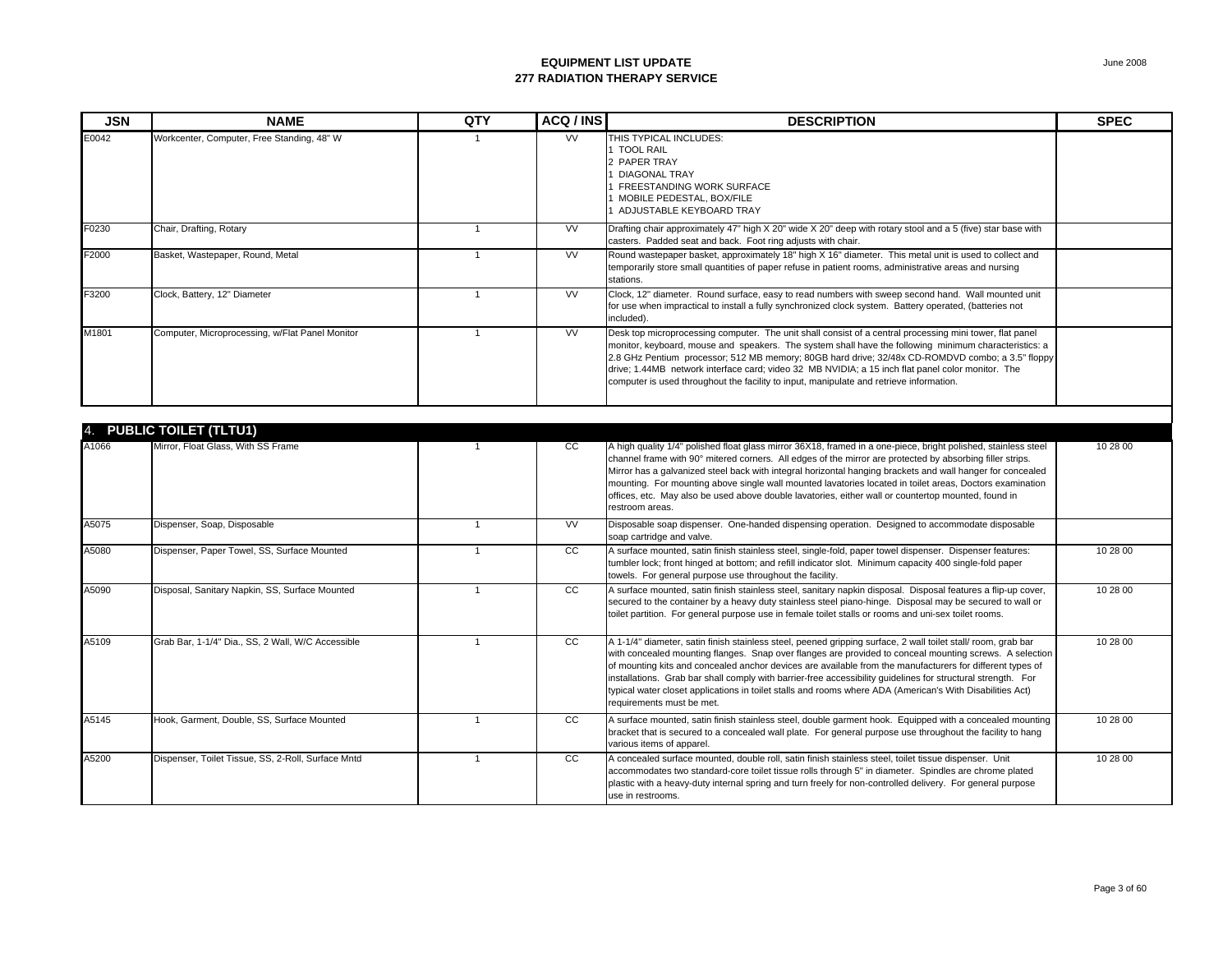| <b>JSN</b> | <b>NAME</b>                         | QTY | ACQ / INS | <b>DESCRIPTION</b>                                                                                                                                                                                                                                                      | <b>SPEC</b> |
|------------|-------------------------------------|-----|-----------|-------------------------------------------------------------------------------------------------------------------------------------------------------------------------------------------------------------------------------------------------------------------------|-------------|
| F2000      | Basket, Wastepaper, Round, Metal    |     | <b>VV</b> | Round wastepaper basket, approximately 18" high X 16" diameter. This metal unit is used to collect and<br>temporarily store small quantities of paper refuse in patient rooms, administrative areas and nursing<br>stations.                                            |             |
| P3100      | Lavatory, Vitreous China, Slab Type |     | CC        | Wall mounted, slab type, vitreous china, lavatory (approximate bowl size 7"x15"x10") with: faucet holes on<br>4" centers; gooseneck spout; wrist blade handles; and grid strainer. It shall be suitable for use in clinics,<br>offices, washrooms or patient care area. | 22 40 00    |
|            |                                     |     |           |                                                                                                                                                                                                                                                                         |             |
| P9180      | Lavatory, Wheelchair, 7x20x27       |     | CC.       | Wheelchair lavatory. Shall be made of vitreous china and accessible to wheelchair bound patients and<br>visitors. Unit is equipped with wrist control handles. Used throughout the facility in handicapped access<br>restrooms.                                         | 22 40 00    |
| P9050      | Toilet, Wall Hung, Siphon Jet       |     | cc        | Siphon jet water closet/ toilet. This unit is wall hung with an elongated bowl, top spud flush valve, seat with<br>open front and check hinge, and carrier. Used throughout the health care facility in restrooms.                                                      | 22 40 00    |

# **B. PATIENT AREAS**

|               | 1. SUB-WAITING (WROC1)                          |                         |               |                                                                                                                                                                                                                                                            |  |
|---------------|-------------------------------------------------|-------------------------|---------------|------------------------------------------------------------------------------------------------------------------------------------------------------------------------------------------------------------------------------------------------------------|--|
| A6046         | Artwork, Decorative, With Frame                 |                         | <b>VV</b>     | This JSN is to be used for determining and defining location of decorative artwork.                                                                                                                                                                        |  |
| A5210         | Bracket, Television, Wall Mounted, w/Adjust Arm |                         | <sub>CC</sub> | Wall mounted television bracket with adjustable arm. Consists of platform movable arm with full 120                                                                                                                                                        |  |
|               |                                                 |                         |               | degree swivel. Designed for holding wall mounted television units in patient rooms.                                                                                                                                                                        |  |
|               | $\Omega$ <sup>r</sup>                           |                         |               |                                                                                                                                                                                                                                                            |  |
| A5215         | Bracket, Television, Ceiling Mounted            |                         | <sub>CC</sub> | Ceiling mounted television bracket. The bracket shall be a yoke style mount with a load capacity of 300<br>pounds with adjustments of 0-15 degree tilt and 360 degree swivel. Width and height shall be capable of<br>accommodating various size monitors. |  |
| A5220         | Bracket, Television, Wall Backing               |                         | <sub>CC</sub> | Wall mounted television bracket backing which provides additional support and strength for the installation<br>of the television bracket. Option available for interior or exterior plate and sized for 12" 16" or 24" stud<br>spacing.                    |  |
| F0305         | Chair, Waiting Room, Single                     | AR                      | <b>VV</b>     | Single seat waiting room chair with foam padded seat and back. Upholstered with either woven fabric<br>textile or vinyl. Arms and floor glides included.                                                                                                   |  |
| F0740         | Table, Occasional, Lamp                         | <b>AR</b>               | <b>VV</b>     | Occasional lamp table (end table) approximately 20" high X 27" wide X 27" deep with choice of finishes<br>(wood, oak veneer, or high pressure laminate).                                                                                                   |  |
| F2000         | Basket, Wastepaper, Round, Metal                |                         | <b>VV</b>     | Round wastepaper basket, approximately 18" high X 16" diameter. This metal unit is used to collect and<br>temporarily store small quantities of paper refuse in patient rooms, administrative areas and nursing<br>stations.                               |  |
| F2300         | Rack, Magazine, Wall Mounted                    |                         | <b>VV</b>     | Wall mounted magazine rack with nine (9) magazine holding compartments.                                                                                                                                                                                    |  |
| F2310         | Rack, Pamphlet, Wall Mounted                    |                         | <b>VV</b>     | Wall mounted pamphlet rack up to 12 (twelve) pamphlet holding pockets. Unit is used to store and display<br>educational pamphlets.                                                                                                                         |  |
| F2420         | Lamp, Table, With Shade                         | $\overline{\mathbf{1}}$ | <b>VV</b>     | Table lamp, 27-34" high X 6" wide X 6" deep with linen shade. Convenience outlet required at point of use.                                                                                                                                                 |  |
| F3200         | Clock, Battery, 12" Diameter                    |                         | <b>VV</b>     | Clock, 12" diameter. Round surface, easy to read numbers with sweep second hand. Wall mounted unit<br>for use when impractical to install a fully synchronized clock system. Battery operated, (batteries not<br>included).                                |  |
| M0510         | <b>TV/VCR Combination</b>                       |                         | <b>VV</b>     | TV/VCR Combination with Remote Control, The unit shall have the following minimum features: Front end<br>audio/video/earphone inputs jacks, on screen menu display, 181 channel tuning capability and video<br>tracking adjustment capability.             |  |
| $\mathcal{D}$ | <b>PATIENT CONSULTATION ROOM (OFDC2)</b>        |                         |               |                                                                                                                                                                                                                                                            |  |

| <b>IENT CONSULTATION ROOM (OFDC2)</b><br>2.<br>э. |                              |  |               |                                           |         |  |  |
|---------------------------------------------------|------------------------------|--|---------------|-------------------------------------------|---------|--|--|
| A1010                                             | Telecommunication Outlet     |  | $\sim$<br>◡   | <b>Telecommunication outlet location.</b> | 27.24.2 |  |  |
| A1011                                             | 1 Line<br>Telephone, Desk, 1 |  | $\mathcal{L}$ | hone, desk, 1 line.<br>I l elep           | 27.24.2 |  |  |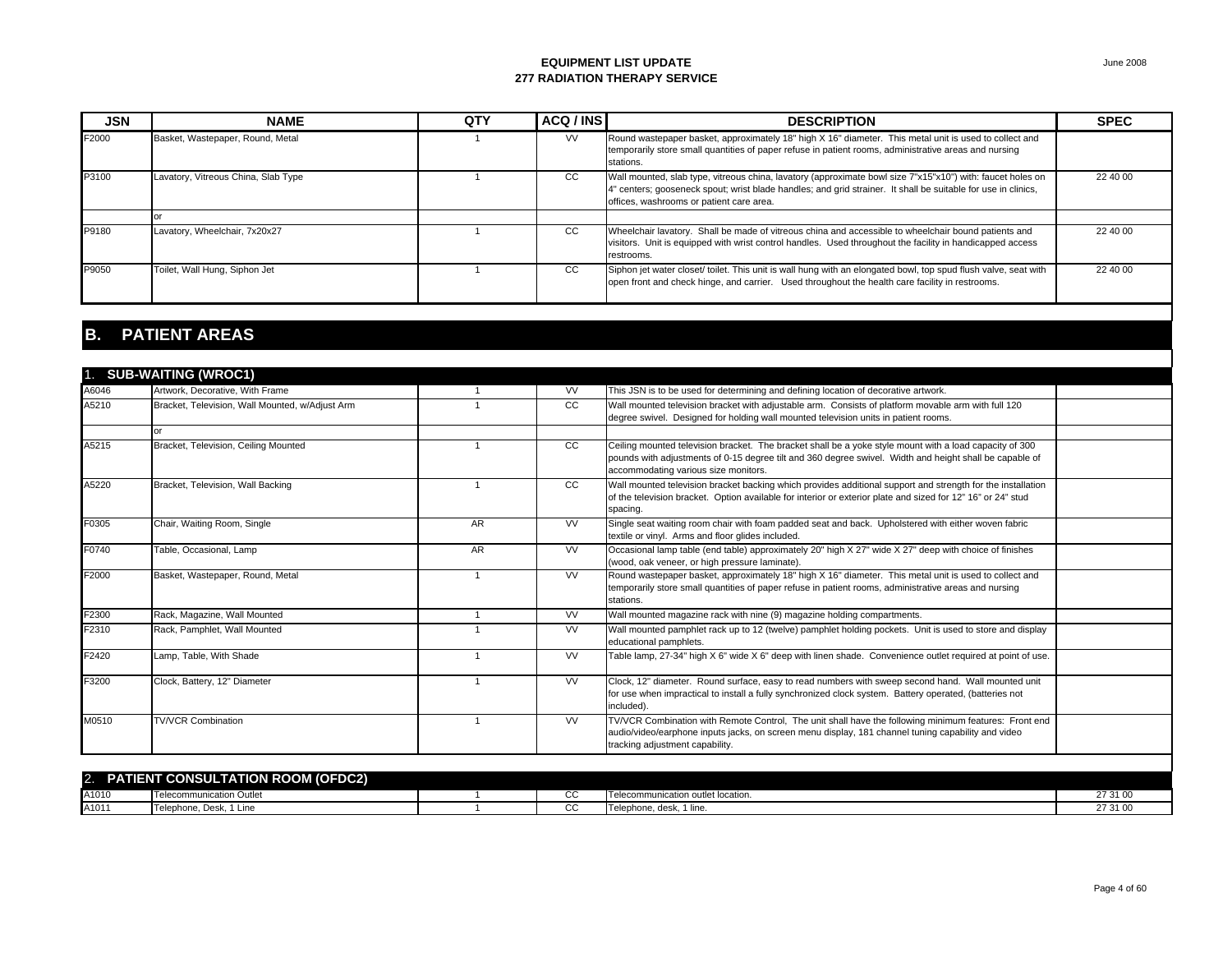| <b>JSN</b> | <b>NAME</b>                                        | QTY          | ACQ / INS      | <b>DESCRIPTION</b>                                                                                                                                                                                                                                                                                                                                                                                                                                                                 | <b>SPEC</b> |
|------------|----------------------------------------------------|--------------|----------------|------------------------------------------------------------------------------------------------------------------------------------------------------------------------------------------------------------------------------------------------------------------------------------------------------------------------------------------------------------------------------------------------------------------------------------------------------------------------------------|-------------|
| A1132      | Rail, Accessory Mounting, Length As Required       | $\mathbf{1}$ | W              | Horizontal mounting rail will consist of lock mounting devices capable of; supporting up to 75 pounds each,<br>being repositioned, and mounting and dismounting of equipment without the use of tools. The rail must be<br>capable of supporting medical equipment and accessories normally found in exam or patient rooms. The<br>rail system must be capable of mounting and dismounting equipment without leaving or creating new holes<br>in the finished surface of the wall. |             |
| A5145      | Hook, Garment, Double, SS, Surface Mounted         | $\mathbf{1}$ | cc             | A surface mounted, satin finish stainless steel, double garment hook. Equipped with a concealed mounting<br>bracket that is secured to a concealed wall plate. For general purpose use throughout the facility to hang<br>various items of apparel.                                                                                                                                                                                                                                | 10 28 00    |
| A6046      | Artwork, Decorative, With Frame                    | $\mathbf{1}$ | W              | This JSN is to be used for determining and defining location of decorative artwork.                                                                                                                                                                                                                                                                                                                                                                                                |             |
| E0063      | Workstation, L-Shaped w/Peninsula, Wall Mtd, 72x72 | $\mathbf{1}$ | $\overline{W}$ | THIS TYPICAL INCLUDES:<br>3 VERTICAL HANGING STRIPS<br>2 LOCKABLE FLIPPER UNITS<br>2 SHELVES, STORAGE/DISPLAY<br>2 LIGHTS<br><b>TACKBOARD</b><br>2 TOOL RAILS<br>2 PAPER TRAYS<br><b>DIAGONAL TRAY</b><br>CANTILEVERED WORK SURFACE<br>PENINSULA WORK SURFACE<br>ADJUSTABLE KEYBOARD TRAY<br>MOBILE PEDESTAL, BOX/FILE<br>PENCIL DRAWER<br>CPU HOLDER                                                                                                                              |             |
| F0110      | Bookcase, 3 Shelf                                  | $\mathbf{1}$ | <b>VV</b>      | Freestanding open metal shelf book case, approximately 60" high X 36" wide X 18" deep with three (3)<br>adjustable shelves and four (4) non-marking floor glides.                                                                                                                                                                                                                                                                                                                  |             |
| F0255      | Chair, Easy                                        | $\mathbf{1}$ | <b>VV</b>      | Easy chair approximately 35" high X 28" wide X 32" deep with arms and floor glides. Arms, back and seat<br>are foam padded and upholstered in woven textile fabric or vinyl.                                                                                                                                                                                                                                                                                                       |             |
| F0275      | Chair, Swivel, High Back                           | $\mathbf{1}$ | W              | Highback contemporary swivel chair, 41" high X 23" wide X 23" deep with five (5) caster swivel base and<br>arms. Chair may be used at desks or in conference rooms. Back and seat are foam padded and<br>upholstered with either woven textile fabric or vinyl.                                                                                                                                                                                                                    |             |
| F0300      | Chair, Task, Swivel, With Arms                     | $\mathbf{1}$ | W              | Task chair, approximately 34" H X 26" W X 22" D with adjustable arms and a five caster adjustable swivel<br>base. Seat and back are foam padded and upholstered in woven fabric or vinyl.                                                                                                                                                                                                                                                                                          |             |
| F0375      | Sofa, Upholstered                                  | $\mathbf{1}$ | W              | Executive sofa with woven fabric textile or vinyl upholstery, foam padded arms, steel spring and foam<br>rubber backs and seats, and floor glides.                                                                                                                                                                                                                                                                                                                                 |             |
| F0420      | Cabinet, Filing, Lateral, Half Height              | $\mathbf{1}$ | W              | Half height two (2) or three (3) drawer lateral filing cabinet, 28" high X 42" wide X 18" deep with recessed<br>handles, locking device and drawer label holders. Drawers are adaptable to either letter or legal size<br>materials.                                                                                                                                                                                                                                               |             |
| F0725      | Table, Occasional, Executive, Wood                 | $\mathbf{1}$ | W              | Highback contemporary swivel chair, 41" high X 23" wide X 23" deep with five (5) caster swivel base and<br>arms. Chair may be used at desks or in conference rooms. Back and seat are foam padded and<br>upholstered with either woven textile fabric or vinyl.                                                                                                                                                                                                                    |             |
| F2420      | Lamp, Table, With Shade                            | $\mathbf{1}$ | W              | Table lamp, 27-34" high X 6" wide X 6" deep with linen shade. Convenience outlet required at point of use.                                                                                                                                                                                                                                                                                                                                                                         |             |
| F2000      | Basket, Wastepaper, Round, Metal                   | $\mathbf{1}$ | W              | Round wastepaper basket, approximately 18" high X 16" diameter. This metal unit is used to collect and<br>temporarily store small quantities of paper refuse in patient rooms, administrative areas and nursing<br>stations.                                                                                                                                                                                                                                                       |             |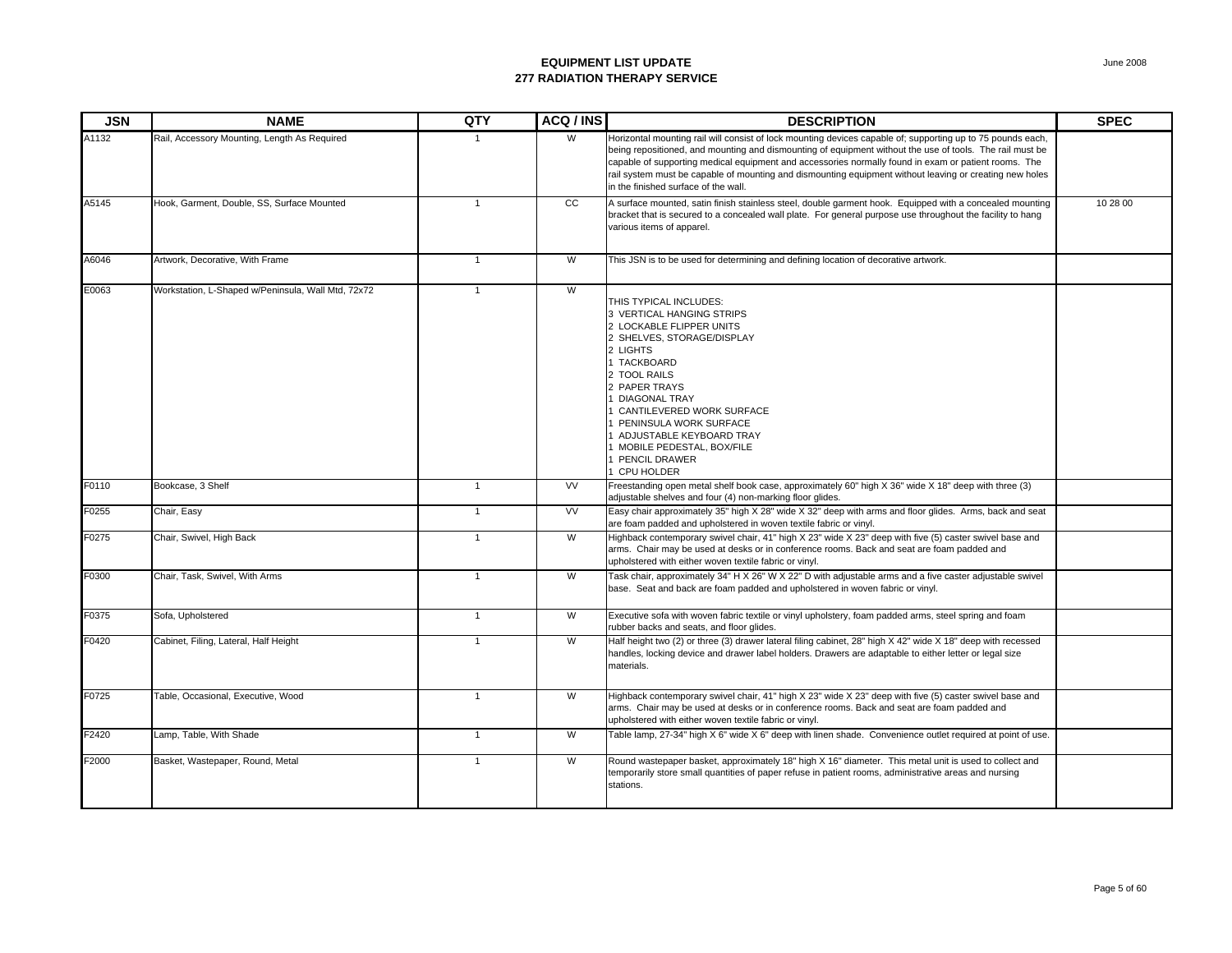| <b>JSN</b>        | <b>NAME</b>                                        | QTY          | ACQ / INS      | <b>DESCRIPTION</b>                                                                                                                                                                                                                                                                                                                                                                                                                                                                                                    | <b>SPEC</b> |
|-------------------|----------------------------------------------------|--------------|----------------|-----------------------------------------------------------------------------------------------------------------------------------------------------------------------------------------------------------------------------------------------------------------------------------------------------------------------------------------------------------------------------------------------------------------------------------------------------------------------------------------------------------------------|-------------|
| F3200             | Clock, Battery, 12" Diameter                       | $\mathbf{1}$ | W              | Clock, 12" diameter. Round surface, easy to read numbers with sweep second hand. Wall mounted unit<br>for use when impractical to install a fully synchronized clock system. Battery operated, (batteries not<br>included).                                                                                                                                                                                                                                                                                           |             |
| M1801             | Computer, Microprocessing, w/Flat Panel Monitor    | $\mathbf{1}$ | W              | Desk top microprocessing computer. The unit shall consist of a central processing mini tower, flat panel<br>monitor, keyboard, mouse and speakers. The system shall have the following minimum characteristics: a<br>2.8 GHz Pentium processor; 512 MB memory; 80GB hard drive; 32/48x CD-ROMDVD combo; a 3.5" floppy<br>drive; 1.44MB network interface card; video 32 MB NVIDIA; a 15 inch flat panel color monitor. The<br>computer is used throughout the facility to input, manipulate and retrieve information. |             |
| M1825             | Printer, Computer                                  | $\mathbf{1}$ | W              | High resolution computer printer with a variety of type styles and sheet/envelope feeder trays. Database<br>information reflects network ready, medium duty office style laser printers. Other types of printers (bubble<br>jet, dot matrix, line or plotter) as well as light or heavy use capabilities are available.                                                                                                                                                                                               |             |
|                   | 3. LINEAR ACCELERATOR (IMRT) ROOM (XTLA1)          |              |                |                                                                                                                                                                                                                                                                                                                                                                                                                                                                                                                       |             |
| A1010             | <b>Telecommunication Outlet</b>                    | AR           | cc             | Telecommunication outlet location.                                                                                                                                                                                                                                                                                                                                                                                                                                                                                    | 27 31 00    |
| A1015             | Telephone, Desk, Multiple Line                     | $\mathbf{1}$ | cc             | Telephone, desk, multiple line.                                                                                                                                                                                                                                                                                                                                                                                                                                                                                       | 27 31 00    |
| A5075             | Dispenser, Soap, Disposable                        | $\mathbf{1}$ | $\overline{W}$ | Disposable soap dispenser. One-handed dispensing operation. Designed to accommodate disposable<br>soap cartridge and valve.                                                                                                                                                                                                                                                                                                                                                                                           |             |
| A5080             | Dispenser, Paper Towel, SS, Surface Mounted        | $\mathbf{1}$ | cc             | A surface mounted, satin finish stainless steel, single-fold, paper towel dispenser. Dispenser features:<br>tumbler lock; front hinged at bottom; and refill indicator slot. Minimum capacity 400 single-fold paper<br>towels. For general purpose use throughout the facility.                                                                                                                                                                                                                                       | 10 28 00    |
| A5106             | Waste Disposal Unit, Sharps w/Glove Dispenser      | $\mathbf{1}$ | $\overline{W}$ | The unit is designed for the disposal of sharps and complies with OSHA quidelines for the handling of<br>sharps. It shall house a 5 quart container and be capable of being mounted on a wall. It shall have a glove<br>dispenser attached. The unit shall be secured by a locked enclosure.                                                                                                                                                                                                                          |             |
| A5145             | Hook, Garment, Double, SS, Surface Mounted         | $\mathbf{1}$ | cc             | A surface mounted, satin finish stainless steel, double garment hook. Equipped with a concealed mounting<br>bracket that is secured to a concealed wall plate. For general purpose use throughout the facility to hang<br>various items of apparel.                                                                                                                                                                                                                                                                   | 10 28 00    |
| C03F0             | Cabinet, U/C/B, 1 Shelf, 2 Half DR, 2 DO, 36x30x22 | AR           | cc             | Standing height under counter base cabinet with an adjustable shelf and two half width drawers above solid<br>hinged doors. Also referred to as a combination cabinet or a drawer and cupboard cabinet. For general<br>purpose use throughout the facility.                                                                                                                                                                                                                                                           | 12 32 00    |
| C03H <sub>0</sub> | Cabinet, U/C/B, 2 Half Drawers, 3 DR, 36x30x22     | AR.          | cc             | Standing height under counter base cabinet with two half width drawers side-by-side above three full width<br>drawers. Also referred to as a drawer cabinet. For general purpose use throughout the facility.                                                                                                                                                                                                                                                                                                         | 12 32 00    |
| C03J0             | Cabinet, U/C/B, 8 Half Drawers, 36x30x22           | AR           | <b>CC</b>      | Standing height under counter base cabinet with eight half width drawers of equal height. Also referred to<br>as a drawer cabinet. For general purpose use throughout the facility.                                                                                                                                                                                                                                                                                                                                   | 12 32 00    |
| C03P0             | Cabinet, Sink, U/C/B, 2 Door, 30" W                | $\mathbf{1}$ | CC             | Standing height under counter base sink cabinet. 36" H x 30" W x 22" D with two solid hinged doors. Also<br>referred to as a double-door sink cabinet. For general purpose use throughout the facility where a sink is<br>to be used. Coordinate actual clear cabinet dimension with the actual outside dimension of sink that is<br>specified to ensure that they are compatible.                                                                                                                                    | 12 32 00    |
| CE030             | Cabinet, W/H, 2 SH, 2 GDO, Sloping Top, 38x30x13   | <b>AR</b>    | cc             | Wall hung cabinet with two adjustable shelves, solid hinged doors, and sloping top. Also referred to as a<br>solid hinged double door wall case. For general purpose use throughout the facility.                                                                                                                                                                                                                                                                                                                     | 12 32 00    |
| <b>CR070</b>      | Cabinet, F/S, 5 Shelf, 1 DO, Sloping Top, 95x24x16 | AR.          | CC             | Floor standing storage cabinet with five adjustable shelves, a solid right or left-hinged door (appropriate<br>door hinge configuration to be indicated on equipment elevation drawings), and sloping top. Also referred<br>to as a tall case or a tall cabinet. For general purpose storage use throughout the facility.                                                                                                                                                                                             | 12 32 00    |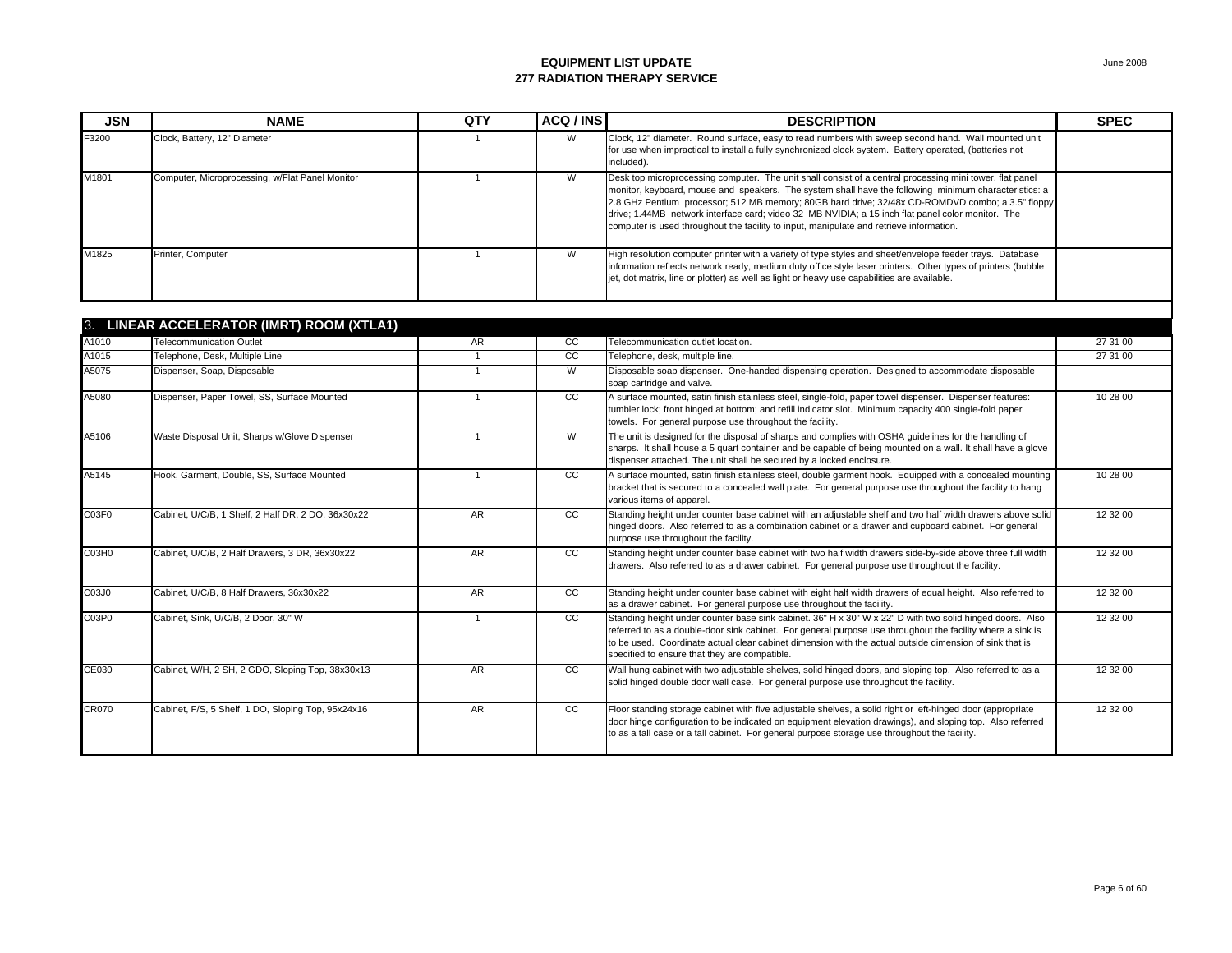| <b>JSN</b> | <b>NAME</b>                               | QTY            | ACQ / INS       | <b>DESCRIPTION</b>                                                                                                                                                                                                                                                                                                                                                                                                                                                                                                                                                                                                                                                                | <b>SPEC</b> |
|------------|-------------------------------------------|----------------|-----------------|-----------------------------------------------------------------------------------------------------------------------------------------------------------------------------------------------------------------------------------------------------------------------------------------------------------------------------------------------------------------------------------------------------------------------------------------------------------------------------------------------------------------------------------------------------------------------------------------------------------------------------------------------------------------------------------|-------------|
| CS150      | Sink, SS, Single Compartment, 10x19x16 ID |                | $\overline{cc}$ | Single compartment stainless steel sink, drop-in, self-rimming, ledge-type, connected with a drain and<br>provided with a mixing faucet. It shall also be provided with pre-punched fixture holes on 4" center, integral<br>back ledge to accommodate deck-mounted fixtures, brushed/polished interior and top surfaces, and sound<br>deadened. Recommended for use in suspended or U/C/B sink cabinets having a high plastic laminate or<br>Chemsurf laminate countertop/work surface. Coordinate actual outside sink dimensions with the actual<br>clear dimension of cabinet specified to ensure that they are compatible. For general purpose use<br>throughout the facility. | 22 44 00    |
| CT030      | Countertop, High Pressure Laminate        | AR             | cc              | High pressure laminate countertop (composition of wood particle core with plastic laminate surface) having<br>a hard smooth surface finish, standard thickness of 1", and a 4" butt backsplash/curb. Also referred to as a<br>work surface or work top. Available in a wide choice of colors, patterns, and depths. Used in general<br>purpose areas requiring a basic work surface arrangement with limited heat resistance and poor chemical<br>resistance. Pricing based upon a 24" depth.                                                                                                                                                                                     | 12 36 00    |
| F2000      | Basket, Wastepaper, Round, Metal          | $\overline{1}$ | W               | Round wastepaper basket, approximately 18" high X 16" diameter. This metal unit is used to collect and<br>temporarily store small quantities of paper refuse in patient rooms, administrative areas and nursing<br>stations.                                                                                                                                                                                                                                                                                                                                                                                                                                                      |             |
| F0355      | Footstool, Straight                       | $\mathbf{1}$   | W               | Step stool. Used to assist patients getting on and off exam or surgical tables. Fitted with electrically<br>conductive rubber tips.                                                                                                                                                                                                                                                                                                                                                                                                                                                                                                                                               |             |
| F2250      | Camera, Portable, CCTV, With Recorder     | $\mathbf{1}$   | W               | Portable camera/recorder (camcorder) with video-out capacity to accommodate a remote recorder.                                                                                                                                                                                                                                                                                                                                                                                                                                                                                                                                                                                    |             |
| F3200      | Clock, Battery, 12" Diameter              | $\overline{1}$ | W               | Clock, 12" diameter. Round surface, easy to read numbers with sweep second hand. Wall mounted unit<br>for use when impractical to install a fully synchronized clock system. Battery operated, (batteries not<br>included).                                                                                                                                                                                                                                                                                                                                                                                                                                                       |             |
| M0750      | Flowmeter, Air, Connect w/50 PSI Supply   | $\overline{1}$ | W               | Air flowmeter. Unit has a stainless steel needle valve with clear flowtube for connection to 50 PSI air outlet<br>from central pipeline system. Requires the appropriate adapter for connection to the wall outlet and fitting<br>to connect to tubing. Database prices reflect fittings with an attached DISS power outlet. Other outlet and<br>adapter configurations are available.                                                                                                                                                                                                                                                                                            |             |
| M0755      | Flowmeter, Oxygen, Low Flow               | $\overline{1}$ | W               | Oxygen flowmeter. Consists of a clear crystal flowtube calibrated to 3.5 or 8 LPM depending on<br>manufacturer. For oxygen regulation in hospital settings. Database pricing includes DISS fitting and DISS<br>power outlet and wall adapter. Other fitting and adapter configurations are available.                                                                                                                                                                                                                                                                                                                                                                             |             |
| M0765      | Regulator, Vacuum                         | $\mathbf{1}$   | W               | An air/oxygen mixer is designed to accurately control a pressurized gas mixing with an oxygen<br>concentration. Unit contains audible alarms to warn of supply failure, an auxiliary outlet and a oxygen<br>concentration control adjustment range from 21% to 100%. The unit can also be used to supply an<br>accurate pre-mixed gas source to respiration or ventilator units. A specific application may require an<br>additional air inlet filter/water trap.                                                                                                                                                                                                                 |             |
| M3072      | Frame, Infectious Waste Bag w/Lid         | $\overline{1}$ | W               | Frame for an infectious waste collection bag. Made of heavy tubular stainless steel with heavy gauge<br>welded steel platform. Adjust to hold 18" or 25" trash bags. Mounted on ball bearing casters and includes<br>permanently mounted hinged lid. Provides means of bagging infectious waste at point of waste generation.                                                                                                                                                                                                                                                                                                                                                     |             |
| M4255      | Stand, IV, Adjustable                     | $\overline{1}$ | W               | Adjustable IV stand with 4-hook arrangement. Stand has stainless steel construction with heavy weight<br>base. It adjusts from 66 inches to 100 inches and is mounted on conductive rubber, ball bearing, swivel<br>casters. Stand is used for administering intravenous solutions.                                                                                                                                                                                                                                                                                                                                                                                               |             |
| X1415      | Laser Positioning System, Patient-Wall    | $\overline{2}$ | CF              | Laser positioning system. This unit is designed for accurate patient alignment for radiation therapy. Three<br>vertical laser beams and a horizontal beam intersect to define the iso-center to aid in patient positioning.<br>The unit is generally supplied as a component of various radiation therapy systems.                                                                                                                                                                                                                                                                                                                                                                |             |
| X2100      | Scanner, Ultrasound, General Purpose      | $\overline{1}$ | CF              | High definition, diagnostic ultrasound system for Radiology, Cardiology, Vascular, ob-gyn, Perinatology,<br>and Surgical imaging applications. The unit employs curved, phased and linear array imaging technology.<br>The system supports colorflow, pulse and continuous wave imaging modalities. On board software<br>measurement packages available for all imaging applications. The system is DICOM 3.0 compatible, for<br>easy linkage to filmless image management systems and review stations. In addition, a full line of probes<br>and conventional recording devices are available.                                                                                   |             |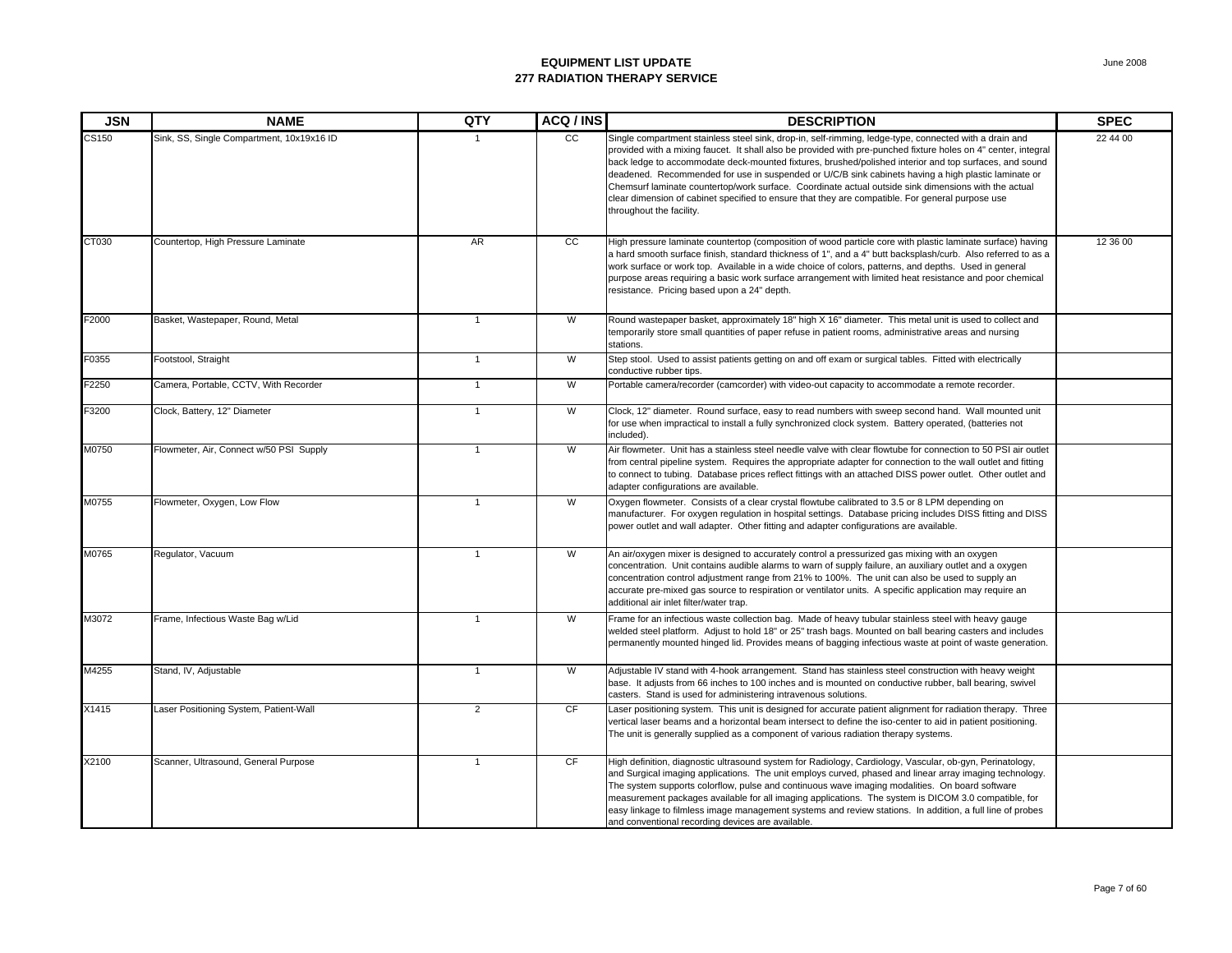| <b>JSN</b> | <b>NAME</b>                                      | QTY                                        | ACQ / INS       | <b>DESCRIPTION</b>                                                                                                                                                                                                                                                                                                                                                                                                                                                                                                                                                                                                                                                                                                        | <b>SPEC</b> |
|------------|--------------------------------------------------|--------------------------------------------|-----------------|---------------------------------------------------------------------------------------------------------------------------------------------------------------------------------------------------------------------------------------------------------------------------------------------------------------------------------------------------------------------------------------------------------------------------------------------------------------------------------------------------------------------------------------------------------------------------------------------------------------------------------------------------------------------------------------------------------------------------|-------------|
| X3150      | Rack, Apron/Gloves, Wall Mounted                 |                                            | cc              | Apron and gloves rack. This is a wall unit which holds aprons and gloves. The body is heavy gauge steel<br>finish in gray or green baked enamel, glove and apron holding arms are aluminum. The unit's convenient<br>on wall storage will prolong the useful life of your protection aprons by helping prevent damage to internal<br>components.                                                                                                                                                                                                                                                                                                                                                                          |             |
| X6196      | Injector, CT                                     | 1                                          | CF              | CT injector. This unit is a specialized radiographic system that provides sharp, well-defined visual images<br>of the vascular anatomy. The injector introduces a vision radiopaque fluid (contrast medium) into an artery<br>or vein through a small catheter, making vessels contrast with their more radiolucent surrounding. The unit<br>incorporates an electromechanical or pneumatically driven syringe to deliver the contrast medium. The<br>syringe assemblies consist of an electric motor connected to a jackscrew that moves the syringe piston into<br>or out of the syringe barrel. The unit is used in hospitals with radiographic procedures. The unit can be<br>ceiling, wall, or remote stand mounted. |             |
| X8710      | Accelerator, Linear, 6 MeV                       | $\mathbf{1}$                               | CF              | This system is a 6 MeV linear accelerator. The linear accelerator consists of four major components: a<br>modulator, an electron gun, a radio frequency (RF) power source and an accelerator gun. The system<br>emits a well-defined beam of uniformly intense radiation energy used to treat deep seated neoplasms and<br>tumors.                                                                                                                                                                                                                                                                                                                                                                                        |             |
|            |                                                  |                                            |                 |                                                                                                                                                                                                                                                                                                                                                                                                                                                                                                                                                                                                                                                                                                                           |             |
|            | <b>ENTRANCE MAZE (XTEM1)</b>                     |                                            |                 |                                                                                                                                                                                                                                                                                                                                                                                                                                                                                                                                                                                                                                                                                                                           |             |
| A6025      | Mirror, Safety, Convex                           | $\mathbf{1}$                               | CC              | Shall be an 18 inch convex circular mirror. It shall provide a 160-degree wide-field viewing area. The<br>mirror shall be made of shatterproof acrylic or unbreakable polycarbonate. Shall come with mounting<br>bracket.                                                                                                                                                                                                                                                                                                                                                                                                                                                                                                 |             |
|            |                                                  |                                            |                 |                                                                                                                                                                                                                                                                                                                                                                                                                                                                                                                                                                                                                                                                                                                           |             |
| 5.         | <b>CONTROL AREA (XTLC1)</b>                      |                                            |                 |                                                                                                                                                                                                                                                                                                                                                                                                                                                                                                                                                                                                                                                                                                                           |             |
| A1010      | <b>Telecommunication Outlet</b>                  | AR <sup>1</sup>                            | cc              | Telecommunication outlet location.                                                                                                                                                                                                                                                                                                                                                                                                                                                                                                                                                                                                                                                                                        | 27 31 00    |
| A1015      | Telephone, Desk, Multiple Line                   | $\overline{1}$                             | $\overline{cc}$ | Telephone, desk, multiple line.                                                                                                                                                                                                                                                                                                                                                                                                                                                                                                                                                                                                                                                                                           | 27 31 00    |
| A5145      | Hook, Garment, Double, SS, Surface Mounted       | $\overline{1}$                             | cc              | A surface mounted, satin finish stainless steel, double garment hook. Equipped with a concealed mounting<br>bracket that is secured to a concealed wall plate. For general purpose use throughout the facility to hang<br>various items of apparel.                                                                                                                                                                                                                                                                                                                                                                                                                                                                       | 10 28 00    |
| C0041      | Rail, Apron, 4x60x1                              | Only if X8710 doesn't come<br>with console | cc              | Apron rail. Also referred to as an apron front, apron panel, or knee space rail. Used to close in front knee<br>space area and/or provide work surface support between two base cabinets or a base cabinet and wall.<br>Apron rails should be ordered in pairs to provide both front and rear work surface support.                                                                                                                                                                                                                                                                                                                                                                                                       | 12 32 00    |
| C0044      | Frame, Apron, 1 Drawer, 4x30x22                  | Only if X8710 doesn't come<br>with console | cc              | Apron frame with one standard drawer. Also referred to as a drawer frame or table frame. Used for a knee<br>space as a combination frame and drawer to support a top between base cabinets or a base cabinet and a<br>wall.                                                                                                                                                                                                                                                                                                                                                                                                                                                                                               | 12 32 00    |
| C0045      | Frame, Apron, 1 Drawer, 4x36x22                  | Only if X8710 doesn't come<br>with console | <b>CC</b>       | Apron frame with one standard drawer. Also referred to as a drawer frame or table frame. Used for a knee<br>space as a combination frame and drawer to support a top between base cabinets or a base cabinet and a<br>wall.                                                                                                                                                                                                                                                                                                                                                                                                                                                                                               | 12 32 00    |
| C06M0      | Cabinet, U/C/B, 1 PBD, 2 DR, 1 File DR, 30x18x22 | Only if X8710 doesn't come<br>with console | $\overline{cc}$ | Cabinet, U/C/B, 1 PBD, 2 DR, 1 File DR, 30x18x22                                                                                                                                                                                                                                                                                                                                                                                                                                                                                                                                                                                                                                                                          | 12 32 00    |
| CT030      | Countertop, High Pressure Laminate               | Only if X8710 doesn't come<br>with console | <b>CC</b>       | High pressure laminate countertop (composition of wood particle core with plastic laminate surface) having<br>a hard smooth surface finish, standard thickness of 1", and a 4" butt backsplash/curb. Also referred to as a<br>work surface or work top. Available in a wide choice of colors, patterns, and depths. Used in general<br>purpose areas requiring a basic work surface arrangement with limited heat resistance and poor chemical<br>resistance. Pricing based upon a 24" depth.                                                                                                                                                                                                                             | 12 36 00    |
| F0275      | Chair, Swivel, High Back                         | 2                                          | W               | Highback contemporary swivel chair, 41" high X 23" wide X 23" deep with five (5) caster swivel base and<br>arms. Chair may be used at desks or in conference rooms. Back and seat are foam padded and<br>upholstered with either woven textile fabric or vinyl.                                                                                                                                                                                                                                                                                                                                                                                                                                                           |             |
| F2000      | Basket, Wastepaper, Round, Metal                 | $\mathbf{1}$                               | W               | Round wastepaper basket, approximately 18" high X 16" diameter. This metal unit is used to collect and<br>temporarily store small quantities of paper refuse in patient rooms, administrative areas and nursing<br>stations.                                                                                                                                                                                                                                                                                                                                                                                                                                                                                              |             |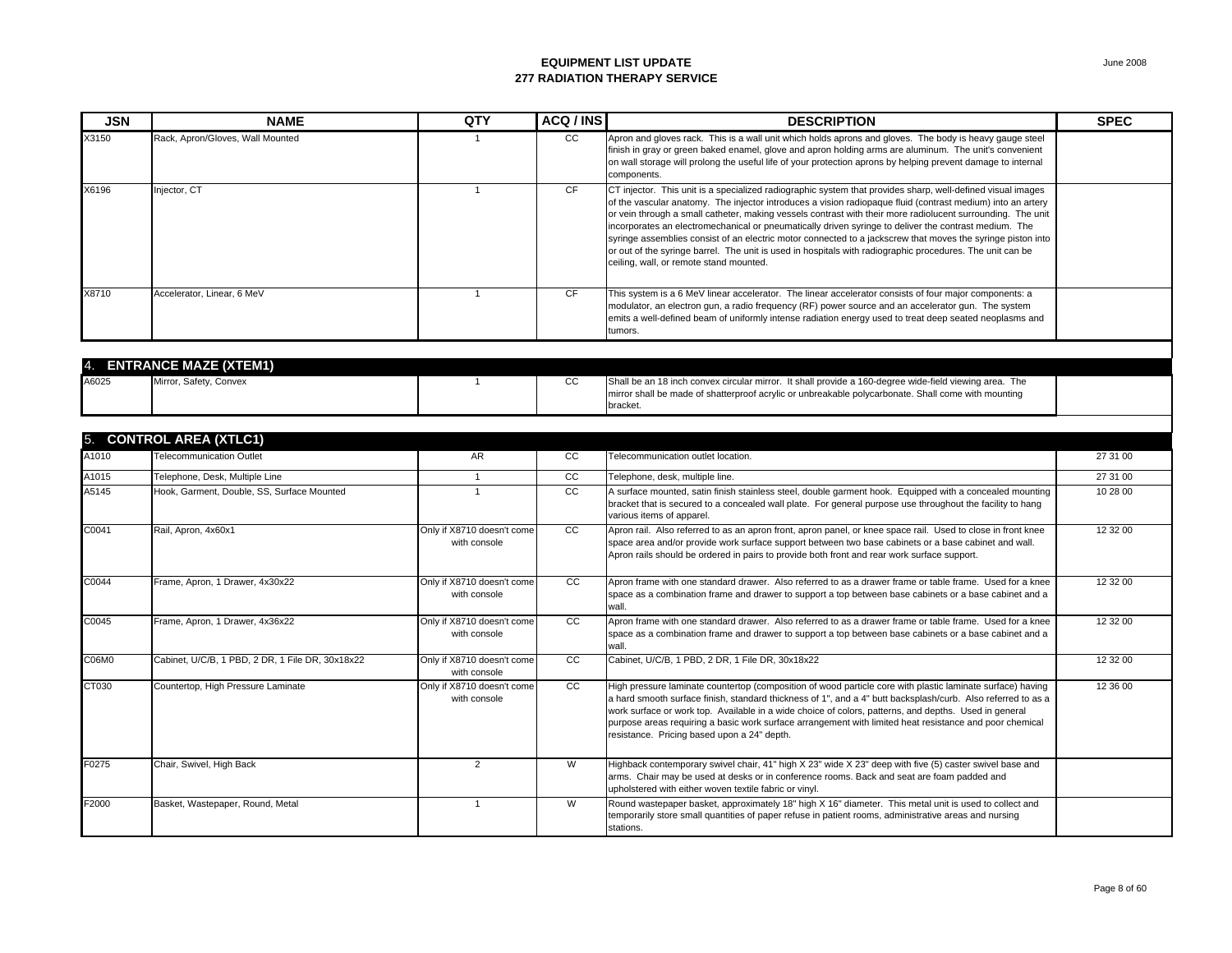| <b>JSN</b>             | <b>NAME</b>                                                                                                                       | QTY            | ACQ / INS       | <b>DESCRIPTION</b>                                                                                                                                                                                                                                                                                                                                                                                                                                                                                                                                                                              | <b>SPEC</b> |
|------------------------|-----------------------------------------------------------------------------------------------------------------------------------|----------------|-----------------|-------------------------------------------------------------------------------------------------------------------------------------------------------------------------------------------------------------------------------------------------------------------------------------------------------------------------------------------------------------------------------------------------------------------------------------------------------------------------------------------------------------------------------------------------------------------------------------------------|-------------|
| F3200                  | Clock, Battery, 12" Diameter                                                                                                      | $\mathbf{1}$   | W               | Clock, 12" diameter. Round surface, easy to read numbers with sweep second hand. Wall mounted unit<br>for use when impractical to install a fully synchronized clock system. Battery operated, (batteries not<br>included).                                                                                                                                                                                                                                                                                                                                                                     |             |
| M1801                  | Computer, Microprocessing, w/Flat Panel Monitor                                                                                   | $\overline{1}$ | W               | Desk top microprocessing computer. The unit shall consist of a central processing mini tower, flat panel<br>monitor, keyboard, mouse and speakers. The system shall have the following minimum characteristics: a<br>2.8 GHz Pentium processor; 512 MB memory; 80GB hard drive; 32/48x CD-ROMDVD combo; a 3.5" floppy<br>drive; 1.44MB network interface card; video 32 MB NVIDIA; a 15 inch flat panel color monitor. The<br>computer is used throughout the facility to input, manipulate and retrieve information.                                                                           |             |
| M1840                  | Printer/Copier/Fax Combination                                                                                                    | $\overline{1}$ | <b>VV</b>       | Multifunctional printer, fax, scanner and copier (PFC) all-in-one machine.                                                                                                                                                                                                                                                                                                                                                                                                                                                                                                                      |             |
| X1425                  | Imager, Laser (1024 X 1024) (Din/PACS)                                                                                            | $\overline{1}$ | CF              | Solid state laser that provides high resolution images of superior quality and accuracy. An infrared laser<br>beam is scanned across each film by a precision rotating polygon, while correcting optics focus and control<br>the beam's intensity. Can be interfaced to as many as eight (8) modalities with interface kit. For use with<br>digital output imaging modalities.                                                                                                                                                                                                                  |             |
| X8710 -<br>Parent Item | Components of Parent Item: Linear Accelerator: may include<br>Components of electronic station, and operator console and computer | $\overline{1}$ | $\overline{W}$  | This system is a 6 MeV linear accelerator. The linear accelerator consists of four major components: a<br>modulator, an electron qun, a radio frequency (RF) power source and an accelerator qun. The system<br>emits a well-defined beam of uniformly intense radiation energy used to treat deep seated neoplasms and<br>tumors.                                                                                                                                                                                                                                                              |             |
|                        |                                                                                                                                   |                |                 |                                                                                                                                                                                                                                                                                                                                                                                                                                                                                                                                                                                                 |             |
| 6.                     | <b>PATIENT TOILET (TLTU1)</b>                                                                                                     |                |                 |                                                                                                                                                                                                                                                                                                                                                                                                                                                                                                                                                                                                 |             |
| A1066                  | Mirror, Float Glass, With SS Frame                                                                                                | $\overline{1}$ | cc              | A high quality 1/4" polished float glass mirror 36X18, framed in a one-piece, bright polished, stainless steel<br>channel frame with 90° mitered corners. All edges of the mirror are protected by absorbing filler strips.<br>Mirror has a galvanized steel back with integral horizontal hanging brackets and wall hanger for concealed<br>mounting. For mounting above single wall mounted lavatories located in toilet areas, Doctors examination<br>offices, etc. May also be used above double lavatories, either wall or countertop mounted, found in<br>restroom areas.                 | 10 28 00    |
| A5075                  | Dispenser, Soap, Disposable                                                                                                       | $\overline{1}$ | <b>VV</b>       | Disposable soap dispenser. One-handed dispensing operation. Designed to accommodate disposable<br>soap cartridge and valve.                                                                                                                                                                                                                                                                                                                                                                                                                                                                     |             |
| A5080                  | Dispenser, Paper Towel, SS, Surface Mounted                                                                                       | $\overline{1}$ | $\overline{cc}$ | A surface mounted, satin finish stainless steel, single-fold, paper towel dispenser. Dispenser features:<br>tumbler lock; front hinged at bottom; and refill indicator slot. Minimum capacity 400 single-fold paper<br>towels. For general purpose use throughout the facility.                                                                                                                                                                                                                                                                                                                 | 10 28 00    |
| A5090                  | Disposal, Sanitary Napkin, SS, Surface Mounted                                                                                    | $\overline{1}$ | cc              | A surface mounted, satin finish stainless steel, sanitary napkin disposal. Disposal features a flip-up cover,<br>secured to the container by a heavy duty stainless steel piano-hinge. Disposal may be secured to wall or<br>toilet partition. For general purpose use in female toilet stalls or rooms and uni-sex toilet rooms.                                                                                                                                                                                                                                                               | 10 28 00    |
| A5109                  | Grab Bar, 1-1/4" Dia., SS, 2 Wall, W/C Accessible                                                                                 | $\overline{1}$ | cc              | A 1-1/4" diameter, satin finish stainless steel, peened gripping surface, 2 wall toilet stall/ room, grab bar<br>with concealed mounting flanges. Snap over flanges are provided to conceal mounting screws. A selection<br>of mounting kits and concealed anchor devices are available from the manufacturers for different types of<br>installations. Grab bar shall comply with barrier-free accessibility guidelines for structural strength. For<br>typical water closet applications in toilet stalls and rooms where ADA (American's With Disabilities Act)<br>requirements must be met. | 10 28 00    |
| A5145                  | Hook, Garment, Double, SS, Surface Mounted                                                                                        | $\overline{1}$ | cc              | A surface mounted, satin finish stainless steel, double garment hook. Equipped with a concealed mounting<br>bracket that is secured to a concealed wall plate. For general purpose use throughout the facility to hang<br>various items of apparel.                                                                                                                                                                                                                                                                                                                                             | 10 28 00    |
| A5200                  | Dispenser, Toilet Tissue, SS, 2-Roll, Surface Mntd                                                                                | $\mathbf{1}$   | cc              | A concealed surface mounted, double roll, satin finish stainless steel, toilet tissue dispenser. Unit<br>accommodates two standard-core toilet tissue rolls through 5" in diameter. Spindles are chrome plated<br>plastic with a heavy-duty internal spring and turn freely for non-controlled delivery. For general purpose                                                                                                                                                                                                                                                                    | 10 28 00    |

use in restrooms.

stations.

temporarily store small quantities of paper refuse in patient rooms, administrative areas and nursing

F2000 Basket, Wastepaper, Round, Metal 1 1 1 VV Round wastepaper basket, approximately 18" high X 16" diameter. This metal unit is used to collect and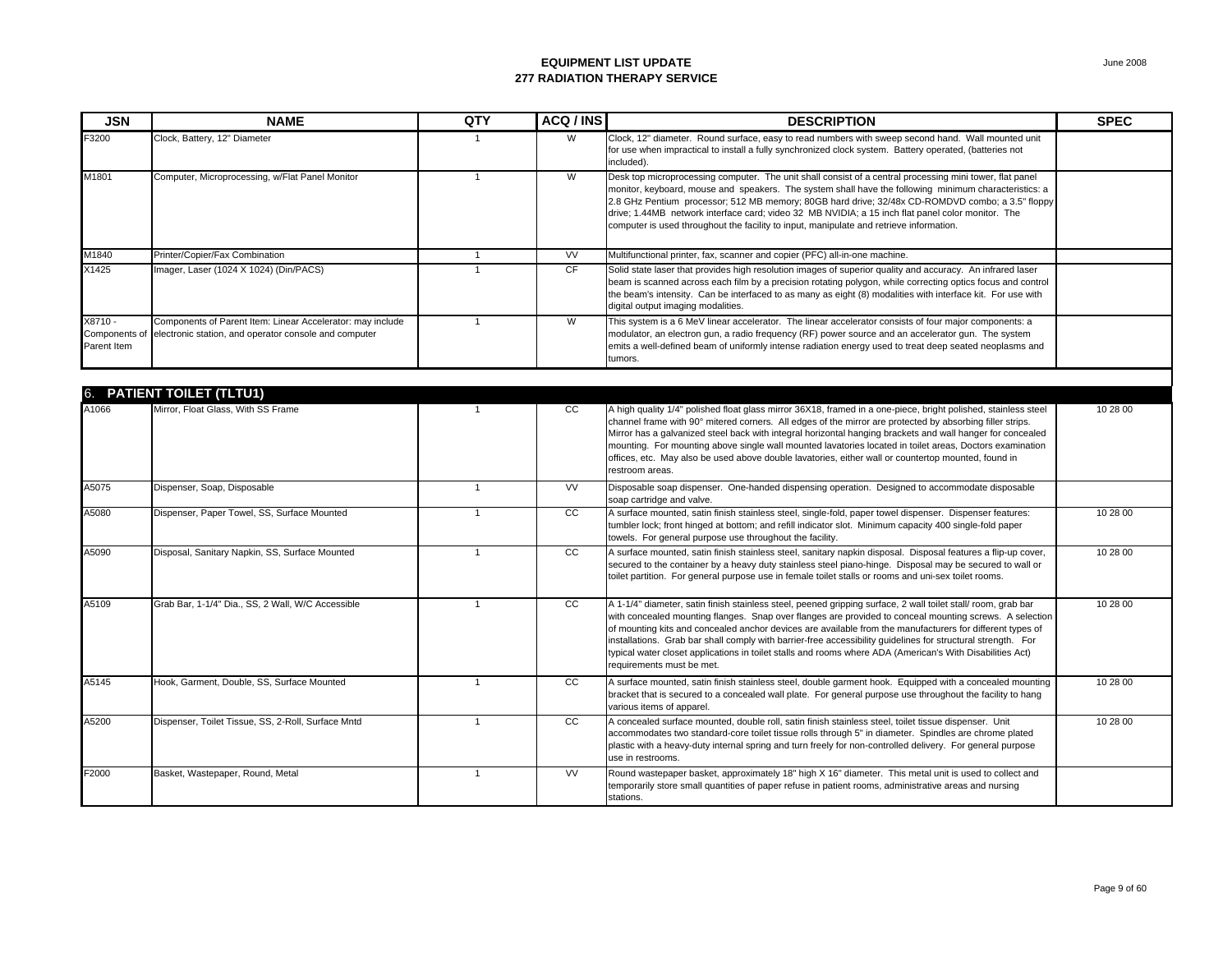| <b>JSN</b> | <b>NAME</b>                         | QTY | ACQ / INS | <b>DESCRIPTION</b>                                                                                                                                                                                                                                                      | <b>SPEC</b> |
|------------|-------------------------------------|-----|-----------|-------------------------------------------------------------------------------------------------------------------------------------------------------------------------------------------------------------------------------------------------------------------------|-------------|
| P3100      | Lavatory, Vitreous China, Slab Type |     | CC        | Wall mounted, slab type, vitreous china, lavatory (approximate bowl size 7"x15"x10") with: faucet holes on<br>4" centers; gooseneck spout; wrist blade handles; and grid strainer. It shall be suitable for use in clinics,<br>offices, washrooms or patient care area. | 22 40 00    |
|            |                                     |     |           |                                                                                                                                                                                                                                                                         |             |
| P9180      | Lavatory, Wheelchair, 7x20x27       |     | CC        | Wheelchair lavatory. Shall be made of vitreous china and accessible to wheelchair bound patients and<br>visitors. Unit is equipped with wrist control handles. Used throughout the facility in handicapped access<br>restrooms.                                         | 22 40 00    |
| P9050      | Toilet, Wall Hung, Siphon Jet       |     | CC        | Siphon jet water closet/ toilet. This unit is wall hung with an elongated bowl, top spud flush valve, seat with<br>open front and check hinge, and carrier. Used throughout the health care facility in restrooms.                                                      | 22 40 00    |

|       | <b>PROCEDURE / EXAMINATION ROOM (EXRG3)</b>   |              |     |                                                                                                                                                                                                                                                                                                                                                                                                                                                                                                                                                                                 |          |
|-------|-----------------------------------------------|--------------|-----|---------------------------------------------------------------------------------------------------------------------------------------------------------------------------------------------------------------------------------------------------------------------------------------------------------------------------------------------------------------------------------------------------------------------------------------------------------------------------------------------------------------------------------------------------------------------------------|----------|
| A1010 | <b>Telecommunication Outlet</b>               | AR           | cc  | Telecommunication outlet location.                                                                                                                                                                                                                                                                                                                                                                                                                                                                                                                                              | 27 31 00 |
| A1012 | Telephone, Desk, With Speaker                 | $\mathbf{1}$ | cc  | Telephone, Wall Mounted, 1 Line                                                                                                                                                                                                                                                                                                                                                                                                                                                                                                                                                 | 27 31 00 |
| A1066 | Mirror, Float Glass, With SS Frame            |              | cc  | A high quality 1/4" polished float glass mirror 36X18, framed in a one-piece, bright polished, stainless steel<br>channel frame with 90° mitered corners. All edges of the mirror are protected by absorbing filler strips.<br>Mirror has a galvanized steel back with integral horizontal hanging brackets and wall hanger for concealed<br>mounting. For mounting above single wall mounted lavatories located in toilet areas, Doctors examination<br>offices, etc. May also be used above double lavatories, either wall or countertop mounted, found in<br>restroom areas. | 10 28 00 |
| A1132 | Rail, Accessory Mounting, Length As Required  | $\mathbf{1}$ | W   | Horizontal mounting rail will consist of lock mounting devices capable of; supporting up to 75 pounds each,<br>being repositioned, and mounting and dismounting of equipment without the use of tools. The rail must be<br>capable of supporting medical equipment and accessories normally found in exam or patient rooms. The<br>rail system must be capable of mounting and dismounting equipment without leaving or creating new holes<br>in the finished surface of the wall.                                                                                              |          |
| A5075 | Dispenser, Soap, Disposable                   | $\mathbf{1}$ | W   | Disposable soap dispenser. One-handed dispensing operation. Designed to accommodate disposable<br>soap cartridge and valve.                                                                                                                                                                                                                                                                                                                                                                                                                                                     |          |
| A5080 | Dispenser, Paper Towel, SS, Surface Mounted   |              | CC  | A surface mounted, satin finish stainless steel, single-fold, paper towel dispenser. Dispenser features:<br>tumbler lock; front hinged at bottom; and refill indicator slot. Minimum capacity 400 single-fold paper<br>towels. For general purpose use throughout the facility.                                                                                                                                                                                                                                                                                                 | 10 28 00 |
| A5106 | Waste Disposal Unit, Sharps w/Glove Dispenser |              | W   | The unit is designed for the disposal of sharps and complies with OSHA guidelines for the handling of<br>sharps. It shall house a 5 quart container and be capable of being mounted on a wall. It shall have a glove<br>dispenser attached. The unit shall be secured by a locked enclosure.                                                                                                                                                                                                                                                                                    |          |
| A5145 | Hook, Garment, Double, SS, Surface Mounted    | $\mathbf{1}$ | CC. | A surface mounted, satin finish stainless steel, double garment hook. Equipped with a concealed mounting<br>bracket that is secured to a concealed wall plate. For general purpose use throughout the facility to hang<br>various items of apparel.                                                                                                                                                                                                                                                                                                                             | 10 28 00 |
| A5180 | Track, Cubicle, Surface Mounted, With Curtain | $\mathbf{1}$ | CC  | Surface mounted cubicle track, with curtain. Track constructed of thick extruded aluminum. Equipped with<br>self lubricating carriers, beaded drop chain hooks, and flame resistant curtain. To include removable end<br>caps. Designed to be suspended around patient areas where privacy is needed. Price listed is per foot of<br>the track, curtains to be priced per quote.                                                                                                                                                                                                | 10 21 23 |
| A6046 | Artwork, Decorative, With Frame               |              | W   | This JSN is to be used for determining and defining location of decorative artwork.                                                                                                                                                                                                                                                                                                                                                                                                                                                                                             |          |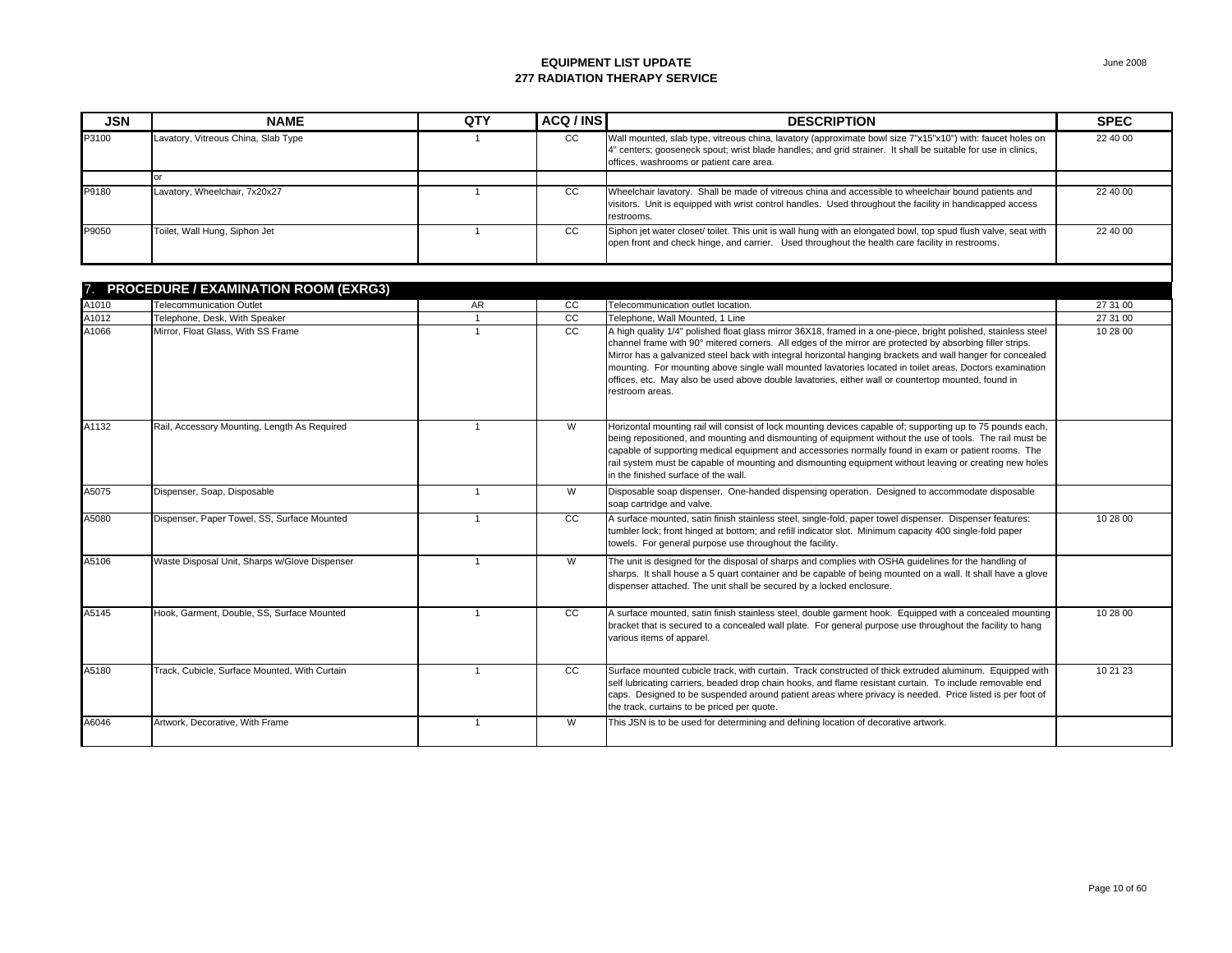| <b>JSN</b> | <b>NAME</b>                                       | QTY          | ACQ / INS       | <b>DESCRIPTION</b>                                                                                                                                                                                                                                                                                                                                                                                                                                                                                                    | <b>SPEC</b> |
|------------|---------------------------------------------------|--------------|-----------------|-----------------------------------------------------------------------------------------------------------------------------------------------------------------------------------------------------------------------------------------------------------------------------------------------------------------------------------------------------------------------------------------------------------------------------------------------------------------------------------------------------------------------|-------------|
| E0222      | Worksurface, Computer, O/H Cab, Wall Mtd, 48" W   |              | W               | THIS TYPICAL INCLUDES:<br>2 Vertical Hanging Strips<br>Lockable Flipper Unit<br>Shelf, Storage/Display<br>Light<br>Tack board<br><b>Cantilevered Work Surface</b><br>Adjustable Keyboard Tray<br>CPU Holder                                                                                                                                                                                                                                                                                                           |             |
| E0948      | Cart, General Storage, Mobile, 42"H x 32"W x 22"D | $\mathbf{1}$ | W               | THIS TYPICAL INCLUDES:<br>Cart Body, Style-A Narrow, w/Raised Edge Top<br>Accessory Rail, Side<br>Drawers, 3" H (76mm)<br>Drawers, 6" H (152mm)<br>Drawer Organizer Bins                                                                                                                                                                                                                                                                                                                                              |             |
| F0205      | Chair, Side With Arms                             | $\mathbf{1}$ | W               | Upholstered side chair, 32" high X 21" wide X 23" deep with arms, padded seats and padded backs. Seat<br>height is a minimum of 17". Available with or without sled base.                                                                                                                                                                                                                                                                                                                                             |             |
| F0280      | Chair, Swivel, Low Back                           | $\mathbf{1}$ | W               | Low back contemporary swivel chair, 37" high X 25" wide X 31" deep with a five (5) caster swivel base,<br>arms and foam padded seat and back upholstered with either woven textile fabric or vinyl.                                                                                                                                                                                                                                                                                                                   |             |
| F0340      | Stool, Self Adjusting                             | $\mathbf{1}$ | W               | Self adjusting stool. Consists of a foam padded upholstered seat with attached foot rest for added comfort.<br>Mounted on swivel casters. Designed for doctor's use during examinations.                                                                                                                                                                                                                                                                                                                              |             |
| F3050      | Whiteboard, Dry Erase                             | $\mathbf{1}$ | cc              | Whiteboard unit, approximately 36" H x 48" W consisting of a white porcelain enamel writing surface with<br>an attached chalk tray. Magnetic surface available. Image can be easily removed with a standard<br>chalkboard eraser. For use with water color pens. Unit is ready to hang.                                                                                                                                                                                                                               | 10 11 13    |
| F2000      | Basket, Wastepaper, Round, Metal                  | $\mathbf{1}$ | W               | Round wastepaper basket, approximately 18" high X 16" diameter. This metal unit is used to collect and<br>temporarily store small quantities of paper refuse in patient rooms, administrative areas and nursing<br>stations.                                                                                                                                                                                                                                                                                          |             |
| F3200      | Clock, Battery, 12" Diameter                      | $\mathbf{1}$ | W               | Clock, 12" diameter. Round surface, easy to read numbers with sweep second hand. Wall mounted unit<br>for use when impractical to install a fully synchronized clock system. Battery operated, (batteries not<br>included).                                                                                                                                                                                                                                                                                           |             |
| M1620      | Holder, Chart, Patient, Wall or Door Mounted      | $\mathbf{1}$ | $\overline{cc}$ | Wall or door mounted patient chart holder. Constructed of durable plastic or metal. Used for holding<br>patient records. Size as required.                                                                                                                                                                                                                                                                                                                                                                            |             |
| M1801      | Computer, Microprocessing, w/Flat Panel Monitor   | $\mathbf{1}$ | W               | Desk top microprocessing computer. The unit shall consist of a central processing mini tower, flat panel<br>monitor, keyboard, mouse and speakers. The system shall have the following minimum characteristics: a<br>2.8 GHz Pentium processor; 512 MB memory; 80GB hard drive; 32/48x CD-ROMDVD combo; a 3.5" floppy<br>drive; 1.44MB network interface card; video 32 MB NVIDIA; a 15 inch flat panel color monitor. The<br>computer is used throughout the facility to input, manipulate and retrieve information. |             |
| M3072      | Frame, Infectious Waste Bag w/Lid                 | $\mathbf{1}$ | W               | Frame for an infectious waste collection bag. Made of heavy tubular stainless steel with heavy gauge<br>welded steel platform. Adjust to hold 18" or 25" trash bags. Mounted on ball bearing casters and includes<br>permanently mounted hinged lid. Provides means of bagging infectious waste at point of waste generation.                                                                                                                                                                                         |             |
| M4100      | Sphygmomanometer, Aneroid, Wall Mounted           | $\mathbf{1}$ | W               | Aneroid sphygmomanometer. Unit is wall mounted and has large graphic dial display for easy reading from<br>all angles. It has a 90 degree (angle) swivel and 10 degree (angle) forward tilt to reduce glare. Unit<br>accuracy is within 1% of reading. Sturdy impact-resistant construction.                                                                                                                                                                                                                          |             |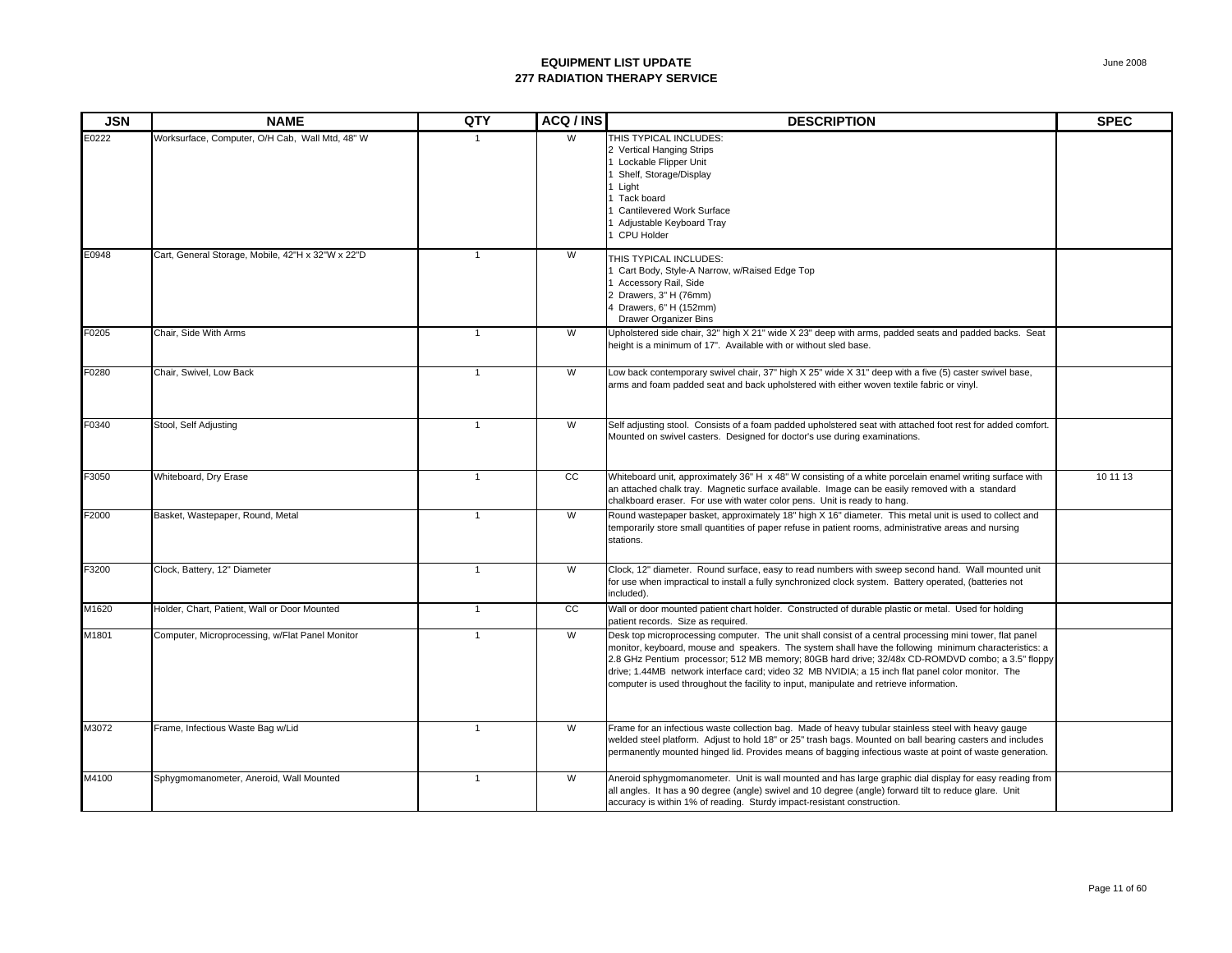| <b>JSN</b> | <b>NAME</b>                                | <b>QTY</b> | ACQ / INS | <b>DESCRIPTION</b>                                                                                                                                                                                                                                                                                                                                                                                                                                                                                     | <b>SPEC</b> |
|------------|--------------------------------------------|------------|-----------|--------------------------------------------------------------------------------------------------------------------------------------------------------------------------------------------------------------------------------------------------------------------------------------------------------------------------------------------------------------------------------------------------------------------------------------------------------------------------------------------------------|-------------|
| M4200      | Otoscope/Ophthalmoscope, Wall Mounted      |            | W         | Wall mounted otoscope and ophthalmoscope. Includes 6 foot line cord and plug and accepts and includes<br>two handles. Contains head turn-on/turn-off, built-in speculum tray and 8 foot coiled cords. Unit is<br>designed for use in patient exam rooms.                                                                                                                                                                                                                                               |             |
| M7400      | Light, Exam, Table Mounted, Spotlight      |            | W         | The exam light shall be table mounted. The light will be a halogen bulb that can produce a continuous and<br>homogeneous spot of light adjustable from 5 to 9 inches in diameter from a set distance. The light intensity<br>shall be a minimum of 750 foot-candles at a distance of 16 inches and have a color temperature of 3,200<br>degrees Kelvin. The unit will consist of an arm or sleeve of approximately 45 inches in length to allow for<br>easy arm rotation and arm movement up and down. |             |
| M9025      | Table, Examination/Treatment, With Cabinet |            | W         | Table, examination/treatment with cabinet. Cabinet type exam table with three section upholstered top<br>adjustable to a full chair position. Concealed heel stirrups, dual outlets, drawers, and storage space with<br>optional armboard. Unit is designed for general use examination/treatment rooms.                                                                                                                                                                                               |             |
| P3100      | Lavatory, Vitreous China, Slab Type        |            | CC        | Wall mounted, slab type, vitreous china, lavatory (approximate bowl size 7"x15"x10") with: faucet holes on<br>4" centers; gooseneck spout; wrist blade handles; and grid strainer. It shall be suitable for use in clinics,<br>offices, washrooms or patient care area.                                                                                                                                                                                                                                | 22 40 00    |
| X3830      | Illuminator, Film, Single, Wall Mounted    |            | W         | Single film illuminator approximately 20"H x 17"W x 5"D. This is a single panel wall mounted unit.<br>Characteristics and components include, two 15 watt fluorescent tubes; gravity grip film holder, constructed<br>of corrosion resistant galvanized steel with stainless steel trim, and a clean uncluttered appearance. This<br>unit is used to view X-ray film in hospitals and doctors offices.                                                                                                 |             |

| 8.    | <b>EXAM ROOM (EXRG3)</b>                      |     |    |                                                                                                                                                                                                                                                                                                                                                                                                                                                                                                                                                                                 |          |  |  |  |
|-------|-----------------------------------------------|-----|----|---------------------------------------------------------------------------------------------------------------------------------------------------------------------------------------------------------------------------------------------------------------------------------------------------------------------------------------------------------------------------------------------------------------------------------------------------------------------------------------------------------------------------------------------------------------------------------|----------|--|--|--|
| A1010 | <b>Telecommunication Outlet</b>               | AR. | cc | Telecommunication outlet location.                                                                                                                                                                                                                                                                                                                                                                                                                                                                                                                                              | 27 31 00 |  |  |  |
| A1012 | Telephone, Desk, With Speaker                 |     | cc | Telephone, Wall Mounted, 1 Line                                                                                                                                                                                                                                                                                                                                                                                                                                                                                                                                                 | 27 31 00 |  |  |  |
| A1066 | Mirror, Float Glass, With SS Frame            |     | CC | A high quality 1/4" polished float glass mirror 36X18, framed in a one-piece, bright polished, stainless steel<br>channel frame with 90° mitered corners. All edges of the mirror are protected by absorbing filler strips.<br>Mirror has a galvanized steel back with integral horizontal hanging brackets and wall hanger for concealed<br>mounting. For mounting above single wall mounted lavatories located in toilet areas, Doctors examination<br>offices, etc. May also be used above double lavatories, either wall or countertop mounted, found in<br>restroom areas. | 10 28 00 |  |  |  |
| A1132 | Rail, Accessory Mounting, Length As Required  |     | W  | Horizontal mounting rail will consist of lock mounting devices capable of; supporting up to 75 pounds each,<br>being repositioned, and mounting and dismounting of equipment without the use of tools. The rail must be<br>capable of supporting medical equipment and accessories normally found in exam or patient rooms. The<br>rail system must be capable of mounting and dismounting equipment without leaving or creating new holes<br>in the finished surface of the wall.                                                                                              |          |  |  |  |
| A5075 | Dispenser, Soap, Disposable                   |     | W  | Disposable soap dispenser. One-handed dispensing operation. Designed to accommodate disposable<br>soap cartridge and valve.                                                                                                                                                                                                                                                                                                                                                                                                                                                     |          |  |  |  |
| A5080 | Dispenser, Paper Towel, SS, Surface Mounted   |     | CC | A surface mounted, satin finish stainless steel, single-fold, paper towel dispenser. Dispenser features:<br>tumbler lock; front hinged at bottom; and refill indicator slot. Minimum capacity 400 single-fold paper<br>towels. For general purpose use throughout the facility.                                                                                                                                                                                                                                                                                                 | 10 28 00 |  |  |  |
| A5106 | Waste Disposal Unit, Sharps w/Glove Dispenser |     | W  | The unit is designed for the disposal of sharps and complies with OSHA guidelines for the handling of<br>sharps. It shall house a 5 quart container and be capable of being mounted on a wall. It shall have a glove<br>dispenser attached. The unit shall be secured by a locked enclosure.                                                                                                                                                                                                                                                                                    |          |  |  |  |
| A5145 | Hook, Garment, Double, SS, Surface Mounted    |     | CC | A surface mounted, satin finish stainless steel, double garment hook. Equipped with a concealed mounting<br>bracket that is secured to a concealed wall plate. For general purpose use throughout the facility to hang<br>various items of apparel.                                                                                                                                                                                                                                                                                                                             | 10 28 00 |  |  |  |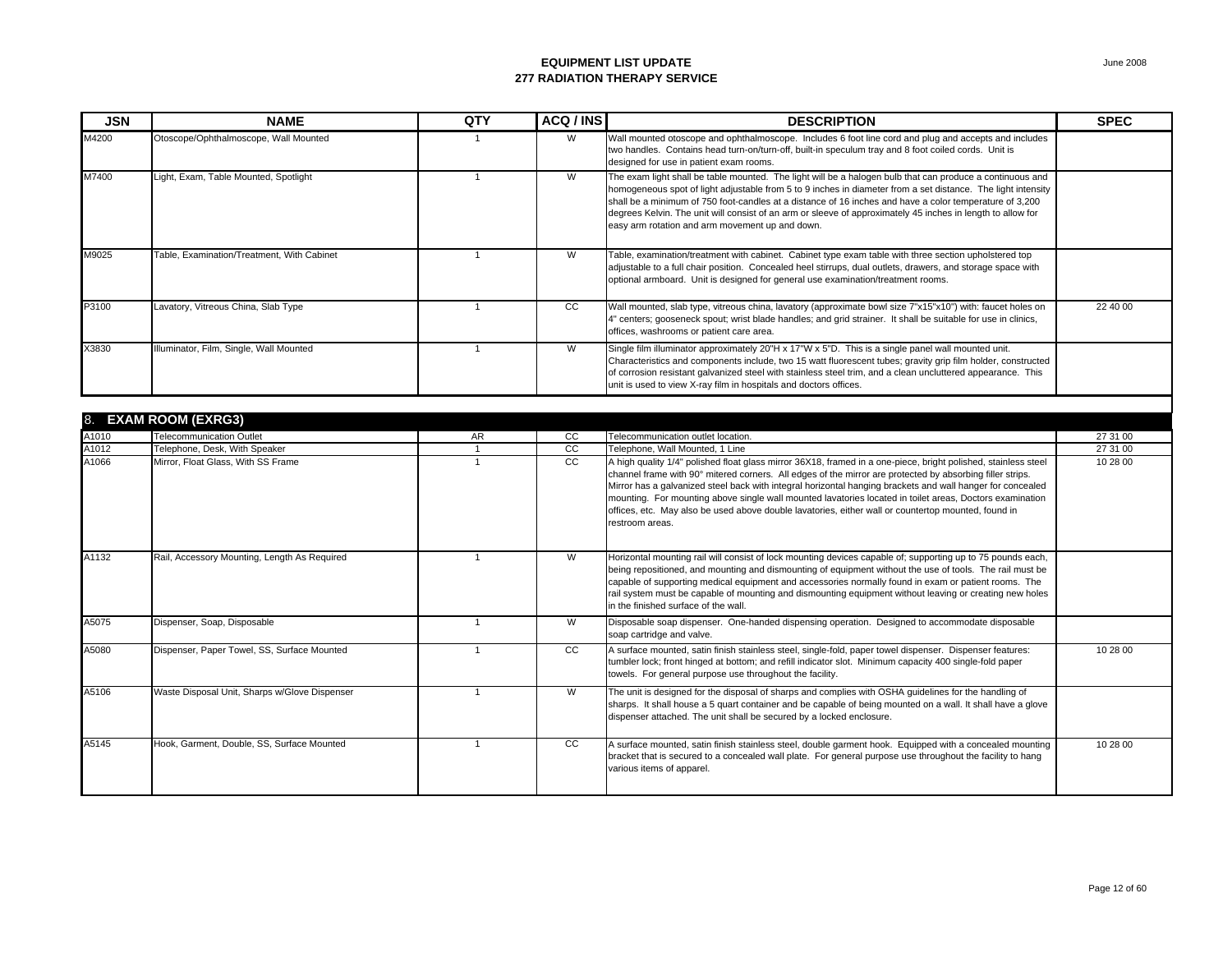| <b>JSN</b> | <b>NAME</b>                                       | QTY            | ACQ / INS | <b>DESCRIPTION</b>                                                                                                                                                                                                                                                                                                                                                                                                                                                                                                    | <b>SPEC</b> |
|------------|---------------------------------------------------|----------------|-----------|-----------------------------------------------------------------------------------------------------------------------------------------------------------------------------------------------------------------------------------------------------------------------------------------------------------------------------------------------------------------------------------------------------------------------------------------------------------------------------------------------------------------------|-------------|
| A5180      | Track, Cubicle, Surface Mounted, With Curtain     |                | cc        | Surface mounted cubicle track, with curtain. Track constructed of thick extruded aluminum. Equipped with<br>self lubricating carriers, beaded drop chain hooks, and flame resistant curtain. To include removable end<br>caps. Designed to be suspended around patient areas where privacy is needed. Price listed is per foot of<br>the track, curtains to be priced per quote.                                                                                                                                      | 10 21 23    |
| A6046      | Artwork, Decorative, With Frame                   | $\overline{1}$ | W         | This JSN is to be used for determining and defining location of decorative artwork.                                                                                                                                                                                                                                                                                                                                                                                                                                   |             |
| E0222      | Worksurface, Computer, O/H Cab, Wall Mtd, 48" W   | $\overline{1}$ | W         | THIS TYPICAL INCLUDES:<br>2 Vertical Hanging Strips<br>1 Lockable Flipper Unit<br>Shelf, Storage/Display<br>Light<br>Tack board<br>Cantilevered Work Surface<br>Adjustable Keyboard Tray<br>CPU Holder                                                                                                                                                                                                                                                                                                                |             |
| E0948      | Cart, General Storage, Mobile, 42"H x 32"W x 22"D | $\overline{1}$ | W         | THIS TYPICAL INCLUDES:<br>Cart Body, Style-A Narrow, w/Raised Edge Top<br>Accessory Rail, Side<br>2 Drawers, 3" H (76mm)<br>4 Drawers, 6" H (152mm)<br><b>Drawer Organizer Bins</b>                                                                                                                                                                                                                                                                                                                                   |             |
| F0205      | Chair, Side With Arms                             | $\mathbf{1}$   | W         | Upholstered side chair, 32" high X 21" wide X 23" deep with arms, padded seats and padded backs. Seat<br>height is a minimum of 17". Available with or without sled base.                                                                                                                                                                                                                                                                                                                                             |             |
| F0280      | Chair, Swivel, Low Back                           | $\overline{1}$ | W         | Low back contemporary swivel chair, 37" high X 25" wide X 31" deep with a five (5) caster swivel base,<br>arms and foam padded seat and back upholstered with either woven textile fabric or vinyl.                                                                                                                                                                                                                                                                                                                   |             |
| F0340      | Stool, Self Adjusting                             | $\overline{1}$ | W         | Self adjusting stool. Consists of a foam padded upholstered seat with attached foot rest for added comfort.<br>Mounted on swivel casters. Designed for doctor's use during examinations.                                                                                                                                                                                                                                                                                                                              |             |
| F3050      | Whiteboard, Dry Erase                             | $\mathbf{1}$   | cc        | Whiteboard unit, approximately 36" H x 48" W consisting of a white porcelain enamel writing surface with<br>an attached chalk tray. Magnetic surface available. Image can be easily removed with a standard<br>chalkboard eraser. For use with water color pens. Unit is ready to hang.                                                                                                                                                                                                                               | 10 11 13    |
| F2000      | Basket, Wastepaper, Round, Metal                  | $\mathbf{1}$   | W         | Round wastepaper basket, approximately 18" high X 16" diameter. This metal unit is used to collect and<br>temporarily store small quantities of paper refuse in patient rooms, administrative areas and nursing<br>stations.                                                                                                                                                                                                                                                                                          |             |
| F3200      | Clock, Battery, 12" Diameter                      | $\mathbf{1}$   | W         | Clock, 12" diameter. Round surface, easy to read numbers with sweep second hand. Wall mounted unit<br>for use when impractical to install a fully synchronized clock system. Battery operated, (batteries not<br>included).                                                                                                                                                                                                                                                                                           |             |
| M1620      | Holder, Chart, Patient, Wall or Door Mounted      | $\mathbf{1}$   | cc        | Wall or door mounted patient chart holder. Constructed of durable plastic or metal. Used for holding<br>patient records. Size as required.                                                                                                                                                                                                                                                                                                                                                                            |             |
| M1801      | Computer, Microprocessing, w/Flat Panel Monitor   | $\mathbf{1}$   | W         | Desk top microprocessing computer. The unit shall consist of a central processing mini tower, flat panel<br>monitor, keyboard, mouse and speakers. The system shall have the following minimum characteristics: a<br>2.8 GHz Pentium processor; 512 MB memory; 80GB hard drive; 32/48x CD-ROMDVD combo; a 3.5" floppy<br>drive; 1.44MB network interface card; video 32 MB NVIDIA; a 15 inch flat panel color monitor. The<br>computer is used throughout the facility to input, manipulate and retrieve information. |             |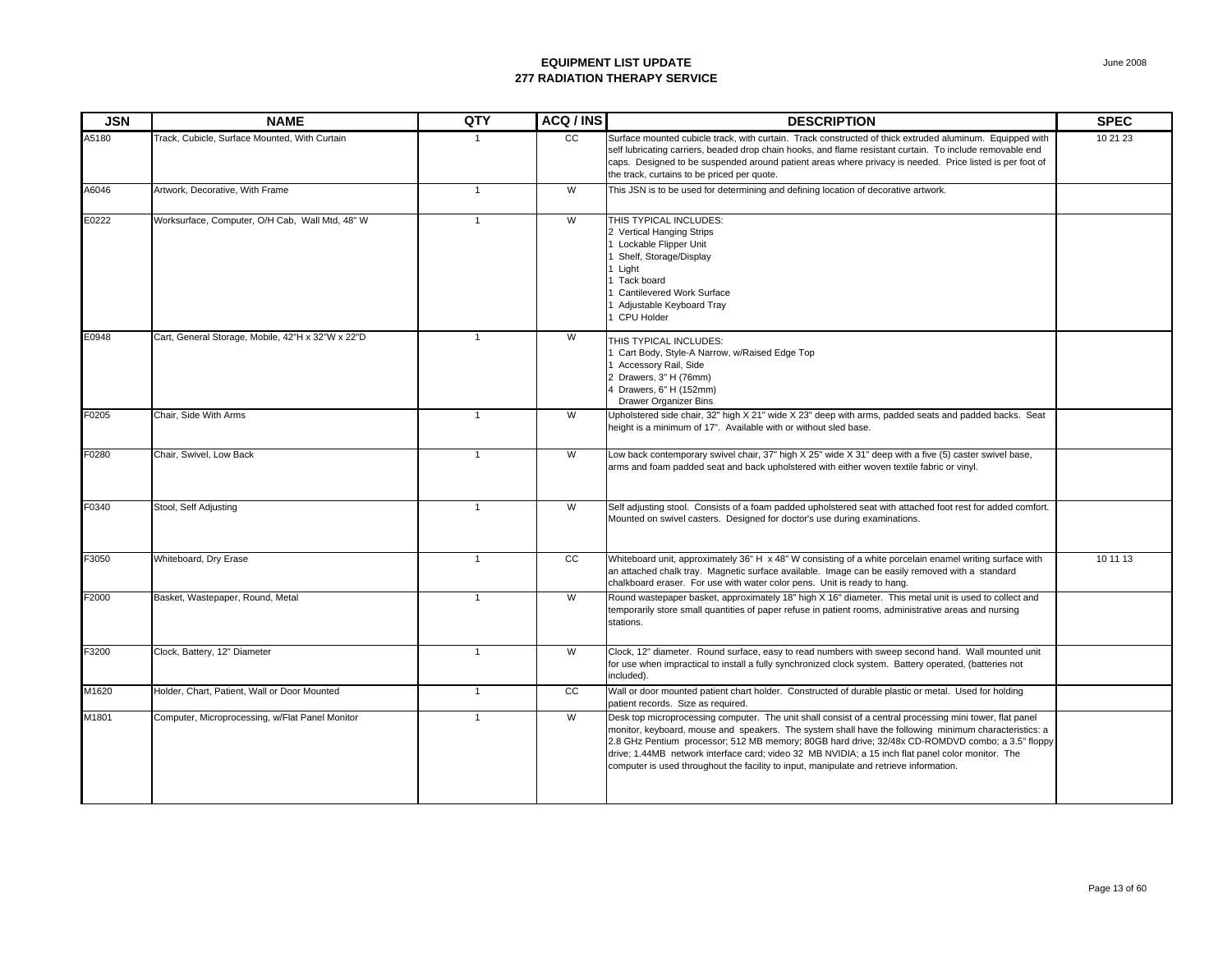| <b>JSN</b> | <b>NAME</b>                                | QTY | ACQ / INS | <b>DESCRIPTION</b>                                                                                                                                                                                                                                                                                                                                                                                                                                                                                     | <b>SPEC</b> |
|------------|--------------------------------------------|-----|-----------|--------------------------------------------------------------------------------------------------------------------------------------------------------------------------------------------------------------------------------------------------------------------------------------------------------------------------------------------------------------------------------------------------------------------------------------------------------------------------------------------------------|-------------|
| M3072      | Frame, Infectious Waste Bag w/Lid          |     | W         | Frame for an infectious waste collection bag. Made of heavy tubular stainless steel with heavy gauge<br>welded steel platform. Adjust to hold 18" or 25" trash bags. Mounted on ball bearing casters and includes<br>permanently mounted hinged lid. Provides means of bagging infectious waste at point of waste generation.                                                                                                                                                                          |             |
| M4100      | Sphygmomanometer, Aneroid, Wall Mounted    |     | W         | Aneroid sphygmomanometer. Unit is wall mounted and has large graphic dial display for easy reading from<br>all angles. It has a 90 degree (angle) swivel and 10 degree (angle) forward tilt to reduce glare. Unit<br>accuracy is within 1% of reading. Sturdy impact-resistant construction.                                                                                                                                                                                                           |             |
| M4200      | Otoscope/Ophthalmoscope, Wall Mounted      |     | W         | Wall mounted otoscope and ophthalmoscope. Includes 6 foot line cord and plug and accepts and includes<br>two handles. Contains head turn-on/turn-off, built-in speculum tray and 8 foot coiled cords. Unit is<br>designed for use in patient exam rooms.                                                                                                                                                                                                                                               |             |
| M7400      | Light, Exam, Table Mounted, Spotlight      |     | W         | The exam light shall be table mounted. The light will be a halogen bulb that can produce a continuous and<br>homogeneous spot of light adjustable from 5 to 9 inches in diameter from a set distance. The light intensity<br>shall be a minimum of 750 foot-candles at a distance of 16 inches and have a color temperature of 3,200<br>degrees Kelvin. The unit will consist of an arm or sleeve of approximately 45 inches in length to allow for<br>easy arm rotation and arm movement up and down. |             |
| M9025      | Table, Examination/Treatment, With Cabinet |     | W         | Table, examination/treatment with cabinet. Cabinet type exam table with three section upholstered top<br>adjustable to a full chair position. Concealed heel stirrups, dual outlets, drawers, and storage space with<br>optional armboard. Unit is designed for general use examination/treatment rooms.                                                                                                                                                                                               |             |
| P3100      | Lavatory, Vitreous China, Slab Type        |     | CC        | Wall mounted, slab type, vitreous china, lavatory (approximate bowl size 7"x15"x10") with: faucet holes on<br>4" centers; gooseneck spout; wrist blade handles; and grid strainer. It shall be suitable for use in clinics,<br>offices, washrooms or patient care area.                                                                                                                                                                                                                                | 22 40 00    |
| X3830      | Illuminator, Film, Single, Wall Mounted    |     | W         | Single film illuminator approximately 20"H x 17"W x 5"D. This is a single panel wall mounted unit.<br>Characteristics and components include, two 15 watt fluorescent tubes; gravity grip film holder, constructed<br>of corrosion resistant galvanized steel with stainless steel trim, and a clean uncluttered appearance. This<br>unit is used to view X-ray film in hospitals and doctors offices.                                                                                                 |             |

|       | 9. PATIENT TOILET (TLTU1)                         |           |                                                                                                                                                                                                                                                                                                                                                                                                                                                                                                                                                                                                 |          |
|-------|---------------------------------------------------|-----------|-------------------------------------------------------------------------------------------------------------------------------------------------------------------------------------------------------------------------------------------------------------------------------------------------------------------------------------------------------------------------------------------------------------------------------------------------------------------------------------------------------------------------------------------------------------------------------------------------|----------|
| A1066 | Mirror, Float Glass, With SS Frame                | CC.       | A high quality 1/4" polished float glass mirror 36X18, framed in a one-piece, bright polished, stainless steel<br>channel frame with 90° mitered corners. All edges of the mirror are protected by absorbing filler strips.<br>Mirror has a galvanized steel back with integral horizontal hanging brackets and wall hanger for concealed<br>mounting. For mounting above single wall mounted lavatories located in toilet areas, Doctors examination<br>offices, etc. May also be used above double lavatories, either wall or countertop mounted, found in<br>restroom areas.                 | 10 28 00 |
| A5075 | Dispenser, Soap, Disposable                       | <b>VV</b> | Disposable soap dispenser. One-handed dispensing operation. Designed to accommodate disposable<br>soap cartridge and valve.                                                                                                                                                                                                                                                                                                                                                                                                                                                                     |          |
| A5080 | Dispenser, Paper Towel, SS, Surface Mounted       | CC        | A surface mounted, satin finish stainless steel, single-fold, paper towel dispenser. Dispenser features:<br>tumbler lock; front hinged at bottom; and refill indicator slot. Minimum capacity 400 single-fold paper<br>towels. For general purpose use throughout the facility.                                                                                                                                                                                                                                                                                                                 | 10 28 00 |
| A5090 | Disposal, Sanitary Napkin, SS, Surface Mounted    | CC.       | A surface mounted, satin finish stainless steel, sanitary napkin disposal. Disposal features a flip-up cover,<br>secured to the container by a heavy duty stainless steel piano-hinge. Disposal may be secured to wall or<br>toilet partition. For general purpose use in female toilet stalls or rooms and uni-sex toilet rooms.                                                                                                                                                                                                                                                               | 10 28 00 |
| A5109 | Grab Bar, 1-1/4" Dia., SS, 2 Wall, W/C Accessible | CC        | A 1-1/4" diameter, satin finish stainless steel, peened gripping surface, 2 wall toilet stall/ room, grab bar<br>with concealed mounting flanges. Snap over flanges are provided to conceal mounting screws. A selection<br>of mounting kits and concealed anchor devices are available from the manufacturers for different types of<br>installations. Grab bar shall comply with barrier-free accessibility guidelines for structural strength. For<br>typical water closet applications in toilet stalls and rooms where ADA (American's With Disabilities Act)<br>requirements must be met. | 10 28 00 |
| A5145 | Hook, Garment, Double, SS, Surface Mounted        | CC        | A surface mounted, satin finish stainless steel, double garment hook. Equipped with a concealed mounting<br>bracket that is secured to a concealed wall plate. For general purpose use throughout the facility to hang<br>various items of apparel.                                                                                                                                                                                                                                                                                                                                             | 10 28 00 |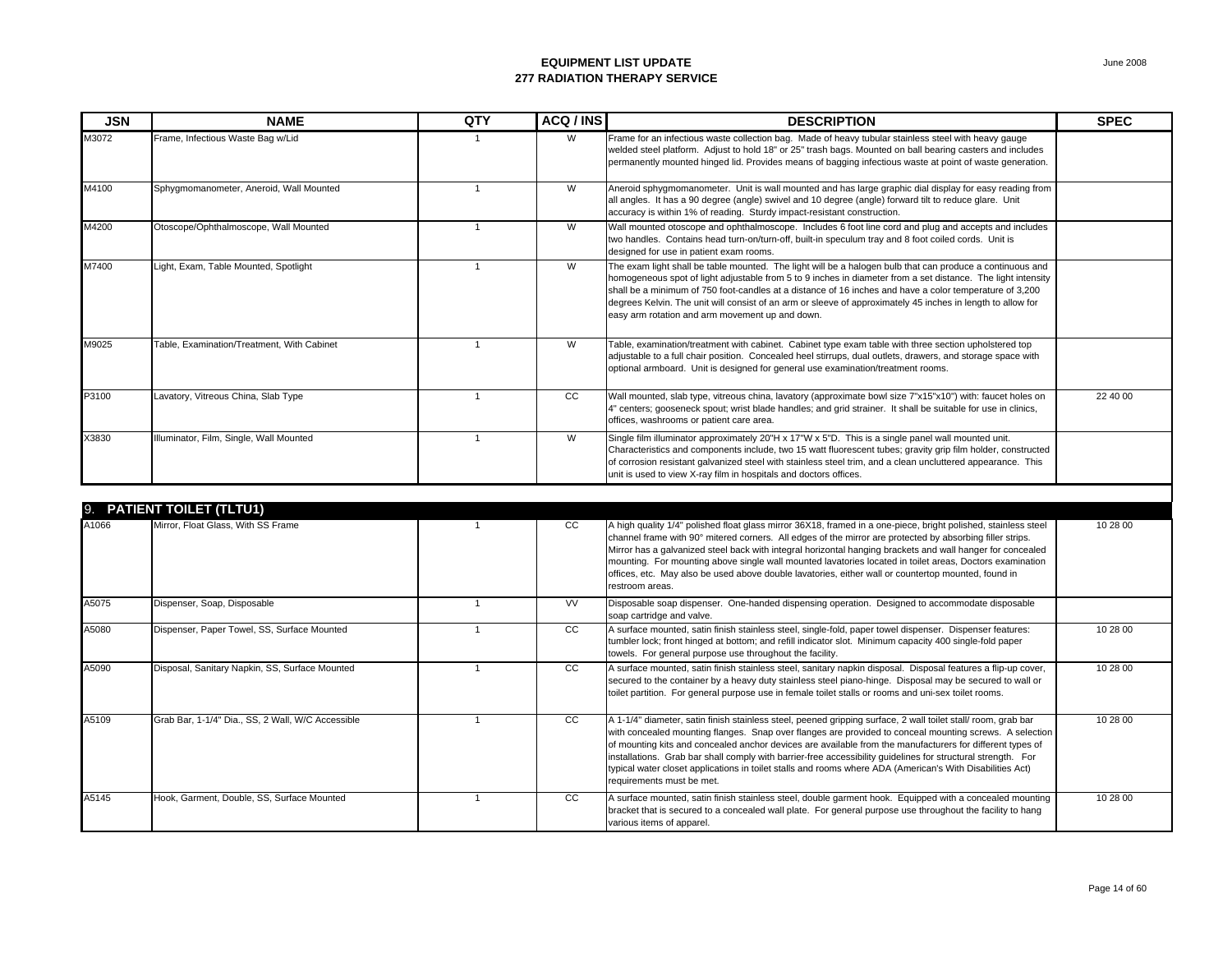| <b>JSN</b> | <b>NAME</b>                                        | QTY            | ACQ / INS | <b>DESCRIPTION</b>                                                                                                                                                                                                                                                                                                                                                                                                                                                                                                                                                                              | <b>SPEC</b> |
|------------|----------------------------------------------------|----------------|-----------|-------------------------------------------------------------------------------------------------------------------------------------------------------------------------------------------------------------------------------------------------------------------------------------------------------------------------------------------------------------------------------------------------------------------------------------------------------------------------------------------------------------------------------------------------------------------------------------------------|-------------|
| A5200      | Dispenser, Toilet Tissue, SS, 2-Roll, Surface Mntd |                | CC        | A concealed surface mounted, double roll, satin finish stainless steel, toilet tissue dispenser. Unit<br>accommodates two standard-core toilet tissue rolls through 5" in diameter. Spindles are chrome plated<br>plastic with a heavy-duty internal spring and turn freely for non-controlled delivery. For general purpose<br>use in restrooms.                                                                                                                                                                                                                                               | 10 28 00    |
| F2000      | Basket, Wastepaper, Round, Metal                   |                | <b>VV</b> | Round wastepaper basket, approximately 18" high X 16" diameter. This metal unit is used to collect and<br>temporarily store small quantities of paper refuse in patient rooms, administrative areas and nursing<br>stations.                                                                                                                                                                                                                                                                                                                                                                    |             |
| P3100      | Lavatory, Vitreous China, Slab Type                |                | CC        | Wall mounted, slab type, vitreous china, lavatory (approximate bowl size 7"x15"x10") with: faucet holes on<br>4" centers; gooseneck spout; wrist blade handles; and grid strainer. It shall be suitable for use in clinics,<br>offices, washrooms or patient care area.                                                                                                                                                                                                                                                                                                                         | 22 40 00    |
|            | $\alpha$ r                                         |                |           |                                                                                                                                                                                                                                                                                                                                                                                                                                                                                                                                                                                                 |             |
| P9180      | Lavatory, Wheelchair, 7x20x27                      |                | CC.       | Wheelchair lavatory. Shall be made of vitreous china and accessible to wheelchair bound patients and<br>visitors. Unit is equipped with wrist control handles. Used throughout the facility in handicapped access<br>restrooms.                                                                                                                                                                                                                                                                                                                                                                 | 22 40 00    |
| P9050      | Toilet, Wall Hung, Siphon Jet                      |                | CC        | Siphon jet water closet/ toilet. This unit is wall hung with an elongated bowl, top spud flush valve, seat with<br>open front and check hinge, and carrier. Used throughout the health care facility in restrooms.                                                                                                                                                                                                                                                                                                                                                                              | 22 40 00    |
|            | 10. DRESSING ROOM / CUBICLE (DR001)                |                |           |                                                                                                                                                                                                                                                                                                                                                                                                                                                                                                                                                                                                 |             |
| A1030      | Locker, 2 Person, Over/Under                       |                | <b>VV</b> | Two person locker, double tier, 72Hx12Wx18D. This unit includes hooks for coats and hats. Door<br>equipped with safety guard handles. Designed for storage of coats, hats, and other personal belongings.<br>Other width and depths are available.                                                                                                                                                                                                                                                                                                                                              |             |
| A1080      | Mirror, Posture, Wall Mounted                      |                | CC        | Wall mounted posture mirror. Consists of a 1/4" plate glass in a sturdy corrosion resistant frame with water<br>proof back. For educational and therapy programs.                                                                                                                                                                                                                                                                                                                                                                                                                               | 10 28 00    |
| A5025      | Bench, Locker Room, Portable                       |                | <b>VV</b> | Portable locker room bench. Approximately 1-1/2" thick. Benches shall be laminated hardwood with a<br>moisture resistant sealer or anodized aluminum Units are mounted on strong pedestals.                                                                                                                                                                                                                                                                                                                                                                                                     |             |
| A5109      | Grab Bar, 1-1/4" Dia., SS, 2 Wall, W/C Accessible  | $\mathbf{A}$   | cc        | A 1-1/4" diameter, satin finish stainless steel, peened gripping surface, 2 wall toilet stall/ room, grab bar<br>with concealed mounting flanges. Snap over flanges are provided to conceal mounting screws. A selection<br>of mounting kits and concealed anchor devices are available from the manufacturers for different types of<br>installations. Grab bar shall comply with barrier-free accessibility quidelines for structural strength. For<br>typical water closet applications in toilet stalls and rooms where ADA (American's With Disabilities Act)<br>requirements must be met. | 10 28 00    |
| A5145      | Hook, Garment, Double, SS, Surface Mounted         | $\overline{1}$ | cc        | A surface mounted, satin finish stainless steel, double garment hook. Equipped with a concealed mounting<br>bracket that is secured to a concealed wall plate. For general purpose use throughout the facility to hang<br>various items of apparel.                                                                                                                                                                                                                                                                                                                                             | 10 28 00    |

|       | <b>11. PATIENT STRETCHER HOLDING BAY (WRL01)</b> |  |     |                                                                                                                                                                                                                                                                                                                                                                                                                                                                                                                                                                                 |                   |  |  |  |
|-------|--------------------------------------------------|--|-----|---------------------------------------------------------------------------------------------------------------------------------------------------------------------------------------------------------------------------------------------------------------------------------------------------------------------------------------------------------------------------------------------------------------------------------------------------------------------------------------------------------------------------------------------------------------------------------|-------------------|--|--|--|
| A1010 | <b>Telecommunication Outlet</b>                  |  | CC. | Telecommunication outlet location.                                                                                                                                                                                                                                                                                                                                                                                                                                                                                                                                              | 27 31 00          |  |  |  |
| A1012 | Telephone, Wall Mounted, 1 Line                  |  | CC  | Telephone, wall mounted, 1 line.                                                                                                                                                                                                                                                                                                                                                                                                                                                                                                                                                | 27 31 00          |  |  |  |
| A1066 | Mirror, Float Glass, With SS Frame, 36x18        |  | CC. | A high quality 1/4" polished float glass mirror 36X18, framed in a one-piece, bright polished, stainless steel<br>channel frame with 90° mitered corners. All edges of the mirror are protected by absorbing filler strips.<br>Mirror has a galvanized steel back with integral horizontal hanging brackets and wall hanger for concealed<br>mounting. For mounting above single wall mounted lavatories located in toilet areas, Doctors examination<br>offices, etc. May also be used above double lavatories, either wall or countertop mounted, found in<br>restroom areas. | 10 28 00          |  |  |  |
| A1107 | Rail System, Utility, Gas and Electric           |  | CC. | The headwall rail system shall consist of three horizontal rails mounted to the patient room headwall to<br>provide utilities and patient services to support ancillary equipment to include gas and vacuum. The rail<br>system must be capable of quickly adding or relocating medical gases services and be able to accept new<br>equipment, provide physical support to equipment, brackets, shelves and other patient support items.                                                                                                                                        | 22 62 00/22 63 00 |  |  |  |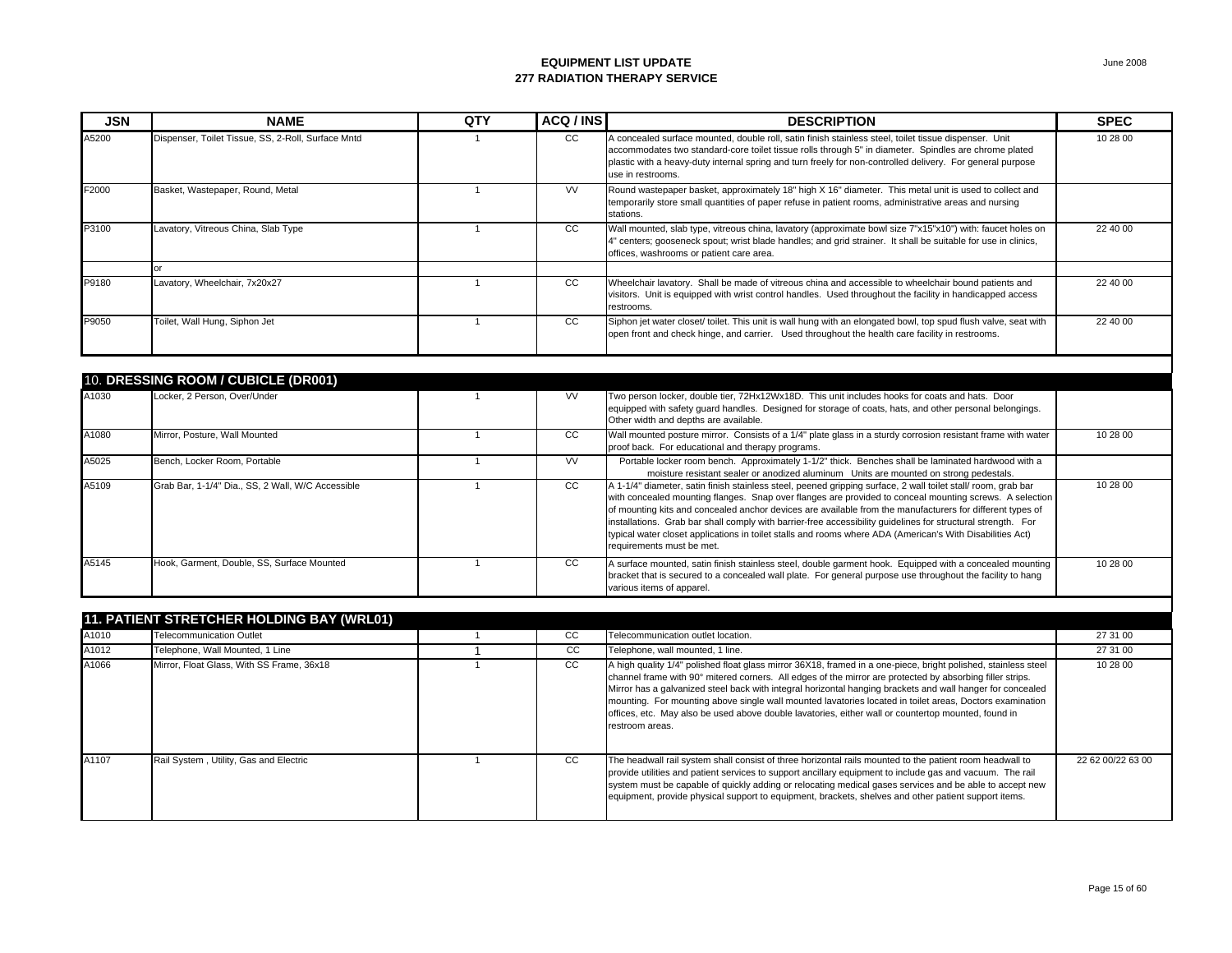| <b>JSN</b> | <b>NAME</b>                                   | QTY            | ACQ / INS      | <b>DESCRIPTION</b>                                                                                                                                                                                                                                                                                                                                                                                                                                                | <b>SPEC</b> |
|------------|-----------------------------------------------|----------------|----------------|-------------------------------------------------------------------------------------------------------------------------------------------------------------------------------------------------------------------------------------------------------------------------------------------------------------------------------------------------------------------------------------------------------------------------------------------------------------------|-------------|
| A5075      | Dispenser, Soap, Disposable                   | -1             | W              | Disposable soap dispenser. One-handed dispensing operation. Designed to accommodate disposable<br>soap cartridge and valve.                                                                                                                                                                                                                                                                                                                                       |             |
| A5080      | Dispenser, Paper Towel, SS, Surface Mounted   | $\overline{1}$ | cc             | A surface mounted, satin finish stainless steel, single-fold, paper towel dispenser. Dispenser features:<br>tumbler lock; front hinged at bottom; and refill indicator slot. Minimum capacity 400 single-fold paper<br>towels. For general purpose use throughout the facility.                                                                                                                                                                                   | 10 28 00    |
| A5106      | Waste Disposal Unit, Sharps w/Glove Dispenser | $\mathbf{1}$   | W              | The unit is designed for the disposal of sharps and complies with OSHA guidelines for the handling of<br>sharps. It shall house a 5 quart container and be capable of being mounted on a wall. It shall have a glove<br>dispenser attached. The unit shall be secured by a locked enclosure.                                                                                                                                                                      |             |
| A5180      | Track, Cubicle, Surface Mounted, With Curtain | $\overline{1}$ | cc             | Surface mounted cubicle track, with curtain. Track constructed of thick extruded aluminum. Equipped with<br>self lubricating carriers, beaded drop chain hooks, and flame resistant curtain. To include removable end<br>caps. Designed to be suspended around patient areas where privacy is needed. Price listed is per foot of<br>the track, curtains to be priced per quote.                                                                                  | 10 21 23    |
| F2000      | Basket, Wastepaper, Round, Metal              | $\mathbf{1}$   | W              | Round wastepaper basket, approximately 18" high X 16" diameter. This metal unit is used to collect and<br>temporarily store small quantities of paper refuse in patient rooms, administrative areas and nursing<br>stations.                                                                                                                                                                                                                                      |             |
| F3200      | Clock, Battery, 12" Diameter                  | $\overline{1}$ | W              | Clock, 12" diameter. Round surface, easy to read numbers with sweep second hand. Wall mounted unit<br>for use when impractical to install a fully synchronized clock system. Battery operated, (batteries not<br>included).                                                                                                                                                                                                                                       |             |
| M0750      | Flowmeter, Air, Connect w/50 PSI Supply       | $\mathbf{1}$   | W              | Air flowmeter. Unit has a stainless steel needle valve with clear flowtube for connection to 50 PSI air outlet<br>from central pipeline system. Requires the appropriate adapter for connection to the wall outlet and fitting<br>to connect to tubing. Database prices reflect fittings with an attached DISS power outlet. Other outlet and<br>adapter configurations are available.                                                                            |             |
| M0755      | Flowmeter, Oxygen, Low Flow                   | $\mathbf{1}$   | W              | Oxygen flowmeter. Consists of a clear crystal flowtube calibrated to 3.5 or 8 LPM depending on<br>manufacturer. For oxygen regulation in hospital settings. Database pricing includes DISS fitting and DISS<br>power outlet and wall adapter. Other fitting and adapter configurations are available.                                                                                                                                                             |             |
| M0765      | Regulator, Vacuum                             | $\mathbf{1}$   | W              | An air/oxygen mixer is designed to accurately control a pressurized gas mixing with an oxygen<br>concentration. Unit contains audible alarms to warn of supply failure, an auxiliary outlet and a oxygen<br>concentration control adjustment range from 21% to 100%. The unit can also be used to supply an<br>accurate pre-mixed gas source to respiration or ventilator units. A specific application may require an<br>additional air inlet filter/water trap. |             |
| M4100      | Sphygmomanometer, Aneroid, Wall Mounted       | $\overline{1}$ | W              | Aneroid sphygmomanometer. Unit is wall mounted and has large graphic dial display for easy reading from<br>all angles. It has a 90 degree (angle) swivel and 10 degree (angle) forward tilt to reduce glare. Unit<br>accuracy is within 1% of reading. Sturdy impact-resistant construction.                                                                                                                                                                      |             |
| M4116      | Monitor, Vital Signs                          | $\overline{1}$ | $\overline{W}$ | Electronic sphygmomanometer. LCD displays non-invasive blood pressure, pulse rate and temperature.<br>Used in hospitals and clinics. Includes an optional mobile stand.                                                                                                                                                                                                                                                                                           |             |
| M4255      | Stand, IV, Adjustable                         | $\overline{1}$ | W              | Adjustable IV stand with 4-hook arrangement. Stand has stainless steel construction with heavy weight<br>base. It adjusts from 66 inches to 100 inches and is mounted on conductive rubber, ball bearing, swivel<br>casters. Stand is used for administering intravenous solutions.                                                                                                                                                                               |             |
| M4266      | Pump, Volumetric, Infusion, Multiple Line     | $\overline{1}$ | W              | Volumetric infusion pump. Pump is self-regulating with automatic sensor and adjustable rate. Equipped<br>with visual and audible alarms and up to 10 hour capacity battery. For the administration of a wide variety<br>of therapeutic agents where precise control is required. Unit provides individual control to IV lines<br>simultaneously.                                                                                                                  |             |
| M4655      | Stretcher, Mobile, CRS, 9 Position            | $\mathbf{1}$   | W              | Mobile stretcher. All corrosion resistant stainless steel construction. It consists of a tubular frame with side<br>rails, a 9-position hydraulic base with pneumatic fowler adjustment, and a 2" pad. Unit is mounted on 8"<br>conductive casters. Designed for patient transport as well as for minor surgical procedures.                                                                                                                                      |             |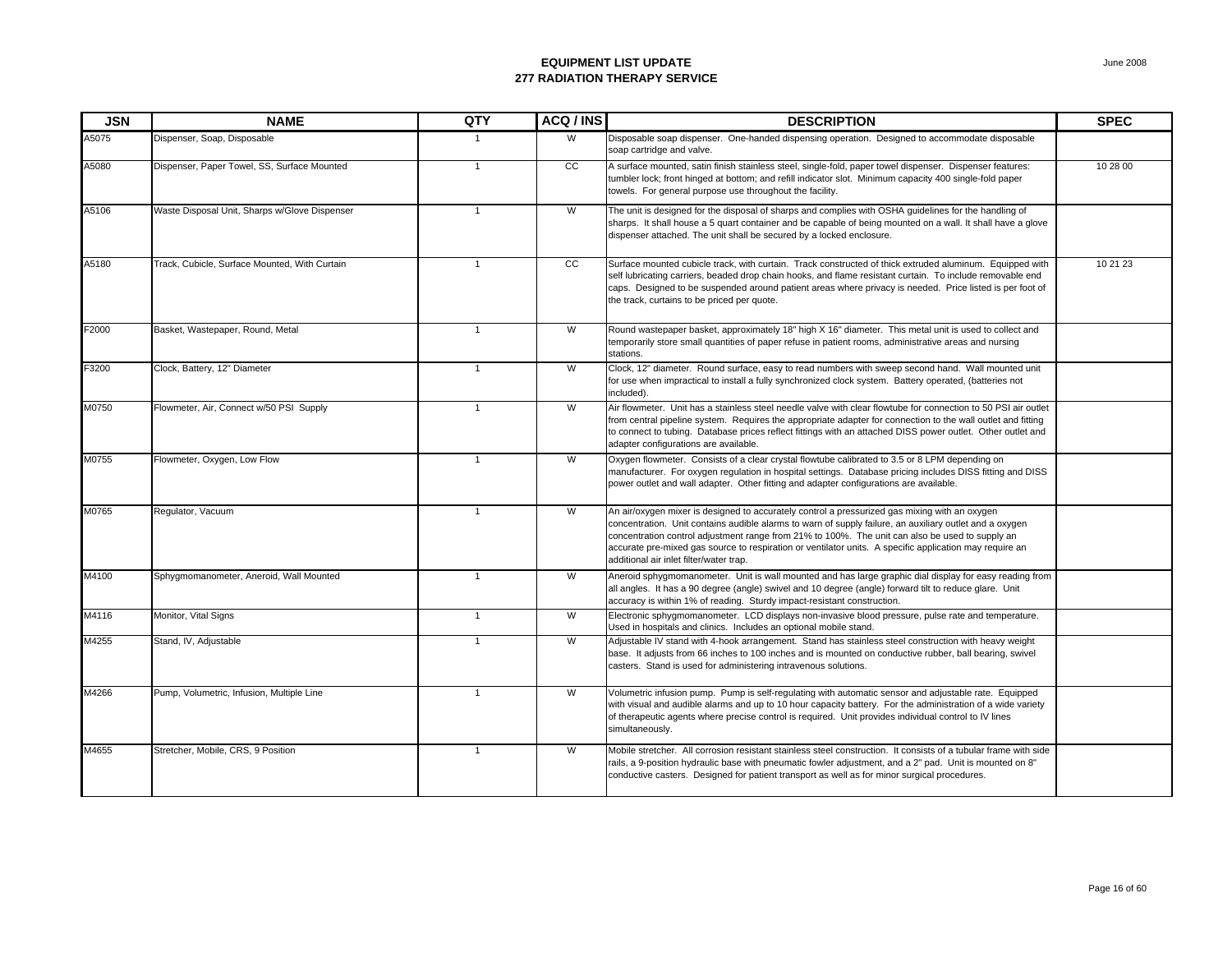| <b>JSN</b> | <b>NAME</b>                         | QTY | ACQ / INS | <b>DESCRIPTION</b>                                                                                                                                                                                                                                                                                                                                                                                 | <b>SPEC</b> |
|------------|-------------------------------------|-----|-----------|----------------------------------------------------------------------------------------------------------------------------------------------------------------------------------------------------------------------------------------------------------------------------------------------------------------------------------------------------------------------------------------------------|-------------|
| M7905      | Oximeter, Pulse                     |     | W         | Pulse oximeter for continuous surveillance of patient pulse and oxygen saturation rates. Instrument<br>features LED display, audio and visual alarms, automatic calibration and battery operation in case of power<br>failure. Other applications include sleep studies, exercise testing and monitoring certain patients in the<br>home (e.g. infants or patients requiring respiratory therapy). |             |
| P3100      | Lavatory, Vitreous China, Slab Type |     | CC        | Wall mounted, slab type, vitreous china, lavatory (approximate bowl size 7"x15"x10") with: faucet holes on<br>4" centers; gooseneck spout; wrist blade handles; and grid strainer. It shall be suitable for use in clinics,<br>offices, washrooms or patient care area.                                                                                                                            | 22 40 00    |

## **C. TREATMENT PLANNING UNIT AREAS**

| A1010 | 1. CT SIMULATOR UNIT ROOM (XTSG1)<br><b>Telecommunication Outlet</b> | AR             | cc | Telecommunication outlet location.                                                                                                                                                                                                                                                                                                                                                                                                                                | 27 31 00 |
|-------|----------------------------------------------------------------------|----------------|----|-------------------------------------------------------------------------------------------------------------------------------------------------------------------------------------------------------------------------------------------------------------------------------------------------------------------------------------------------------------------------------------------------------------------------------------------------------------------|----------|
| A1015 | Telephone, Desk, Multiple Line                                       | $\mathbf{1}$   | cc | Telephone, desk, multiple line.                                                                                                                                                                                                                                                                                                                                                                                                                                   | 27 31 00 |
| A5145 | Hook, Garment, Double, SS, Surface Mounted                           | AR             | cc | A surface mounted, satin finish stainless steel, double garment hook. Equipped with a concealed mounting<br>bracket that is secured to a concealed wall plate. For general purpose use throughout the facility to hang<br>various items of apparel.                                                                                                                                                                                                               | 10 28 00 |
| A5180 | Track, Cubicle, Surface Mounted, With Curtain                        | $\mathbf{1}$   | cc | Surface mounted cubicle track, with curtain. Track constructed of thick extruded aluminum. Equipped with<br>self lubricating carriers, beaded drop chain hooks, and flame resistant curtain. To include removable end<br>caps. Designed to be suspended around patient areas where privacy is needed. Price listed is per foot of<br>the track, curtains to be priced per quote.                                                                                  | 10 21 23 |
| F0205 | Chair, Side With Arms                                                | $\mathbf{1}$   | W  | Upholstered side chair, 32" high X 21" wide X 23" deep with arms, padded seats and padded backs. Seat<br>height is a minimum of 17". Available with or without sled base.                                                                                                                                                                                                                                                                                         |          |
| F0355 | Footstool, Straight                                                  |                | W  | Step stool. Used to assist patients getting on and off exam or surgical tables. Fitted with electrically<br>conductive rubber tips.                                                                                                                                                                                                                                                                                                                               |          |
| F3200 | Clock, Battery, 12" Diameter                                         |                | W  | Clock, 12" diameter. Round surface, easy to read numbers with sweep second hand. Wall mounted unit<br>for use when impractical to install a fully synchronized clock system. Battery operated, (batteries not<br>included).                                                                                                                                                                                                                                       |          |
| M0750 | Flowmeter, Air, Connect w/50 PSI Supply                              | $\overline{1}$ | W  | Air flowmeter. Unit has a stainless steel needle valve with clear flowtube for connection to 50 PSI air outlet<br>from central pipeline system. Requires the appropriate adapter for connection to the wall outlet and fitting<br>to connect to tubing. Database prices reflect fittings with an attached DISS power outlet. Other outlet and<br>adapter configurations are available.                                                                            | 15491    |
| M0755 | Flowmeter, Oxygen, Low Flow                                          | $\overline{1}$ | W  | Oxygen flowmeter. Consists of a clear crystal flowtube calibrated to 3.5 or 8 LPM depending on<br>manufacturer. For oxygen regulation in hospital settings. Database pricing includes DISS fitting and DISS<br>power outlet and wall adapter. Other fitting and adapter configurations are available.                                                                                                                                                             | 15491    |
| M0765 | Regulator, Vacuum                                                    | $\overline{1}$ | W  | An air/oxygen mixer is designed to accurately control a pressurized gas mixing with an oxygen<br>concentration. Unit contains audible alarms to warn of supply failure, an auxiliary outlet and a oxygen<br>concentration control adjustment range from 21% to 100%. The unit can also be used to supply an<br>accurate pre-mixed gas source to respiration or ventilator units. A specific application may require an<br>additional air inlet filter/water trap. | 15491    |
| M3072 | Frame, Infectious Waste Bag w/Lid                                    |                | W  | Frame for an infectious waste collection bag. Made of heavy tubular stainless steel with heavy gauge<br>welded steel platform. Adjust to hold 18" or 25" trash bags. Mounted on ball bearing casters and includes<br>permanently mounted hinged lid. Provides means of bagging infectious waste at point of waste generation.                                                                                                                                     |          |
| M4255 | Stand, IV, Adjustable                                                | $\overline{1}$ | W  | Adjustable IV stand with 4-hook arrangement. Stand has stainless steel construction with heavy weight<br>base. It adjusts from 66 inches to 100 inches and is mounted on conductive rubber, ball bearing, swivel<br>casters. Stand is used for administering intravenous solutions.                                                                                                                                                                               |          |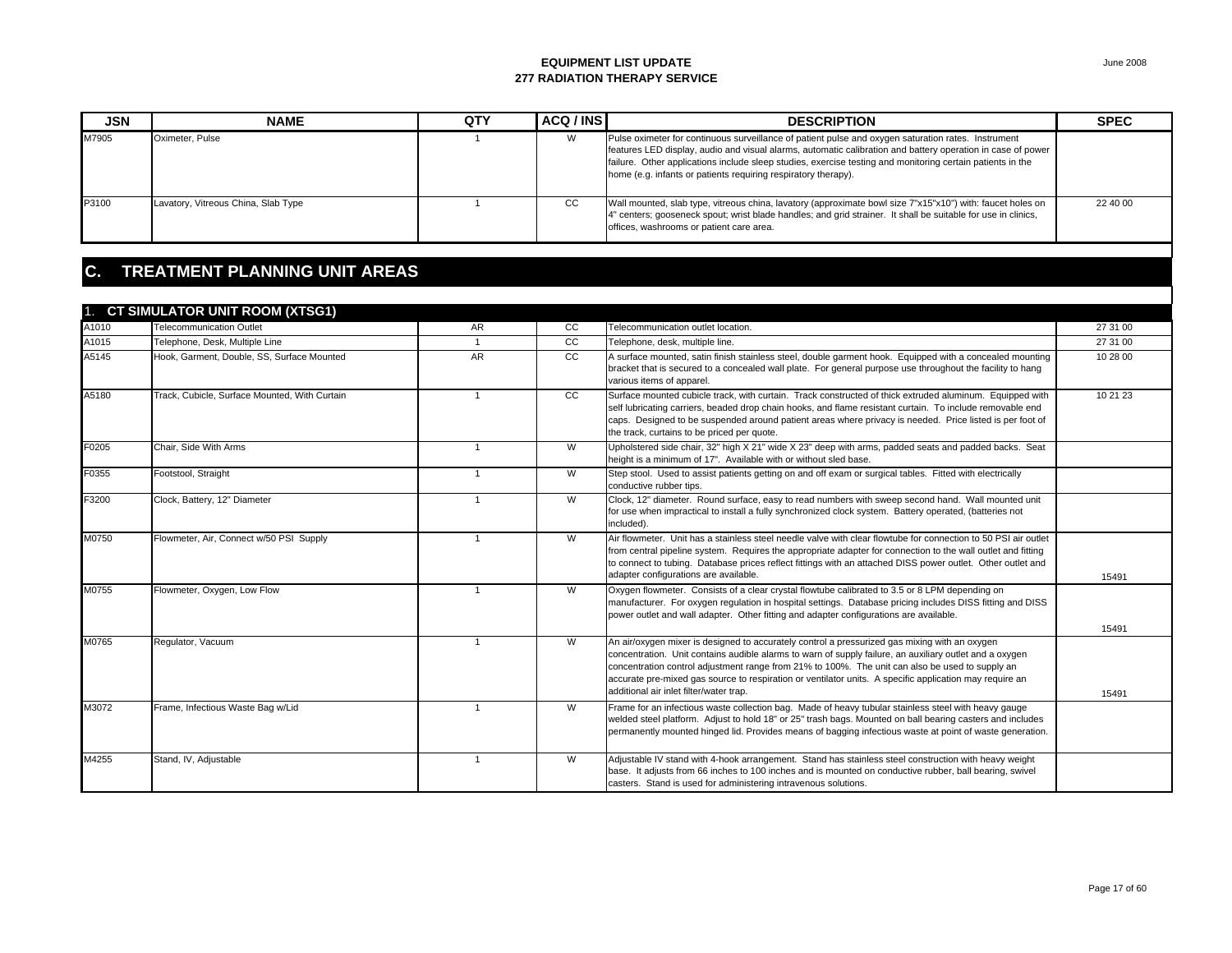| <b>JSN</b> | <b>NAME</b>                                      | QTY                                         | ACQ / INS    | <b>DESCRIPTION</b>                                                                                                                                                                                                                                                                                                                                                                                                                                                                                                                                                                                                                                                                    | <b>SPEC</b> |
|------------|--------------------------------------------------|---------------------------------------------|--------------|---------------------------------------------------------------------------------------------------------------------------------------------------------------------------------------------------------------------------------------------------------------------------------------------------------------------------------------------------------------------------------------------------------------------------------------------------------------------------------------------------------------------------------------------------------------------------------------------------------------------------------------------------------------------------------------|-------------|
| X1415      | Laser Positioning System, Patient-Wall           |                                             | <b>CF</b>    | Laser positioning system. This unit is designed for accurate patient alignment for radiation therapy. Three<br>vertical laser beams and a horizontal beam intersect to define the iso-center to aid in patient positioning.<br>The unit is generally supplied as a component of various radiation therapy systems.                                                                                                                                                                                                                                                                                                                                                                    |             |
| X8501      | Simulator, Therapy, X-Ray                        | $\overline{1}$                              | <b>CF</b>    | This system is specifically designed to simulate radiotherapy treatment plans in the Oncology Department.<br>The characteristics and components include a precise mechanical system including digital fluoroscopic and<br>radiographic x-ray capabilities and a flexible computer system. It shall have the capability to simulate any<br>linear accelerator. Shall include a couch, collimator and accessories. Movements and scales shall be a<br>match to other treatment machines to maintain their integrity of simulation for all cancer treatments. The<br>system shall be DICOM RT compatible, for easy linkage to film-less image management systems and<br>review stations. |             |
|            | 2. CONTROL AREA (XTSC1)                          |                                             |              |                                                                                                                                                                                                                                                                                                                                                                                                                                                                                                                                                                                                                                                                                       |             |
| A1010      | Telecommunication Outlet                         | AR                                          | cc           | Telecommunication outlet location.                                                                                                                                                                                                                                                                                                                                                                                                                                                                                                                                                                                                                                                    | 27 31 00    |
| A1015      | Telephone, Desk, Multiple Line                   | $\overline{1}$                              | cc           | Telephone, desk, multiple line.                                                                                                                                                                                                                                                                                                                                                                                                                                                                                                                                                                                                                                                       | 27 31 00    |
| A5145      | Hook, Garment, Double, SS, Surface Mounted       | $\overline{1}$                              |              | A surface mounted, satin finish stainless steel, double garment hook. Equipped with a concealed mounting<br>bracket that is secured to a concealed wall plate. For general purpose use throughout the facility to hang<br>various items of apparel.                                                                                                                                                                                                                                                                                                                                                                                                                                   | 10 28 00    |
| C0041      | Rail, Apron, 4x60x1                              | Only if X 8501 doesn't<br>come with console | $\mathbf{C}$ | Apron rail. Also referred to as an apron front, apron panel, or knee space rail. Used to close in front knee<br>space area and/or provide work surface support between two base cabinets or a base cabinet and wall.<br>Apron rails should be ordered in pairs to provide both front and rear work surface support.                                                                                                                                                                                                                                                                                                                                                                   | 12 32 00    |
| C0045      | Frame, Apron, 1 Drawer, 4x36x22                  | Only if X 8501 doesn't<br>come with console | CC           | Apron frame with one standard drawer. Also referred to as a drawer frame or table frame. Used for a knee<br>space as a combination frame and drawer to support a top between base cabinets or a base cabinet and a<br>wall.                                                                                                                                                                                                                                                                                                                                                                                                                                                           | 12 32 00    |
| C06M0      | Cabinet, U/C/B, 1 PBD, 2 DR, 1 File DR, 30x18x22 | Only if X 8501 doesn't<br>come with console | cc           | Cabinet, U/C/B, 1 PBD, 2 DR, 1 File DR, 30x18x22                                                                                                                                                                                                                                                                                                                                                                                                                                                                                                                                                                                                                                      | 12 32 00    |
| CT030      | Countertop, High Pressure Laminate               | Only if X 8501 doesn't<br>come with console | CC           | High pressure laminate countertop (composition of wood particle core with plastic laminate surface) having<br>a hard smooth surface finish, standard thickness of 1", and a 4" butt backsplash/curb. Also referred to as a<br>work surface or work top. Available in a wide choice of colors, patterns, and depths. Used in general<br>purpose areas requiring a basic work surface arrangement with limited heat resistance and poor chemical<br>resistance. Pricing based upon a 24" depth.                                                                                                                                                                                         | 12 36 00    |
| F0275      | Chair, Swivel, High Back                         | 2                                           | W            | Highback contemporary swivel chair, 41" high X 23" wide X 23" deep with five (5) caster swivel base and<br>arms. Chair may be used at desks or in conference rooms. Back and seat are foam padded and<br>upholstered with either woven textile fabric or vinyl.                                                                                                                                                                                                                                                                                                                                                                                                                       |             |
| F2000      | Basket, Wastepaper, Round, Metal                 | $\overline{1}$                              | W            | Round wastepaper basket, approximately 18" high X 16" diameter. This metal unit is used to collect and<br>temporarily store small quantities of paper refuse in patient rooms, administrative areas and nursing<br>stations.                                                                                                                                                                                                                                                                                                                                                                                                                                                          |             |
| F3200      | Clock, Battery, 12" Diameter                     | $\overline{1}$                              | W            | Clock, 12" diameter. Round surface, easy to read numbers with sweep second hand. Wall mounted unit<br>for use when impractical to install a fully synchronized clock system. Battery operated, (batteries not<br>included).                                                                                                                                                                                                                                                                                                                                                                                                                                                           |             |
| M1801      | Computer, Microprocessing, w/Flat Panel Monitor  | $\overline{1}$                              | W            | Desk top microprocessing computer. The unit shall consist of a central processing mini tower, flat panel<br>monitor, keyboard, mouse and speakers. The system shall have the following minimum characteristics: a<br>2.8 GHz Pentium processor; 512 MB memory; 80GB hard drive; 32/48x CD-ROMDVD combo; a 3.5" floppy<br>drive; 1.44MB network interface card; video 32 MB NVIDIA; a 15 inch flat panel color monitor. The<br>computer is used throughout the facility to input, manipulate and retrieve information.                                                                                                                                                                 |             |
| M1840      | Printer/Copier/Fax Combination                   |                                             | <b>VV</b>    | Multifunctional printer, fax, scanner and copier (PFC) all-in-one machine.                                                                                                                                                                                                                                                                                                                                                                                                                                                                                                                                                                                                            |             |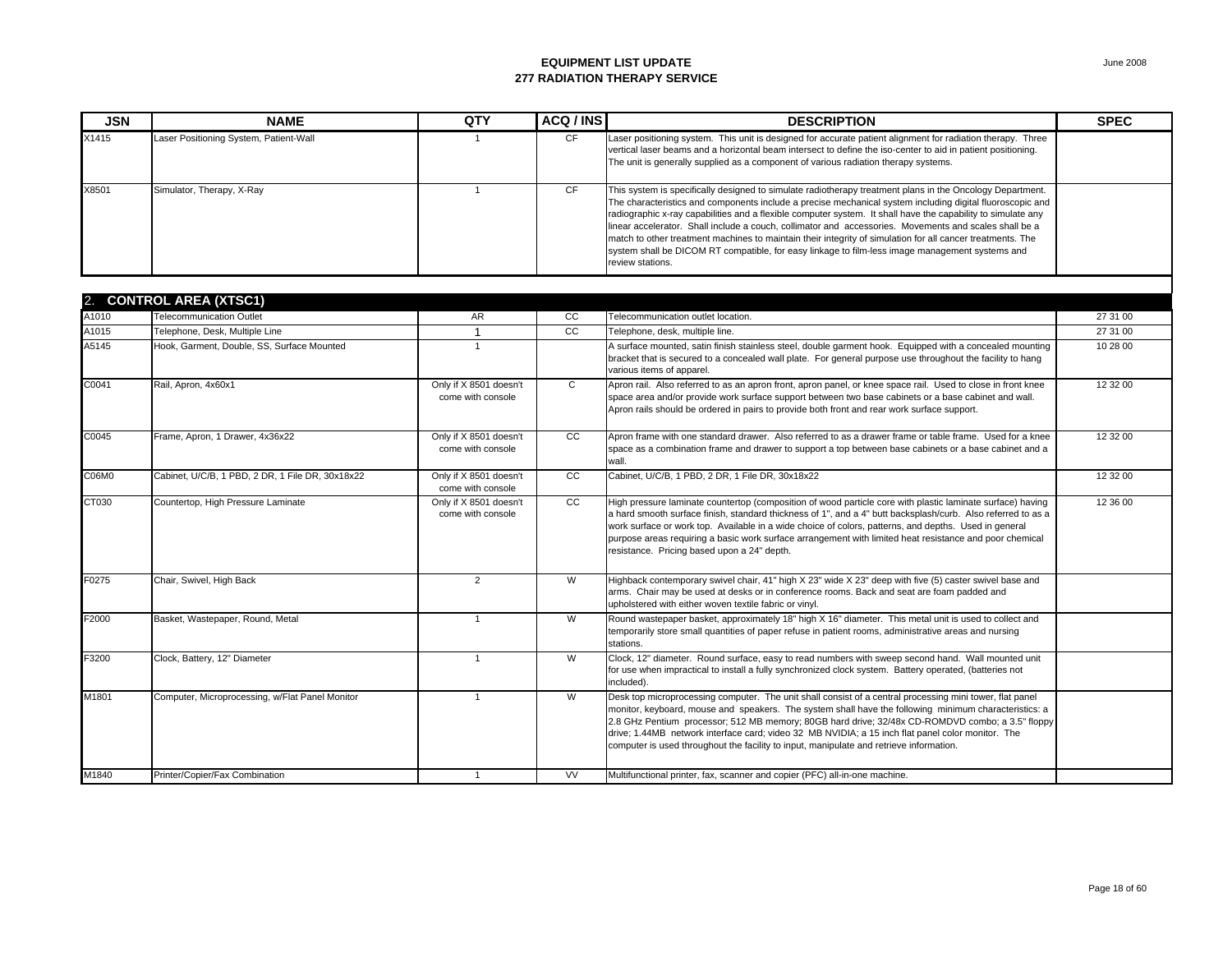| <b>JSN</b>             | <b>NAME</b>                                                                                                                           | QTY | ACQ / INS | <b>DESCRIPTION</b>                                                                                                                                                                                                                                                                                                                                                                                                                                                                                                                                                                                                                                                                    | <b>SPEC</b> |
|------------------------|---------------------------------------------------------------------------------------------------------------------------------------|-----|-----------|---------------------------------------------------------------------------------------------------------------------------------------------------------------------------------------------------------------------------------------------------------------------------------------------------------------------------------------------------------------------------------------------------------------------------------------------------------------------------------------------------------------------------------------------------------------------------------------------------------------------------------------------------------------------------------------|-------------|
| X 8501-<br>Parent Item | Components of Parent Item: CT Simulator Equipment: may<br>Components of include electronic station, and operator console and computer |     | W         | This system is specifically designed to simulate radiotherapy treatment plans in the Oncology Department.<br>The characteristics and components include a precise mechanical system including digital fluoroscopic and<br>radiographic x-ray capabilities and a flexible computer system. It shall have the capability to simulate any<br>linear accelerator. Shall include a couch, collimator and accessories. Movements and scales shall be a<br>match to other treatment machines to maintain their integrity of simulation for all cancer treatments. The<br>system shall be DICOM RT compatible, for easy linkage to film-less image management systems and<br>review stations. |             |

|       | 3. FILM PROCESSING (XFSA1)                 |     |    |                                                                                                                                                                                                                                                                                                                                                                                                                                                                                                                                                       |          |
|-------|--------------------------------------------|-----|----|-------------------------------------------------------------------------------------------------------------------------------------------------------------------------------------------------------------------------------------------------------------------------------------------------------------------------------------------------------------------------------------------------------------------------------------------------------------------------------------------------------------------------------------------------------|----------|
| A1010 | <b>Telecommunication Outlet</b>            |     | CC | Telecommunication outlet location.                                                                                                                                                                                                                                                                                                                                                                                                                                                                                                                    | 27 31 00 |
| A1012 | Telephone, Wall Mounted, 1 Line            |     | CC | Telephone, wall mounted, 1 line.                                                                                                                                                                                                                                                                                                                                                                                                                                                                                                                      | 27 31 00 |
| C0045 | Frame, Apron, 1 Drawer, 4x36x22            | AR  | CC | Apron frame with one standard drawer. Also referred to as a drawer frame or table frame. Used for a knee<br>space as a combination frame and drawer to support a top between base cabinets or a base cabinet and a<br>wall.                                                                                                                                                                                                                                                                                                                           | 12 32 00 |
| CT030 | Countertop, High Pressure Laminate         | AR. | CC | High pressure laminate countertop (composition of wood particle core with plastic laminate surface) having<br>a hard smooth surface finish, standard thickness of 1", and a 4" butt backsplash/curb. Also referred to as a<br>work surface or work top. Available in a wide choice of colors, patterns, and depths. Used in general<br>purpose areas requiring a basic work surface arrangement with limited heat resistance and poor chemical<br>resistance. Pricing based upon a 24" depth.                                                         | 12 36 00 |
| F0275 | Chair, Swivel, High Back                   |     | W  | Highback contemporary swivel chair, 41" high X 23" wide X 23" deep with five (5) caster swivel base and<br>arms. Chair may be used at desks or in conference rooms. Back and seat are foam padded and<br>upholstered with either woven textile fabric or vinyl.                                                                                                                                                                                                                                                                                       |          |
| F2000 | Basket, Wastepaper, Round, Metal           |     | W  | Round wastepaper basket, approximately 18" high X 16" diameter. This metal unit is used to collect and<br>temporarily store small quantities of paper refuse in patient rooms, administrative areas and nursing<br>stations.                                                                                                                                                                                                                                                                                                                          |          |
| F3200 | Clock, Battery, 12" Diameter               |     | W  | Clock, 12" diameter. Round surface, easy to read numbers with sweep second hand. Wall mounted unit<br>for use when impractical to install a fully synchronized clock system. Battery operated, (batteries not<br>included).                                                                                                                                                                                                                                                                                                                           |          |
| X1170 | Cabinet, Filing, Film, 5 Shelves, 88x36x18 |     | W  | Film filing cabinet. Open shelf system with 5 shelves. Each 36 inch shelf has three interlocking dividers for<br>use with X-ray film jackets. The system is used to store and file X-ray film folders.                                                                                                                                                                                                                                                                                                                                                |          |
| X3930 | Illuminator, Film, Double, Wall Mounted    |     | W  | X-ray film illuminator approximately 20' H x 29' W x 6" D. This is a double, wall mounted type unit with a<br>continuous viewing surface. The tension film grips are adjustable top and bottom with standard grip strip.<br>The unit's balanced-light viewing is assured by the 32W circular fluorescent lamp. It provides 500 feet<br>candles of cool operation across the entire 14" X 17" viewing surface. It is available with or without film-<br>activated switch. The unit can be used in hospitals, examining rooms, satellite office or lab. |          |

|       | 4. BLOCK / MOLD ROOM (XTMF1)                  |               |                                                                                                                                                                                                                                                                                              |          |
|-------|-----------------------------------------------|---------------|----------------------------------------------------------------------------------------------------------------------------------------------------------------------------------------------------------------------------------------------------------------------------------------------|----------|
| A1010 | <b>Telecommunication Outlet</b>               | CC            | Telecommunication outlet location.                                                                                                                                                                                                                                                           | 27 31 00 |
| A1012 | Telephone, Wall Mounted, 1 Line               | <sub>CC</sub> | Telephone, wall mounted, 1 line.                                                                                                                                                                                                                                                             | 27 31 00 |
| A5075 | Dispenser, Soap, Disposable                   | W             | Disposable soap dispenser. One-handed dispensing operation. Designed to accommodate disposable<br>soap cartridge and valve.                                                                                                                                                                  |          |
| A5080 | Dispenser, Paper Towel, SS, Surface Mounted   | <sub>CC</sub> | A surface mounted, satin finish stainless steel, single-fold, paper towel dispenser. Dispenser features:<br>tumbler lock; front hinged at bottom; and refill indicator slot. Minimum capacity 400 single-fold paper<br>towels. For general purpose use throughout the facility.              | 10 28 00 |
| A5106 | Waste Disposal Unit, Sharps w/Glove Dispenser | W             | The unit is designed for the disposal of sharps and complies with OSHA guidelines for the handling of<br>sharps. It shall house a 5 quart container and be capable of being mounted on a wall. It shall have a glove<br>dispenser attached. The unit shall be secured by a locked enclosure. |          |
| A5145 | Hook, Garment, Double, SS, Surface Mounted    | CC.           | A surface mounted, satin finish stainless steel, double garment hook. Equipped with a concealed mounting<br>bracket that is secured to a concealed wall plate. For general purpose use throughout the facility to hang<br>various items of apparel.                                          | 10 28 00 |

Page 19 of 60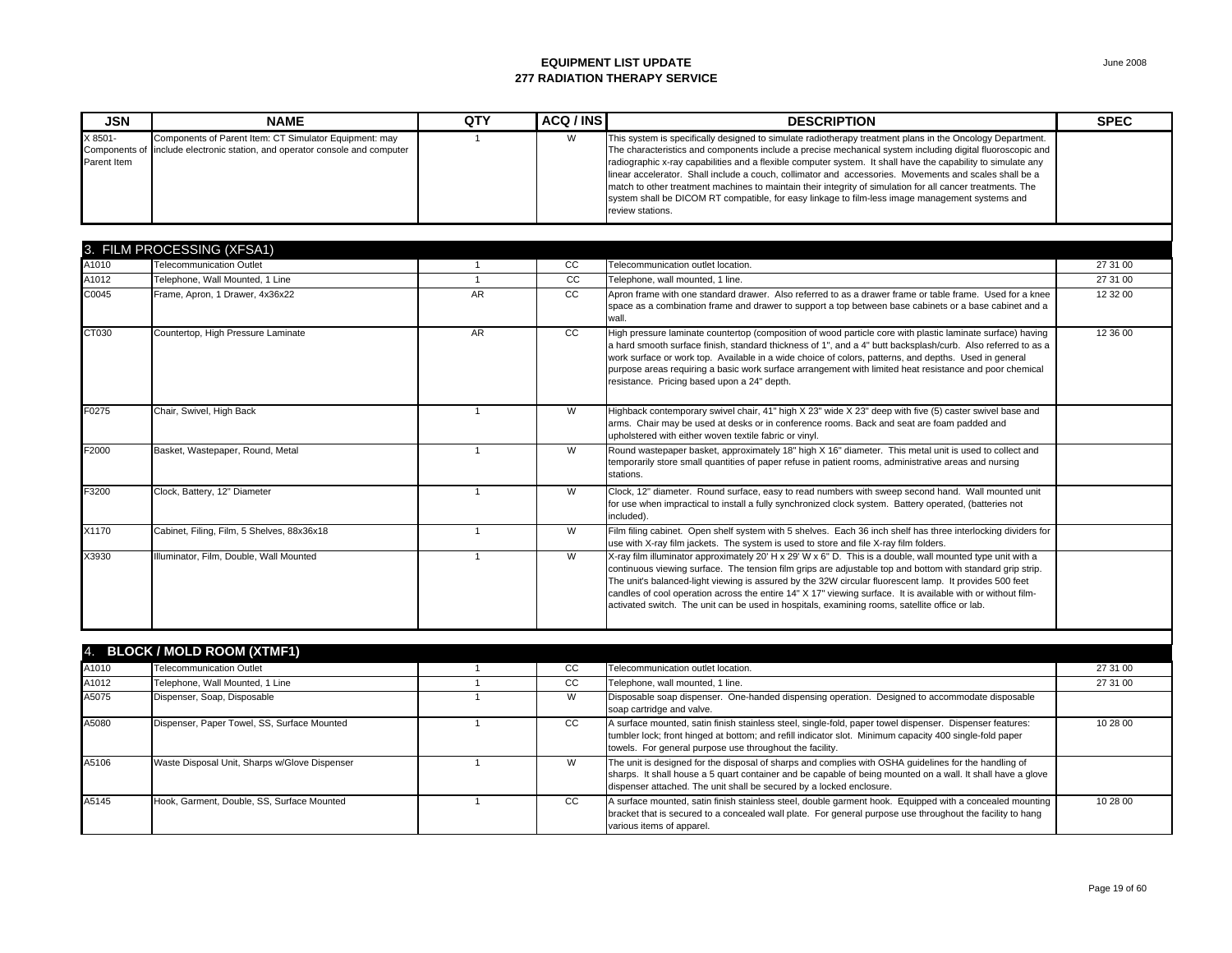| <b>JSN</b> | <b>NAME</b>                                      | QTY            | ACQ / INS       | <b>DESCRIPTION</b>                                                                                                                                                                                                                                                                                                                                                                                                                                                                                                                                                                                                                                                            | <b>SPEC</b> |
|------------|--------------------------------------------------|----------------|-----------------|-------------------------------------------------------------------------------------------------------------------------------------------------------------------------------------------------------------------------------------------------------------------------------------------------------------------------------------------------------------------------------------------------------------------------------------------------------------------------------------------------------------------------------------------------------------------------------------------------------------------------------------------------------------------------------|-------------|
| CE030      | Cabinet, W/H, 2 SH, 2 GDO, Sloping Top, 38x30x13 | $\mathbf{1}$   | CC              | Wall hung cabinet with two adjustable shelves, solid hinged doors, and sloping top. Also referred to as a<br>solid hinged double door wall case. For general purpose use throughout the facility.                                                                                                                                                                                                                                                                                                                                                                                                                                                                             | 12 32 00    |
| C04L0      | Cabinet, U/C/B, 1 DR, 3 Half DR, 1 Door, 36" W   | $\mathbf{1}$   | $\overline{cc}$ | Standing height under counter base cabinet with two half width drawers side-by-side above three full width<br>drawers. Also referred to as a drawer cabinet. For general purpose use throughout the facility.                                                                                                                                                                                                                                                                                                                                                                                                                                                                 | 12 32 00    |
| C04P0      | Cabinet, Sink, U/C/B, 2 Door, 36x36x22           | $\mathbf{1}$   | $\overline{cc}$ | Standing height under counter base sink cabinet with solid hinged doors. Also referred to as a double-door<br>sink cabinet. For general purpose use throughout the facility where a sink is to be used. Coordinate<br>actual clear cabinet dimension with the actual outside dimension of sink that is specified to ensure that they<br>are compatible.                                                                                                                                                                                                                                                                                                                       | 12 32 00    |
| CE040      | Cabinet, W/H, 2 SH, 2 GDO, Sloping Top, 38x36x13 | $\overline{2}$ | CC              | Wall hung cabinet with two adjustable shelves, framed-glass hinged doors, and sloping top. Also referred<br>to as a framed-glass hinged double door wall case. For general purpose use throughout the facility.                                                                                                                                                                                                                                                                                                                                                                                                                                                               | 12 32 00    |
| C0045      | Frame, Apron, 1 Drawer, 4x36x22                  | $\mathbf{1}$   | cc              | Apron frame with one standard drawer. Also referred to as a drawer frame or table frame. Used for a knee<br>space as a combination frame and drawer to support a top between base cabinets or a base cabinet and a<br>wall.                                                                                                                                                                                                                                                                                                                                                                                                                                                   | 12 32 00    |
| CS140      | Sink, SS, Single Compartment, 10x14x16 ID        | $\mathbf{1}$   | cc              | Single compartment stainless steel sink, drop-in, self-rimming, ledge-type, connected with a drain and<br>provided with a mixing faucet. It shall also be provided with punched fixture holes on 4" center, integral<br>back ledge to accommodate deck-mounted fixtures, brushed/polished interior and top surfaces, and sound<br>deadened. Recommended for use in suspended or U/C/B sink cabinets having a high plastic laminate or<br>Chemsurf laminate countertop/work surface. Coordinate actual outside sink dimensions with the actual<br>clear dimension of cabinet specified to ensure that they are compatible. For general purpose use<br>throughout the facility. | 22 44 00    |
| CT050      | Countertop, Stainless Steel                      | $\mathbf{1}$   | cc              | Stainless steel countertop (composition of heavy-gauge Type No. 304 stainless steel) having a smooth<br>satin finish and integral 4" backsplash/curb. Also referred to as a corrosion-resistant steel work surface or<br>work top. Available in various depths. Used in areas where excellent ease of cleaning, abrasion<br>resistance, bacteria resistance, impact resistance, load capacity and moisture resistance, are of concern.<br>Pricing based upon a 24" depth.                                                                                                                                                                                                     | 12 36 00    |
| CY090      | Cabinet, Floor Stand, 5 SH, 2 SGDO, ST, 95x36x16 | 2              | CC              | Stainless steel countertop (composition of heavy-gauge Type No. 304 stainless steel) having a smooth<br>satin finish and integral 4" backsplash/curb. Also referred to as a corrosion-resistant steel work surface or<br>work top. Available in various depths. Used in areas where excellent ease of cleaning, abrasion<br>resistance, bacteria resistance, impact resistance, load capacity and moisture resistance, are of concern.<br>Pricing based upon a 24" depth.                                                                                                                                                                                                     | 12 32 00    |
| F0230      | Chair, Drafting, Rotary                          | $\mathbf{1}$   | W               | Drafting chair approximately 47" high X 20" wide X 20" deep with rotary stool and a 5 (five) star base with<br>casters. Padded seat and back. Foot ring adjusts with chair.                                                                                                                                                                                                                                                                                                                                                                                                                                                                                                   |             |
| F2020      | Can, Trash, 44 Gallon                            | $\mathbf{1}$   | W               | Forty four (44) gallon trash can, 32" high X 24" diameter, with lid. Used to collect and transport refuse from<br>a point of origin to point of disposal (example: from soiled utility or a nursing unit to the trash compactor at<br>housekeeping).                                                                                                                                                                                                                                                                                                                                                                                                                          |             |
| F3200      | Clock, Battery, 12" Diameter                     | $\overline{1}$ | W               | Clock, 12" diameter. Round surface, easy to read numbers with sweep second hand. Wall mounted unit<br>for use when impractical to install a fully synchronized clock system. Battery operated, (batteries not<br>included).                                                                                                                                                                                                                                                                                                                                                                                                                                                   |             |
| M1801      | Computer, Microprocessing, w/Flat Panel Monitor  | $\overline{1}$ | W               | Desk top microprocessing computer. The unit shall consist of a central processing mini tower, flat panel<br>monitor, keyboard, mouse and speakers. The system shall have the following minimum characteristics: a<br>2.8 GHz Pentium processor; 512 MB memory; 80GB hard drive; 32/48x CD-ROMDVD combo; a 3.5" floppy<br>drive; 1.44MB network interface card; video 32 MB NVIDIA; a 15 inch flat panel color monitor. The<br>computer is used throughout the facility to input, manipulate and retrieve information.                                                                                                                                                         |             |
| T0285      | Drill Press, Floor Mounted, Tilt Table           | $\mathbf{1}$   | W               | Floor mounted drill press. Characteristics/components include 1/2 inch drill capacity; tilt table that tilts 45<br>degrees; 3/4 HP motor; three-spoke pilot wheel; depth stop and gauge. The unit is used for general<br>purposes in occupational therapy.                                                                                                                                                                                                                                                                                                                                                                                                                    |             |
| T9400      | Vise, Machinists', Swivel Base                   | $\mathbf{1}$   | W               | General purpose machinists' vise. Characteristics include 360 degree swivel base with lock down and<br>capability to hold pipe, shafts, and square machined parts with maximum gripping. Vise is used for a wide<br>range of work and is available in 4 to 6 inch jaw widths.                                                                                                                                                                                                                                                                                                                                                                                                 |             |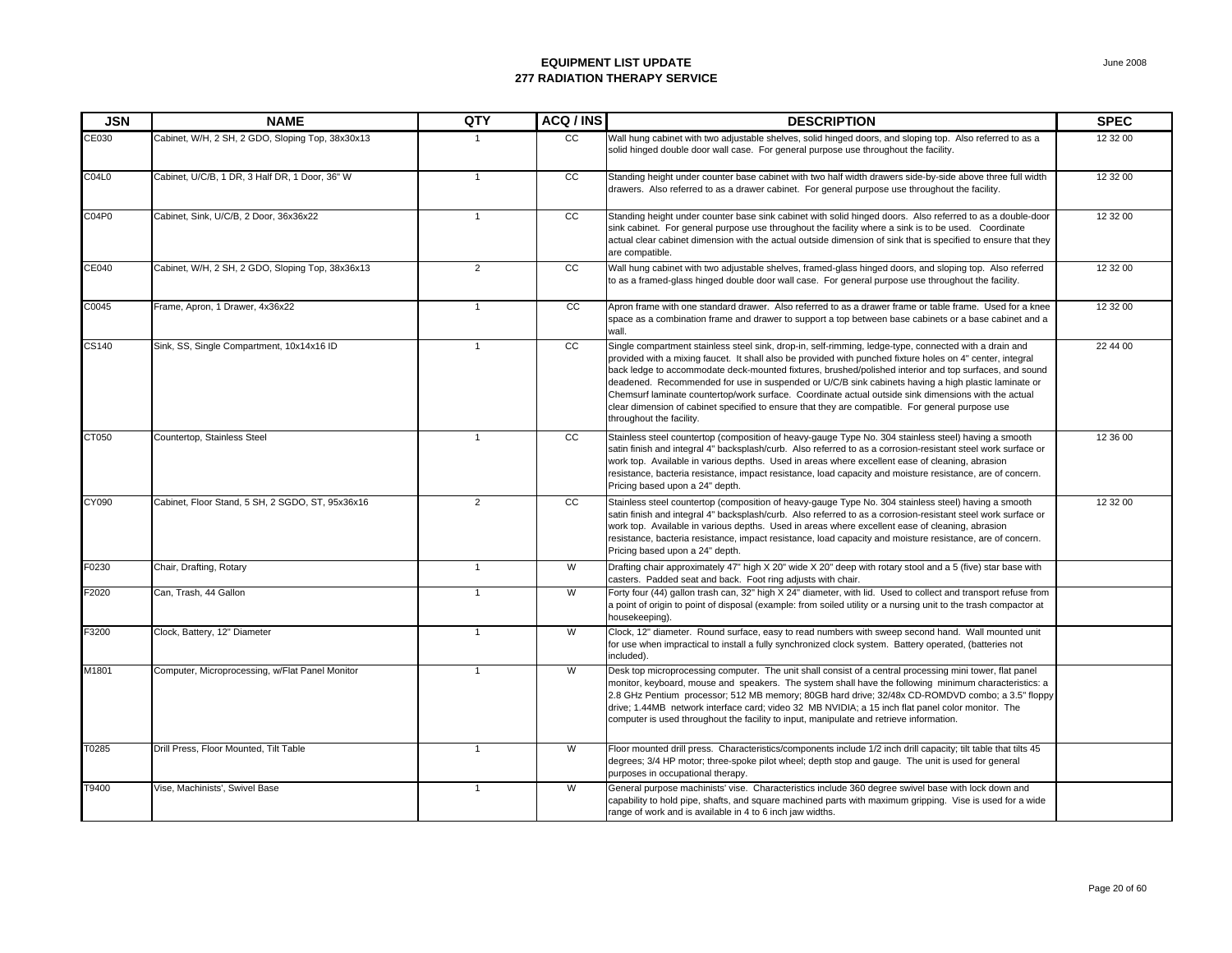| <b>JSN</b> | <b>NAME</b>                               | QTY | ACQ / INS     | <b>DESCRIPTION</b>                                                                                                                                                                                                                                                                                                                                                                                                                                                                                                                                    | <b>SPEC</b> |
|------------|-------------------------------------------|-----|---------------|-------------------------------------------------------------------------------------------------------------------------------------------------------------------------------------------------------------------------------------------------------------------------------------------------------------------------------------------------------------------------------------------------------------------------------------------------------------------------------------------------------------------------------------------------------|-------------|
| X3930      | Illuminator, Film, Double, Wall Mounted   |     | W             | X-ray film illuminator approximately 20' H x 29' W x 6" D. This is a double, wall mounted type unit with a<br>continuous viewing surface. The tension film grips are adjustable top and bottom with standard grip strip.<br>The unit's balanced-light viewing is assured by the 32W circular fluorescent lamp. It provides 500 feet<br>candles of cool operation across the entire 14" X 17" viewing surface. It is available with or without film-<br>activated switch. The unit can be used in hospitals, examining rooms, satellite office or lab. |             |
| X8010      | Cutter, Block, Beam, Radiotherapy         |     | W             | Radiotherapy beam block cutter. The unit is used to create blanks to cast a shielding block for radiation<br>therapy use. The system consists of a lighted work table for the positioning of an x-ray of the area to be<br>treated. The treatment height is determined by adjusting a column; then a stylus is used to trace the area<br>to be shielded while a heated wire cuts a foam block.                                                                                                                                                        |             |
|            |                                           |     |               |                                                                                                                                                                                                                                                                                                                                                                                                                                                                                                                                                       |             |
|            | 5. ULTRASOUND PLANNING UNIT ROOM (XDUS1)  |     |               |                                                                                                                                                                                                                                                                                                                                                                                                                                                                                                                                                       |             |
| A1010      | <b>Telecommunication Outlet</b>           |     | CC.           | Telecommunication outlet location.                                                                                                                                                                                                                                                                                                                                                                                                                                                                                                                    | 27 31 00    |
| A1012      | Telephone, Wall Mounted, 1 Line           |     | <sub>CC</sub> | Telephone, wall mounted, 1 line.                                                                                                                                                                                                                                                                                                                                                                                                                                                                                                                      | 27 31 00    |
| A1066      | Mirror, Float Glass, With SS Frame, 36x18 |     | CC.           | A high quality 1/4" polished float glass mirror 36X18, framed in a one-piece, bright polished, stainless steel<br>channel frame with 90° mitered corners. All edges of the mirror are protected by absorbing filler strips.<br>Mirror has a galvanized steel back with integral horizontal hanging brackets and wall hanger for concealed<br>mounting. For mounting above single well mounted levetories located in toilet areas. Dectars eveningtion                                                                                                 | 10 28 00    |

| A1066 | Mirror, Float Glass, With SS Frame, 36x18          |                | cc              | A high quality 1/4" polished float glass mirror 36X18, framed in a one-piece, bright polished, stainless steel<br>channel frame with 90° mitered corners. All edges of the mirror are protected by absorbing filler strips.<br>Mirror has a galvanized steel back with integral horizontal hanging brackets and wall hanger for concealed<br>mounting. For mounting above single wall mounted lavatories located in toilet areas, Doctors examination<br>offices, etc. May also be used above double lavatories, either wall or countertop mounted, found in<br>restroom areas.                                                                                                   | 10 28 00 |
|-------|----------------------------------------------------|----------------|-----------------|-----------------------------------------------------------------------------------------------------------------------------------------------------------------------------------------------------------------------------------------------------------------------------------------------------------------------------------------------------------------------------------------------------------------------------------------------------------------------------------------------------------------------------------------------------------------------------------------------------------------------------------------------------------------------------------|----------|
| A5075 | Dispenser, Soap, Disposable                        | $\overline{1}$ | W               | Disposable soap dispenser. One-handed dispensing operation. Designed to accommodate disposable<br>soap cartridge and valve.                                                                                                                                                                                                                                                                                                                                                                                                                                                                                                                                                       |          |
| A5080 | Dispenser, Paper Towel, SS, Surface Mounted        | $\mathbf{1}$   | cc              | A surface mounted, satin finish stainless steel, single-fold, paper towel dispenser. Dispenser features:<br>tumbler lock; front hinged at bottom; and refill indicator slot. Minimum capacity 400 single-fold paper<br>towels. For general purpose use throughout the facility.                                                                                                                                                                                                                                                                                                                                                                                                   | 10 28 00 |
| A5106 | Waste Disposal Unit, Sharps w/Glove Dispenser      | $\overline{1}$ | W               | The unit is designed for the disposal of sharps and complies with OSHA guidelines for the handling of<br>sharps. It shall house a 5 quart container and be capable of being mounted on a wall. It shall have a glove<br>dispenser attached. The unit shall be secured by a locked enclosure.                                                                                                                                                                                                                                                                                                                                                                                      |          |
| A5145 | Hook, Garment, Double, SS, Surface Mounted         | $\mathbf{1}$   | cc              | A surface mounted, satin finish stainless steel, double garment hook. Equipped with a concealed mounting<br>bracket that is secured to a concealed wall plate. For general purpose use throughout the facility to hang<br>various items of apparel.                                                                                                                                                                                                                                                                                                                                                                                                                               | 10 28 00 |
| A5180 | Track, Cubicle, Surface Mounted, With Curtain      | $\mathbf{1}$   | <b>CC</b>       | Surface mounted cubicle track, with curtain. Track constructed of thick extruded aluminum. Equipped with<br>self lubricating carriers, beaded drop chain hooks, and flame resistant curtain. To include removable end<br>caps. Designed to be suspended around patient areas where privacy is needed. Price listed is per foot of<br>the track, curtains to be priced per quote.                                                                                                                                                                                                                                                                                                  | 10 21 16 |
| C03F0 | Cabinet, U/C/B, 1 Shelf, 2 Half DR, 2 DO, 36x30x22 | $\overline{1}$ | CC              | Standing height under counter base cabinet with an adjustable shelf and two half width drawers above solid<br>hinged doors. Also referred to as a combination cabinet or a drawer and cupboard cabinet. For general<br>purpose use throughout the facility.                                                                                                                                                                                                                                                                                                                                                                                                                       | 12 32 00 |
| C03P0 | Cabinet, Sink, U/C/B, 2 Door, 30" W                | $\mathbf{1}$   | $\overline{cc}$ | Standing height under counter base sink cabinet. 36" H x 30" W x 22" D with two solid hinged doors. Also<br>referred to as a double-door sink cabinet. For general purpose use throughout the facility where a sink is<br>to be used. Coordinate actual clear cabinet dimension with the actual outside dimension of sink that is<br>specified to ensure that they are compatible.                                                                                                                                                                                                                                                                                                | 22 44 00 |
| CE030 | Cabinet, W/H, 2 SH, 2 GDO, Sloping Top, 38x30x13   | $\mathbf 1$    | <sub>CC</sub>   | Wall hung cabinet with two adjustable shelves, solid hinged doors, and sloping top. Also referred to as a<br>solid hinged double door wall case. For general purpose use throughout the facility.                                                                                                                                                                                                                                                                                                                                                                                                                                                                                 | 22 44 00 |
| CS150 | Sink, SS, Single Compartment, 10x19x16 ID          | $\overline{1}$ | $\overline{cc}$ | Single compartment stainless steel sink, drop-in, self-rimming, ledge-type, connected with a drain and<br>provided with a mixing faucet. It shall also be provided with pre-punched fixture holes on 4" center, integral<br>back ledge to accommodate deck-mounted fixtures, brushed/polished interior and top surfaces, and sound<br>deadened. Recommended for use in suspended or U/C/B sink cabinets having a high plastic laminate or<br>Chemsurf laminate countertop/work surface. Coordinate actual outside sink dimensions with the actual<br>clear dimension of cabinet specified to ensure that they are compatible. For general purpose use<br>throughout the facility. | 22 44 00 |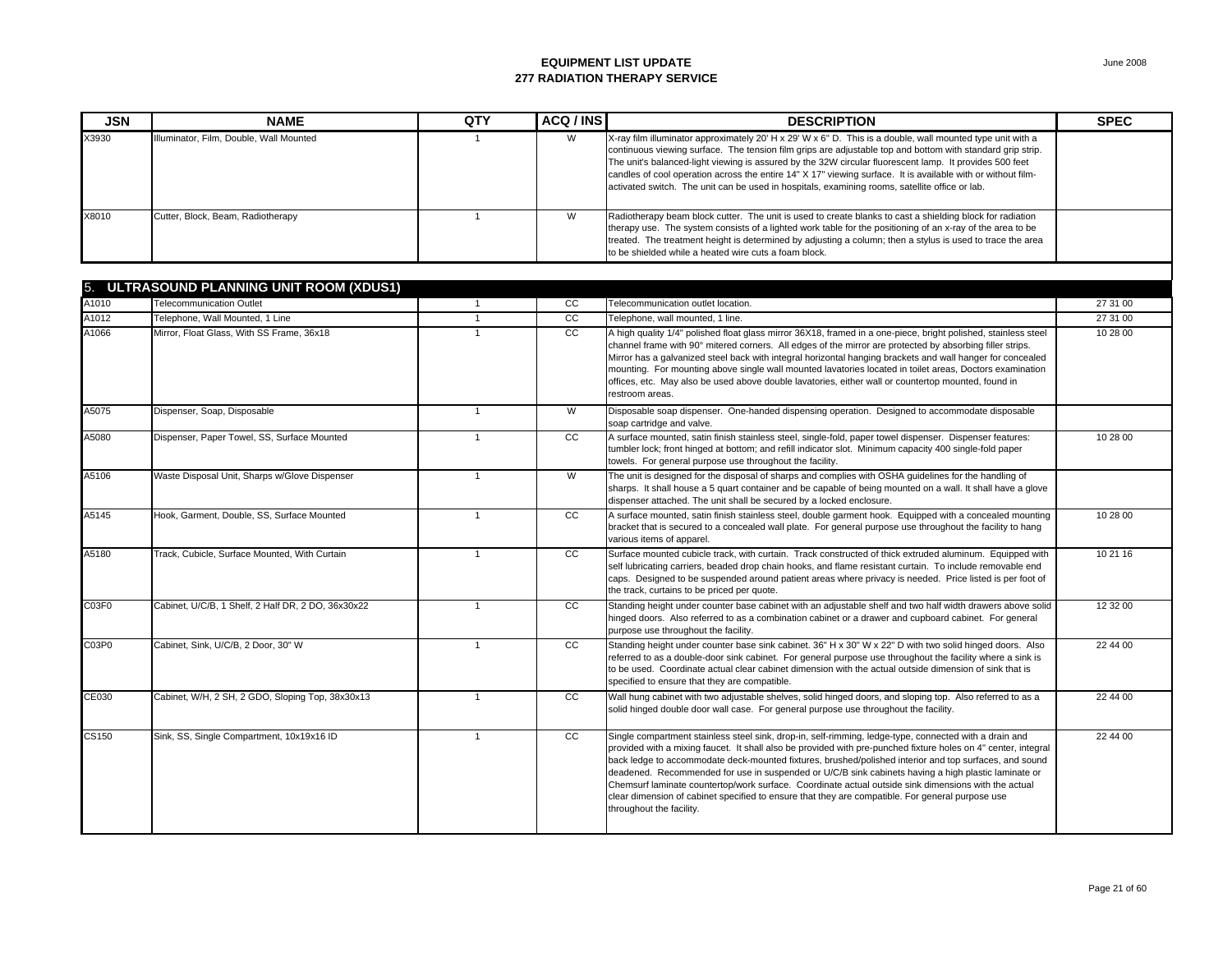| <b>JSN</b> | <b>NAME</b>                                       | QTY            | ACQ / INS      | <b>DESCRIPTION</b>                                                                                                                                                                                                                                                                                                                                                                                                                                                                                                                                                                              | <b>SPEC</b> |
|------------|---------------------------------------------------|----------------|----------------|-------------------------------------------------------------------------------------------------------------------------------------------------------------------------------------------------------------------------------------------------------------------------------------------------------------------------------------------------------------------------------------------------------------------------------------------------------------------------------------------------------------------------------------------------------------------------------------------------|-------------|
| CT030      | Countertop, High Pressure Laminate                | 5              | CC             | High pressure laminate countertop (composition of wood particle core with plastic laminate surface) having<br>a hard smooth surface finish, standard thickness of 1", and a 4" butt backsplash/curb. Also referred to as a<br>work surface or work top. Available in a wide choice of colors, patterns, and depths. Used in general<br>purpose areas requiring a basic work surface arrangement with limited heat resistance and poor chemical<br>resistance. Pricing based upon a 24" depth.                                                                                                   | 12 36 00    |
| E0051      | Workstation, Corner Work Surface, Wall Mtd, 72x48 | $\overline{2}$ | W              | THIS TYPICAL INCLUDES:<br>4 VERTICAL HANGING STRIPS<br>2 LOCKABLE FLIPPER UNITS<br>2 SHELF, STORAGE/DISPLAY<br>2 LIGHT<br><b>TACKBOARD</b><br>2 TOOL RAIL<br>2 PAPER TRAY<br><b>DIAGONAL TRAY</b><br>CANTILEVERED WORK SURFACE<br>ADJUSTABLE KEYBOARD TRAY<br>MOBILE PEDESTAL, BOX/FILE<br>CPU HOLDER                                                                                                                                                                                                                                                                                           |             |
| F0205      | Chair, Side With Arms                             | $\mathbf{1}$   | W              | Upholstered side chair, 32" high X 21" wide X 23" deep with arms, padded seats and padded backs. Seat<br>height is a minimum of 17". Available with or without sled base.                                                                                                                                                                                                                                                                                                                                                                                                                       |             |
| F0275      | Chair, Swivel, High Back                          | $\overline{2}$ | $\overline{W}$ | Highback contemporary swivel chair, 41" high X 23" wide X 23" deep with five (5) caster swivel base and<br>arms. Chair may be used at desks or in conference rooms. Back and seat are foam padded and<br>upholstered with either woven textile fabric or vinyl.                                                                                                                                                                                                                                                                                                                                 |             |
| F0340      | Stool, Self Adjusting                             | $\overline{1}$ | W              | Self adjusting stool. Consists of a foam padded upholstered seat with attached foot rest for added comfort.<br>Mounted on swivel casters. Designed for doctor's use during examinations.                                                                                                                                                                                                                                                                                                                                                                                                        |             |
| F0355      | Footstool, Straight                               | $\mathbf{1}$   | W              | Step stool. Used to assist patients getting on and off exam or surgical tables. Fitted with electrically<br>conductive rubber tips.                                                                                                                                                                                                                                                                                                                                                                                                                                                             |             |
| F2000      | Basket, Wastepaper, Round, Metal                  | $\mathbf{1}$   | $\overline{W}$ | Round wastepaper basket, approximately 18" high X 16" diameter. This metal unit is used to collect and<br>temporarily store small quantities of paper refuse in patient rooms, administrative areas and nursing<br>stations.                                                                                                                                                                                                                                                                                                                                                                    |             |
| F3200      | Clock, Battery, 12" Diameter                      | $\overline{1}$ | W              | Clock, 12" diameter. Round surface, easy to read numbers with sweep second hand. Wall mounted unit<br>for use when impractical to install a fully synchronized clock system. Battery operated, (batteries not<br>included).                                                                                                                                                                                                                                                                                                                                                                     |             |
| M1801      | Computer, Microprocessing, w/Flat Panel Monitor   | $\mathbf{1}$   | $\overline{W}$ | Desk top microprocessing computer. The unit shall consist of a central processing mini tower, flat panel<br>monitor, keyboard, mouse and speakers. The system shall have the following minimum characteristics: a<br>2.8 GHz Pentium processor; 512 MB memory; 80GB hard drive; 32/48x CD-ROMDVD combo; a 3.5" floppy<br>drive; 1.44MB network interface card; video 32 MB NVIDIA; a 15 inch flat panel color monitor. The<br>computer is used throughout the facility to input, manipulate and retrieve information.                                                                           |             |
| M4655      | Stretcher, Mobile, CRS, 9 Position                | $\overline{1}$ | W              | Mobile stretcher. All corrosion resistant stainless steel construction. It consists of a tubular frame with side<br>rails, a 9-position hydraulic base with pneumatic fowler adjustment, and a 2" pad. Unit is mounted on 8"<br>conductive casters. Designed for patient transport as well as for minor surgical procedures.                                                                                                                                                                                                                                                                    |             |
| X2100      | Scanner, Ultrasound, General Purpose              | $\mathbf{1}$   | W              | High definition, diagnostic ultrasound system for Radiology, Cardiology, Vascular, ob-gyn, Perinatology,<br>and Surgical imaging applications. The unit employs curved, phased and linear array imaging technology.<br>The system supports colorflow, pulse and continuous wave imaging modalities. On board software<br>measurement packages available for all imaging applications. The system is DICOM 3.0 compatible, for<br>easy linkage to filmless image management systems and review stations. In addition, a full line of probes<br>and conventional recording devices are available. |             |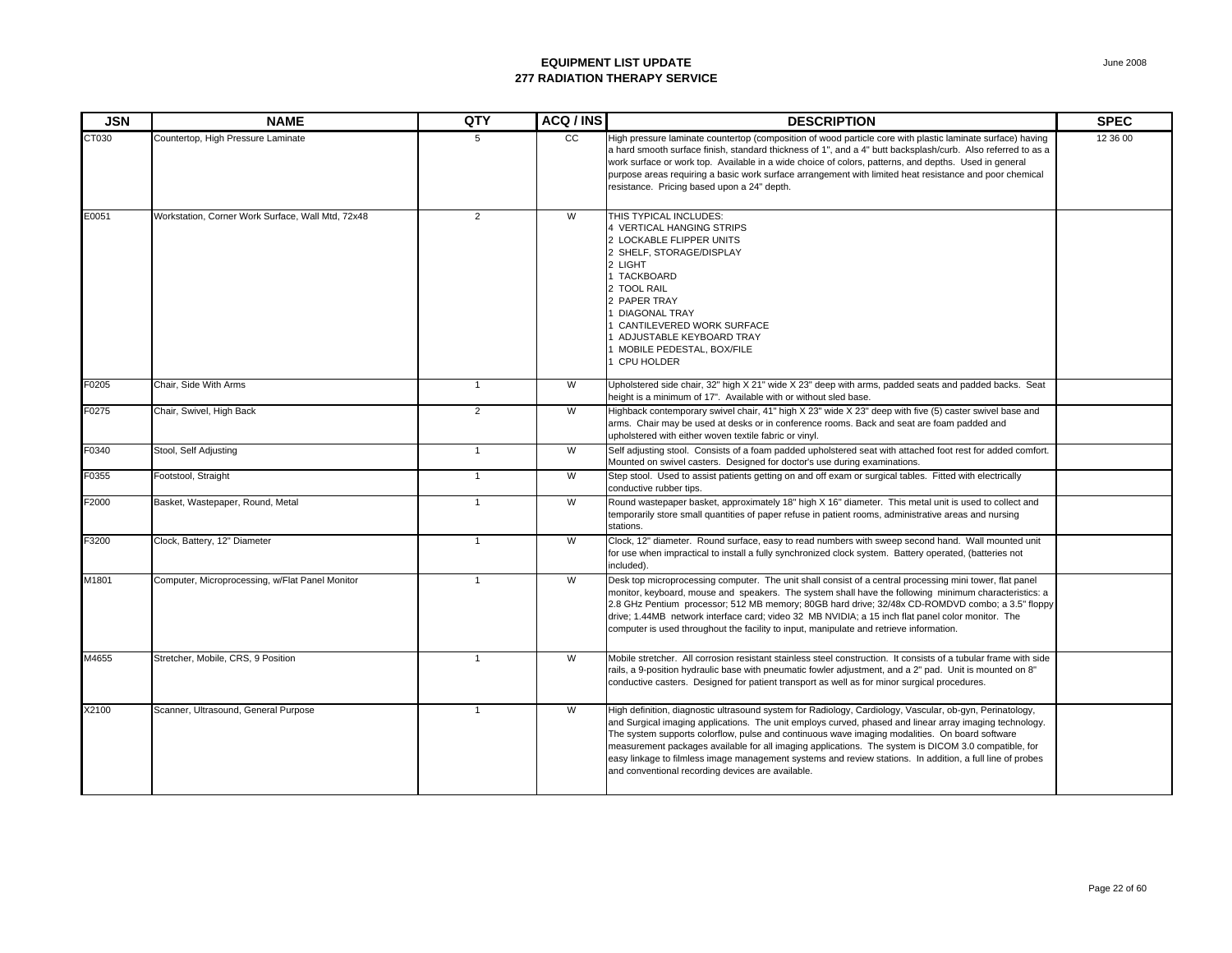| <b>JSN</b> | <b>NAME</b>                              | QTY | ACQ / INS | <b>DESCRIPTION</b>                                                                                                                                                                                                                                                                                                                                                                                                                                                                                                                                    | <b>SPEC</b> |
|------------|------------------------------------------|-----|-----------|-------------------------------------------------------------------------------------------------------------------------------------------------------------------------------------------------------------------------------------------------------------------------------------------------------------------------------------------------------------------------------------------------------------------------------------------------------------------------------------------------------------------------------------------------------|-------------|
| X3930      | Illuminator, Film, Double, Wall Mounted  |     | W         | X-ray film illuminator approximately 20' H x 29' W x 6" D. This is a double, wall mounted type unit with a<br>continuous viewing surface. The tension film grips are adjustable top and bottom with standard grip strip.<br>The unit's balanced-light viewing is assured by the 32W circular fluorescent lamp. It provides 500 feet<br>candles of cool operation across the entire 14" X 17" viewing surface. It is available with or without film-<br>activated switch. The unit can be used in hospitals, examining rooms, satellite office or lab. |             |
| X9842      | Computer, Rad Therapy Treatment Planning |     | W         | The treatment planning computer must provide a total system three dimensional configuration that provides<br>enhanced visualization of the radiation beam target volume, patient anatomy, treatment beam data and<br>dose distribution. The system must be capable of brachytherapy treatment planning, using both linear and<br>seed source. As a minimum shall include the optional CT/MR interface via Ethernet, a second remote work<br>station and graphic work station.                                                                         |             |

|       | 6. TREATMENT PLANNING COMPUTER ROOM / DOSIMETRY ROOM (XTTP1) |                |     |                                                                                                                                                                                                                                                                                                                                                                                                                                                                                                                       |          |
|-------|--------------------------------------------------------------|----------------|-----|-----------------------------------------------------------------------------------------------------------------------------------------------------------------------------------------------------------------------------------------------------------------------------------------------------------------------------------------------------------------------------------------------------------------------------------------------------------------------------------------------------------------------|----------|
| A1010 | <b>Telecommunication Outlet</b>                              |                | CC. | Telecommunication outlet location.                                                                                                                                                                                                                                                                                                                                                                                                                                                                                    | 27 31 00 |
| A1015 | Telephone, Desk, Multiple Line                               |                | cc  | Telephone, desk, multiple line.                                                                                                                                                                                                                                                                                                                                                                                                                                                                                       | 27 31 00 |
| A5145 | Hook, Garment, Double, SS, Surface Mounted                   | $\overline{1}$ | CC  | A surface mounted, satin finish stainless steel, double garment hook. Equipped with a concealed mounting<br>bracket that is secured to a concealed wall plate. For general purpose use throughout the facility to hang<br>various items of apparel.                                                                                                                                                                                                                                                                   | 10 28 00 |
| E0051 | Workstation, Corner Work Surface, Wall Mtd, 72x48            | $\overline{2}$ | W   | THIS TYPICAL INCLUDES:<br>4 VERTICAL HANGING STRIPS<br>2 LOCKABLE FLIPPER UNITS<br>2 SHELF, STORAGE/DISPLAY<br>2 LIGHT<br>1 TACKBOARD<br>2 TOOL RAIL<br>2 PAPER TRAY<br><b>DIAGONAL TRAY</b><br>CANTILEVERED WORK SURFACE<br>ADJUSTABLE KEYBOARD TRAY<br>MOBILE PEDESTAL. BOX/FILE<br><b>CPU HOLDER</b>                                                                                                                                                                                                               |          |
| F0275 | Chair, Swivel, High Back                                     | $\overline{2}$ | W   | Highback contemporary swivel chair, 41" high X 23" wide X 23" deep with five (5) caster swivel base and<br>arms. Chair may be used at desks or in conference rooms. Back and seat are foam padded and<br>upholstered with either woven textile fabric or vinyl.                                                                                                                                                                                                                                                       |          |
| F2000 | Basket, Wastepaper, Round, Metal                             | 2              | W   | Round wastepaper basket, approximately 18" high X 16" diameter. This metal unit is used to collect and<br>temporarily store small quantities of paper refuse in patient rooms, administrative areas and nursing<br>stations.                                                                                                                                                                                                                                                                                          |          |
| F3200 | Clock, Battery, 12" Diameter                                 | $\overline{1}$ | W   | Clock, 12" diameter. Round surface, easy to read numbers with sweep second hand. Wall mounted unit<br>for use when impractical to install a fully synchronized clock system. Battery operated, (batteries not<br>included).                                                                                                                                                                                                                                                                                           |          |
| X9842 | Computer, Rad Therapy Treatment Planning                     | $\overline{1}$ | W   | The treatment planning computer must provide a total system three dimensional configuration that provides<br>enhanced visualization of the radiation beam target volume, patient anatomy, treatment beam data and<br>dose distribution. The system must be capable of brachytherapy treatment planning, using both linear and<br>seed source. As a minimum shall include the optional CT/MR interface via Ethernet, a second remote work<br>station and graphic work station.                                         |          |
| M1801 | Computer, Microprocessing, w/Flat Panel Monitor              | $\overline{1}$ | W   | Desk top microprocessing computer. The unit shall consist of a central processing mini tower, flat panel<br>monitor, keyboard, mouse and speakers. The system shall have the following minimum characteristics: a<br>2.8 GHz Pentium processor; 512 MB memory; 80GB hard drive; 32/48x CD-ROMDVD combo; a 3.5" floppy<br>drive; 1.44MB network interface card; video 32 MB NVIDIA; a 15 inch flat panel color monitor. The<br>computer is used throughout the facility to input, manipulate and retrieve information. |          |
| M1840 | Printer/Copier/Fax Combination                               | $\mathbf{1}$   | W   | Multifunctional printer, fax, scanner and copier (PFC) all-in-one machine.                                                                                                                                                                                                                                                                                                                                                                                                                                            |          |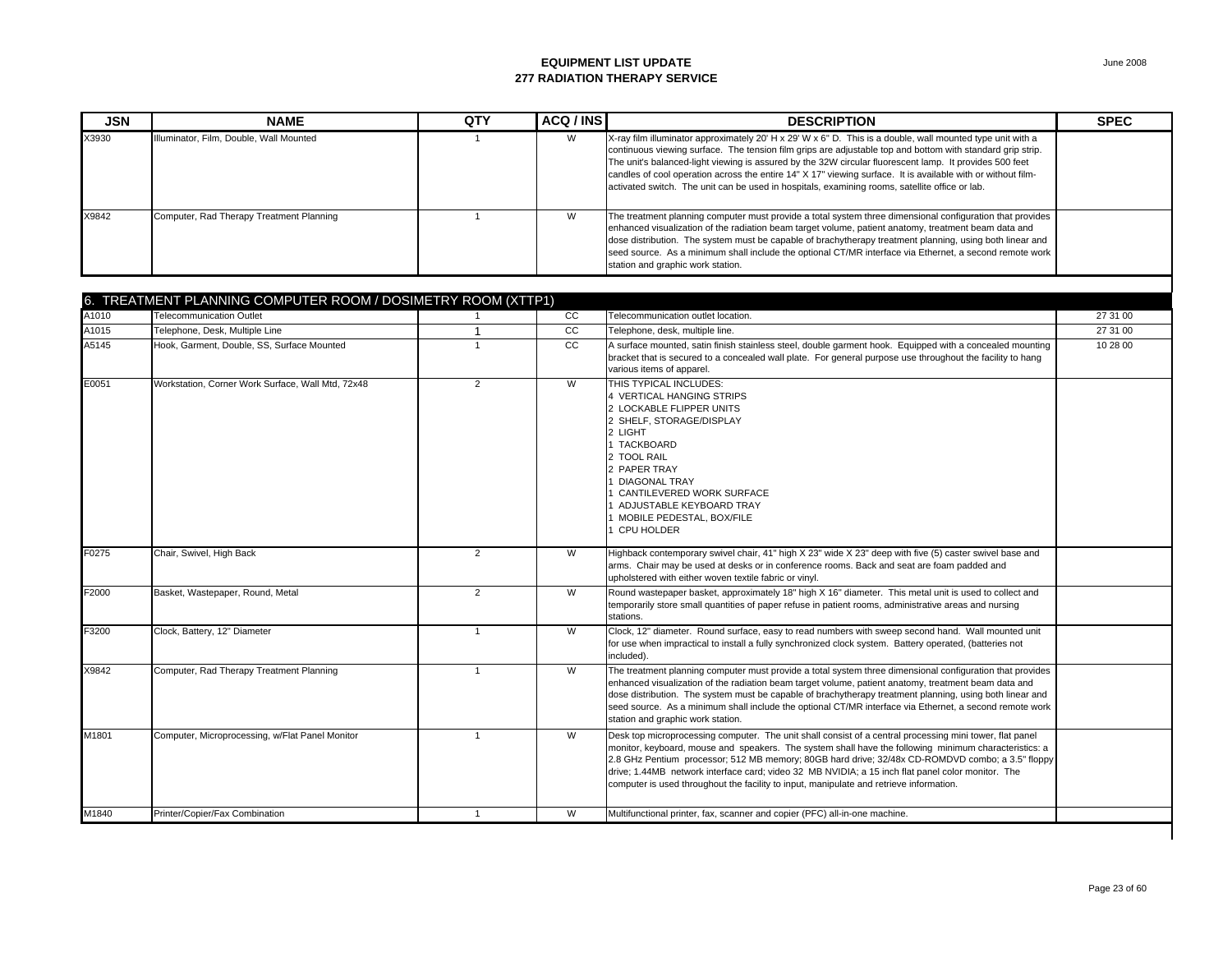| <b>JSN</b> | <b>NAME</b>                                       | QTY            | ACQ / INS | <b>DESCRIPTION</b>                                                                                                                                                                                                                                                                                                                                                                                                                                                                                                    | <b>SPEC</b> |
|------------|---------------------------------------------------|----------------|-----------|-----------------------------------------------------------------------------------------------------------------------------------------------------------------------------------------------------------------------------------------------------------------------------------------------------------------------------------------------------------------------------------------------------------------------------------------------------------------------------------------------------------------------|-------------|
| 7.         | <b>STAFF WORK AREA (WRCH1)</b>                    |                |           |                                                                                                                                                                                                                                                                                                                                                                                                                                                                                                                       |             |
| A1010      | <b>Telecommunication Outlet</b>                   | $\mathbf{1}$   | CC        | Telecommunication outlet location.                                                                                                                                                                                                                                                                                                                                                                                                                                                                                    | 27 31 00    |
| A1012      | Telephone, Wall Mounted, 1 Line                   | $\mathbf{1}$   | cc        | Telephone, wall mounted, 1 line.                                                                                                                                                                                                                                                                                                                                                                                                                                                                                      | 27 31 00    |
| A5145      | Hook, Garment, Double, SS, Surface Mounted        | $\overline{1}$ | cc        | A surface mounted, satin finish stainless steel, double garment hook. Equipped with a concealed mounting<br>bracket that is secured to a concealed wall plate. For general purpose use throughout the facility to hang<br>various items of apparel.                                                                                                                                                                                                                                                                   | 10 28 00    |
| E0051      | Workstation, Corner Work Surface, Wall Mtd, 72x48 | $\overline{2}$ | W         | THIS TYPICAL INCLUDES:<br>4 VERTICAL HANGING STRIPS<br>2 LOCKABLE FLIPPER UNITS<br>2 SHELF, STORAGE/DISPLAY<br>2 LIGHT<br>1 TACKBOARD<br>2 TOOL RAIL<br>2 PAPER TRAY<br><b>DIAGONAL TRAY</b><br>CANTILEVERED WORK SURFACE<br>ADJUSTABLE KEYBOARD TRAY<br>MOBILE PEDESTAL, BOX/FILE<br><b>CPU HOLDER</b>                                                                                                                                                                                                               |             |
| E0851      | Display, Tackboard & Markerboard, Wall Mtd        | $\overline{2}$ | W         | Tack/Marker-board approx. 48"W. THIS TYPICAL INCLUDES:<br>2 Vertical Hanging Strips<br>1 Tack board<br><b>Marker Board</b>                                                                                                                                                                                                                                                                                                                                                                                            |             |
| F0275      | Chair, Swivel, High Back                          | $\overline{2}$ | W         | Highback contemporary swivel chair, 41" high X 23" wide X 23" deep with five (5) caster swivel base and<br>arms. Chair may be used at desks or in conference rooms. Back and seat are foam padded and<br>upholstered with either woven textile fabric or vinyl.                                                                                                                                                                                                                                                       |             |
| F0420      | Cabinet, Filing, Lateral, Half Height             | $\mathbf{1}$   | W         | Half height two (2) or three (3) drawer lateral filing cabinet, 28" high X 42" wide X 18" deep with recessed<br>handles, locking device and drawer label holders. Drawers are adaptable to either letter or legal size<br>materials.                                                                                                                                                                                                                                                                                  |             |
| F2000      | Basket, Wastepaper, Round, Metal                  | $\overline{1}$ | W         | Round wastepaper basket, approximately 18" high X 16" diameter. This metal unit is used to collect and<br>temporarily store small quantities of paper refuse in patient rooms, administrative areas and nursing<br>stations.                                                                                                                                                                                                                                                                                          |             |
| F3200      | Clock, Battery, 12" Diameter                      | $\mathbf{1}$   | W         | Clock, 12" diameter. Round surface, easy to read numbers with sweep second hand. Wall mounted unit<br>for use when impractical to install a fully synchronized clock system. Battery operated, (batteries not<br>included).                                                                                                                                                                                                                                                                                           |             |
| M1801      | Computer, Microprocessing, w/Flat Panel Monitor   | $\overline{1}$ | W         | Desk top microprocessing computer. The unit shall consist of a central processing mini tower, flat panel<br>monitor, keyboard, mouse and speakers. The system shall have the following minimum characteristics: a<br>2.8 GHz Pentium processor; 512 MB memory; 80GB hard drive; 32/48x CD-ROMDVD combo; a 3.5" floppy<br>drive; 1.44MB network interface card; video 32 MB NVIDIA; a 15 inch flat panel color monitor. The<br>computer is used throughout the facility to input, manipulate and retrieve information. |             |
| M1840      | Printer/Copier/Fax Combination                    | $\mathbf{1}$   | <b>VV</b> | Multifunctional printer, fax, scanner and copier (PFC) all-in-one machine.                                                                                                                                                                                                                                                                                                                                                                                                                                            |             |
| X3930      | Illuminator, Film, Double, Wall Mounted           | $\mathbf{1}$   | VV        | Film illuminator, 8 panels, wall mounted. This unit has a stainless steel or light gray baked enamel finish.<br>It consists of two 4-panel illuminators, with dual switches and torque grip film holders. The lower<br>illuminator is tilted 35 degrees from the vertical while the upper illuminator is vertical (on two tier unit). It is<br>arranged to facilitate handling of the films and especially effective for seated viewing. The unit is used to<br>review and analyze X-ray films.                       |             |

### **D. SUPPORT AREAS**

#### 1. **SEALED SOURCE ROOM (XTRT1)**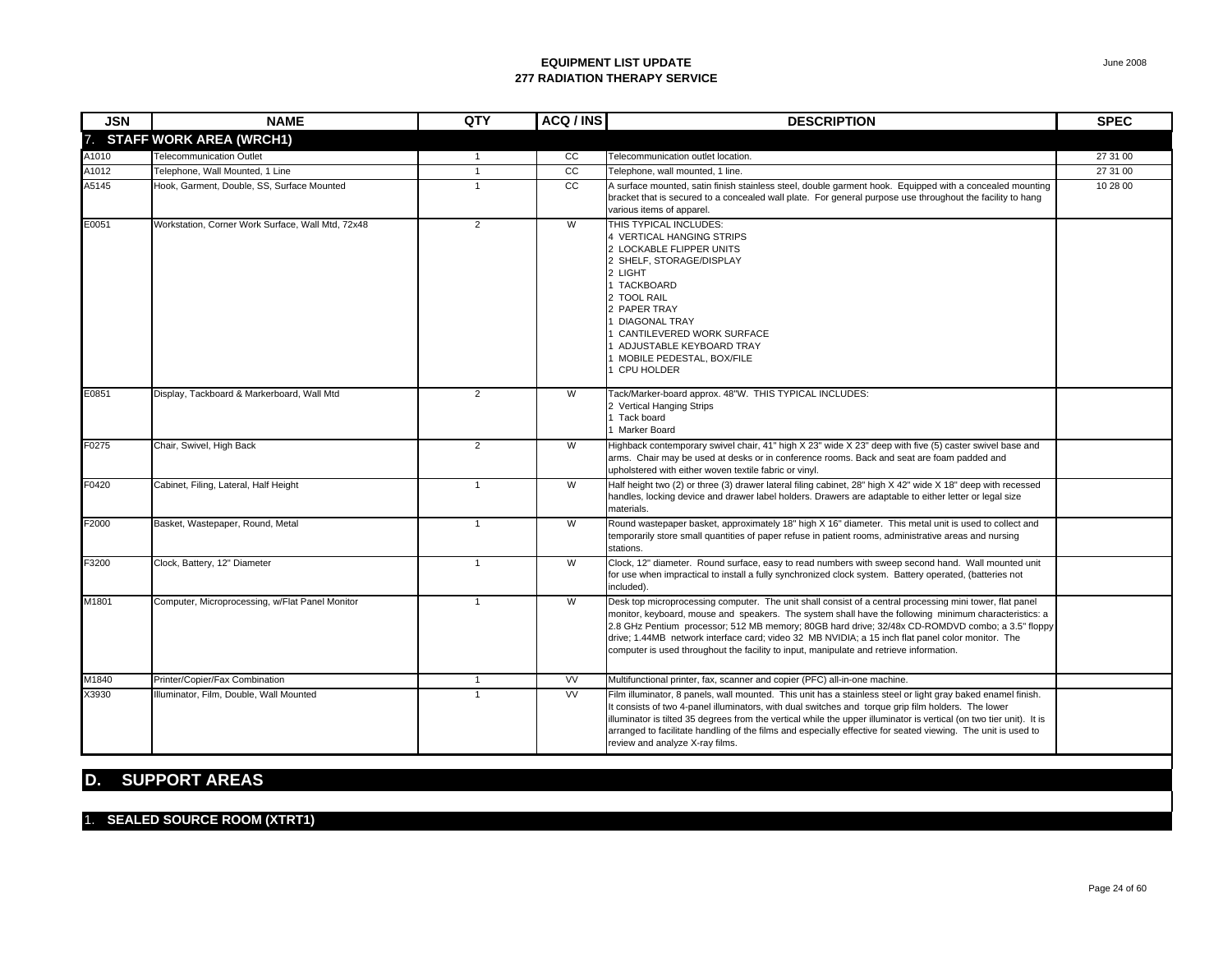| <b>JSN</b> | <b>NAME</b>                                        | QTY          | ACQ/INS         | <b>DESCRIPTION</b>                                                                                                                                                                                                                                                                                                                                                                                                                                                                                                                                                                                                                                                            | <b>SPEC</b> |
|------------|----------------------------------------------------|--------------|-----------------|-------------------------------------------------------------------------------------------------------------------------------------------------------------------------------------------------------------------------------------------------------------------------------------------------------------------------------------------------------------------------------------------------------------------------------------------------------------------------------------------------------------------------------------------------------------------------------------------------------------------------------------------------------------------------------|-------------|
| A1010      | <b>Telecommunication Outlet</b>                    | 1            | CC              | Felecommunication outlet location.                                                                                                                                                                                                                                                                                                                                                                                                                                                                                                                                                                                                                                            | 27 31 00    |
| A1012      | Telephone, Wall Mounted, 1 Line                    | $\mathbf{1}$ | cc              | Felephone, wall mounted, 1 line.                                                                                                                                                                                                                                                                                                                                                                                                                                                                                                                                                                                                                                              | 27 31 00    |
| A5075      | Dispenser, Soap, Disposable                        | $\mathbf{1}$ | W               | Disposable soap dispenser. One-handed dispensing operation. Designed to accommodate disposable<br>soap cartridge and valve.                                                                                                                                                                                                                                                                                                                                                                                                                                                                                                                                                   |             |
| A5080      | Dispenser, Paper Towel, SS, Surface Mounted        | $\mathbf{1}$ | $\overline{cc}$ | A surface mounted, satin finish stainless steel, single-fold, paper towel dispenser. Dispenser features:<br>tumbler lock; front hinged at bottom; and refill indicator slot. Minimum capacity 400 single-fold paper<br>towels. For general purpose use throughout the facility.                                                                                                                                                                                                                                                                                                                                                                                               | 10 28 00    |
| C05F0      | Cabinet, U/C/B, 1 Shelf, 2 Half DR, 2 DO, 36x48x22 | <b>AR</b>    | CC              | Standing height under counter base cabinet with an adjustable shelf and two half width drawers above solid<br>hinged doors. Also referred to as a combination cabinet or a drawer and cupboard cabinet. For general<br>purpose use throughout the facility.                                                                                                                                                                                                                                                                                                                                                                                                                   | 12 32 00    |
| C0045      | Frame, Apron, 1 Drawer, 4x36x22                    | AR           | cc              | Apron frame with one standard drawer. Also referred to as a drawer frame or table frame. Used for a knee<br>space as a combination frame and drawer to support a top between base cabinets or a base cabinet and a<br>wall.                                                                                                                                                                                                                                                                                                                                                                                                                                                   | 12 32 00    |
| CE030      | Cabinet, W/H, 2 SH, 2 GDO, Sloping Top, 38x30x13   | AR           | cc              | Wall hung cabinet with two adjustable shelves, solid hinged doors, and sloping top. Also referred to as a<br>solid hinged double door wall case. For general purpose use throughout the facility.                                                                                                                                                                                                                                                                                                                                                                                                                                                                             | 13 32 00    |
| C04L0      | Cabinet, U/C/B, 1 DR, 3 Half DR, 1 Door, 36" W     | AR           | cc              | Standing height under counter base cabinet with two half width drawers side-by-side above three full width<br>drawers. Also referred to as a drawer cabinet. For general purpose use throughout the facility.                                                                                                                                                                                                                                                                                                                                                                                                                                                                 | 12 32 00    |
| C04P0      | Cabinet, Sink, U/C/B, 2 Door, 36x36x22             | $\mathbf{1}$ | cc              | Standing height under counter base sink cabinet with solid hinged doors. Also referred to as a double-door<br>sink cabinet. For general purpose use throughout the facility where a sink is to be used. Coordinate<br>actual clear cabinet dimension with the actual outside dimension of sink that is specified to ensure that they<br>are compatible.                                                                                                                                                                                                                                                                                                                       | 12 32 00    |
| CE040      | Cabinet, W/H, 2 SH, 2 GDO, Sloping Top, 38x36x13   | <b>AR</b>    | <b>CC</b>       | Wall hung cabinet with two adjustable shelves, framed-glass hinged doors, and sloping top. Also referred<br>to as a framed-glass hinged double door wall case. For general purpose use throughout the facility.                                                                                                                                                                                                                                                                                                                                                                                                                                                               | 12 32 00    |
| CS140      | Sink, SS, Single Compartment, 10x14x16 ID          | $\mathbf{1}$ | <sub>CC</sub>   | Single compartment stainless steel sink, drop-in, self-rimming, ledge-type, connected with a drain and<br>provided with a mixing faucet. It shall also be provided with punched fixture holes on 4" center, integral<br>back ledge to accommodate deck-mounted fixtures, brushed/polished interior and top surfaces, and sound<br>deadened. Recommended for use in suspended or U/C/B sink cabinets having a high plastic laminate or<br>Chemsurf laminate countertop/work surface. Coordinate actual outside sink dimensions with the actual<br>clear dimension of cabinet specified to ensure that they are compatible. For general purpose use<br>throughout the facility. | 22 44 00    |
| CT050      | Countertop, Stainless Steel                        | $\mathbf{1}$ | cc              | Stainless steel countertop (composition of heavy-gauge Type No. 304 stainless steel) having a smooth<br>satin finish and integral 4" backsplash/curb. Also referred to as a corrosion-resistant steel work surface or<br>work top. Available in various depths. Used in areas where excellent ease of cleaning, abrasion<br>resistance, bacteria resistance, impact resistance, load capacity and moisture resistance, are of concern.<br>Pricing based upon a 24" depth.                                                                                                                                                                                                     | 12 36 00    |
| X9315      | Safe, Storage, Radium                              | $\mathbf{1}$ | W               | Radium storage safe. The unit assures optimum shielding against exposure to radioisotopes . It is made of<br>steel (CRS) with a minimum of 2 inches of lead lining, has a door key-lock and is fire-proof.                                                                                                                                                                                                                                                                                                                                                                                                                                                                    |             |
| X9845      | Monitor, Radiation, Area                           | $\mathbf{1}$ | W               | Area radiation monitor. This unit has a 3 decade logarithmic meter ranging from 0.1 mR/hr to 100 mR/hr.<br>When the radiation dose rate exceeds the predetermined alarm level, a loud two-tone alarm and a flashing<br>red light are activated. The detector and circuitry can withstand high levels of radiation. The unit assures<br>that persons working in and around radiation areas are adequately alerted to hazardous levels of gamma-<br>and x-rays.                                                                                                                                                                                                                 |             |
|            |                                                    |              |                 |                                                                                                                                                                                                                                                                                                                                                                                                                                                                                                                                                                                                                                                                               |             |
|            | <b>PHYSICS LABORATORY (XTMF1)</b>                  |              |                 |                                                                                                                                                                                                                                                                                                                                                                                                                                                                                                                                                                                                                                                                               |             |
| A1010      | Telecommunication Outlet                           |              | CC.             | Telecommunication outlet location                                                                                                                                                                                                                                                                                                                                                                                                                                                                                                                                                                                                                                             | 27 31 00    |

|       | 2. PHYSICS LABORATORY (XTMF1)   |  |        |                                                                                                                             |          |  |  |  |  |
|-------|---------------------------------|--|--------|-----------------------------------------------------------------------------------------------------------------------------|----------|--|--|--|--|
| A1010 | <b>Telecommunication Outlet</b> |  | $\sim$ | Telecommunication outlet location.                                                                                          | 27 31 00 |  |  |  |  |
| A1012 | Telephone, Wall Mounted, 1 Line |  | rr     | Telephone, wall mounted, 1 line.                                                                                            | 27 31 00 |  |  |  |  |
| A5075 | Dispenser, Soap, Disposable     |  |        | Disposable soap dispenser. One-handed dispensing operation. Designed to accommodate disposable<br>soap cartridge and valve. |          |  |  |  |  |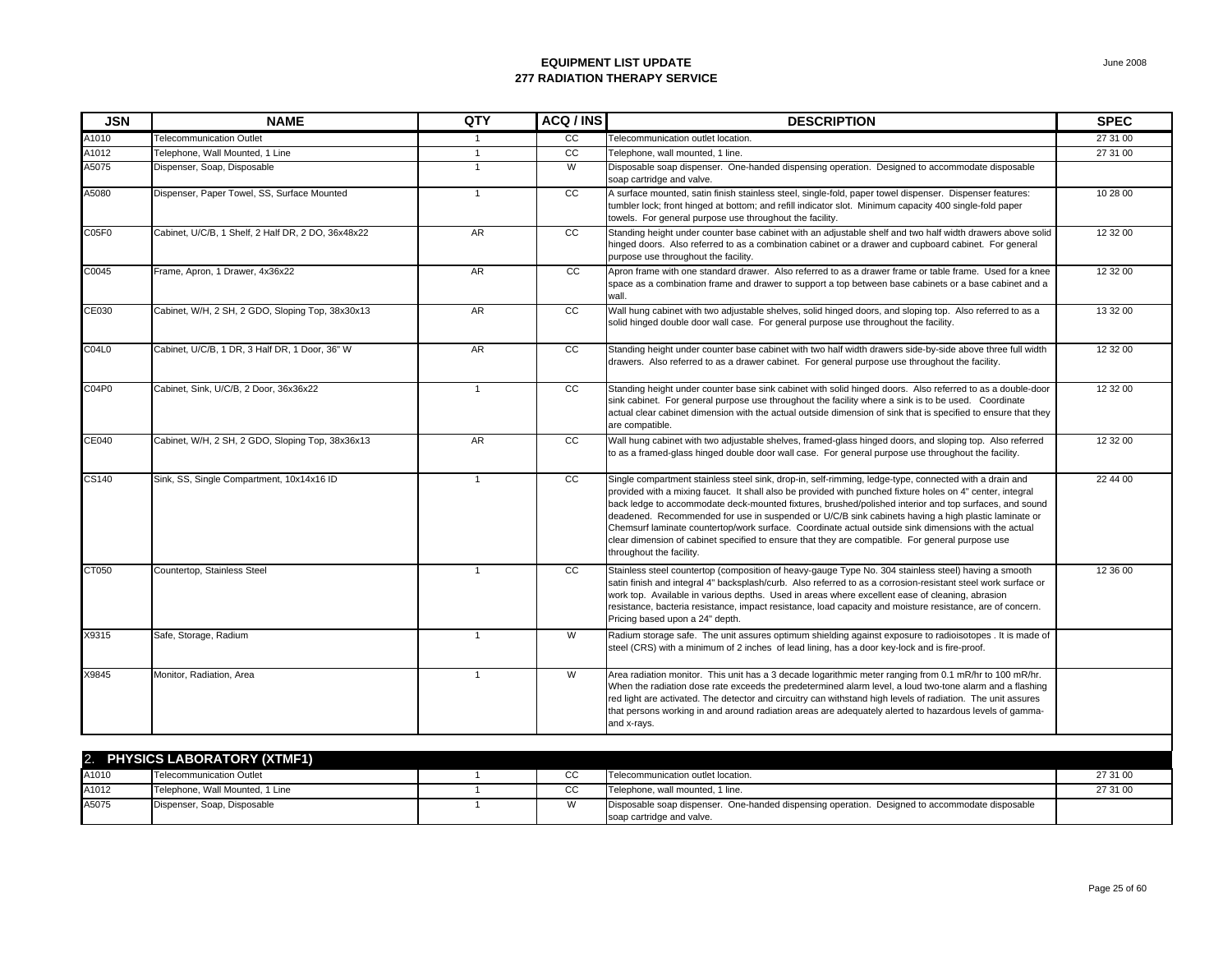| <b>JSN</b>   | <b>NAME</b>                                       | QTY            | ACQ / INS       | <b>DESCRIPTION</b>                                                                                                                                                                                                                                                                                                                                                                                                                                                                                                                                                                                                                                                            | <b>SPEC</b> |
|--------------|---------------------------------------------------|----------------|-----------------|-------------------------------------------------------------------------------------------------------------------------------------------------------------------------------------------------------------------------------------------------------------------------------------------------------------------------------------------------------------------------------------------------------------------------------------------------------------------------------------------------------------------------------------------------------------------------------------------------------------------------------------------------------------------------------|-------------|
| A5080        | Dispenser, Paper Towel, SS, Surface Mounted       | $\mathbf{1}$   | <sub>CC</sub>   | A surface mounted, satin finish stainless steel, single-fold, paper towel dispenser. Dispenser features:<br>tumbler lock; front hinged at bottom; and refill indicator slot. Minimum capacity 400 single-fold paper<br>towels. For general purpose use throughout the facility.                                                                                                                                                                                                                                                                                                                                                                                               | 10 28 00    |
| C0045        | Frame, Apron, 1 Drawer, 4x36x22                   | <b>AR</b>      | cc              | Apron frame with one standard drawer. Also referred to as a drawer frame or table frame. Used for a knee<br>space as a combination frame and drawer to support a top between base cabinets or a base cabinet and a<br>wall.                                                                                                                                                                                                                                                                                                                                                                                                                                                   | 12 32 00    |
| CO4E0        | Cabinet, U/C/B, 1 Shelf, 1 Drawer, 2 DO, 36x36x22 | AR             | cc              | Standing height under counter base cabinet with an adjustable shelf and a full width drawer above solid<br>hinged doors. Also referred to as a combination cabinet or a drawer and cupboard cabinet. For general<br>purpose use throughout the facility.                                                                                                                                                                                                                                                                                                                                                                                                                      | 12 32 00    |
| C04J0        | Cabinet, U/C/B, 8 Half Drawer, 36x36x22           | AR             | cc              | Standing height under counter base cabinet with eight half width drawers of equal height. Also referred to<br>as a drawer cabinet. For general purpose use throughout the facility.                                                                                                                                                                                                                                                                                                                                                                                                                                                                                           | 12 32 00    |
| C04P0        | Cabinet, Sink, U/C/B, 2 Door, 36x36x22            | <b>AR</b>      | <sub>CC</sub>   | Standing height under counter base sink cabinet with solid hinged doors. Also referred to as a double-door<br>sink cabinet. For general purpose use throughout the facility where a sink is to be used. Coordinate<br>actual clear cabinet dimension with the actual outside dimension of sink that is specified to ensure that they<br>are compatible.                                                                                                                                                                                                                                                                                                                       | 12 32 00    |
| <b>CE040</b> | Cabinet, W/H, 2 SH, 2 GDO, Sloping Top, 38x36x13  | A <sub>R</sub> | cc              | Wall hung cabinet with two adjustable shelves, framed-glass hinged doors, and sloping top. Also referred<br>to as a framed-glass hinged double door wall case. For general purpose use throughout the facility.                                                                                                                                                                                                                                                                                                                                                                                                                                                               | 12 32 00    |
| CS140        | Sink, SS, Single Compartment, 10x14x16 ID         | $\mathbf{1}$   | <sub>CC</sub>   | Single compartment stainless steel sink, drop-in, self-rimming, ledge-type, connected with a drain and<br>provided with a mixing faucet. It shall also be provided with punched fixture holes on 4" center, integral<br>back ledge to accommodate deck-mounted fixtures, brushed/polished interior and top surfaces, and sound<br>deadened. Recommended for use in suspended or U/C/B sink cabinets having a high plastic laminate or<br>Chemsurf laminate countertop/work surface. Coordinate actual outside sink dimensions with the actual<br>clear dimension of cabinet specified to ensure that they are compatible. For general purpose use<br>throughout the facility. | 22 44 00    |
| CT030        | Countertop, High Pressure Laminate                | <b>AR</b>      | CC              | High pressure laminate countertop (composition of wood particle core with plastic laminate surface) having<br>a hard smooth surface finish, standard thickness of 1", and a 4" butt backsplash/curb. Also referred to as a<br>work surface or work top. Available in a wide choice of colors, patterns, and depths. Used in general<br>purpose areas requiring a basic work surface arrangement with limited heat resistance and poor chemical<br>resistance. Pricing based upon a 24" depth.                                                                                                                                                                                 | 12 36 00    |
| CT050        | Countertop, Stainless Steel                       | <b>AR</b>      | CC              | Stainless steel countertop (composition of heavy-gauge Type No. 304 stainless steel) having a smooth<br>satin finish and integral 4" backsplash/curb. Also referred to as a corrosion-resistant steel work surface or<br>work top. Available in various depths. Used in areas where excellent ease of cleaning, abrasion<br>resistance, bacteria resistance, impact resistance, load capacity and moisture resistance, are of concern.<br>Pricing based upon a 24" depth.                                                                                                                                                                                                     | 12 36 00    |
| CW150        | Cabinet, Floor Standing, 5 SH, 2 GDO, ST, 98"x48" | AR             | cc              | Floor standing storage cabinet approximately 98" H x 48" W x 22" D with five adjustable shelves, framed<br>glass hinged doors, and sloping top. Also referred to as a framed glass hinged double door case. For<br>general purpose use throughout the facility.                                                                                                                                                                                                                                                                                                                                                                                                               | 12 32 00    |
| D0860        | Light, Bench, Dental                              | 2              | $\overline{cc}$ | Bench light. Used on dental prosthetic laboratory benches. The database physical dimensions refer to the<br>reach of the lamp arm.                                                                                                                                                                                                                                                                                                                                                                                                                                                                                                                                            |             |
| F0230        | Chair, Drafting, Rotary                           | $\mathbf{1}$   | W               | Drafting chair approximately 47" high X 20" wide X 20" deep with rotary stool and a 5 (five) star base with<br>casters. Padded seat and back. Foot ring adjusts with chair.                                                                                                                                                                                                                                                                                                                                                                                                                                                                                                   |             |
| F0535        | Cart, Utility                                     | $\mathbf{1}$   | W               | Utility cart, 32-39" high X 36" wide X 24" deep, with 4 (four) heavy duty caster wheels.                                                                                                                                                                                                                                                                                                                                                                                                                                                                                                                                                                                      |             |
| F2000        | Basket, Wastepaper, Round, Metal                  | $\mathbf{1}$   | W               | Round wastepaper basket, approximately 18" high X 16" diameter. This metal unit is used to collect and<br>temporarily store small quantities of paper refuse in patient rooms, administrative areas and nursing<br>stations.                                                                                                                                                                                                                                                                                                                                                                                                                                                  |             |
| F3200        | Clock, Battery, 12" Diameter                      | $\mathbf{1}$   | W               | Clock, 12" diameter. Round surface, easy to read numbers with sweep second hand. Wall mounted unit<br>for use when impractical to install a fully synchronized clock system. Battery operated, (batteries not<br>included).                                                                                                                                                                                                                                                                                                                                                                                                                                                   |             |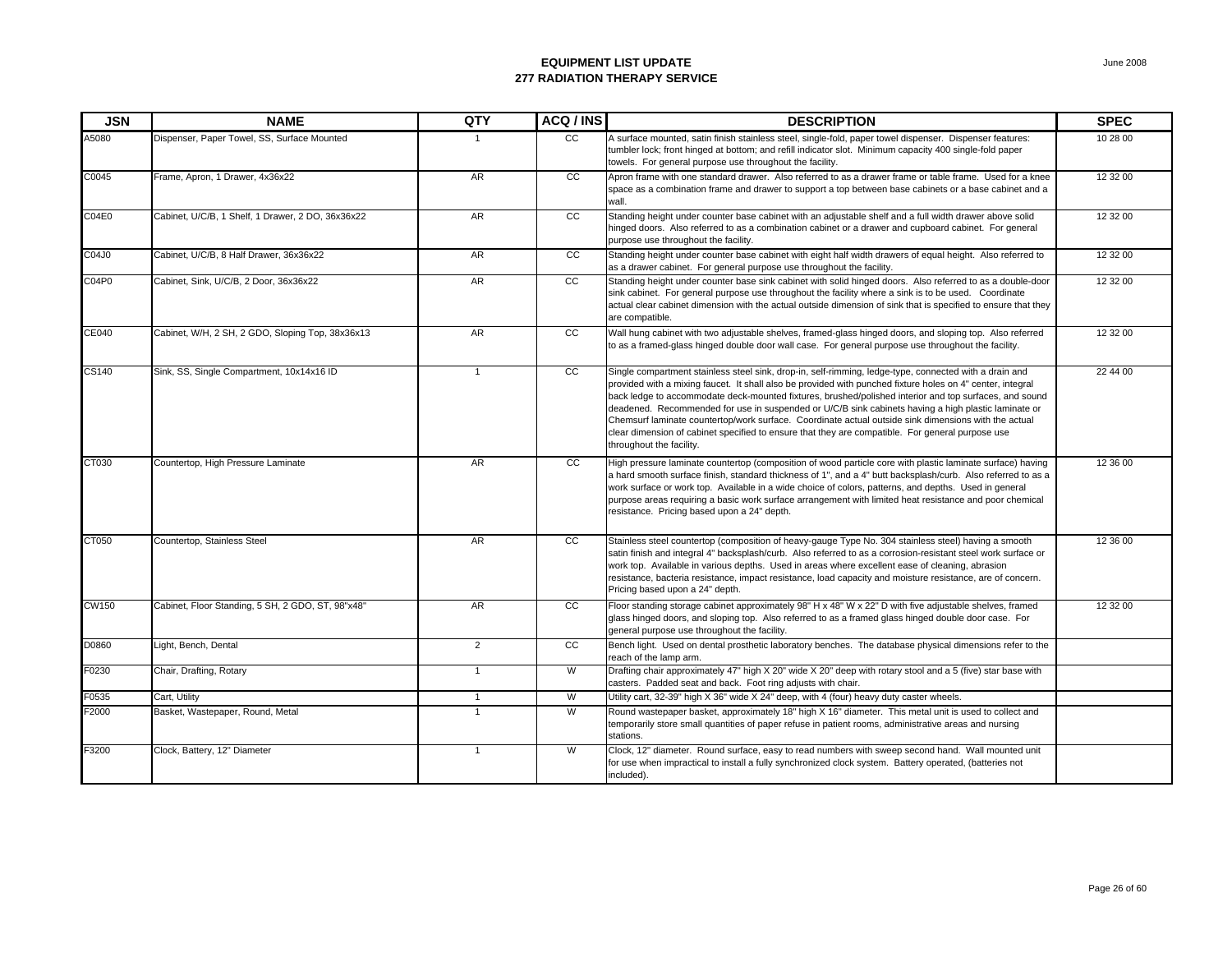| <b>JSN</b> | <b>NAME</b>                                      | QTY            | ACQ / INS | <b>DESCRIPTION</b>                                                                                                                                                                                                                                                                                                                                                                                                                                                                                                                                                                                                                                          | <b>SPEC</b> |
|------------|--------------------------------------------------|----------------|-----------|-------------------------------------------------------------------------------------------------------------------------------------------------------------------------------------------------------------------------------------------------------------------------------------------------------------------------------------------------------------------------------------------------------------------------------------------------------------------------------------------------------------------------------------------------------------------------------------------------------------------------------------------------------------|-------------|
| M1801      | Computer, Microprocessing, w/Flat Panel Monitor  |                | W         | Desk top microprocessing computer. The unit shall consist of a central processing mini tower, flat panel<br>monitor, keyboard, mouse and speakers. The system shall have the following minimum characteristics: a<br>2.8 GHz Pentium processor; 512 MB memory; 80GB hard drive; 32/48x CD-ROMDVD combo; a 3.5" floppy<br>drive; 1.44MB network interface card; video 32 MB NVIDIA; a 15 inch flat panel color monitor. The<br>computer is used throughout the facility to input, manipulate and retrieve information.                                                                                                                                       |             |
| M1840      | Printer/Copier/Fax Combination                   | $\mathbf{1}$   | <b>VV</b> | Multifunctional printer, fax, scanner and copier (PFC) all-in-one machine.                                                                                                                                                                                                                                                                                                                                                                                                                                                                                                                                                                                  |             |
| T0010      | Beam Analyzer, Radiation Therapy                 | $\overline{1}$ | <b>VV</b> | Light and radiation field analyzer for quality assurance testing of radiation therapy devices. Unit is self<br>contained and checks the coincidence of light and radiation fields, symmetry of radiation field, flatness of<br>radiation field, and penumbra size of the radiation field. Unit has a built in graphics printer for hard copy<br>output of scanned information.                                                                                                                                                                                                                                                                              |             |
| T0025      | Meter, Radiation Survey                          | $\overline{2}$ | <b>VV</b> | Radiation survey meter. Characteristics/components include hand held and battery operated with a built-in<br>detector; and ability to detect alpha, beta, gamma and x-ray radiation. This unit is used for spot-checking<br>laboratories and other work areas for contamination of equipment, counter tops and floors. The unit is also<br>well suited for detecting accidental exposures to personnel clothes, checking x-ray equipment for possible<br>leakage or locating small spills.                                                                                                                                                                  |             |
| T0030      | Radiation-Light Field Analyzer                   | $\mathbf{1}$   | <b>VV</b> | Light and radiation field analyzer for quality assurance testing of radiation therapy devices. Unit is self<br>contained and checks the coincidence of light and radiation fields, symmetry of radiation field, flatness of<br>radiation field, and penumbra size of the radiation field. Unit has a built in graphics printer for hard copy<br>output of scanned information.                                                                                                                                                                                                                                                                              |             |
| T0180      | Cabinet, Storage, Tool, F/Mounted                | $\mathbf{1}$   | cc        | The cabinet shall be designed to store and secure tools. It shall be non mobile.                                                                                                                                                                                                                                                                                                                                                                                                                                                                                                                                                                            |             |
| T0801      | Workbench, Electric, Locker Base                 | $\overline{2}$ | W         | Electrical workbench approximately 34" H x 72" W x 36" D. Characteristics/components include<br>removable maple top; with two locker units; and four box lockers (each 12" W X 21" D X 15" H) in each<br>locker unit. This workbench is used in wood and metal workshops. Workbench is a mix and match<br>construction and can be configured to end users needs.                                                                                                                                                                                                                                                                                            |             |
| T1000      | Cabinet, Tool, Mobile, With Mechanics Tool Chest | $\overline{2}$ | W         | Tool cabinet and chest. Characteristics/components include: a mobile tool cabinet with 5 inch casters;<br>shall have a minimum of 7 tamper-proof drawers; and have an internal drawer locking system that prevents<br>unintentional drawer openings. The mechanics tool chest shall be capable of sitting on top of the mobile<br>tool cabinet. It shall have a minimum of 10 tamper-proof drawers and have an internal drawer locking<br>system that prevents unintentional drawer opening. All drawers shall lock automatically when the lid is<br>closed. Shall have a partitioned top till that holds the lift-out trays equipped with socket dividers. |             |
| T8005      | Signal - Differential Amp. Analyzer              | $\mathbf{1}$   | W         | Audiometer calibrator system. Characteristics/components include dual-frequency, dual-amplitude capacity<br>for calibrating precision Type 1 as well as general purpose Type 2 sound level meters; generates four<br>selectable reference outputs at 250 and 1000 Hz, each at 94 and 110 dB; and uses a single 9 volt<br>transistor battery. This system is used for hearing tests in hospitals and clinics.                                                                                                                                                                                                                                                |             |
| T8020      | Generator, Pulse                                 | $\mathbf{1}$   | W         | Pulse generator. Characteristics/components include four output modes; and complement dual outputs that<br>greatly increase unit applicability in logic design areas, especially interfacing within a system or to<br>peripherals. The unique output flexibility within the normal and complement modes is particularly useful in<br>logic design or control applications requiring simultaneous signals.                                                                                                                                                                                                                                                   |             |
| T8025      | Generator, Function                              | $\mathbf{1}$   | W         | Function generator. Characteristics/components include generated size, triangle and square waveforms;<br>covers 0.2 Hz to 2.0 MHz in 7 ranges; voltage controlled amplitude output; 20 dB step attenuator; four digit<br>frequency counter display and ability to generate low-distortion sine waves which make the unit uniquely<br>appropriate for applications requiring audio signals.                                                                                                                                                                                                                                                                  |             |
| T8045      | Oscilloscope, With Accessories                   | $\mathbf{1}$   | W         | Oscilloscope. Characteristics/components include 100 MHz unit; digitizing scope with a fully-functional<br>analog scope that can control data acquisition and a switch-selectable Pre/Post/Mid-triggering with<br>reference to a triggering event. This unit is used to evaluate electronic equipment faults.                                                                                                                                                                                                                                                                                                                                               |             |
| T9420      | Vise, Bench/Pipe, Swivel Base, 5 Inch Jaw        | $\mathbf{1}$   | W         | Bench and pipe vise. Characteristics/components include 6 inch opening jaw; 5 inch width jaw; holds 1/8 to<br>1-1/2 inch pipe. Swivel base allows full 360 degrees rotation, geared lock bolt insures positive locking<br>against slippage.                                                                                                                                                                                                                                                                                                                                                                                                                 |             |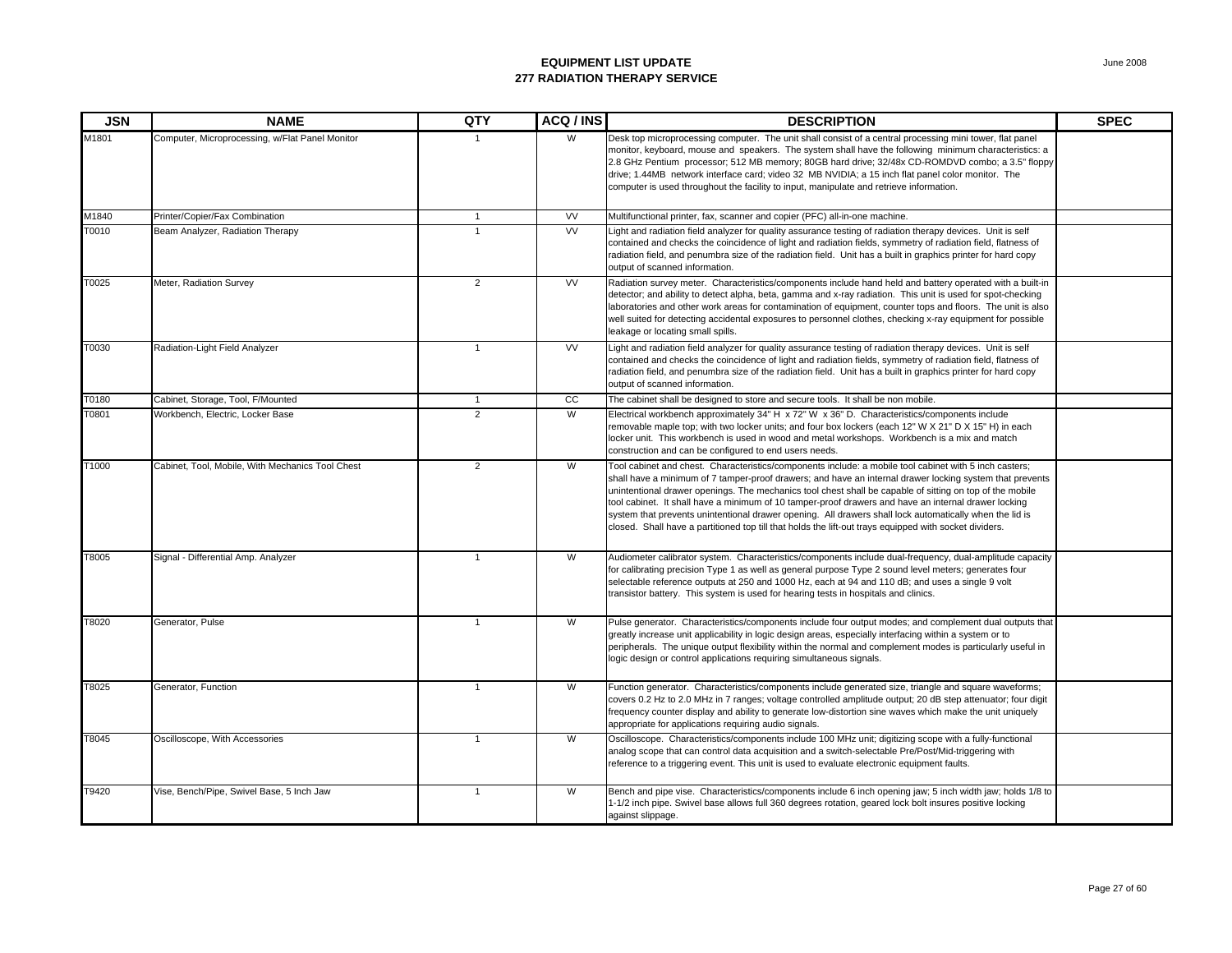| <b>JSN</b> | <b>NAME</b>                                      | QTY            | ACQ / INS | <b>DESCRIPTION</b>                                                                                                                                                                                                                                                                                                                                        | <b>SPEC</b> |
|------------|--------------------------------------------------|----------------|-----------|-----------------------------------------------------------------------------------------------------------------------------------------------------------------------------------------------------------------------------------------------------------------------------------------------------------------------------------------------------------|-------------|
|            |                                                  |                |           |                                                                                                                                                                                                                                                                                                                                                           |             |
| 3.         | <b>SUPPORT EQUIPMENT STORAGE (SRE01)</b>         |                |           |                                                                                                                                                                                                                                                                                                                                                           |             |
| A1010      | Telecommunication Outlet                         | $\mathbf{1}$   | <b>CC</b> | Telecommunication outlet location.                                                                                                                                                                                                                                                                                                                        | 27 31 00    |
| M2070      | Shelving, Storage, 77hx36wx18d                   | <b>AR</b>      | W         | Storage shelving unit approximately 77" H X 36" W X 18" D. Corrosion resistant baked enamel, galvanized<br>or stainless steel open unit with adjustable shelves. The closed version is also available. For use in the<br>storage room.                                                                                                                    |             |
| 5.         | <b>CLEAN SUPPLY ROOM (SRSE1)</b>                 |                |           |                                                                                                                                                                                                                                                                                                                                                           |             |
| E0903      | Locker, Supply, w/Shelves, Wall Mtd, 23"W x 20"D | 3              | W         | THIS TYPICAL INCLUDES:<br>Wall Mounted Rail<br>Supply Locker<br>Drawer, 9"H (229mm)<br>4 Tray/Shelves<br><b>Drawer Organizers</b><br>Consider the need for an E0921 to transport the locker from place to place.                                                                                                                                          |             |
| E0906      | Locker, Supply, General, Wall Mtd, 23"W x 20"D   | 2              | W         | THIS TYPICAL INCLUDES:<br>Wall Mounted Rail<br>Locked Storage Container<br>2 Tray/Shelves<br>Drawer, 3"H (76mm)<br>Drawers, 6"H (152mm)<br>2 Drawers, 9"H (229mm)<br>1 Tray/Shelf Divider<br><b>Drawer Organizer Bins</b><br>Consider the need for an E0921 to transport the locker from place to place.                                                  |             |
| E0912      | Locker, Supply, Med Surg, Wall Mtd               | 2              | W         | Medical/Surgical Supply locker, Wall Mounted, Approx 23"W x20"D. THIS TYPICAL INCLUDES:<br>1 Wall Mounted Rail<br>1 Locked Storage Container<br>4 Tray/Shelves<br>5 Drawers, 3"H (76mm)<br>2 Drawers, 6"H (152mm)<br>2 Tray/Shelf Dividers<br><b>Drawer Organizer Bins</b><br>Consider the need for an E0921 to transport the locker from place to place. |             |
| E0921      | Transporter, Locker, Supply, 27"W x 25"D         | $\mathbf{1}$   | W         | THIS TYPICAL INCLUDES 1 transporter for large storage containers. The unit is used to move supply<br>lockers.                                                                                                                                                                                                                                             |             |
| E1500      | Rail, MOD, W/MNTD, HX144XD                       | 2              | CF        | Wall mounted rail used for hanging (mounting) lockers, shelves drawers on a wall.                                                                                                                                                                                                                                                                         |             |
| F2000      | Basket, Wastepaper, Round, Metal                 | $\overline{1}$ | W         | Round wastepaper basket, approximately 18" high X 16" diameter. This metal unit is used to collect and<br>temporarily store small quantities of paper refuse in patient rooms, administrative areas and nursing<br>stations.                                                                                                                              |             |
|            |                                                  |                |           |                                                                                                                                                                                                                                                                                                                                                           |             |

| 6. SOILED UTILITY ROOM (USCL1) |                                               |  |           |                                                                                                                                                                                                                                                                                              |          |  |  |
|--------------------------------|-----------------------------------------------|--|-----------|----------------------------------------------------------------------------------------------------------------------------------------------------------------------------------------------------------------------------------------------------------------------------------------------|----------|--|--|
| A1010                          | <b>Telecommunication Outlet</b>               |  | CC        | Telecommunication outlet location.                                                                                                                                                                                                                                                           | 27 31 00 |  |  |
| A1012                          | Telephone, Wall Mounted, 1 Line               |  | CС        | Telephone, wall mounted, 1 line.                                                                                                                                                                                                                                                             | 27 31 00 |  |  |
| A5075                          | Dispenser, Soap, Disposable                   |  | W         | Disposable soap dispenser. One-handed dispensing operation. Designed to accommodate disposable<br>soap cartridge and valve.                                                                                                                                                                  |          |  |  |
| A5080                          | Dispenser, Paper Towel, SS, Surface Mounted   |  | CC.       | A surface mounted, satin finish stainless steel, single-fold, paper towel dispenser. Dispenser features:<br>tumbler lock; front hinged at bottom; and refill indicator slot. Minimum capacity 400 single-fold paper<br>towels. For general purpose use throughout the facility.              | 10 28 00 |  |  |
| A5106                          | Waste Disposal Unit, Sharps w/Glove Dispenser |  | <b>VV</b> | The unit is designed for the disposal of sharps and complies with OSHA guidelines for the handling of<br>sharps. It shall house a 5 quart container and be capable of being mounted on a wall. It shall have a glove<br>dispenser attached. The unit shall be secured by a locked enclosure. |          |  |  |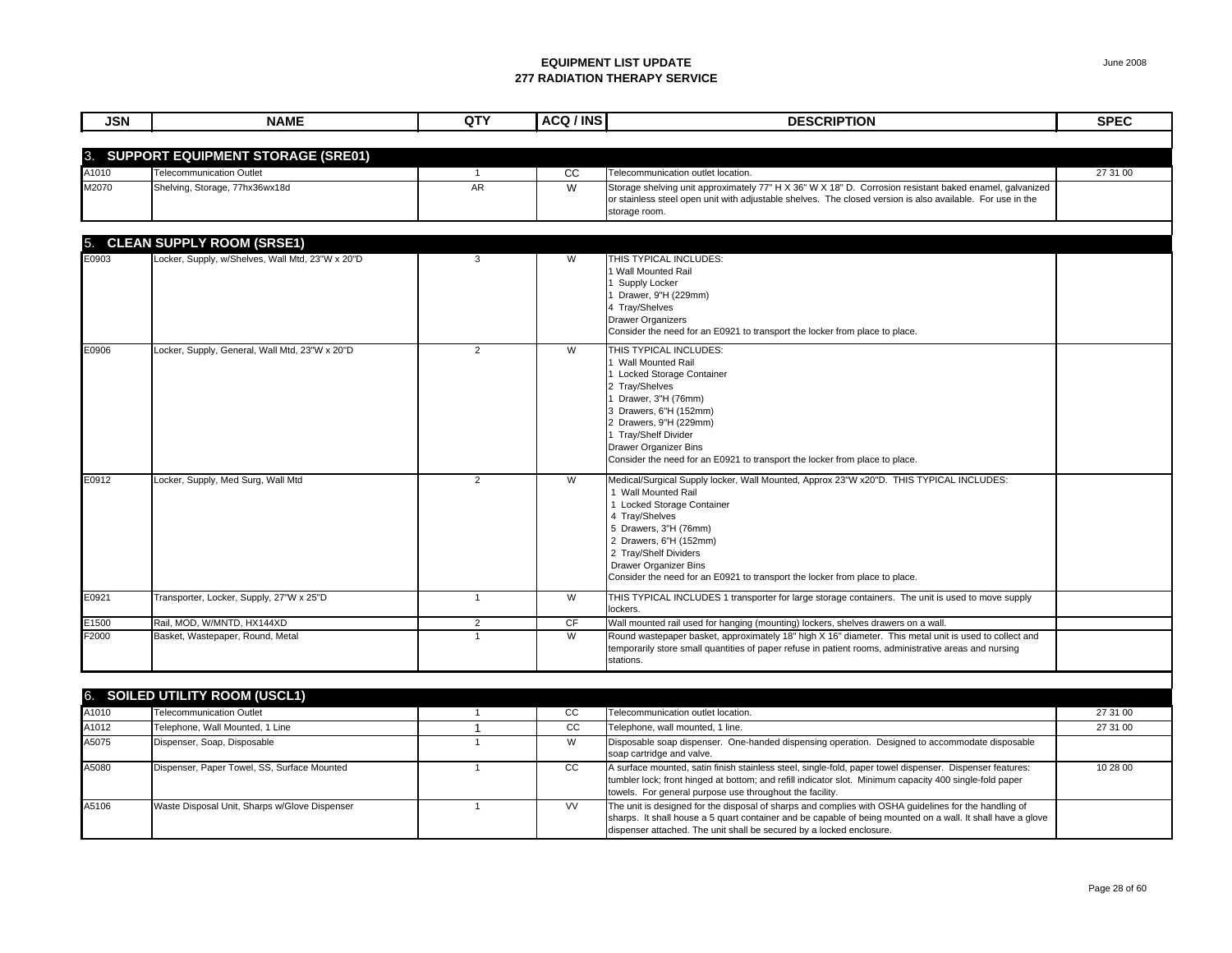| <b>JSN</b>   | <b>NAME</b>                                       | QTY            | ACQ / INS     | <b>DESCRIPTION</b>                                                                                                                                                                                                                                                                                                                                                                                                                                                                                                                                                                                                                                                                | <b>SPEC</b> |
|--------------|---------------------------------------------------|----------------|---------------|-----------------------------------------------------------------------------------------------------------------------------------------------------------------------------------------------------------------------------------------------------------------------------------------------------------------------------------------------------------------------------------------------------------------------------------------------------------------------------------------------------------------------------------------------------------------------------------------------------------------------------------------------------------------------------------|-------------|
| C02C0        | Cabinet, U/C/B, 1 Shelf, 1 Drawer, 1 DO, 36x24x22 | -1             | <sub>CC</sub> | Standing height under counter base cabinet with an adjustable shelf and a full width drawer above a solid<br>right or left-hinged door (appropriate door hinge configuration to be indicated on equipment elevation<br>drawings). Also referred to as a combination cabinet or a drawer and cupboard cabinet. For general<br>purpose use throughout the facility.                                                                                                                                                                                                                                                                                                                 | 12 32 00    |
| C05P0        | Cabinet, Sink, U/C/B, 2 Door, 36x48x22            | $\overline{1}$ | cc            | Standing height under counter base sink cabinet with solid hinged doors. Also referred to as a double-door<br>sink cabinet. For general purpose use throughout the facility where a sink is to be used. Coordinate actual<br>clear cabinet dimension with the actual outside dimension of sink that is specified to ensure that they are<br>compatible.                                                                                                                                                                                                                                                                                                                           | 12 32 00    |
| <b>CS200</b> | Sink, SS, Single Compartment, 12x28x16 ID         | $\mathbf{1}$   | cc            | Single compartment stainless steel sink, drop-in, self-rimming, ledge-type, connected with a drain and<br>provided with a mixing faucet. It shall also be provided with pre-punched fixture holes on 4" center, integral<br>back ledge to accommodate deck-mounted fixtures, brushed/polished interior and top surfaces, and sound<br>deadened. Recommended for use in suspended or U/C/B sink cabinets having a high plastic laminate or<br>Chemsurf laminate countertop/work surface. Coordinate actual outside sink dimensions with the actual<br>clear dimension of cabinet specified to ensure that they are compatible. For general purpose use<br>throughout the facility. | 22 40 00    |
| CT030        | Countertop, High Pressure Laminate                | $\overline{7}$ | cc            | High pressure laminate countertop (composition of wood particle core with plastic laminate surface) having<br>a hard smooth surface finish, standard thickness of 1", and a 4" butt backsplash/curb. Also referred to as a<br>work surface or work top. Available in a wide choice of colors, patterns, and depths. Used in general<br>purpose areas requiring a basic work surface arrangement with limited heat resistance and poor chemical<br>resistance. Pricing based upon a 24" depth.                                                                                                                                                                                     | 12 36 00    |
| E0912        | Locker, Supply, Med Surg, Wall Mtd                | 3              | <b>CC</b>     | Medical/Surgical Supply locker, Wall Mounted, Approx 23"W x20"D. THIS TYPICAL INCLUDES:<br>1 Wall Mounted Rail<br>1 Locked Storage Container<br>4 Tray/Shelves<br>5 Drawers, 3"H (76mm)<br>2 Drawers, 6"H (152mm)<br>2 Tray/Shelf Dividers<br><b>Drawer Organizer Bins</b><br>Consider the need for an E0921 to transport the locker from place to place.                                                                                                                                                                                                                                                                                                                         | 12 34 00    |
| E1500        | Rail, MOD, W/MNTD, HX144XD                        | 2              | CF            | Wall mounted rail used for hanging (mounting) lockers, shelves drawers on a wall.                                                                                                                                                                                                                                                                                                                                                                                                                                                                                                                                                                                                 |             |
| E0921        | Transporter, Locker, Supply, 27"W x 25"D          | $\overline{1}$ | W             | THIS TYPICAL INCLUDES 1 transporter for large storage containers. The unit is used to move supply<br>lockers.                                                                                                                                                                                                                                                                                                                                                                                                                                                                                                                                                                     |             |
| F0530        | Cart, Trash                                       | $\mathbf{1}$   | W             | Heavy duty trash cart, 42" high X 74" wide X 34" deep with two (2) solid non-marking rubber roller bearing<br>wheels, two (2) swivel casters, 2000 pound capacity and tilt mechanism.                                                                                                                                                                                                                                                                                                                                                                                                                                                                                             |             |
| F2020        | Can, Trash, 44 Gallon                             | $\overline{1}$ | W             | Recycling container shall be approximately 10-gallons in capacity. The container may be Recycle Blue in<br>color with the recycle symbol identified on the container.                                                                                                                                                                                                                                                                                                                                                                                                                                                                                                             |             |
| M3070        | Hamper, Linen, Mobile, w/Lid                      | $\overline{1}$ | W             | Mobile linen hamper with hand or foot operated lid. Made of heavy tubular stainless steel with heavy<br>gauge welded steel platform. Holds 25" hamper bags. Mounted on ball bearing casters. For linen<br>transport in hospitals and clinics.                                                                                                                                                                                                                                                                                                                                                                                                                                     |             |
| M3072        | Frame, Infectious Waste Bag w/Lid                 | $\overline{1}$ | W             | Frame for an infectious waste collection bag. Made of heavy tubular stainless steel with heavy gauge<br>welded steel platform. Adjust to hold 18" or 25" trash bags. Mounted on ball bearing casters and includes<br>permanently mounted hinged lid. Provides means of bagging infectious waste at point of waste generation.                                                                                                                                                                                                                                                                                                                                                     |             |
| P6350        | Sink, Flushing Rim, China, 18x26x22               | $\overline{1}$ | cc            | Flushing rim sink approximately 18" H x 26" D x 22" W. Also called a clinic service sink. Unit is<br>constructed of vitreous china with an integral flushing rim. It includes: faucet with a fork brace; 6 inch wrist<br>control handles; plain end spout with bucket hook; stainless steel spring type front rim guard; and grid<br>drain. If it is to be floor mounted, a base must be provided. Unit is used in utility rooms to clean equipment<br>and materials.                                                                                                                                                                                                             | 22 40 00    |

#### 7. **HOUSEKEEPING AIDS CLOSET - HAC (JANC1)**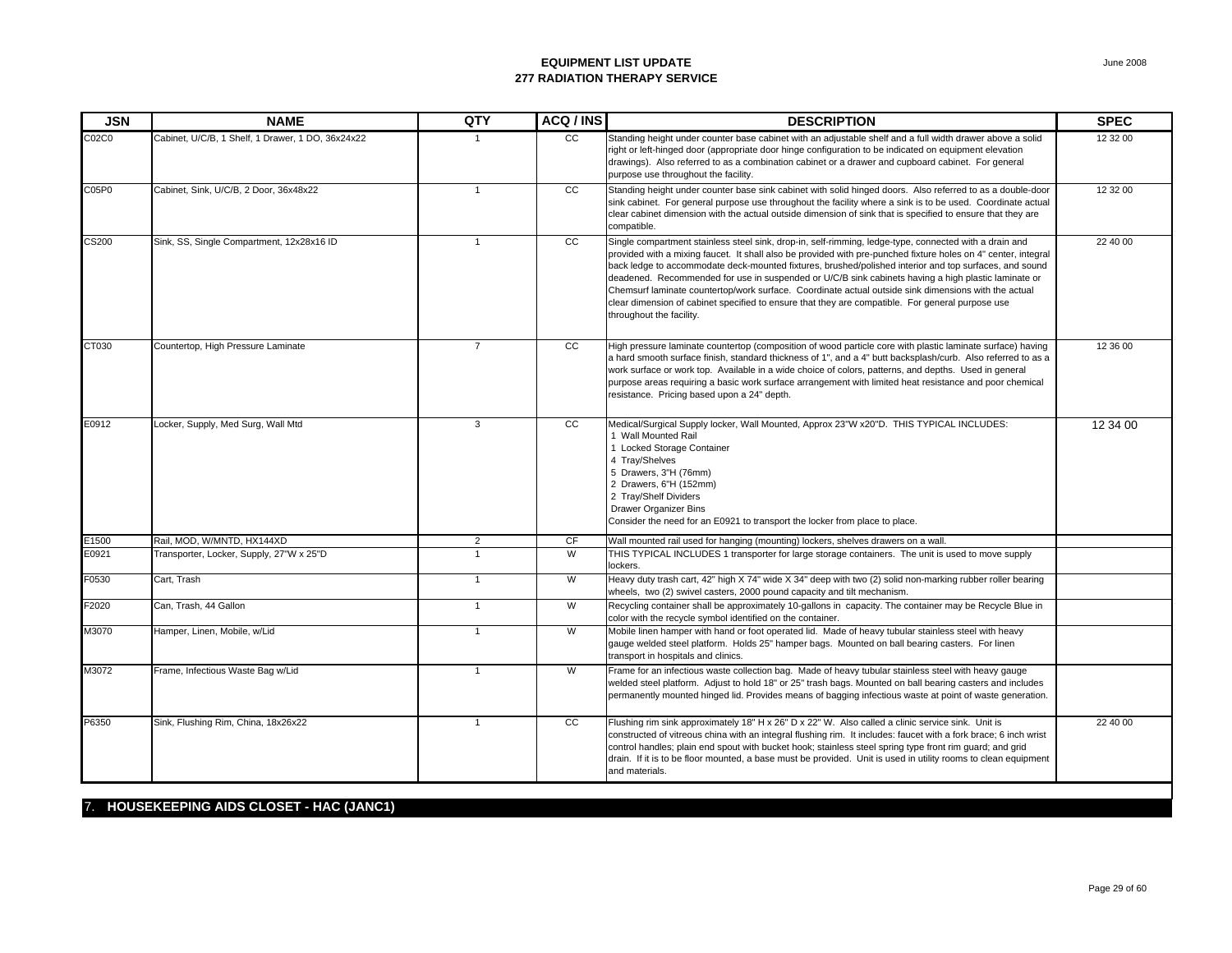| <b>JSN</b> | <b>NAME</b>                                        | QTY | ACQ / INS | <b>DESCRIPTION</b>                                                                                                                                                                                                                                                                                                                                                                                                                        | <b>SPEC</b> |
|------------|----------------------------------------------------|-----|-----------|-------------------------------------------------------------------------------------------------------------------------------------------------------------------------------------------------------------------------------------------------------------------------------------------------------------------------------------------------------------------------------------------------------------------------------------------|-------------|
| A5075      | Dispenser, Soap, Disposable                        |     | W         | Disposable soap dispenser. One-handed dispensing operation. Designed to accommodate disposable<br>soap cartridge and valve.                                                                                                                                                                                                                                                                                                               | 102800      |
| A5080      | Dispenser, Paper Towel, SS, Surface Mounted        |     | CC        | A surface mounted, satin finish stainless steel, single-fold, paper towel dispenser. Dispenser features:<br>tumbler lock; front hinged at bottom; and refill indicator slot. Minimum capacity 400 single-fold paper<br>towels. For general purpose use throughout the facility.                                                                                                                                                           | 102800      |
| A5135      | Shelf, Utility W/ Mop/Broom Holders, SS, Surf Mntd |     | CC        | A surface mounted, satin finish stainless steel, utility shelf with a maximum of 6 mop/broom holders and 5<br>rag hooks. Utility shelf features: 8" deep shelf; mounting brackets welded to shelf; spring activated rubber<br>cam holders; and drying rod. Unit is available in various widths 30" (minimum, 3 holders and 2 hooks) to<br>48" (maximum, 6 holders and 5 hooks). For use in janitor closets. Pricing based on a 36" width. |             |
| F0500      | Cart, Janitor's                                    |     | W         | Janitors cart, 38" high X 66" wide X 20" deep with 25 gallon heavy duty collection bag. Accommodations for<br>locking vault and janitorial support items (broom, dust pan, chemicals, mop and mop bucket; not included).                                                                                                                                                                                                                  |             |
| F0505      | Bucket, Mop, With Wringer, 26 Quart                |     | W         | Mobile mop bucket / wringer combination, approximately 35" H x 17" W x 22" D with four 2" casters. Total<br>capacity is 26 quarts. Unit used for general hard surface floor maintenance.                                                                                                                                                                                                                                                  |             |
| P4700      | Sink, Mop, Molded Stone, 10x36x24                  |     | CC.       | Mop service sink. Also called a mop service basin and a mop receptor. Unit is made of molded stone and<br>is a one piece item. It shall include a service faucet hose, hose bracket and mop hanger. Used in utility<br>rooms for cleaning mops and floor cleaning equipment.                                                                                                                                                              | 22 40 00    |

|       | 8. LINEN STORAGE ALCOVE (LCCL1) |    |                                                                                                                                                                                                                                        |  |
|-------|---------------------------------|----|----------------------------------------------------------------------------------------------------------------------------------------------------------------------------------------------------------------------------------------|--|
| F0515 | Cart, Supply, Linen             | AR | Closed linen supply cart. Equipped with four (4) non-marking rubber tire roller bearing casters and heavy                                                                                                                              |  |
|       |                                 |    | duty cover. May be used for the delivery and user storage of clean linen as well as the return of soiled                                                                                                                               |  |
|       |                                 |    | linen.                                                                                                                                                                                                                                 |  |
| M2070 | Shelving, Storage, 77hx36wx18d  | AR | Storage shelving unit approximately 77" H X 36" W X 18" D. Corrosion resistant baked enamel, galvanized<br>or stainless steel open unit with adjustable shelves. The closed version is also available. For use in the<br>storage room. |  |

| <b>9.</b> | <b>PACS / DIGITAL QUALITY CONTROL AREA (XVC01)</b> |  |               |                                                                                                                                                                                                                                                                 |          |  |  |  |
|-----------|----------------------------------------------------|--|---------------|-----------------------------------------------------------------------------------------------------------------------------------------------------------------------------------------------------------------------------------------------------------------|----------|--|--|--|
| A1010     | <b>Telecommunication Outlet</b>                    |  | CC            | Telecommunication outlet location.                                                                                                                                                                                                                              | 27 31 00 |  |  |  |
| A1011     | Telephone, Desk, 1 Line                            |  | CC            | Telephone, desk, 1 line.                                                                                                                                                                                                                                        | 27 31 00 |  |  |  |
| A5145     | Hook, Garment, Double, SS, Surface Mounted         |  | <sub>CC</sub> | A surface mounted, satin finish stainless steel, double garment hook. Equipped with a concealed mounting<br>bracket that is secured to a concealed wall plate. For general purpose use throughout the facility to hang<br>various items of apparel.             | 10 28 00 |  |  |  |
| E0045     | Workcenter, Computer, Free Standing, 60" W         |  | W             | THIS TYPICAL INCLUDES:<br>1 TOOL RAIL<br>2 PAPER TRAY<br><b>DIAGONAL TRAY</b><br><b>FREESTANDING WORK SURFACE</b><br>MOBILE PEDESTAL, BOX/FILE<br>ADJUSTABLE KEYBOARD TRAY                                                                                      |          |  |  |  |
| F0275     | Chair, Swivel, High Back                           |  | W             | Highback contemporary swivel chair, 41" high X 23" wide X 23" deep with five (5) caster swivel base and<br>arms. Chair may be used at desks or in conference rooms. Back and seat are foam padded and<br>upholstered with either woven textile fabric or vinyl. |          |  |  |  |
| F2000     | Basket, Wastepaper, Round, Metal                   |  | W             | Round wastepaper basket, approximately 18" high X 16" diameter. This metal unit is used to collect and<br>temporarily store small quantities of paper refuse in patient rooms, administrative areas and nursing                                                 |          |  |  |  |
| F2455     | Transcription Unit, Standalone                     |  | W             | Desk top individual transcription unit with foot control, headset and AC adapter. Convenience outlet<br>required at point of use.                                                                                                                               |          |  |  |  |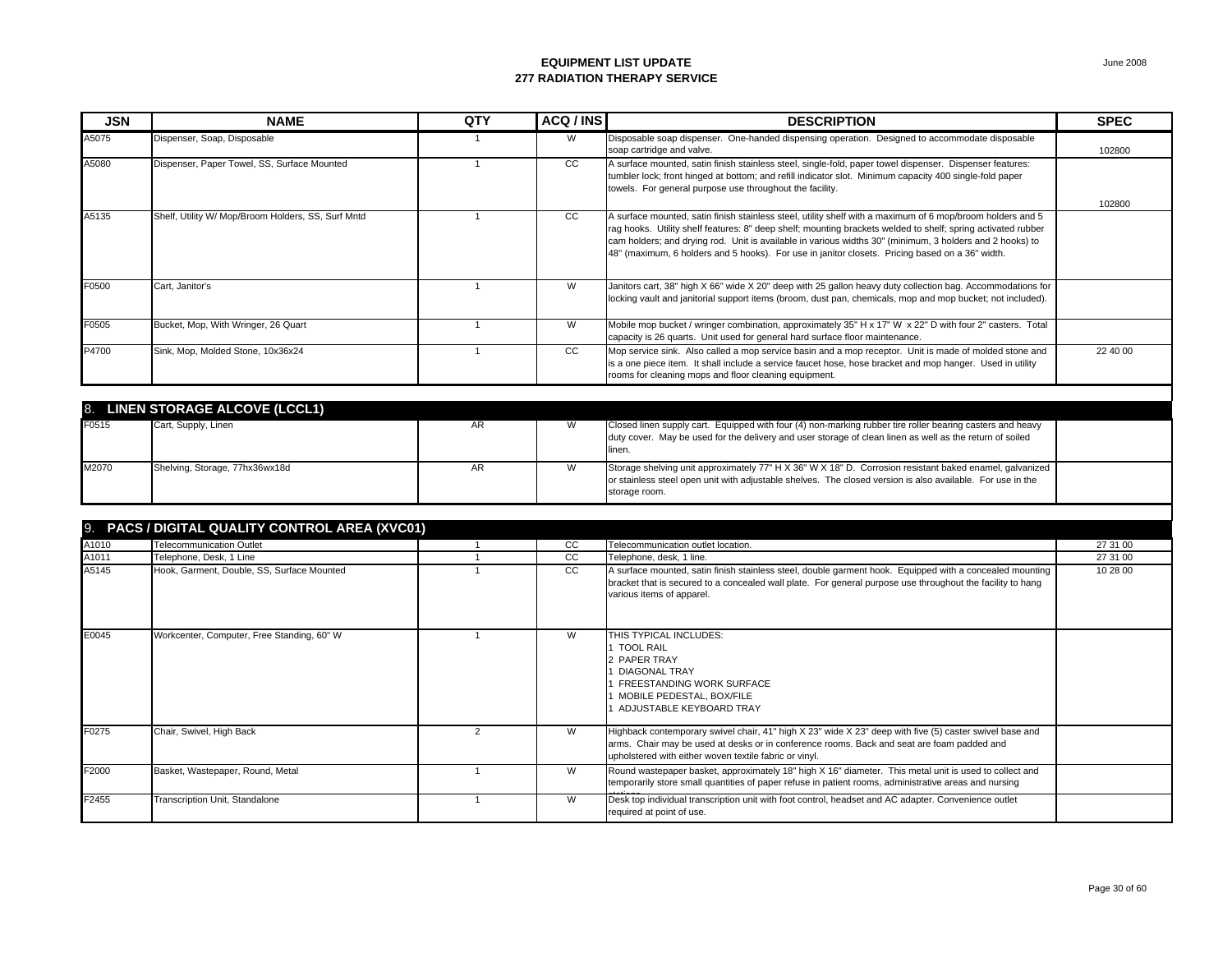| <b>JSN</b> | <b>NAME</b>                                      | QTY            | ACQ / INS | <b>DESCRIPTION</b>                                                                                                                                                                                                                                                                                                                                                                                                                                                                                                                                                                                                             | <b>SPEC</b> |
|------------|--------------------------------------------------|----------------|-----------|--------------------------------------------------------------------------------------------------------------------------------------------------------------------------------------------------------------------------------------------------------------------------------------------------------------------------------------------------------------------------------------------------------------------------------------------------------------------------------------------------------------------------------------------------------------------------------------------------------------------------------|-------------|
| F3200      | Clock, Battery, 12" Diameter                     |                | W         | Clock, 12" diameter. Round surface, easy to read numbers with sweep second hand. Wall mounted unit<br>for use when impractical to install a fully synchronized clock system. Battery operated, (batteries not                                                                                                                                                                                                                                                                                                                                                                                                                  |             |
| M1801      | Computer, Microprocessing, w/Flat Panel Monitor  |                | W         | Desk top microprocessing computer. The unit shall consist of a central processing mini tower, flat panel<br>monitor, keyboard, mouse and speakers. The system shall have the following minimum characteristics: a<br>2.8 GHz Pentium processor; 512 MB memory; 80GB hard drive; 32/48x CD-ROMDVD combo; a 3.5" floppy<br>drive; 1.44MB network interface card; video 32 MB NVIDIA; a 15 inch flat panel color monitor. The<br>computer is used throughout the facility to input, manipulate and retrieve information.                                                                                                          |             |
| M1840      | Printer/Copier/Fax Combination                   | $\mathbf{1}$   | <b>VV</b> | Multifunctional printer, fax, scanner and copier (PFC) all-in-one machine.                                                                                                                                                                                                                                                                                                                                                                                                                                                                                                                                                     |             |
| X3960      | Illuminator, Film, 8 Panel, With Desk            |                | W         | Film illuminator with desk approximately 78x66x24. This unit includes a four over four format of X-ray<br>illuminators mounted in a high density particle board frame with walnut grain melamine high pressure<br>laminated end panel. It shall have two remote control switches for individual light panel control. The lower<br>tior of illuminators shall be mounted at 30 or 45 degree angle                                                                                                                                                                                                                               |             |
| X4124      | Console, PACS, Remote View, 2k X 2k, 4 Monitors  |                | <b>CF</b> | Four monitor remote viewing station for picture and retrieval (DIN/PACS) system. This station is for use by<br>providers inside or outside radiology to review images. Station includes local image storage, image<br>manipulation and simultaneous display of multiple images on four 2K X 2K CRT's. Images are stored on a<br>resident memory and roll off to long term storage as more recent images are sent to the station. Provider<br>may request images from the PACS by LAN for image and result receipt. Console must be DICOM<br>compliant. Input may be by keyboard, mouse, trackball or voice activated commands. |             |
| X4390      | Viewer, Spot, High Intensity                     | $\mathbf{1}$   | W         | High intensity spot viewer. Unit can be desk or wall mounted with a foot switch. A swivel mount allows<br>rotation for different angles. The illuminator is used for viewing dense films.                                                                                                                                                                                                                                                                                                                                                                                                                                      |             |
|            | 10. PACS / DIGITAL ARCHIVAL STORAGE ROOM (XFDS1) |                |           |                                                                                                                                                                                                                                                                                                                                                                                                                                                                                                                                                                                                                                |             |
| A0900      | Relay Rack, Aluminum                             | $\overline{1}$ | CC        | Rack used to hold network components such as servers, switches, hubs, patch panels, router, etc. Racks<br>are available in varying heights, channel depths, and channel width. The model numbers specified may be<br>U.L. Listed version with 2 Top Angles, 7' height, 19" wide, blank Aluminum, with mounting holes on both<br>sides (front and back).                                                                                                                                                                                                                                                                        | 26 05 11    |
| A0905      | Adapter Panel With Couplers, Blue, 6 Port, SM/MM |                | W         | This cabinet is designed to accommodate up to 6 six-packs of adapters or blank panels. This cabinet is<br>specifically designed to accommodate Hubbell adapter panels as reflected in JSNs A0905 and A0906.                                                                                                                                                                                                                                                                                                                                                                                                                    |             |
| A1010      | Telecommunication Outlet                         | $\overline{1}$ | cc        | Telecommunication outlet location.                                                                                                                                                                                                                                                                                                                                                                                                                                                                                                                                                                                             | 27 31 00    |
| A1012      | Telephone, Wall Mounted, 1 Line                  | $\mathbf{1}$   | CC        | Telephone, wall mounted, 1 line.                                                                                                                                                                                                                                                                                                                                                                                                                                                                                                                                                                                               | 27 31 00    |
| A6210      | Uninterruptible Power Supply, Single Phase       |                | W         | Stand alone uninterruptible power supply (UPS) available in 120, 208 or 240 VAC configuration. Power                                                                                                                                                                                                                                                                                                                                                                                                                                                                                                                           |             |

| A1010 | <b>Telecommunication Outlet</b>            | CC. | Telecommunication outlet location.                                                                                                                                                                                                                                                                                                                                                                    | 27 31 00 |
|-------|--------------------------------------------|-----|-------------------------------------------------------------------------------------------------------------------------------------------------------------------------------------------------------------------------------------------------------------------------------------------------------------------------------------------------------------------------------------------------------|----------|
| A1012 | Telephone, Wall Mounted, 1 Line            | CC. | Telephone, wall mounted, 1 line.                                                                                                                                                                                                                                                                                                                                                                      | 27 31 00 |
| A6210 | Uninterruptible Power Supply, Single Phase | W   | Stand alone uninterruptible power supply (UPS) available in 120, 208 or 240 VAC configuration. Power<br>output can range from 200 VA to 3000 VA depending on the application. Used in areas where power<br>protection is required for computer systems, communication equipment, etc. The UPS is used to keep the<br>equipment on line or safely turn the equipment off in the event of a power loss. |          |
| E0042 | Workcenter, Computer, Free Standing, 48" W | W   | THIS TYPICAL INCLUDES:<br><b>TOOL RAIL</b><br>2 PAPER TRAY<br>DIAGONAL TRAY<br><b>FREESTANDING WORK SURFACE</b><br>MOBILE PEDESTAL. BOX/FILE<br>ADJUSTABLE KEYBOARD TRAY                                                                                                                                                                                                                              |          |
| F0280 | Chair, Swivel, Low Back                    | W   | Low back contemporary swivel chair, 37" high X 25" wide X 31" deep with a five (5) caster swivel base,<br>arms and foam padded seat and back upholstered with either woven textile fabric or vinyl.                                                                                                                                                                                                   |          |
| F2000 | Basket, Wastepaper, Round, Metal           | W   | Round wastepaper basket, approximately 18" high X 16" diameter. This metal unit is used to collect and<br>temporarily store small quantities of paper refuse in patient rooms, administrative areas and nursing<br>stations.                                                                                                                                                                          |          |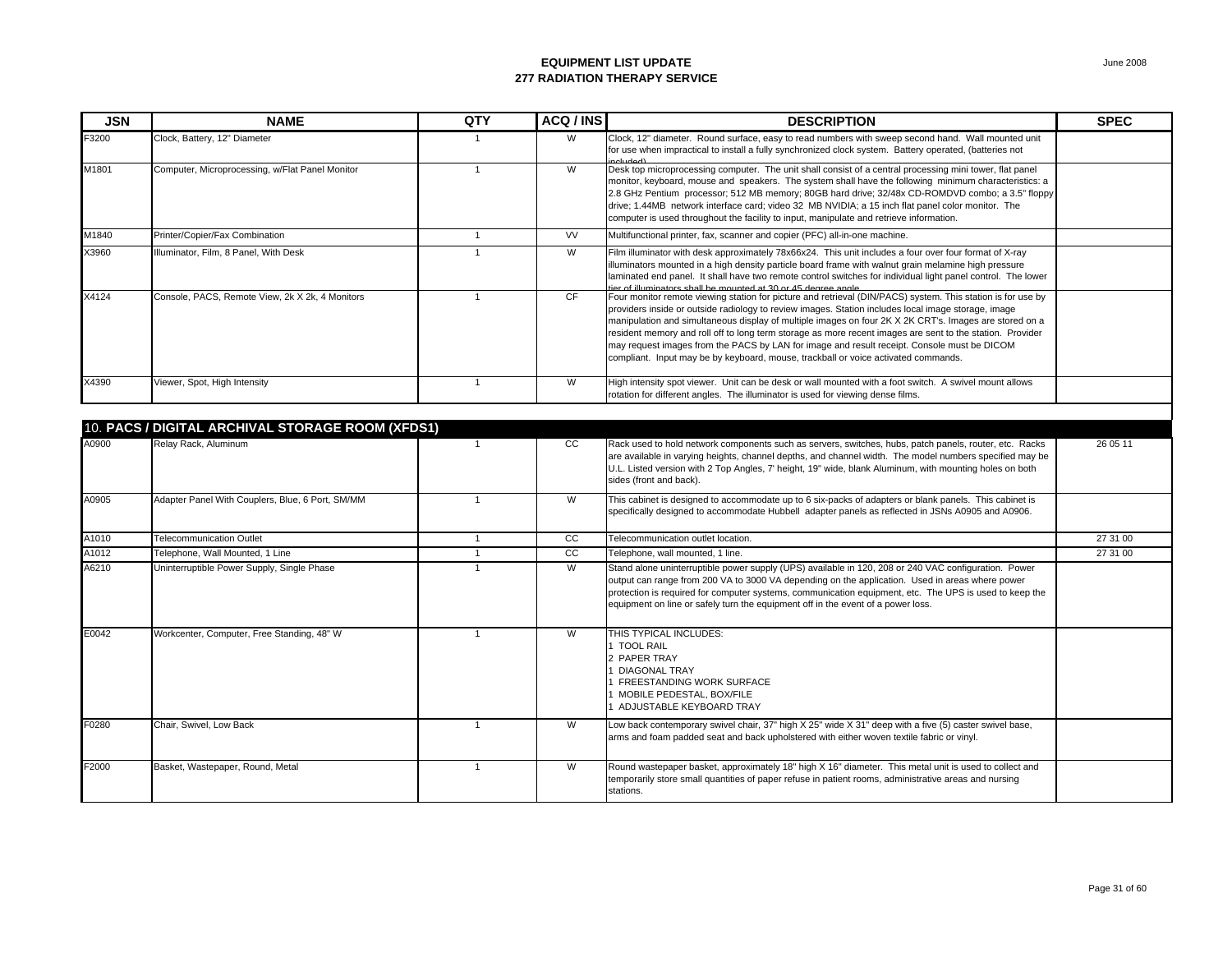| <b>JSN</b> | <b>NAME</b>                                     | <b>QTY</b> | ACQ / INS | <b>DESCRIPTION</b>                                                                                                                                                                                                                                                                                                                                                                                                                                                                                                                                                     | <b>SPEC</b> |
|------------|-------------------------------------------------|------------|-----------|------------------------------------------------------------------------------------------------------------------------------------------------------------------------------------------------------------------------------------------------------------------------------------------------------------------------------------------------------------------------------------------------------------------------------------------------------------------------------------------------------------------------------------------------------------------------|-------------|
| F3200      | Clock, Battery, 12" Diameter                    |            | W         | Clock, 12" diameter. Round surface, easy to read numbers with sweep second hand. Wall mounted unit<br>for use when impractical to install a fully synchronized clock system. Battery operated, (batteries not<br>included).                                                                                                                                                                                                                                                                                                                                            |             |
| M1801      | Computer, Microprocessing, w/Flat Panel Monitor |            | W         | Desk top microprocessing computer. The unit shall consist of a central processing mini tower, flat panel<br>monitor, keyboard, mouse and speakers. The system shall have the following minimum characteristics: a<br>2.8 GHz Pentium processor; 512 MB memory; 80GB hard drive; 32/48x CD-ROMDVD combo; a 3.5" floppy<br>drive; 1.44MB network interface card; video 32 MB NVIDIA; a 15 inch flat panel color monitor. The<br>computer is used throughout the facility to input, manipulate and retrieve information.                                                  |             |
| X4130      | Juke Box, Optical Disk, PACS                    |            | CF        | Optical disk juke box for storage and retrieval of digital images. Device maintains on line images for the<br>PACS system. Device includes multiple optical disk readers and stores multiple optical disks. In<br>conjunction with the PACS processor, the correct platter is loaded into a reader, the image data is retrieved<br>and the image is sent to the requesting location. The system shall be DICOM 3.0 or latest version<br>compatible, for easy linkage to filmless image management systems and review stations.                                         |             |
| X4160      | Computer, DIN/PACS System                       |            | CF.       | DIN/PACS central computer provides network traffic management, image processing control, and database<br>management. It is a high-speed image and data server for medical imaging and shall support 1 to 200<br>workstations on a single server. Must have ACR/NEMA DICOM compliant database to ensure future<br>compatibility. Available in four configurations: 16 GB RAID, 64GB RAID, 128 GB RAID and 256 GB RAID.<br>Configuration is site dependent; specify configuration at the time of procurement. List price does not<br>include networking or workstations. |             |

|       | 11. VIEWING AND CONSULTATION ROOM / NON-TEACHING (XVC01) |                |               |                                                                                                                                                                                                                                                                 |          |  |  |  |
|-------|----------------------------------------------------------|----------------|---------------|-----------------------------------------------------------------------------------------------------------------------------------------------------------------------------------------------------------------------------------------------------------------|----------|--|--|--|
| A1010 | <b>Telecommunication Outlet</b>                          |                | cc            | Telecommunication outlet location.                                                                                                                                                                                                                              | 27 31 00 |  |  |  |
| A1011 | Telephone, Desk, 1 Line                                  |                | CC            | Telephone, desk, 1 line.                                                                                                                                                                                                                                        | 27 31 00 |  |  |  |
| A5145 | Hook, Garment, Double, SS, Surface Mounted               |                | <sub>CC</sub> | A surface mounted, satin finish stainless steel, double garment hook. Equipped with a concealed mounting<br>bracket that is secured to a concealed wall plate. For general purpose use throughout the facility to hang<br>various items of apparel.             | 10 28 00 |  |  |  |
| E0045 | Workcenter, Computer, Free Standing, 60" W               |                | W             | THIS TYPICAL INCLUDES:<br><b>TOOL RAIL</b><br>2 PAPER TRAY<br>DIAGONAL TRAY<br><b>FREESTANDING WORK SURFACE</b><br>MOBILE PEDESTAL, BOX/FILE<br>ADJUSTABLE KEYBOARD TRAY                                                                                        |          |  |  |  |
| F0275 | Chair, Swivel, High Back                                 | $\overline{2}$ | W             | Highback contemporary swivel chair, 41" high X 23" wide X 23" deep with five (5) caster swivel base and<br>arms. Chair may be used at desks or in conference rooms. Back and seat are foam padded and<br>upholstered with either woven textile fabric or vinyl. |          |  |  |  |
| F2000 | Basket, Wastepaper, Round, Metal                         |                | W             | Round wastepaper basket, approximately 18" high X 16" diameter. This metal unit is used to collect and<br>temporarily store small quantities of paper refuse in patient rooms, administrative areas and nursing                                                 |          |  |  |  |
| F2455 | Transcription Unit, Standalone                           |                | W             | Desk top individual transcription unit with foot control, headset and AC adapter. Convenience outlet<br>required at point of use.                                                                                                                               |          |  |  |  |
| F3200 | Clock, Battery, 12" Diameter                             |                | W             | Clock, 12" diameter. Round surface, easy to read numbers with sweep second hand. Wall mounted unit<br>for use when impractical to install a fully synchronized clock system. Battery operated, (batteries not<br>included).                                     |          |  |  |  |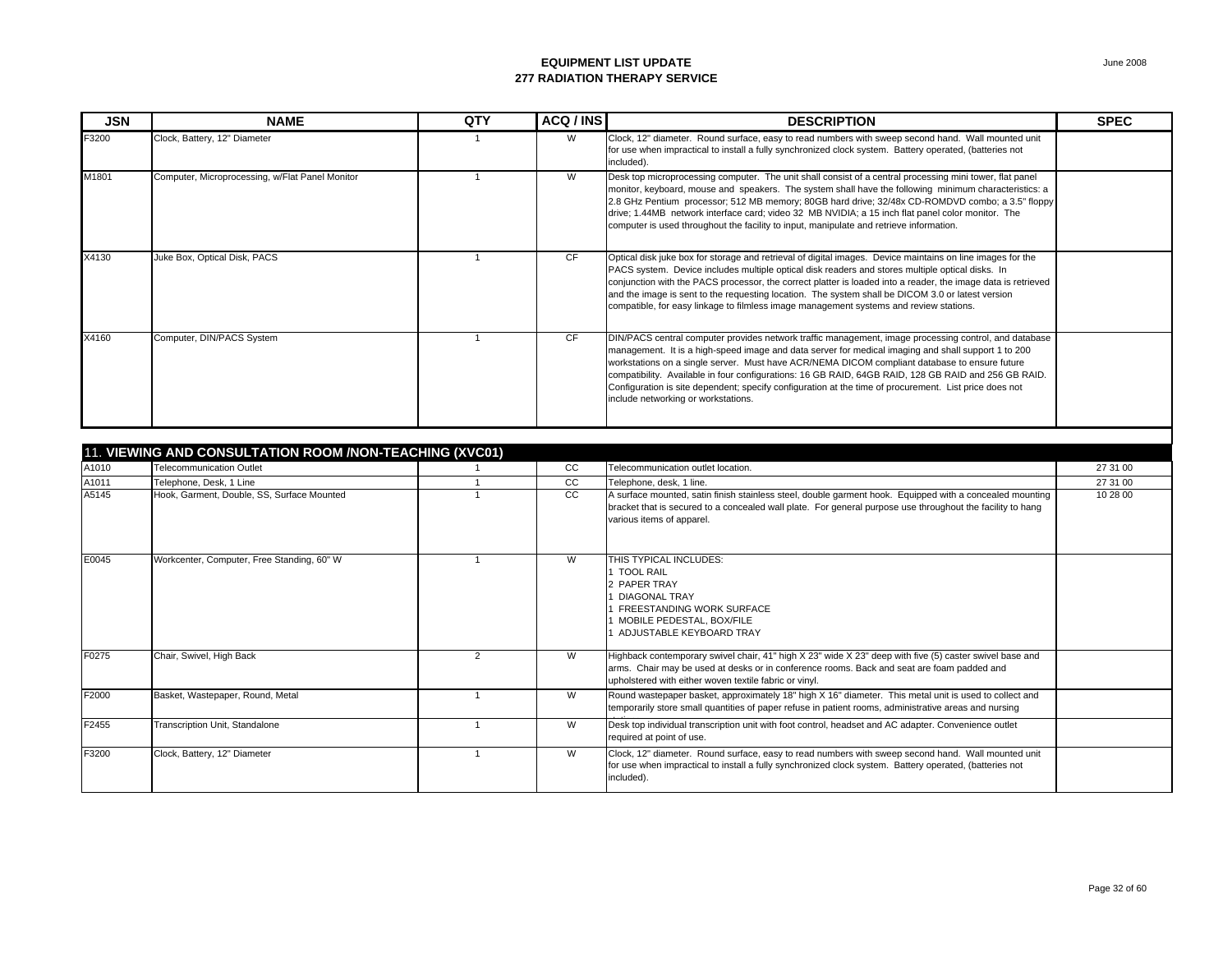| <b>JSN</b> | <b>NAME</b>                                         | QTY | ACQ / INS     | <b>DESCRIPTION</b>                                                                                                                                                                                                                                                                                                                                                                                                                                                                                                                                                                                                             | <b>SPEC</b> |
|------------|-----------------------------------------------------|-----|---------------|--------------------------------------------------------------------------------------------------------------------------------------------------------------------------------------------------------------------------------------------------------------------------------------------------------------------------------------------------------------------------------------------------------------------------------------------------------------------------------------------------------------------------------------------------------------------------------------------------------------------------------|-------------|
| M1801      | Computer, Microprocessing, w/Flat Panel Monitor     |     | W             | Desk top microprocessing computer. The unit shall consist of a central processing mini tower, flat panel<br>monitor, keyboard, mouse and speakers. The system shall have the following minimum characteristics: a<br>2.8 GHz Pentium processor; 512 MB memory; 80GB hard drive; 32/48x CD-ROMDVD combo; a 3.5" floppy<br>drive; 1.44MB network interface card; video 32 MB NVIDIA; a 15 inch flat panel color monitor. The<br>computer is used throughout the facility to input, manipulate and retrieve information.                                                                                                          |             |
| M1840      | Printer/Copier/Fax Combination                      |     | <b>VV</b>     | Multifunctional printer, fax, scanner and copier (PFC) all-in-one machine.                                                                                                                                                                                                                                                                                                                                                                                                                                                                                                                                                     |             |
| X3960      | Illuminator, Film, 8 Panel, With Desk               |     | W             | Film illuminator with desk approximately 78x66x24. This unit includes a four over four format of X-ray<br>illuminators mounted in a high density particle board frame with walnut grain melamine high pressure<br>laminated end panel. It shall have two remote control switches for individual light panel control. The lower<br>tier of illuminators shall be mounted at 30 or 45 degree angle.                                                                                                                                                                                                                              |             |
| X4124      | Console, PACS, Remote View, 2k X 2k, 4 Monitors     |     | <b>CF</b>     | Four monitor remote viewing station for picture and retrieval (DIN/PACS) system. This station is for use by<br>providers inside or outside radiology to review images. Station includes local image storage, image<br>manipulation and simultaneous display of multiple images on four 2K X 2K CRT's. Images are stored on a<br>resident memory and roll off to long term storage as more recent images are sent to the station. Provider<br>may request images from the PACS by LAN for image and result receipt. Console must be DICOM<br>compliant. Input may be by keyboard, mouse, trackball or voice activated commands. |             |
| X4390      | Viewer, Spot, High Intensity                        |     | W             | High intensity spot viewer. Unit can be desk or wall mounted with a foot switch. A swivel mount allows<br>rotation for different angles. The illuminator is used for viewing dense films.                                                                                                                                                                                                                                                                                                                                                                                                                                      |             |
|            |                                                     |     |               |                                                                                                                                                                                                                                                                                                                                                                                                                                                                                                                                                                                                                                |             |
|            | 12. VIEWING AND CONSULTATION ROOM /TEACHING (XVC01) |     |               |                                                                                                                                                                                                                                                                                                                                                                                                                                                                                                                                                                                                                                |             |
| A1010      | <b>Telecommunication Outlet</b>                     |     | <sub>CC</sub> | Telecommunication outlet location                                                                                                                                                                                                                                                                                                                                                                                                                                                                                                                                                                                              | 27 31 00    |

| A1010 | <b>Telecommunication Outlet</b>                 |                | CC | Telecommunication outlet location.                                                                                                                                                                                                                                                                                                                                                                                                                                                                                    | 27 31 00 |
|-------|-------------------------------------------------|----------------|----|-----------------------------------------------------------------------------------------------------------------------------------------------------------------------------------------------------------------------------------------------------------------------------------------------------------------------------------------------------------------------------------------------------------------------------------------------------------------------------------------------------------------------|----------|
| A1011 | Telephone, Desk, 1 Line                         |                | CC | Telephone, desk, 1 line.                                                                                                                                                                                                                                                                                                                                                                                                                                                                                              | 27 31 00 |
| A5145 | Hook, Garment, Double, SS, Surface Mounted      |                | CC | A surface mounted, satin finish stainless steel, double garment hook. Equipped with a concealed mounting<br>bracket that is secured to a concealed wall plate. For general purpose use throughout the facility to hang<br>various items of apparel.                                                                                                                                                                                                                                                                   | 10 28 00 |
| F0275 | Chair, Swivel, High Back                        | $\overline{2}$ | W  | Highback contemporary swivel chair, 41" high X 23" wide X 23" deep with five (5) caster swivel base and<br>arms. Chair may be used at desks or in conference rooms. Back and seat are foam padded and<br>upholstered with either woven textile fabric or vinyl.                                                                                                                                                                                                                                                       |          |
| F0295 | Chair, Stacking                                 | AR             | W  | Stacking chair, approximately 34" H X 21" W X 24" D. May be stacked up to 20 high depending upon the<br>model selected. These chairs are intended primarily as overflow capacity for conference rooms.                                                                                                                                                                                                                                                                                                                |          |
| F0775 | Table, Work, 2 Drawer                           |                | W  | Work table approximately 32" high X 72" wide X 30" deep with two drawers and a hard wood top.                                                                                                                                                                                                                                                                                                                                                                                                                         |          |
| F2000 | Basket, Wastepaper, Round, Metal                |                | W  | Round wastepaper basket, approximately 18" high X 16" diameter. This metal unit is used to collect and<br>temporarily store small quantities of paper refuse in patient rooms, administrative areas and nursing<br>stations.                                                                                                                                                                                                                                                                                          |          |
| F3200 | Clock, Battery, 12" Diameter                    |                | W  | Clock, 12" diameter. Round surface, easy to read numbers with sweep second hand. Wall mounted unit<br>for use when impractical to install a fully synchronized clock system. Battery operated, (batteries not<br>included).                                                                                                                                                                                                                                                                                           |          |
| M1801 | Computer, Microprocessing, w/Flat Panel Monitor |                | W  | Desk top microprocessing computer. The unit shall consist of a central processing mini tower, flat panel<br>monitor, keyboard, mouse and speakers. The system shall have the following minimum characteristics: a<br>2.8 GHz Pentium processor; 512 MB memory; 80GB hard drive; 32/48x CD-ROMDVD combo; a 3.5" floppy<br>drive; 1.44MB network interface card; video 32 MB NVIDIA; a 15 inch flat panel color monitor. The<br>computer is used throughout the facility to input, manipulate and retrieve information. |          |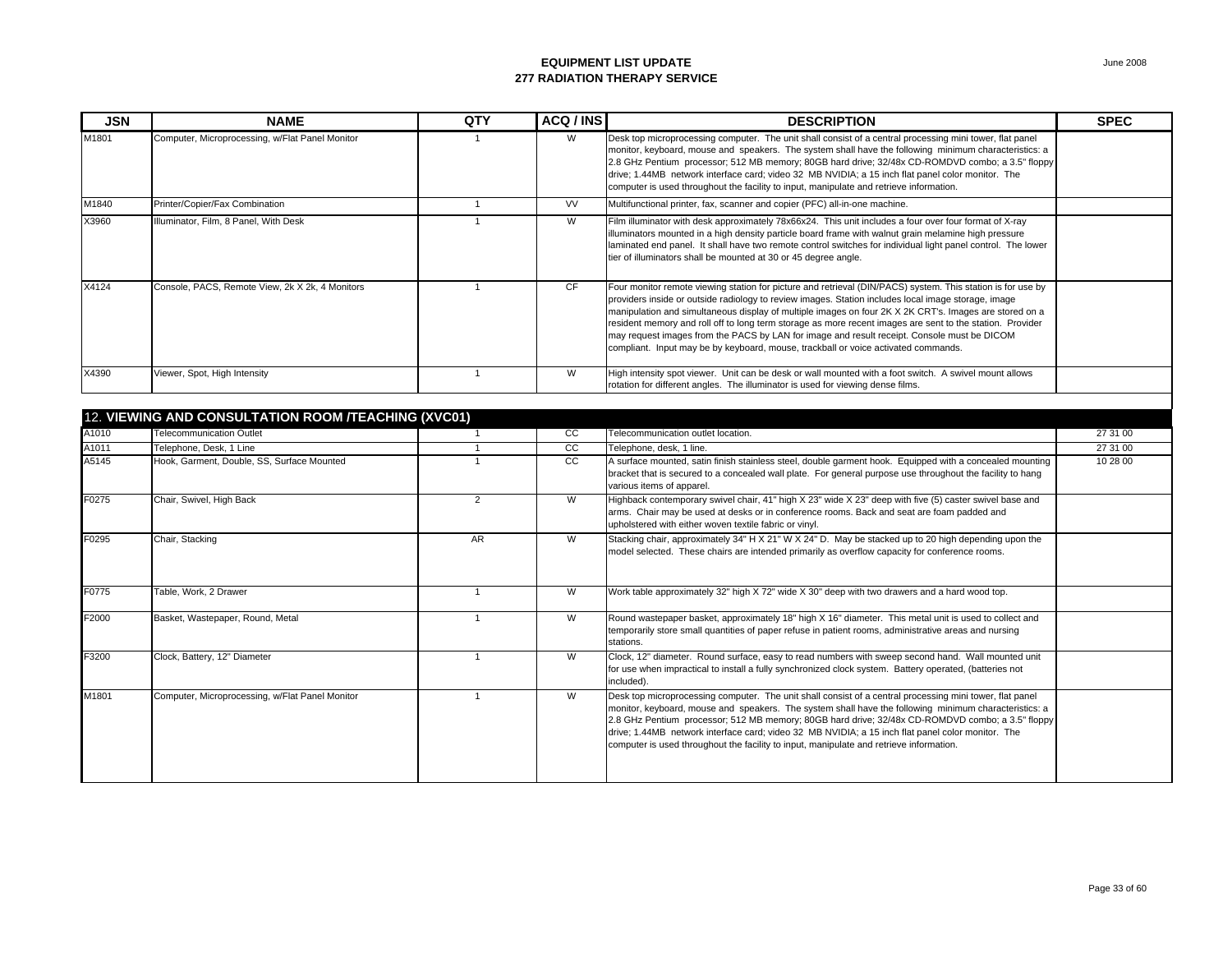| <b>JSN</b> | <b>NAME</b>                                     | QTY | ACQ / INS | <b>DESCRIPTION</b>                                                                                                                                                                                                                                                                                                                                                                                                                                                                                                                                                                                                             | <b>SPEC</b> |
|------------|-------------------------------------------------|-----|-----------|--------------------------------------------------------------------------------------------------------------------------------------------------------------------------------------------------------------------------------------------------------------------------------------------------------------------------------------------------------------------------------------------------------------------------------------------------------------------------------------------------------------------------------------------------------------------------------------------------------------------------------|-------------|
| X4080      | Illuminator, Film, Mobile, 4 Over 4             |     | W         | Mobile film illuminator. This unit is manufactured of heavy gauge steel which is formed and welded into a<br>single integral housing. It has two 4-panel illuminators with continuous film-retainer clips. The system has<br>built-in reflectors which help provide panoramic uniform light through a 1/8" thick Plexiglas viewing panel. It<br>is equipped with a mobile stand that allows movement of the unit where needed for use during lectures and<br>conferences.                                                                                                                                                      |             |
| X4124      | Console, PACS, Remote View, 2k X 2k, 4 Monitors |     | CF.       | Four monitor remote viewing station for picture and retrieval (DIN/PACS) system. This station is for use by<br>providers inside or outside radiology to review images. Station includes local image storage, image<br>manipulation and simultaneous display of multiple images on four 2K X 2K CRT's. Images are stored on a<br>resident memory and roll off to long term storage as more recent images are sent to the station. Provider<br>may request images from the PACS by LAN for image and result receipt. Console must be DICOM<br>compliant. Input may be by keyboard, mouse, trackball or voice activated commands. |             |

|       | 13. 3D WORKSTATION (XCTI1)                      |                |                |                                                                                                                                                                                                                                                                                                                                                                                                                                                                                                                                                                                                                                |          |
|-------|-------------------------------------------------|----------------|----------------|--------------------------------------------------------------------------------------------------------------------------------------------------------------------------------------------------------------------------------------------------------------------------------------------------------------------------------------------------------------------------------------------------------------------------------------------------------------------------------------------------------------------------------------------------------------------------------------------------------------------------------|----------|
| A1010 | <b>Telecommunication Outlet</b>                 | $\mathbf{1}$   | CC             | Telecommunication outlet location.                                                                                                                                                                                                                                                                                                                                                                                                                                                                                                                                                                                             | 27 31 00 |
| A1011 | Telephone, Desk. 1 Line                         |                | cc             | Telephone, desk, 1 line.                                                                                                                                                                                                                                                                                                                                                                                                                                                                                                                                                                                                       | 27 31 00 |
| E0045 | Workcenter, Computer, Free Standing, 60" W      |                | $\overline{W}$ | THIS TYPICAL INCLUDES:<br>1 TOOL RAIL<br>2 PAPER TRAY<br><b>DIAGONAL TRAY</b><br>FREESTANDING WORK SURFACE                                                                                                                                                                                                                                                                                                                                                                                                                                                                                                                     |          |
|       |                                                 |                |                | MOBILE PEDESTAL, BOX/FILE<br>ADJUSTABLE KEYBOARD TRAY                                                                                                                                                                                                                                                                                                                                                                                                                                                                                                                                                                          |          |
| F0275 | Chair, Swivel, High Back                        | 2              | W              | Highback contemporary swivel chair, 41" high X 23" wide X 23" deep with five (5) caster swivel base and<br>arms. Chair may be used at desks or in conference rooms. Back and seat are foam padded and<br>upholstered with either woven textile fabric or vinyl.                                                                                                                                                                                                                                                                                                                                                                |          |
| F2000 | Basket, Wastepaper, Round, Metal                |                | W              | Round wastepaper basket, approximately 18" high X 16" diameter. This metal unit is used to collect and<br>temporarily store small quantities of paper refuse in patient rooms, administrative areas and nursing<br>stations.                                                                                                                                                                                                                                                                                                                                                                                                   |          |
| F3200 | Clock, Battery, 12" Diameter                    |                | W              | Clock, 12" diameter. Round surface, easy to read numbers with sweep second hand. Wall mounted unit<br>for use when impractical to install a fully synchronized clock system. Battery operated, (batteries not<br>included).                                                                                                                                                                                                                                                                                                                                                                                                    |          |
| F2455 | Transcription Unit, Standalone                  | $\overline{1}$ | W              | Desk top individual transcription unit with foot control, headset and AC adapter. Convenience outlet<br>required at point of use.                                                                                                                                                                                                                                                                                                                                                                                                                                                                                              |          |
| M1801 | Computer, Microprocessing, w/Flat Panel Monitor |                | W              | Desk top microprocessing computer. The unit shall consist of a central processing mini tower, flat panel<br>monitor, keyboard, mouse and speakers. The system shall have the following minimum characteristics: a<br>2.8 GHz Pentium processor; 512 MB memory; 80GB hard drive; 32/48x CD-ROMDVD combo; a 3.5" floppy<br>drive; 1.44MB network interface card; video 32 MB NVIDIA; a 15 inch flat panel color monitor. The<br>computer is used throughout the facility to input, manipulate and retrieve information.                                                                                                          |          |
| X4124 | Console, PACS, Remote View, 2k X 2k, 4 Monitors |                | <b>CF</b>      | Four monitor remote viewing station for picture and retrieval (DIN/PACS) system. This station is for use by<br>providers inside or outside radiology to review images. Station includes local image storage, image<br>manipulation and simultaneous display of multiple images on four 2K X 2K CRT's. Images are stored on a<br>resident memory and roll off to long term storage as more recent images are sent to the station. Provider<br>may request images from the PACS by LAN for image and result receipt. Console must be DICOM<br>compliant. Input may be by keyboard, mouse, trackball or voice activated commands. |          |

#### 14. **COMPUTED RADIOLOGY (CR) READER AREA ( XCTI1)**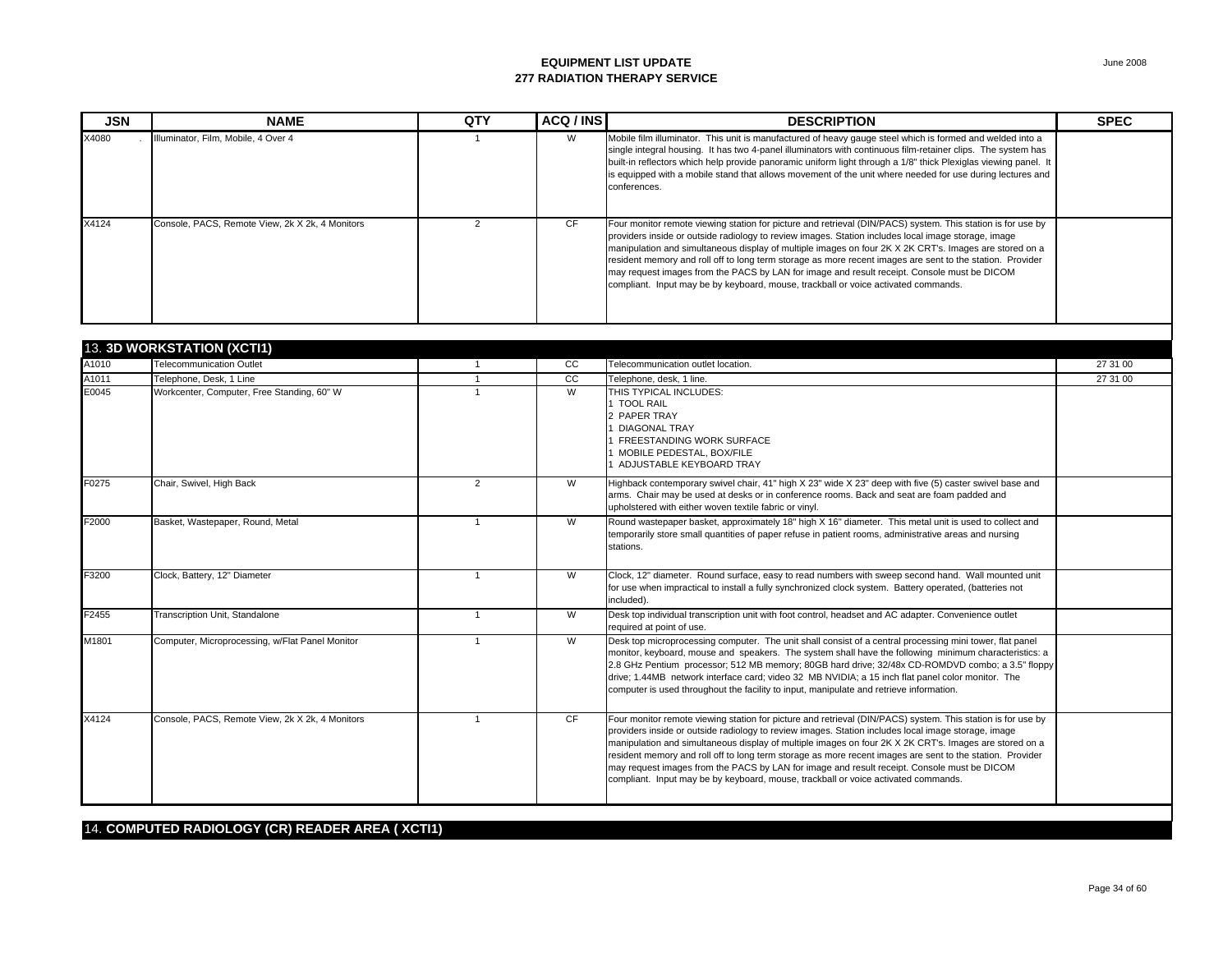| <b>JSN</b> | <b>NAME</b>                                     | QTY            | ACQ / INS | <b>DESCRIPTION</b>                                                                                                                                                                                                                                                                                                                                                                                                                                                                                                                                                                                                             | <b>SPEC</b> |
|------------|-------------------------------------------------|----------------|-----------|--------------------------------------------------------------------------------------------------------------------------------------------------------------------------------------------------------------------------------------------------------------------------------------------------------------------------------------------------------------------------------------------------------------------------------------------------------------------------------------------------------------------------------------------------------------------------------------------------------------------------------|-------------|
| A1010      | <b>Telecommunication Outlet</b>                 |                | cc        | Telecommunication outlet location.                                                                                                                                                                                                                                                                                                                                                                                                                                                                                                                                                                                             | 27 31 00    |
| A1011      | Telephone, Desk, 1 Line                         |                | cc        | Telephone, desk, 1 line.                                                                                                                                                                                                                                                                                                                                                                                                                                                                                                                                                                                                       | 27 31 00    |
| E0045      | Workcenter, Computer, Free Standing, 60" W      |                | W         | THIS TYPICAL INCLUDES:<br>1 TOOL RAIL<br>2 PAPER TRAY<br><b>DIAGONAL TRAY</b><br>1 FREESTANDING WORK SURFACE<br>1 MOBILE PEDESTAL, BOX/FILE<br><b>ADJUSTABLE KEYBOARD TRAY</b>                                                                                                                                                                                                                                                                                                                                                                                                                                                 |             |
| F0275      | Chair, Swivel, High Back                        | 2              | W         | Highback contemporary swivel chair, 41" high X 23" wide X 23" deep with five (5) caster swivel base and<br>arms. Chair may be used at desks or in conference rooms. Back and seat are foam padded and<br>upholstered with either woven textile fabric or vinyl.                                                                                                                                                                                                                                                                                                                                                                |             |
| F2000      | Basket, Wastepaper, Round, Metal                | $\overline{1}$ | W         | Round wastepaper basket, approximately 18" high X 16" diameter. This metal unit is used to collect and<br>temporarily store small quantities of paper refuse in patient rooms, administrative areas and nursing<br>stations.                                                                                                                                                                                                                                                                                                                                                                                                   |             |
| F3200      | Clock, Battery, 12" Diameter                    | $\overline{1}$ | W         | Clock, 12" diameter. Round surface, easy to read numbers with sweep second hand. Wall mounted unit<br>for use when impractical to install a fully synchronized clock system. Battery operated, (batteries not<br>included).                                                                                                                                                                                                                                                                                                                                                                                                    |             |
| F2455      | Transcription Unit, Standalone                  | $\overline{1}$ | W         | Desk top individual transcription unit with foot control, headset and AC adapter. Convenience outlet<br>required at point of use.                                                                                                                                                                                                                                                                                                                                                                                                                                                                                              |             |
| M1801      | Computer, Microprocessing, w/Flat Panel Monitor |                | W         | Desk top microprocessing computer. The unit shall consist of a central processing mini tower, flat panel<br>monitor, keyboard, mouse and speakers. The system shall have the following minimum characteristics: a<br>2.8 GHz Pentium processor; 512 MB memory; 80GB hard drive; 32/48x CD-ROMDVD combo; a 3.5" floppy<br>drive; 1.44MB network interface card; video 32 MB NVIDIA; a 15 inch flat panel color monitor. The<br>computer is used throughout the facility to input, manipulate and retrieve information.                                                                                                          |             |
| X4124      | Console, PACS, Remote View, 2k X 2k, 4 Monitors |                | <b>CF</b> | Four monitor remote viewing station for picture and retrieval (DIN/PACS) system. This station is for use by<br>providers inside or outside radiology to review images. Station includes local image storage, image<br>manipulation and simultaneous display of multiple images on four 2K X 2K CRT's. Images are stored on a<br>resident memory and roll off to long term storage as more recent images are sent to the station. Provider<br>may request images from the PACS by LAN for image and result receipt. Console must be DICOM<br>compliant. Input may be by keyboard, mouse, trackball or voice activated commands. |             |
|            | <b>15. DARKROOM FILM PROCESSING (XFP01)</b>     |                |           |                                                                                                                                                                                                                                                                                                                                                                                                                                                                                                                                                                                                                                |             |

|       | 15. DARKROOM FILM PROCESSING (XFP01)        |  |     |                                                                                                                                                                                                                                                                                 |          |  |  |  |
|-------|---------------------------------------------|--|-----|---------------------------------------------------------------------------------------------------------------------------------------------------------------------------------------------------------------------------------------------------------------------------------|----------|--|--|--|
| A1010 | <b>Telecommunication Outlet</b>             |  | CC  | Telecommunication outlet location.                                                                                                                                                                                                                                              |          |  |  |  |
| A1012 | Telephone, Wall Mounted, 1 Line             |  | CC. | Telephone, wall mounted, 1 line.                                                                                                                                                                                                                                                |          |  |  |  |
| A5075 | Dispenser, Soap, Disposable                 |  | W   | Disposable soap dispenser. One-handed dispensing operation. Designed to accommodate disposable<br>soap cartridge and valve.                                                                                                                                                     |          |  |  |  |
| A5080 | Dispenser, Paper Towel, SS, Surface Mounted |  | CC. | A surface mounted, satin finish stainless steel, single-fold, paper towel dispenser. Dispenser features:<br>tumbler lock; front hinged at bottom; and refill indicator slot. Minimum capacity 400 single-fold paper<br>towels. For general purpose use throughout the facility. | 10 28 00 |  |  |  |
| A5145 | Hook, Garment, Double, SS, Surface Mounted  |  | CC. | A surface mounted, satin finish stainless steel, double garment hook. Equipped with a concealed mounting<br>bracket that is secured to a concealed wall plate. For general purpose use throughout the facility to hang<br>various items of apparel.                             | 10 28 00 |  |  |  |
| F3200 | Clock, Battery, 12" Diameter                |  | cc  | Clock, 12" diameter. Round surface, easy to read numbers with sweep second hand. Wall mounted unit<br>for use when impractical to install a fully synchronized clock system. Battery operated, (batteries not<br>included).                                                     |          |  |  |  |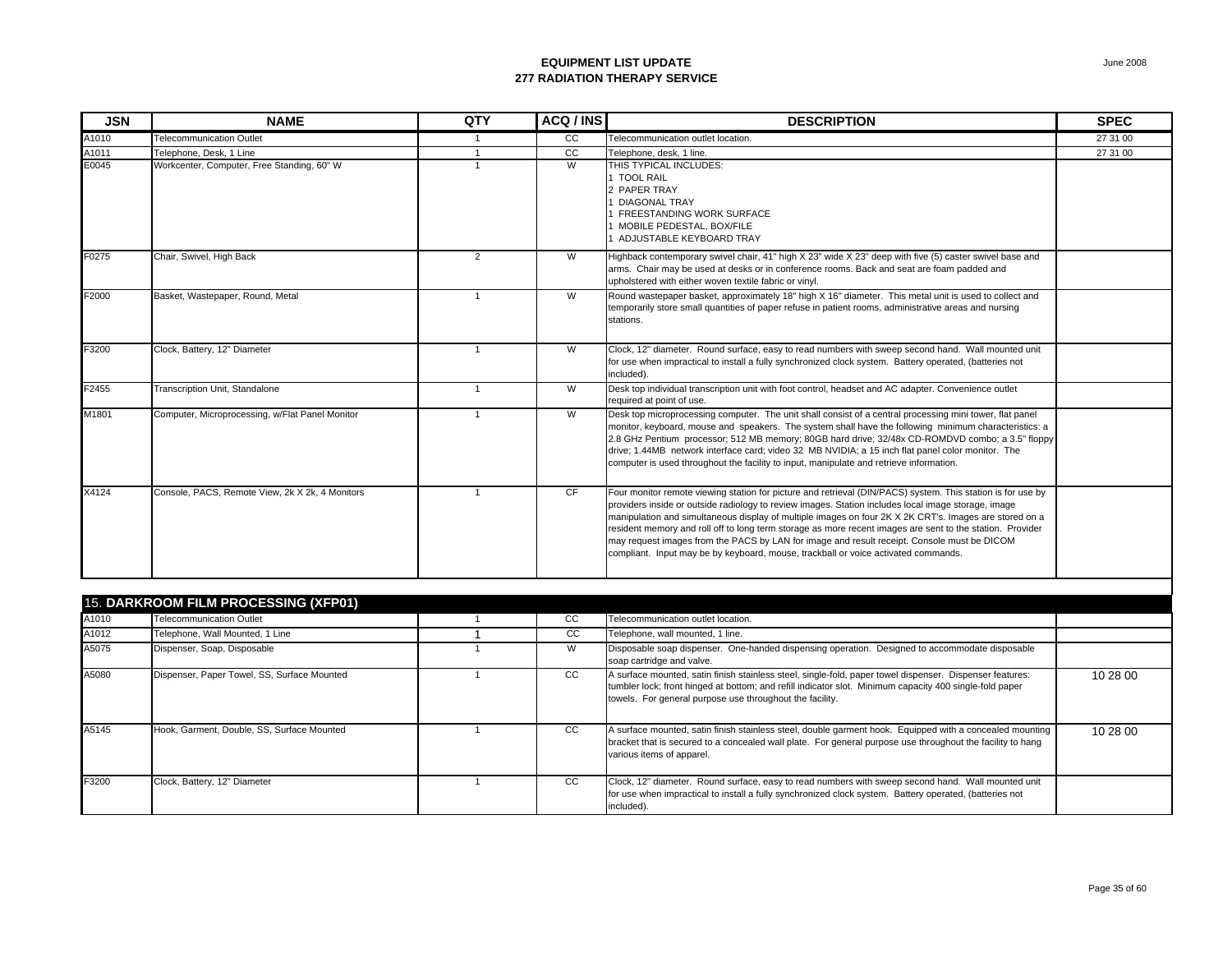| <b>JSN</b> | <b>NAME</b>                                       | QTY            | ACQ/INS         | <b>DESCRIPTION</b>                                                                                                                                                                                                                                                                                                                                                                                                                                                                                                                               | <b>SPEC</b> |
|------------|---------------------------------------------------|----------------|-----------------|--------------------------------------------------------------------------------------------------------------------------------------------------------------------------------------------------------------------------------------------------------------------------------------------------------------------------------------------------------------------------------------------------------------------------------------------------------------------------------------------------------------------------------------------------|-------------|
| P2000      | Eyewash, Wall Mounted, Hands-Free                 |                | CC              | Wall mounted emergency eye wash station. The flow of water from the unit is activated by hand. Upon<br>initiation of water flow the unit will operate hands free to provide streams of water to clear foreign particles<br>or dilute caustic liquids from the eyes in emergency situations. Used in laboratories and areas of the<br>hospital where employees are subject to foreign bodies or liquid material to the eyes.                                                                                                                      | 22 40 00    |
| P2450      | Valve, Mixing, Thermostatic                       | $\mathbf{1}$   | CC              | Thermostatic mixing valve with washout hose. Used with portable whirlpool equipment. Thermostatic valve<br>is used to maintain temperature between 70 and 110 degree Fahrenheit, with a flow rate of 20 gallons a<br>minute. The washout hose assembly used to wash out tanks after treatment. Used in physical therapy<br>department to provide comfortable water temperature for patient treatments.                                                                                                                                           | 22 40 00    |
| P4700      | Sink, Mop, Molded Stone, 10x36x24                 | $\overline{1}$ | $\overline{cc}$ | Mop service sink. Also called a mop service basin and a mop receptor. Unit is made of molded stone and<br>is a one piece item. It shall include a service faucet hose, hose bracket and mop hanger. Used in utility<br>rooms for cleaning mops and floor cleaning equipment.                                                                                                                                                                                                                                                                     | 22 40 00    |
| P6150      | Sink, Cage Washing, SS, Single Compartment, F/S   | $\mathbf{1}$   | cc              | A free standing, single compartment (16"x36"x24"), #14 gauge Type 304 stainless steel, cage washing sink<br>with gooseneck spout and lever handle drain. Sink is all welded construction with rolled rims. Ends and<br>integral drainboards are welded. Sink has 15" high back, stainless steel adjustable angle frame legs and<br>soap dish. It is available with or without drainboard(s). For general purpose use in laboratory research<br>and vet areas for washing small animal cages. Pricing based upon a sink with 24" left drainboard. | 22 40 00    |
| X1000      | Benchtop, Plastic, Laminated, 5H x L x 23D        | <b>AR</b>      | cc              | Plastic laminated benchtop. This unit is custom built for all types of darkrooms and loading benches. The<br>length, depth, and color are specifically matched to each installation. The top is 3/4 inch plywood with a 4-<br>1/2 inch high (outside size), backsplash and end returns. Waste bin cutouts are bound with a welded<br>stainless steel rim either 4"X16" or 7"X7" size. This unit is used on top of darkroom casement in X-ray<br>processing rooms. is based per foot of benchtop.                                                 | 12 36 00    |
| X1020      | Cabinet, Wall Hung, With (3) 5 Inch Compartments  | $\overline{2}$ | cc              | Wall mounted cabinet. This is a wall hung unit with three 5 inch vertical compartments. The unit is<br>generally used for cassette storage in hospital darkrooms.                                                                                                                                                                                                                                                                                                                                                                                | 12 32 00    |
| X1040      | Cabinet, Wall Hung, 1-2 Door, 3 Shelves, 22x18x21 | $\overline{2}$ | cc              | Wall mounted cabinet with 1 or 2 doors, approximately 22" H X 18" W X 21" D. This unit is designed to<br>organize and store darkroom materials. The unit has two or three adjustable shelves. The construction is<br>a double wall that is utilized throughout. All hardware used is of the highest quality including full length<br>piano hinges, positive action roller latches, and brushed metal wire pulls.                                                                                                                                 | 12 32 00    |
| X1050      | Cabinet, Base, With (3) 5 Inch Compartments       | 3              | cc              | Cassette storage base cabinet. The unit is approximately 36" H x 18" W x 22" D and is constructed with<br>heavy gauge, rust resistant Electro-galvanized steel. It has double wall construction throughout and all<br>hardware used is of the highest quality. The unit is designed to organize and store darkroom materials.<br>The unit has capacity for extra large cassettes. All vertical partitions are removable.                                                                                                                         | 12 32 00    |
| X1060      | Cabinet, Base, 1 Door                             | $\overline{2}$ | cc              | Base storage cabinet. The unit is approximately 37" H x 18" W x 22" D and is designed for X-ray<br>department use. The unit has one hinged door (may have two doors) and two adjustable shelves. The<br>cabinet may be constructed of steel or laminated wood.                                                                                                                                                                                                                                                                                   | 12 32 00    |
| X1070      | Bin, Receptacles, Waste, 37x12x22                 | $\mathbf{1}$   | cc              | Waste receptacle bin. This unit is supplied with a removable metal paper container that has handles at<br>both ends. The waste bin is installed under centerline of 6 X 6 inches (152 X 152 mm) bench top cutout for<br>easy access. This unit is used in X-ray darkrooms.                                                                                                                                                                                                                                                                       | 12 32 00    |
| X1080      | Cabinet, Base, Film Identifier                    | $\mathbf{1}$   | cc              | Film identifier base cabinet approximately 36"H x 12" W x 22 "D. This cabinet is generally fabricated to<br>meet the needs and requirements of the facility. The unit features full length, chrome plated piano hinges,<br>touch latches, height adjustable shelves, bases and stainless steel edging on cassette storage cabinets.                                                                                                                                                                                                              | 12 32 00    |
| X1100      | Bin, Loading, Film                                | $\overline{2}$ | cc              | Film loading bin, approximately 33" H x 23" W x 15" D. Double steel light trap door gives maximum<br>protection and assures lifetime safety. All corners and seams are welded for strength and protection. The<br>interior of the hinged bin is divided into five compartments, each capable of accepting 14" X 17" films.<br>Adjustable inserts to accommodate smaller size films are provided. Also provided with a room light micro<br>switch interlock. This unit is used in photo and X-ray darkrooms.                                      | 12 32 00    |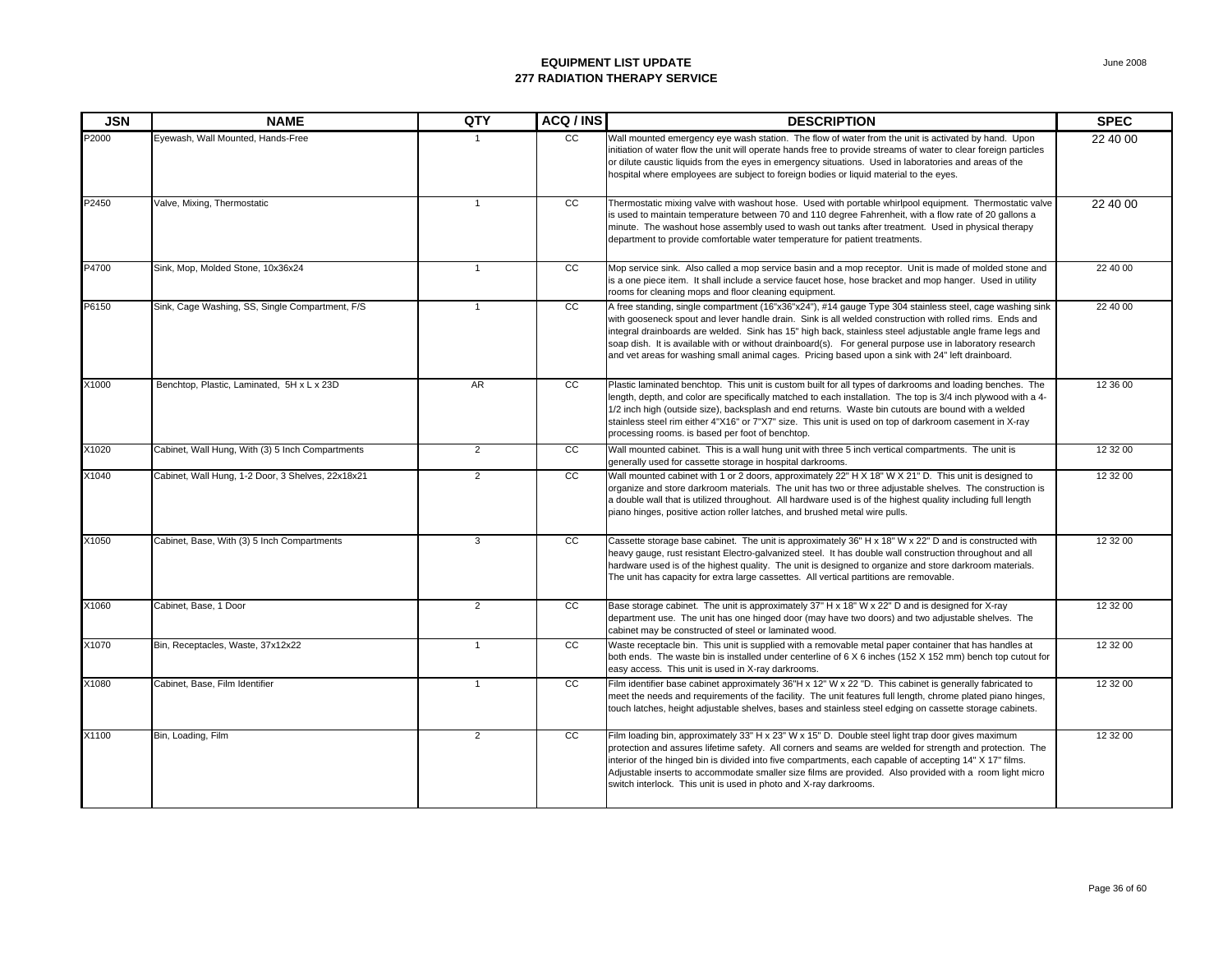| <b>JSN</b> | <b>NAME</b>                                        | QTY | ACQ / INS | <b>DESCRIPTION</b>                                                                                                                                                                                                                                                                                                                                                                                                                                                                                                                                    | <b>SPEC</b> |
|------------|----------------------------------------------------|-----|-----------|-------------------------------------------------------------------------------------------------------------------------------------------------------------------------------------------------------------------------------------------------------------------------------------------------------------------------------------------------------------------------------------------------------------------------------------------------------------------------------------------------------------------------------------------------------|-------------|
| X1600      | Cabinet, Transfer, Cassette, 4 Door, 2 Compartment |     | CC        | Cassette transfer cabinet. (X-ray pass box). This unit is a X-ray pass box with four doors and automatic<br>interlock. There is a 1/16 inch lead lining and two compartments. The unit is fabricated from heavy gauge<br>steel and features double wall construction throughout. With the automatic system, when one door is<br>opened, the door on the other side is automatically locked. This device is used in darkrooms to transfer<br>cassettes.                                                                                                | 12 32 00    |
| X3930      | Illuminator, Film, Double, Wall Mounted            |     | W         | X-ray film illuminator approximately 20' H x 29' W x 6" D. This is a double, wall mounted type unit with a<br>continuous viewing surface. The tension film grips are adjustable top and bottom with standard grip strip.<br>The unit's balanced-light viewing is assured by the 32W circular fluorescent lamp. It provides 500 feet<br>candles of cool operation across the entire 14" X 17" viewing surface. It is available with or without film-<br>activated switch. The unit can be used in hospitals, examining rooms, satellite office or lab. |             |
| X5320      | Processor, Film, 90 Seconds                        |     | CF        | Film processor. This is a 90 second processor which monitors ten important processor functions, such as<br>developer and fixer temperatures, developer and fixer recirculation, wash water flow and safety controls.<br>The unit display is LED, and audible alarms alert the operator if any function deviates from normal<br>operating limits.                                                                                                                                                                                                      |             |
| X5325      | Mixer, Chemical, Automatic                         |     | <b>VC</b> | Automatic chemical mixer. This unit reduces chemical mixing time compared to manual methods. It<br>indicates when more replenisher solution is needed. Once the operator inserts the needed concentrate<br>containers, it automatically opens chemical bottles, turns on the water, mixes the solutions, turns off the<br>water and feeds the mixed solution to the film processor. This system is used in small to medium<br>departments.                                                                                                            |             |
| X5416      | Silver Recovery System, 5 Gallon                   |     | W         | Five gallon silver recovery unit. This unit's recovery capacity is approximately 0.315 troy ounces per hour.<br>The unit is perfect for small to medium sized applications. The design characteristics include a gear driven<br>motor, non corrosive parts and a removable cathode. Must satisfy EPA Standards for disposable of de-<br>silvered fixer, developer and wash water.                                                                                                                                                                     |             |
| X6650      | Safelight, Darkroom, Wall or Bench Mounted         |     | CC        | Darkroom safelight. This unit is suitable for direct or indirect lighting. This unit can be mounted on the<br>wall, ceiling or counter top. The unit includes a 8 X 10 inch lens size, stainless steel trim, and gray baked<br>enamel finish.                                                                                                                                                                                                                                                                                                         |             |

|       | 16. DAYLIGHT PROCESSING (XFP03)             |               |                                                                                                                                                                                                                                                                                                                                                                                                                             |          |
|-------|---------------------------------------------|---------------|-----------------------------------------------------------------------------------------------------------------------------------------------------------------------------------------------------------------------------------------------------------------------------------------------------------------------------------------------------------------------------------------------------------------------------|----------|
| A1010 | Telecommunication Outlet                    | CC            | Telecommunication outlet location.                                                                                                                                                                                                                                                                                                                                                                                          | 27 31 00 |
| A1012 | Telephone, Wall Mounted, 1 Line             | <sub>CC</sub> | Telephone, wall mounted, 1 line.                                                                                                                                                                                                                                                                                                                                                                                            | 27 31 00 |
| A5075 | Dispenser, Soap, Disposable                 | W             | Disposable soap dispenser. One-handed dispensing operation. Designed to accommodate disposable<br>soap cartridge and valve.                                                                                                                                                                                                                                                                                                 |          |
| A5080 | Dispenser, Paper Towel, SS, Surface Mounted | CC            | A surface mounted, satin finish stainless steel, single-fold, paper towel dispenser. Dispenser features:<br>tumbler lock; front hinged at bottom; and refill indicator slot. Minimum capacity 400 single-fold paper<br>towels. For general purpose use throughout the facility.                                                                                                                                             | 10 28 00 |
| A5145 | Hook, Garment, Double, SS, Surface Mounted  | CC            | A surface mounted, satin finish stainless steel, double garment hook. Equipped with a concealed mounting<br>bracket that is secured to a concealed wall plate. For general purpose use throughout the facility to hang<br>various items of apparel.                                                                                                                                                                         | 10 28 00 |
| F2000 | Basket, Wastepaper, Round, Metal            | W             | Round wastepaper basket, approximately 18" high X 16" diameter. This metal unit is used to collect and<br>temporarily store small quantities of paper refuse in patient rooms, administrative areas and nursing<br>stations.                                                                                                                                                                                                |          |
| F3200 | Clock, Battery, 12" Diameter                | W             | Clock, 12" diameter. Round surface, easy to read numbers with sweep second hand. Wall mounted unit<br>for use when impractical to install a fully synchronized clock system. Battery operated, (batteries not<br>included).                                                                                                                                                                                                 |          |
| P2000 | Eyewash, Wall Mounted, Hands-Free           | CC.           | Wall mounted emergency eye wash station. The flow of water from the unit is activated by hand. Upon<br>initiation of water flow the unit will operate hands free to provide streams of water to clear foreign particles<br>or dilute caustic liquids from the eyes in emergency situations. Used in laboratories and areas of the<br>hospital where employees are subject to foreign bodies or liquid material to the eyes. | 22 40 00 |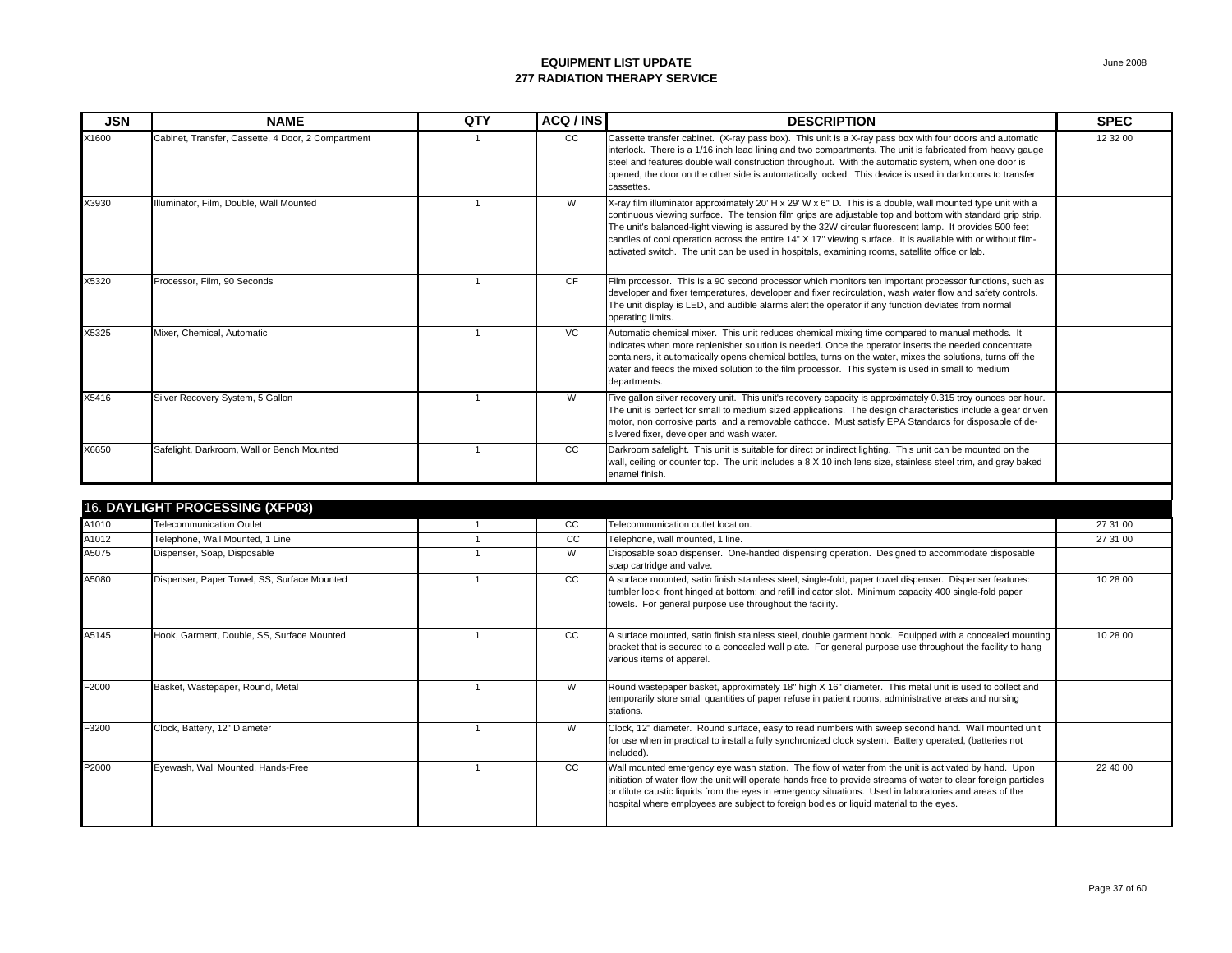| <b>JSN</b> | <b>NAME</b>                                       | QTY            | ACQ / INS       | <b>DESCRIPTION</b>                                                                                                                                                                                                                                                                                                                                                                                                                                                                                                                                    | <b>SPEC</b> |
|------------|---------------------------------------------------|----------------|-----------------|-------------------------------------------------------------------------------------------------------------------------------------------------------------------------------------------------------------------------------------------------------------------------------------------------------------------------------------------------------------------------------------------------------------------------------------------------------------------------------------------------------------------------------------------------------|-------------|
| P2450      | Valve, Mixing, Thermostatic                       |                | <sub>CC</sub>   | Thermostatic mixing valve with washout hose. Used with portable whirlpool equipment. Thermostatic valve<br>is used to maintain temperature between 70 and 110 degree Fahrenheit, with a flow rate of 20 gallons a<br>minute. The washout hose assembly used to wash out tanks after treatment. Used in physical therapy<br>department to provide comfortable water temperature for patient treatments.                                                                                                                                                | 22 40 00    |
| P4700      | Sink, Mop, Molded Stone, 10x36x24                 | $\mathbf{1}$   | CC              | Mop service sink. Also called a mop service basin and a mop receptor. Unit is made of molded stone and<br>is a one piece item. It shall include a service faucet hose, hose bracket and mop hanger. Used in utility<br>rooms for cleaning mops and floor cleaning equipment.                                                                                                                                                                                                                                                                          | 22 40 00    |
| P6900      | Sink, Surgeon's Scrub, Vitreous China             | $\mathbf{1}$   | cc              | A vitreous china surgeon's scrub sink with a single-hole punched, centered on back ledge, for a gooseneck<br>spout. Sink provided with gooseneck spout, manual knee-action control mixing valve, grid strainer,<br>concealed wall hangers or exposed wall brackets. For general purpose use in surgical and clinical areas of<br>the facility where a scrub sink is required.                                                                                                                                                                         | 22 40 00    |
| X1000      | Benchtop, Plastic, Laminated, 5H x L x 23D        | AR             | $\overline{cc}$ | Plastic laminated benchtop. This unit is custom built for all types of darkrooms and loading benches. The<br>length, depth, and color are specifically matched to each installation. The top is 3/4 inch plywood with a 4-<br>1/2 inch high (outside size), backsplash and end returns. Waste bin cutouts are bound with a welded<br>stainless steel rim either 4"X16" or 7"X7" size. This unit is used on top of darkroom casement in X-ray<br>processing rooms. is based per foot of benchtop.                                                      | 12 32 00    |
| X1020      | Cabinet, Wall Hung, With (3) 5 Inch Compartments  | $\overline{2}$ | cc              | Wall mounted cabinet. This is a wall hung unit with three 5 inch vertical compartments. The unit is<br>generally used for cassette storage in hospital darkrooms.                                                                                                                                                                                                                                                                                                                                                                                     | 12 32 00    |
| X1040      | Cabinet, Wall Hung, 1-2 Door, 3 Shelves, 22x18x21 | $\overline{2}$ | cc              | Wall mounted cabinet with 1 or 2 doors, approximately 22" H X 18" W X 21" D. This unit is designed to<br>organize and store darkroom materials. The unit has two or three adjustable shelves. The construction is<br>a double wall that is utilized throughout. All hardware used is of the highest quality including full length<br>piano hinges, positive action roller latches, and brushed metal wire pulls.                                                                                                                                      | 12 32 00    |
| X1050      | Cabinet, Base, With (3) 5 Inch Compartments       | $\mathbf{3}$   | cc              | Cassette storage base cabinet. The unit is approximately 36" H x 18" W x 22" D and is constructed with<br>heavy gauge, rust resistant Electro-galvanized steel. It has double wall construction throughout and all<br>hardware used is of the highest quality. The unit is designed to organize and store darkroom materials.<br>The unit has capacity for extra large cassettes. All vertical partitions are removable.                                                                                                                              | 12 32 00    |
| X1060      | Cabinet, Base, 1 Door                             | $\overline{2}$ | cc              | Base storage cabinet. The unit is approximately 37" H x 18" W x 22" D and is designed for X-ray<br>department use. The unit has one hinged door (may have two doors) and two adjustable shelves. The<br>cabinet may be constructed of steel or laminated wood.                                                                                                                                                                                                                                                                                        | 12 32 00    |
| X1100      | Bin, Loading, Film                                | $\overline{2}$ | cc              | Film loading bin, approximately 33" H x 23" W x 15" D. Double steel light trap door gives maximum<br>protection and assures lifetime safety. All corners and seams are welded for strength and protection. The<br>interior of the hinged bin is divided into five compartments, each capable of accepting 14" X 17" films.<br>Adjustable inserts to accommodate smaller size films are provided. Also provided with a room light micro<br>switch interlock. This unit is used in photo and X-ray darkrooms.                                           | 12 32 00    |
| X1710      | Processor, Film, Daylight                         | $\mathbf{1}$   | CF              | Processing set, radiographic film, daylight system. May be an individual component or integrated system.<br>Cassette loader/unloader and rapid film processor provides for three integral film sizes and 80 second<br>processing. Alternative processing cycles include 103, 137 and 244 second processing. Requires exhaust<br>for humid air.                                                                                                                                                                                                        |             |
| X3930      | Illuminator, Film, Double, Wall Mounted           | $\mathbf{1}$   | W               | X-ray film illuminator approximately 20' H x 29' W x 6" D. This is a double, wall mounted type unit with a<br>continuous viewing surface. The tension film grips are adjustable top and bottom with standard grip strip.<br>The unit's balanced-light viewing is assured by the 32W circular fluorescent lamp. It provides 500 feet<br>candles of cool operation across the entire 14" X 17" viewing surface. It is available with or without film-<br>activated switch. The unit can be used in hospitals, examining rooms, satellite office or lab. |             |
| X5325      | Mixer, Chemical, Automatic                        | $\overline{1}$ | VC              | Automatic chemical mixer. This unit reduces chemical mixing time compared to manual methods. It<br>indicates when more replenisher solution is needed. Once the operator inserts the needed concentrate<br>containers, it automatically opens chemical bottles, turns on the water, mixes the solutions, turns off the<br>water and feeds the mixed solution to the film processor. This system is used in small to medium<br>departments.                                                                                                            |             |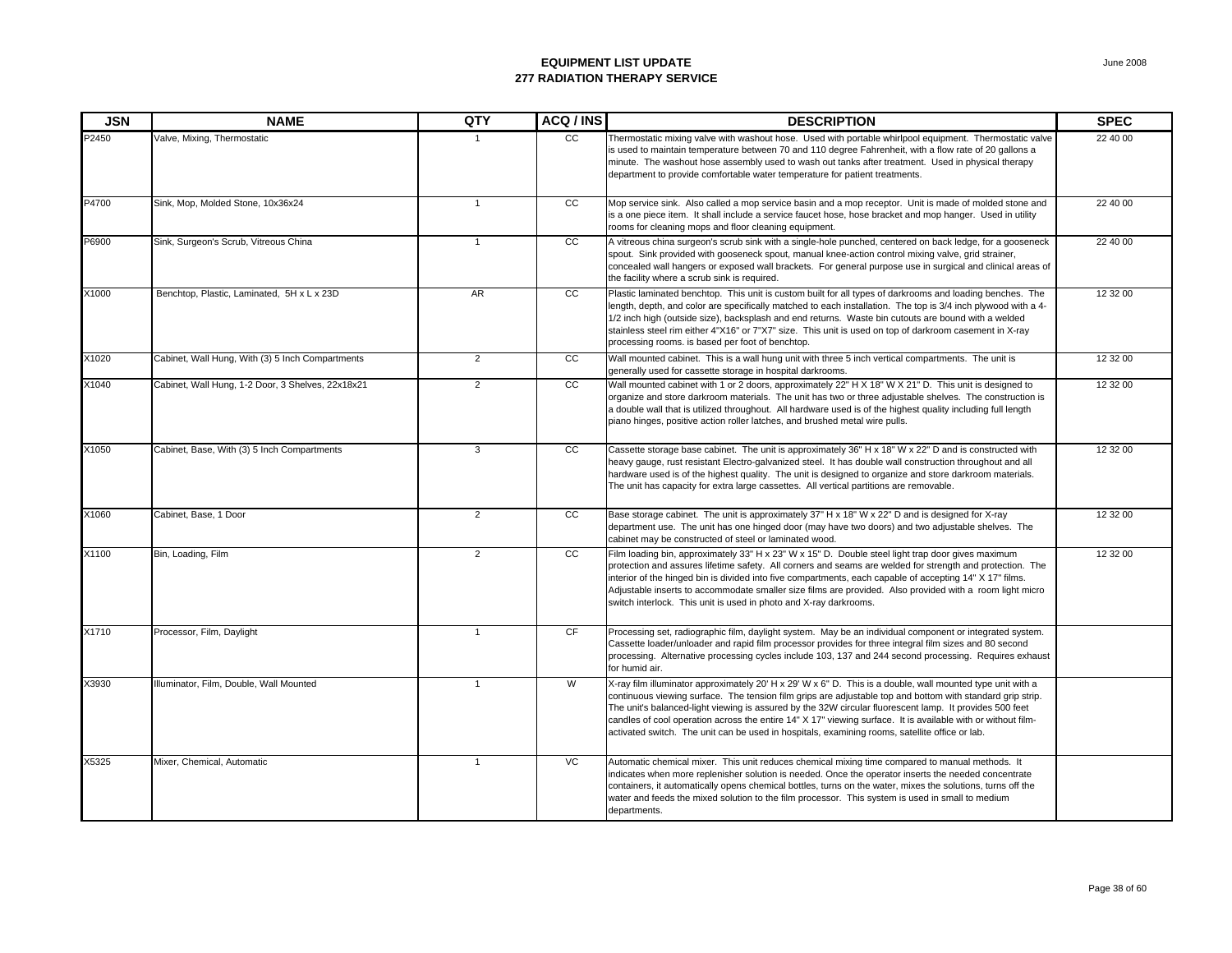| <b>JSN</b> | <b>NAME</b>                      | QTY | ACQ / INS | <b>DESCRIPTION</b>                                                                                                                                                                                                                                                                                                                                                                 | <b>SPEC</b> |
|------------|----------------------------------|-----|-----------|------------------------------------------------------------------------------------------------------------------------------------------------------------------------------------------------------------------------------------------------------------------------------------------------------------------------------------------------------------------------------------|-------------|
| X5416      | Silver Recovery System, 5 Gallon |     | M         | Five gallon silver recovery unit. This unit's recovery capacity is approximately 0.315 troy ounces per hour.<br>The unit is perfect for small to medium sized applications. The design characteristics include a gear driven<br>Imotor, non corrosive parts and a removable cathode. Must satisfy EPA Standards for disposable of de-<br>silvered fixer, developer and wash water. |             |

|       | 17. FILM SORTING AREA (XFSA1)              |           |               |                                                                                                                                                                                                                                                                                                                                                                                                                                                                                                                                                       |          |
|-------|--------------------------------------------|-----------|---------------|-------------------------------------------------------------------------------------------------------------------------------------------------------------------------------------------------------------------------------------------------------------------------------------------------------------------------------------------------------------------------------------------------------------------------------------------------------------------------------------------------------------------------------------------------------|----------|
| A1010 | <b>Telecommunication Outlet</b>            |           | CC            | Telecommunication outlet location.                                                                                                                                                                                                                                                                                                                                                                                                                                                                                                                    | 27 31 00 |
| A1012 | Telephone, Wall Mounted, 1 Line            |           | CC.           | Telephone, wall mounted, 1 line.                                                                                                                                                                                                                                                                                                                                                                                                                                                                                                                      | 27 31 00 |
| C0045 | Frame, Apron, 1 Drawer, 4x36x22            | <b>AR</b> | <sub>CC</sub> | Apron frame with one standard drawer. Also referred to as a drawer frame or table frame. Used for a knee<br>space as a combination frame and drawer to support a top between base cabinets or a base cabinet and a<br>wall.                                                                                                                                                                                                                                                                                                                           | 12 32 00 |
| CT030 | Countertop, High Pressure Laminate         | AR        | <sub>CC</sub> | High pressure laminate countertop (composition of wood particle core with plastic laminate surface) having<br>a hard smooth surface finish, standard thickness of 1", and a 4" butt backsplash/curb. Also referred to as a<br>work surface or work top. Available in a wide choice of colors, patterns, and depths. Used in general<br>purpose areas requiring a basic work surface arrangement with limited heat resistance and poor chemical<br>resistance. Pricing based upon a 24" depth.                                                         | 12 36 00 |
| F0275 | Chair, Swivel, High Back                   |           | W             | Highback contemporary swivel chair, 41" high X 23" wide X 23" deep with five (5) caster swivel base and<br>arms. Chair may be used at desks or in conference rooms. Back and seat are foam padded and<br>upholstered with either woven textile fabric or vinyl.                                                                                                                                                                                                                                                                                       |          |
| F2000 | Basket, Wastepaper, Round, Metal           |           | W             | Round wastepaper basket, approximately 18" high X 16" diameter. This metal unit is used to collect and<br>temporarily store small quantities of paper refuse in patient rooms, administrative areas and nursing<br>stations.                                                                                                                                                                                                                                                                                                                          |          |
| F3200 | Clock, Battery, 12" Diameter               |           | W             | Clock, 12" diameter. Round surface, easy to read numbers with sweep second hand. Wall mounted unit<br>for use when impractical to install a fully synchronized clock system. Battery operated, (batteries not<br>included).                                                                                                                                                                                                                                                                                                                           |          |
| X1170 | Cabinet, Filing, Film, 5 Shelves, 88x36x18 |           | W             | Film filing cabinet. Open shelf system with 5 shelves. Each 36 inch shelf has three interlocking dividers for<br>use with X-ray film jackets. The system is used to store and file X-ray film folders.                                                                                                                                                                                                                                                                                                                                                |          |
| X3930 | Illuminator, Film, Double, Wall Mounted    |           | W             | X-ray film illuminator approximately 20' H x 29' W x 6" D. This is a double, wall mounted type unit with a<br>continuous viewing surface. The tension film grips are adjustable top and bottom with standard grip strip.<br>The unit's balanced-light viewing is assured by the 32W circular fluorescent lamp. It provides 500 feet<br>candles of cool operation across the entire 14" X 17" viewing surface. It is available with or without film-<br>activated switch. The unit can be used in hospitals, examining rooms, satellite office or lab. |          |

| <b>18. FILM FILES STORAGE (XFFA1)</b> |                                           |    |    |                                                                                                                                                                                                              |          |  |
|---------------------------------------|-------------------------------------------|----|----|--------------------------------------------------------------------------------------------------------------------------------------------------------------------------------------------------------------|----------|--|
| A1010                                 | Telecommunication Outlet                  |    | CС | Telecommunication outlet location.                                                                                                                                                                           | 27 31 00 |  |
| A1012                                 | Telephone, Wall Mounted, 1 Line           |    | CС | Telephone, wall mounted, 1 line.                                                                                                                                                                             | 27 31 00 |  |
| X1171                                 | Cabinet, Filing, Film, 5 Shelves 88x48x18 | AΚ |    | Film filing cabinet. Open shelf system with 5 shelves. Each 48 inch wide shelf has three interlocking<br>dividers for use with X-ray film jackets. This system is used to store and file X-ray film folders. |          |  |

| 19. FILM STORAGE (XFFA1) |                                           |    |    |                                                                                                                                                                                                              |          |  |
|--------------------------|-------------------------------------------|----|----|--------------------------------------------------------------------------------------------------------------------------------------------------------------------------------------------------------------|----------|--|
| A1010                    | Telecommunication Outlet                  |    | CС | Telecommunication outlet location.                                                                                                                                                                           | 27 31 00 |  |
| A1012                    | Telephone, Wall Mounted, 1 Line           |    | CС | Telephone, wall mounted, 1 line.                                                                                                                                                                             | 27 31 00 |  |
| X1171                    | Cabinet, Filing, Film, 5 Shelves 88x48x18 | AR |    | Film filing cabinet. Open shelf system with 5 shelves. Each 48 inch wide shelf has three interlocking<br>dividers for use with X-ray film jackets. This system is used to store and file X-ray film folders. |          |  |

#### 20. **CHEMICAL STORAGE (SRS01)**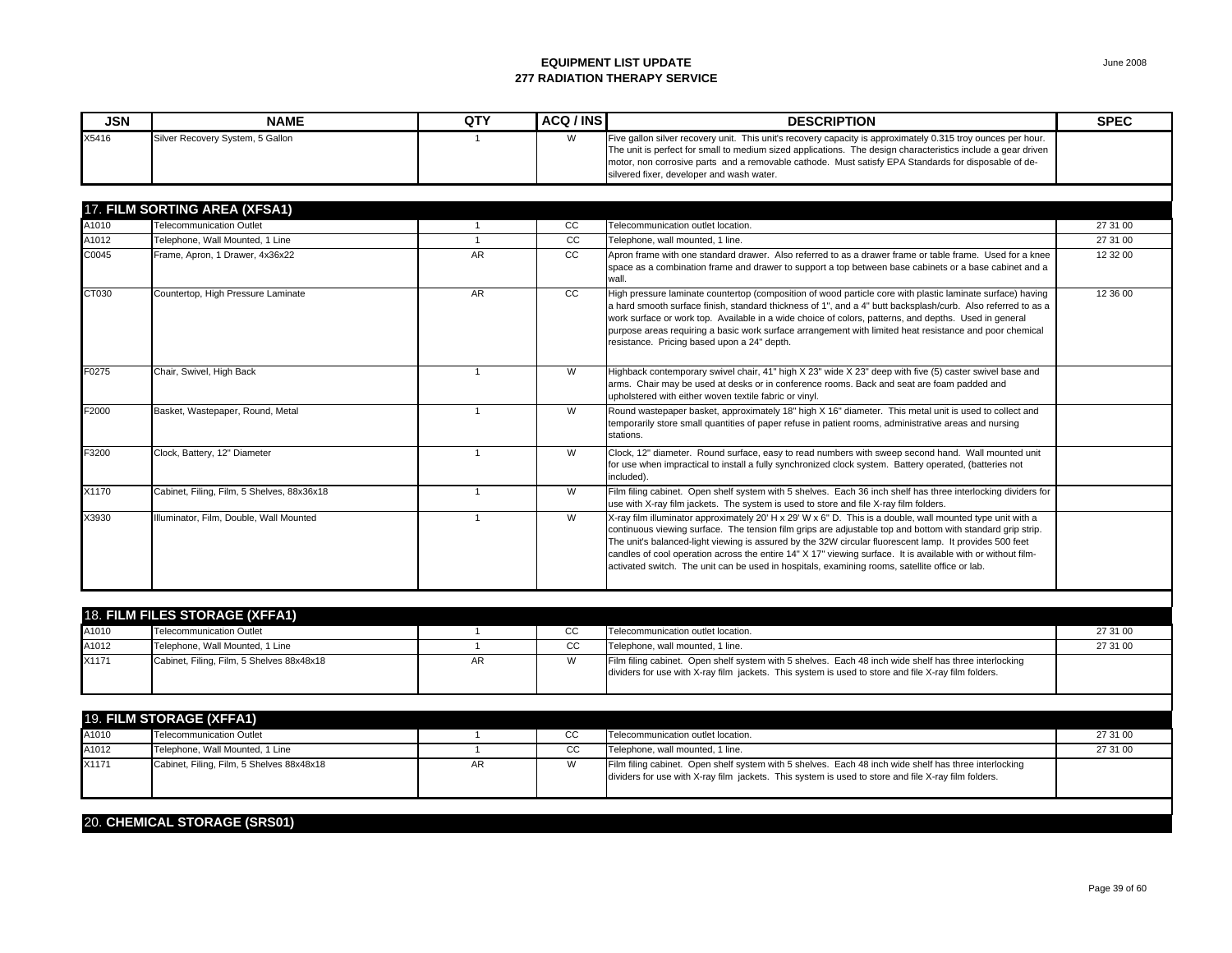| <b>JSN</b> | <b>NAME</b>                    | QTY | ACQ / INS           | <b>DESCRIPTION</b>                                                                                                                                                                                                                     | <b>SPEC</b> |
|------------|--------------------------------|-----|---------------------|----------------------------------------------------------------------------------------------------------------------------------------------------------------------------------------------------------------------------------------|-------------|
| M2070      | Shelving, Storage, 77hx36wx18d | mπ  | $\mathbf{M}$<br>v v | Storage shelving unit approximately 77" H X 36" W X 18" D. Corrosion resistant baked enamel, galvanized<br>or stainless steel open unit with adjustable shelves. The closed version is also available. For use in the<br>storage room. |             |

### **E. STAFF AND ADMINISTRATIVE AREAS**

|       | 1. OFFICE, CHIEF RADIATION THERAPY (OFDR1)        |                |    |                                                                                                                                                                                                                                                                                                                                                              |          |
|-------|---------------------------------------------------|----------------|----|--------------------------------------------------------------------------------------------------------------------------------------------------------------------------------------------------------------------------------------------------------------------------------------------------------------------------------------------------------------|----------|
| A1010 | <b>Telecommunication Outlet</b>                   |                | cc | Telecommunication outlet location.                                                                                                                                                                                                                                                                                                                           | 27 31 00 |
| A1011 | Telephone, Desk, 1 Line                           |                | cc | Telephone, desk, 1 line.                                                                                                                                                                                                                                                                                                                                     | 27 31 00 |
| A5145 | Hook, Garment, Double, SS, Surface Mounted        |                | cc | A surface mounted, satin finish stainless steel, double garment hook. Equipped with a concealed mounting<br>bracket that is secured to a concealed wall plate. For general purpose use throughout the facility to hang<br>various items of apparel.                                                                                                          | 10 28 00 |
| A6046 | Artwork, Decorative, With Frame                   | $\mathbf{1}$   | W  | This JSN is to be used for determining and defining location of decorative artwork.                                                                                                                                                                                                                                                                          |          |
| E0072 | Workstation, Corner Work Surface, Wall Mtd, 72x96 |                | W  | THIS TYPICAL INCLUDES:<br>5 VERTICAL HANGING STRIPS<br>3 LOCKABLE FLIPPER UNITS<br>3 SHELVES, STORAGE/DISPLAY<br>3 LIGHTS<br>2 TACKBOARDS<br>2 TOOL RAILS<br>2 PAPER TRAYS<br><b>DIAGONAL TRAY</b><br>CANTILEVERED WORK SURFACES<br>CANTILEVERED CORNER WORK SURFACE<br>ADJUSTABLE KEYBOARD TRAY<br>MOBILE PEDESTAL, BOX/FILE<br>PENCIL DRAWER<br>CPU HOLDER |          |
| F0115 | Bookcase, Open, 5 Shelf                           | $\mathbf{1}$   | W  | Freestanding open shelf bookcase, approximately 82" high X 37" wide X 18" deep with 5 (five) adjustable<br>shelves. Unit can be separate or part of a system with available add-on shelving.                                                                                                                                                                 |          |
| F0205 | Chair, Side With Arms                             | $\mathbf{1}$   | W  | Upholstered side chair, 32" high X 21" wide X 23" deep with arms, padded seats and padded backs. Seat<br>height is a minimum of 17". Available with or without sled base.                                                                                                                                                                                    |          |
| F0275 | Chair, Swivel, High Back                          | $\mathbf{1}$   | W  | Highback contemporary swivel chair, 41" high X 23" wide X 23" deep with five (5) caster swivel base and<br>arms. Chair may be used at desks or in conference rooms. Back and seat are foam padded and<br>upholstered with either woven textile fabric or vinyl.                                                                                              |          |
| F0420 | Cabinet, Filing, Lateral, Half Height             | -1             | W  | Half height two (2) or three (3) drawer lateral filing cabinet, 28" high X 42" wide X 18" deep with recessed<br>handles, locking device and drawer label holders. Drawers are adaptable to either letter or legal size<br>materials.                                                                                                                         |          |
| F2000 | Basket, Wastepaper, Round, Metal                  | $\overline{1}$ | W  | Round wastepaper basket, approximately 18" high X 16" diameter. This metal unit is used to collect and<br>temporarily store small quantities of paper refuse in patient rooms, administrative areas and nursing<br>stations.                                                                                                                                 |          |
| F3200 | Clock, Battery, 12" Diameter                      | $\mathbf{1}$   | W  | Clock, 12" diameter. Round surface, easy to read numbers with sweep second hand. Wall mounted unit<br>for use when impractical to install a fully synchronized clock system. Battery operated, (batteries not<br>included).                                                                                                                                  |          |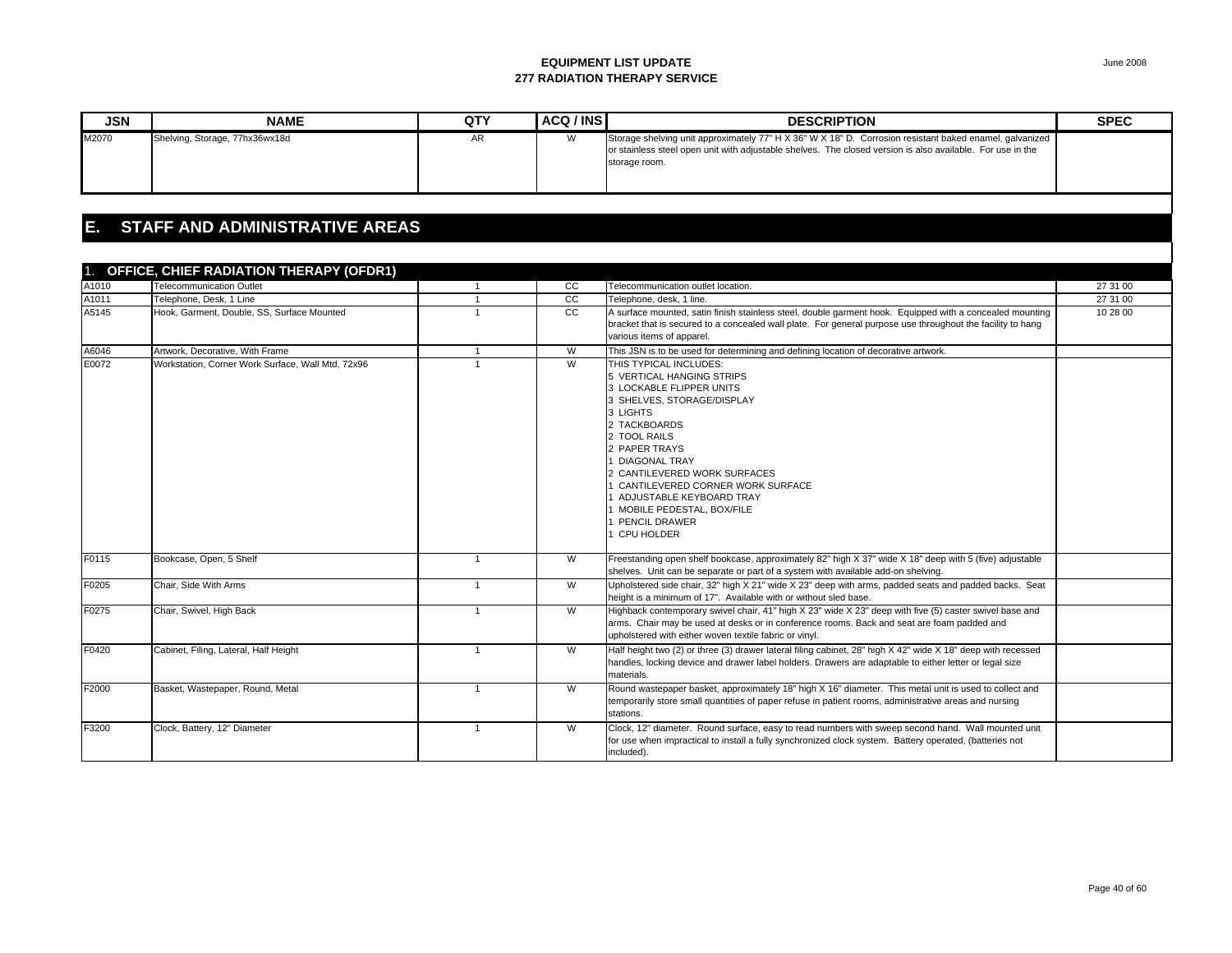| <b>JSN</b> | <b>NAME</b>                                     | QTY | ACQ / INS | <b>DESCRIPTION</b>                                                                                                                                                                                                                                                                                                                                                                                                                                                                                                                                                                                                                               | <b>SPEC</b> |
|------------|-------------------------------------------------|-----|-----------|--------------------------------------------------------------------------------------------------------------------------------------------------------------------------------------------------------------------------------------------------------------------------------------------------------------------------------------------------------------------------------------------------------------------------------------------------------------------------------------------------------------------------------------------------------------------------------------------------------------------------------------------------|-------------|
| M1801      | Computer, Microprocessing, w/Flat Panel Monitor |     | W         | Desk top microprocessing computer. The unit shall consist of a central processing mini tower, flat panel<br>monitor, keyboard, mouse and speakers. The system shall have the following minimum characteristics: a<br>2.8 GHz Pentium processor; 512 MB memory; 80GB hard drive; 32/48x CD-ROMDVD combo; a 3.5" floppy<br>drive; 1.44MB network interface card; video 32 MB NVIDIA; a 15 inch flat panel color monitor. The<br>computer is used throughout the facility to input, manipulate and retrieve information.                                                                                                                            |             |
| M1840      | Printer/Copier/Fax Combination                  |     | <b>VV</b> | Multifunctional printer, fax, scanner and copier (PFC) all-in-one machine.                                                                                                                                                                                                                                                                                                                                                                                                                                                                                                                                                                       |             |
| X4122      | Console, PACS, Remote View, 2k X 2k, 2 Monitors |     | <b>CF</b> | Two monitor remote viewing station for picture and retrieval (DIN/PACS) system. This station is for use by<br>providers inside or outside radiology to review images. Station includes local image storage, image<br>manipulation and simultaneous display of multiple images on a two 2058 X 2058 image display CRT's.<br>Images are stored on a resident memory and roll off to long term storage as more recent images are sent to<br>the station. Provider may request images from the PACS by LAN for image and result receipt. Console<br>must be DICOM compliant. Input may be by keyboard, mouse, trackball or voice activated commands. |             |

| 2. OFFICE, SECRETARY AND WAITING (SEC01) |                                                    |           |    |                                                                                                                                                                                                                                                                                                                                                       |          |  |
|------------------------------------------|----------------------------------------------------|-----------|----|-------------------------------------------------------------------------------------------------------------------------------------------------------------------------------------------------------------------------------------------------------------------------------------------------------------------------------------------------------|----------|--|
| A1010                                    | <b>Telecommunication Outlet</b>                    |           | CC | Telecommunication outlet location.                                                                                                                                                                                                                                                                                                                    | 27 31 00 |  |
| A1011                                    | Telephone, Desk, 1 Line                            |           | cc | Telephone, desk, 1 line.                                                                                                                                                                                                                                                                                                                              | 27 31 00 |  |
| A5145                                    | Hook, Garment, Double, SS, Surface Mounted         |           | cc | A surface mounted, satin finish stainless steel, double garment hook. Equipped with a concealed mounting<br>bracket that is secured to a concealed wall plate. For general purpose use throughout the facility to hang<br>various items of apparel.                                                                                                   | 10 28 00 |  |
| A6046                                    | Artwork, Decorative, With Frame                    |           | W  | This JSN is to be used for determining and defining location of decorative artwork.                                                                                                                                                                                                                                                                   |          |  |
| E0063                                    | Workstation, L-Shaped w/Peninsula, Wall Mtd, 72x72 |           | W  | THIS TYPICAL INCLUDES:<br>3 VERTICAL HANGING STRIPS<br>2 LOCKABLE FLIPPER UNITS<br>2 SHELVES, STORAGE/DISPLAY<br>2 LIGHTS<br><b>TACKBOARD</b><br>2 TOOL RAILS<br>2 PAPER TRAYS<br><b>DIAGONAL TRAY</b><br>CANTILEVERED WORK SURFACE<br>PENINSULA WORK SURFACE<br>ADJUSTABLE KEYBOARD TRAY<br>MOBILE PEDESTAL, BOX/FILE<br>PENCIL DRAWER<br>CPU HOLDER |          |  |
| F0275                                    | Chair, Swivel, High Back                           |           | W  | Highback contemporary swivel chair, 41" high X 23" wide X 23" deep with five (5) caster swivel base and<br>arms. Chair may be used at desks or in conference rooms. Back and seat are foam padded and<br>upholstered with either woven textile fabric or vinvl.                                                                                       |          |  |
| F0305                                    | Chair, Waiting Room, Single                        | <b>AR</b> | W  | Single seat waiting room chair with foam padded seat and back. Upholstered with either woven fabric<br>textile or vinyl. Arms and floor glides included.                                                                                                                                                                                              |          |  |
| F0420                                    | Cabinet, Filing, Lateral, Half Height              |           | W  | Half height two (2) or three (3) drawer lateral filing cabinet, 28" high X 42" wide X 18" deep with recessed<br>handles, locking device and drawer label holders. Drawers are adaptable to either letter or legal size<br>materials.                                                                                                                  |          |  |
| F2000                                    | Basket, Wastepaper, Round, Metal                   |           | W  | Round wastepaper basket, approximately 18" high X 16" diameter. This metal unit is used to collect and<br>temporarily store small quantities of paper refuse in patient rooms, administrative areas and nursing<br>stations.                                                                                                                          |          |  |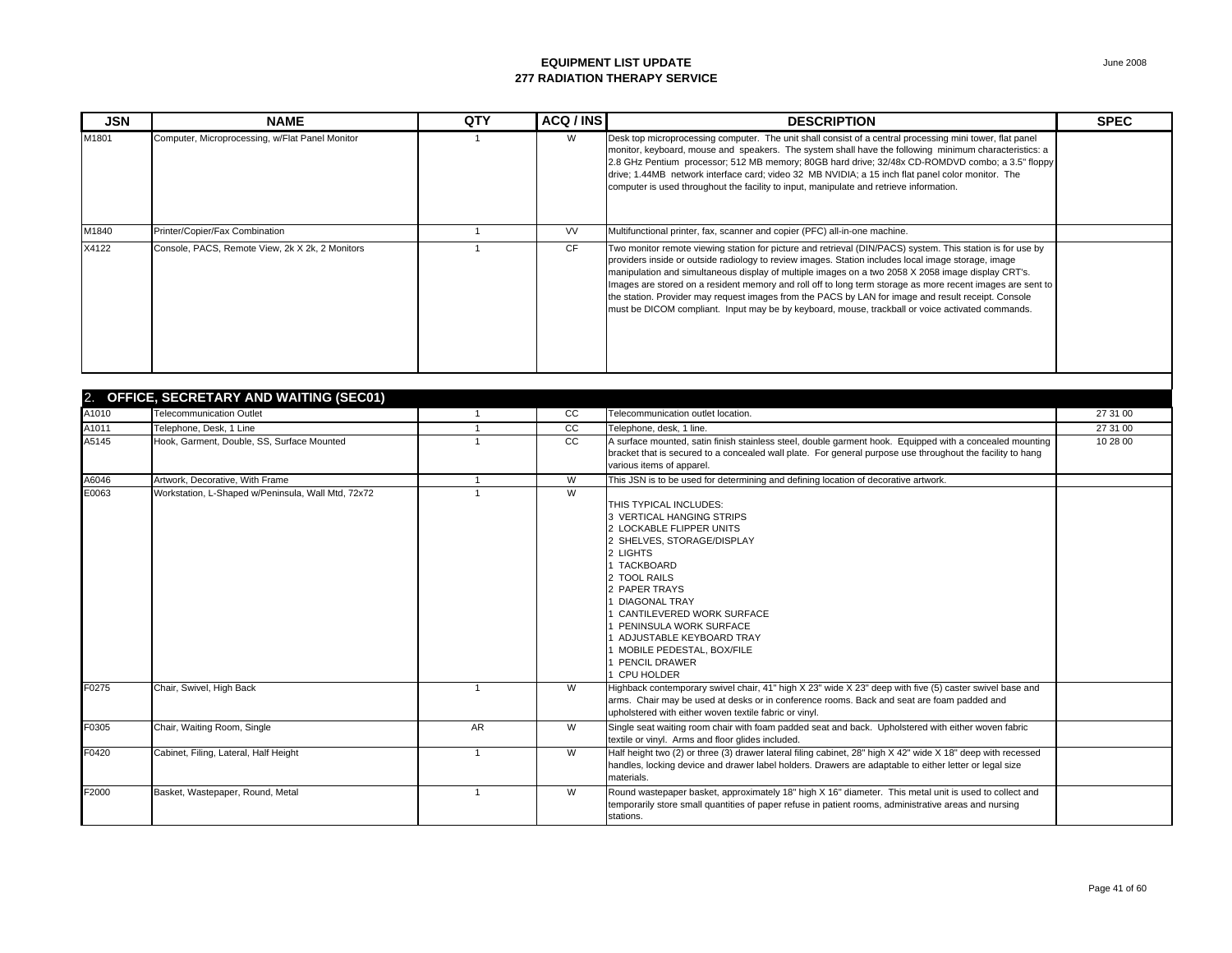| <b>JSN</b> | <b>NAME</b>                                     | QTY | ACQ / INS | <b>DESCRIPTION</b>                                                                                                                                                                                                                                                                                                                                                                                                                                                                                                     | <b>SPEC</b> |
|------------|-------------------------------------------------|-----|-----------|------------------------------------------------------------------------------------------------------------------------------------------------------------------------------------------------------------------------------------------------------------------------------------------------------------------------------------------------------------------------------------------------------------------------------------------------------------------------------------------------------------------------|-------------|
| F3200      | Clock, Battery, 12" Diameter                    |     | W         | Clock, 12" diameter. Round surface, easy to read numbers with sweep second hand. Wall mounted unit<br>for use when impractical to install a fully synchronized clock system. Battery operated, (batteries not<br>included).                                                                                                                                                                                                                                                                                            |             |
| F3230      | Rack, Hat / Coat, Wall Mounted                  |     | CC.       | Wall mounted hat / coat rack. Decoratively styled and equipped with bars, hooks and hat shelf. For use in<br>waiting rooms.                                                                                                                                                                                                                                                                                                                                                                                            |             |
| M1801      | Computer, Microprocessing, w/Flat Panel Monitor |     | W         | Desk top microprocessing computer. The unit shall consist of a central processing mini tower, flat panel<br>monitor, keyboard, mouse and speakers. The system shall have the following minimum characteristics: a<br>[2.8 GHz Pentium processor; 512 MB memory; 80GB hard drive; 32/48x CD-ROMDVD combo; a 3.5" floppy<br>drive; 1.44MB network interface card; video 32 MB NVIDIA; a 15 inch flat panel color monitor. The<br>computer is used throughout the facility to input, manipulate and retrieve information. |             |
| M1840      | Printer/Copier/Fax Combination                  |     | <b>VV</b> | Multifunctional printer, fax, scanner and copier (PFC) all-in-one machine.                                                                                                                                                                                                                                                                                                                                                                                                                                             |             |

| 3.    | OFFICE, STAFF PHYSICIAN (OFDR1)                   |                |                 |                                                                                                                                                                                                                                                                                                                                                                       |          |
|-------|---------------------------------------------------|----------------|-----------------|-----------------------------------------------------------------------------------------------------------------------------------------------------------------------------------------------------------------------------------------------------------------------------------------------------------------------------------------------------------------------|----------|
| A1010 | <b>Telecommunication Outlet</b>                   |                | cc              | Telecommunication outlet location.                                                                                                                                                                                                                                                                                                                                    | 27 31 00 |
| A1011 | Telephone, Desk, 1 Line                           |                | cc              | Telephone, desk, 1 line.                                                                                                                                                                                                                                                                                                                                              | 27 31 00 |
| A5145 | Hook, Garment, Double, SS, Surface Mounted        |                | $\overline{cc}$ | A surface mounted, satin finish stainless steel, double garment hook. Equipped with a concealed mounting<br>bracket that is secured to a concealed wall plate. For general purpose use throughout the facility to hang<br>various items of apparel.                                                                                                                   | 10 28 00 |
| A6046 | Artwork, Decorative, With Frame                   |                | W               | This JSN is to be used for determining and defining location of decorative artwork.                                                                                                                                                                                                                                                                                   |          |
| E0072 | Workstation, Corner Work Surface, Wall Mtd, 72x96 |                | W               | THIS TYPICAL INCLUDES:<br>5 VERTICAL HANGING STRIPS<br>3 LOCKABLE FLIPPER UNITS<br>3 SHELVES, STORAGE/DISPLAY<br>3 LIGHTS<br>2 TACKBOARDS<br>2 TOOL RAILS<br>2 PAPER TRAYS<br><b>DIAGONAL TRAY</b><br>2 CANTILEVERED WORK SURFACES<br>CANTILEVERED CORNER WORK SURFACE<br>ADJUSTABLE KEYBOARD TRAY<br>MOBILE PEDESTAL, BOX/FILE<br>PENCIL DRAWER<br><b>CPU HOLDER</b> |          |
| F0115 | Bookcase, Open, 5 Shelf                           | $\mathbf{1}$   | W               | Freestanding open shelf bookcase, approximately 82" high X 37" wide X 18" deep with 5 (five) adjustable<br>shelves. Unit can be separate or part of a system with available add-on shelving.                                                                                                                                                                          |          |
| F0205 | Chair, Side With Arms                             | $\mathbf{1}$   | W               | Upholstered side chair, 32" high X 21" wide X 23" deep with arms, padded seats and padded backs. Seat<br>height is a minimum of 17". Available with or without sled base.                                                                                                                                                                                             |          |
| F0275 | Chair, Swivel, High Back                          | $\mathbf{1}$   | W               | Highback contemporary swivel chair, 41" high X 23" wide X 23" deep with five (5) caster swivel base and<br>arms. Chair may be used at desks or in conference rooms. Back and seat are foam padded and<br>upholstered with either woven textile fabric or vinyl.                                                                                                       |          |
| F0420 | Cabinet, Filing, Lateral, Half Height             | $\overline{1}$ | W               | Half height two (2) or three (3) drawer lateral filing cabinet, 28" high X 42" wide X 18" deep with recessed<br>handles, locking device and drawer label holders. Drawers are adaptable to either letter or legal size<br>materials.                                                                                                                                  |          |
| F2000 | Basket, Wastepaper, Round, Metal                  | $\overline{1}$ | W               | Round wastepaper basket, approximately 18" high X 16" diameter. This metal unit is used to collect and<br>temporarily store small quantities of paper refuse in patient rooms, administrative areas and nursing<br>stations.                                                                                                                                          |          |
| F3200 | Clock, Battery, 12" Diameter                      | $\overline{1}$ | W               | Clock, 12" diameter. Round surface, easy to read numbers with sweep second hand. Wall mounted unit<br>for use when impractical to install a fully synchronized clock system. Battery operated, (batteries not<br>included).                                                                                                                                           |          |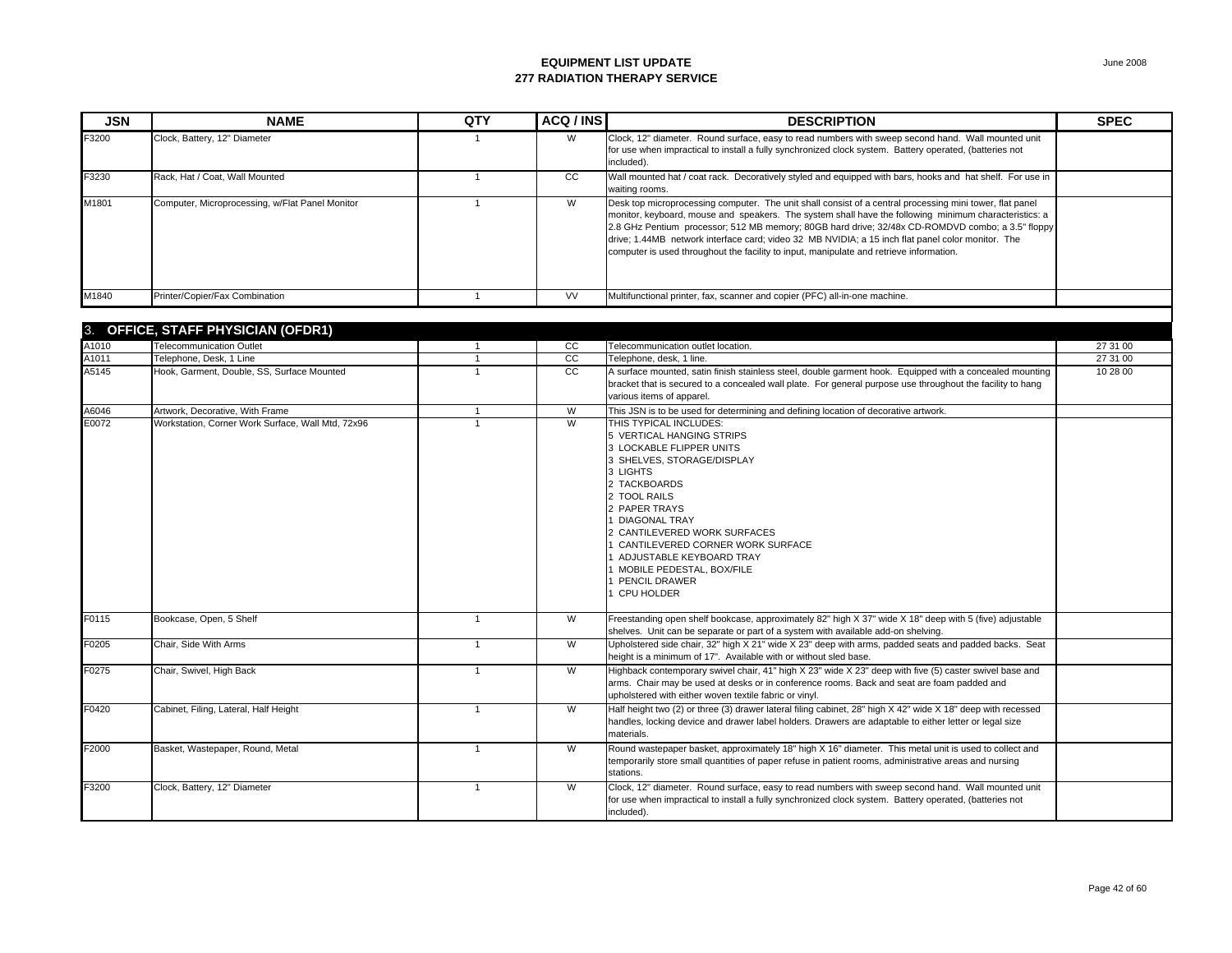| <b>JSN</b> | <b>NAME</b>                                     | QTY | ACQ / INS | <b>DESCRIPTION</b>                                                                                                                                                                                                                                                                                                                                                                                                                                                                                                                                                                                                                               | <b>SPEC</b> |
|------------|-------------------------------------------------|-----|-----------|--------------------------------------------------------------------------------------------------------------------------------------------------------------------------------------------------------------------------------------------------------------------------------------------------------------------------------------------------------------------------------------------------------------------------------------------------------------------------------------------------------------------------------------------------------------------------------------------------------------------------------------------------|-------------|
| M1801      | Computer, Microprocessing, w/Flat Panel Monitor |     | W         | Desk top microprocessing computer. The unit shall consist of a central processing mini tower, flat panel<br>monitor, keyboard, mouse and speakers. The system shall have the following minimum characteristics: a<br>2.8 GHz Pentium processor; 512 MB memory; 80GB hard drive; 32/48x CD-ROMDVD combo; a 3.5" floppy<br>drive; 1.44MB network interface card; video 32 MB NVIDIA; a 15 inch flat panel color monitor. The<br>computer is used throughout the facility to input, manipulate and retrieve information.                                                                                                                            |             |
| M1840      | Printer/Copier/Fax Combination                  |     | <b>VV</b> | Multifunctional printer, fax, scanner and copier (PFC) all-in-one machine.                                                                                                                                                                                                                                                                                                                                                                                                                                                                                                                                                                       |             |
| X4122      | Console, PACS, Remote View, 2k X 2k, 2 Monitors |     | <b>CF</b> | Two monitor remote viewing station for picture and retrieval (DIN/PACS) system. This station is for use by<br>providers inside or outside radiology to review images. Station includes local image storage, image<br>manipulation and simultaneous display of multiple images on a two 2058 X 2058 image display CRT's.<br>Images are stored on a resident memory and roll off to long term storage as more recent images are sent to<br>the station. Provider may request images from the PACS by LAN for image and result receipt. Console<br>must be DICOM compliant. Input may be by keyboard, mouse, trackball or voice activated commands. |             |

|       | 4. OFFICE, NURSE (OFA01)                         |                |    |                                                                                                                                                                                                                                                                                                                                                                                                               |          |
|-------|--------------------------------------------------|----------------|----|---------------------------------------------------------------------------------------------------------------------------------------------------------------------------------------------------------------------------------------------------------------------------------------------------------------------------------------------------------------------------------------------------------------|----------|
| A1010 | <b>Telecommunication Outlet</b>                  |                | cc | Telecommunication outlet location.                                                                                                                                                                                                                                                                                                                                                                            | 27 31 00 |
| A1011 | Telephone, Desk, 1 Line                          |                | cc | Telephone, desk, 1 line.                                                                                                                                                                                                                                                                                                                                                                                      | 27 31 00 |
| A5145 | Hook, Garment, Double, SS, Surface Mounted       |                | cc | A surface mounted, satin finish stainless steel, double garment hook. Equipped with a concealed mounting<br>bracket that is secured to a concealed wall plate. For general purpose use throughout the facility to hang<br>various items of apparel.                                                                                                                                                           | 10 28 00 |
| A6046 | Artwork, Decorative, With Frame                  |                | W  | This JSN is to be used for determining and defining location of decorative artwork.                                                                                                                                                                                                                                                                                                                           |          |
| E0099 | Workstation, Corner Work Surf, Free Stand, 72x96 |                | W  | THIS TYPICAL INCLUDES:<br><b>Standard Solid Panel</b><br>2 Panel-to-Panel Connectors<br>Panel Connector, 2-Way Corner<br>2 Finished End Hardware<br>Cantilevered Corner Work Surface<br><b>Cantilevered Work Surface</b><br>Lockable Flipper Units<br>3 Lights<br>2 Tackboards<br>2 Tool Rails<br>2 Paper Trays<br>Diagonal Tray<br>Adjustable Keyboard Tray<br>Mobile Pedestal, Box/File<br>2 Support Panels |          |
| F0205 | Chair, Side With Arms                            | $\overline{1}$ | W  | Upholstered side chair, 32" high X 21" wide X 23" deep with arms, padded seats and padded backs. Seat<br>height is a minimum of 17". Available with or without sled base.                                                                                                                                                                                                                                     |          |
| F0280 | Chair, Swivel, Low Back                          |                | W  | Low back contemporary swivel chair, 37" high X 25" wide X 31" deep with a five (5) caster swivel base,<br>arms and foam padded seat and back upholstered with either woven textile fabric or vinyl.                                                                                                                                                                                                           |          |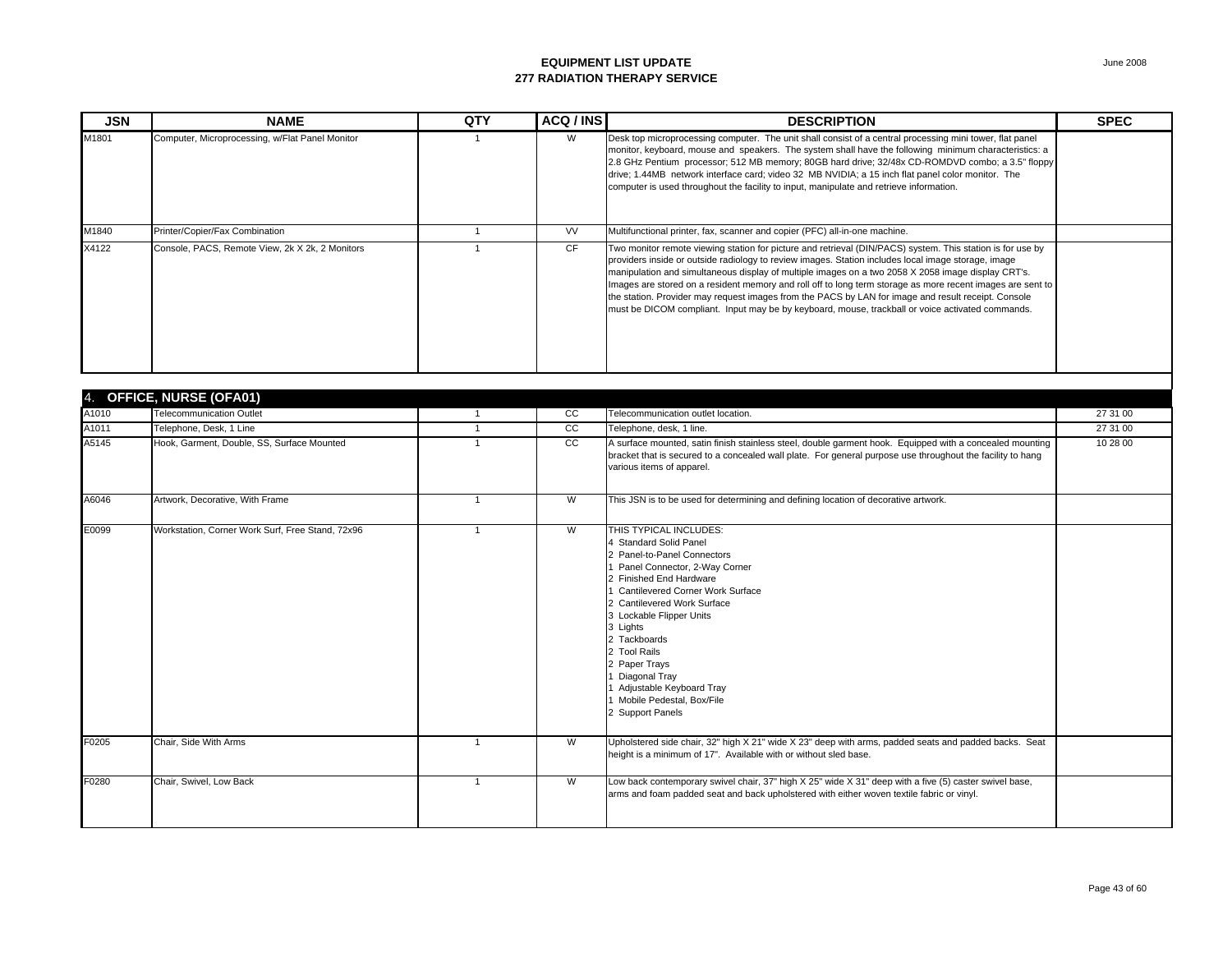| <b>JSN</b> | <b>NAME</b>                                     | QTY | ACQ / INS | <b>DESCRIPTION</b>                                                                                                                                                                                                                                                                                                                                                                                                                                                                                                    | <b>SPEC</b> |
|------------|-------------------------------------------------|-----|-----------|-----------------------------------------------------------------------------------------------------------------------------------------------------------------------------------------------------------------------------------------------------------------------------------------------------------------------------------------------------------------------------------------------------------------------------------------------------------------------------------------------------------------------|-------------|
| F0420      | Cabinet, Filing, Lateral, Half Height           |     | W         | Half height two (2) or three (3) drawer lateral filing cabinet, 28" high X 42" wide X 18" deep with recessed<br>handles, locking device and drawer label holders. Drawers are adaptable to either letter or legal size<br>materials.                                                                                                                                                                                                                                                                                  |             |
| F2000      | Basket, Wastepaper, Round, Metal                |     | W         | Round wastepaper basket, approximately 18" high X 16" diameter. This metal unit is used to collect and<br>temporarily store small quantities of paper refuse in patient rooms, administrative areas and nursing<br>stations.                                                                                                                                                                                                                                                                                          |             |
| M1801      | Computer, Microprocessing, w/Flat Panel Monitor |     | W         | Desk top microprocessing computer. The unit shall consist of a central processing mini tower, flat panel<br>monitor, keyboard, mouse and speakers. The system shall have the following minimum characteristics: a<br>2.8 GHz Pentium processor; 512 MB memory; 80GB hard drive; 32/48x CD-ROMDVD combo; a 3.5" floppy<br>drive; 1.44MB network interface card; video 32 MB NVIDIA; a 15 inch flat panel color monitor. The<br>computer is used throughout the facility to input, manipulate and retrieve information. |             |

| 5.    | OFFICE, PROFESSIONAL NON PHYSICIAN (OFDR1)        |                |                 |                                                                                                                                                                                                                                                                                                                                                                     |          |  |  |  |
|-------|---------------------------------------------------|----------------|-----------------|---------------------------------------------------------------------------------------------------------------------------------------------------------------------------------------------------------------------------------------------------------------------------------------------------------------------------------------------------------------------|----------|--|--|--|
| A1010 | <b>Telecommunication Outlet</b>                   |                | $\overline{cc}$ | Telecommunication outlet location.                                                                                                                                                                                                                                                                                                                                  | 27 31 00 |  |  |  |
| A1011 | Telephone, Desk, 1 Line                           |                | cc              | Telephone, desk, 1 line.                                                                                                                                                                                                                                                                                                                                            | 27 31 00 |  |  |  |
| A5145 | Hook, Garment, Double, SS, Surface Mounted        |                | <sub>CC</sub>   | A surface mounted, satin finish stainless steel, double garment hook. Equipped with a concealed mounting<br>bracket that is secured to a concealed wall plate. For general purpose use throughout the facility to hang<br>various items of apparel.                                                                                                                 | 10 28 00 |  |  |  |
| A6046 | Artwork, Decorative, With Frame                   |                | W               | This JSN is to be used for determining and defining location of decorative artwork.                                                                                                                                                                                                                                                                                 |          |  |  |  |
| E0072 | Workstation, Corner Work Surface, Wall Mtd. 72x96 |                | W               | THIS TYPICAL INCLUDES:<br>5 VERTICAL HANGING STRIPS<br>3 LOCKABLE FLIPPER UNITS<br>3 SHELVES, STORAGE/DISPLAY<br>3 LIGHTS<br>2 TACKBOARDS<br>2 TOOL RAILS<br>2 PAPER TRAYS<br><b>DIAGONAL TRAY</b><br>CANTILEVERED WORK SURFACES<br>CANTILEVERED CORNER WORK SURFACE<br>ADJUSTABLE KEYBOARD TRAY<br>MOBILE PEDESTAL. BOX/FILE<br>PENCIL DRAWER<br><b>CPU HOLDER</b> |          |  |  |  |
| F0115 | Bookcase, Open, 5 Shelf                           |                | W               | Freestanding open shelf bookcase, approximately 82" high X 37" wide X 18" deep with 5 (five) adjustable<br>shelves. Unit can be separate or part of a system with available add-on shelving.                                                                                                                                                                        |          |  |  |  |
| F0205 | Chair. Side With Arms                             | $\overline{1}$ | W               | Upholstered side chair, 32" high X 21" wide X 23" deep with arms, padded seats and padded backs. Seat<br>height is a minimum of 17". Available with or without sled base.                                                                                                                                                                                           |          |  |  |  |
| F0275 | Chair, Swivel, High Back                          | $\overline{1}$ | W               | Highback contemporary swivel chair, 41" high X 23" wide X 23" deep with five (5) caster swivel base and<br>arms. Chair may be used at desks or in conference rooms. Back and seat are foam padded and<br>upholstered with either woven textile fabric or vinyl.                                                                                                     |          |  |  |  |
| F0420 | Cabinet, Filing, Lateral, Half Height             |                | W               | Half height two (2) or three (3) drawer lateral filing cabinet, 28" high X 42" wide X 18" deep with recessed<br>handles, locking device and drawer label holders. Drawers are adaptable to either letter or legal size<br>materials.                                                                                                                                |          |  |  |  |
| F2000 | Basket, Wastepaper, Round, Metal                  |                | W               | Round wastepaper basket, approximately 18" high X 16" diameter. This metal unit is used to collect and<br>temporarily store small quantities of paper refuse in patient rooms, administrative areas and nursing<br>stations.                                                                                                                                        |          |  |  |  |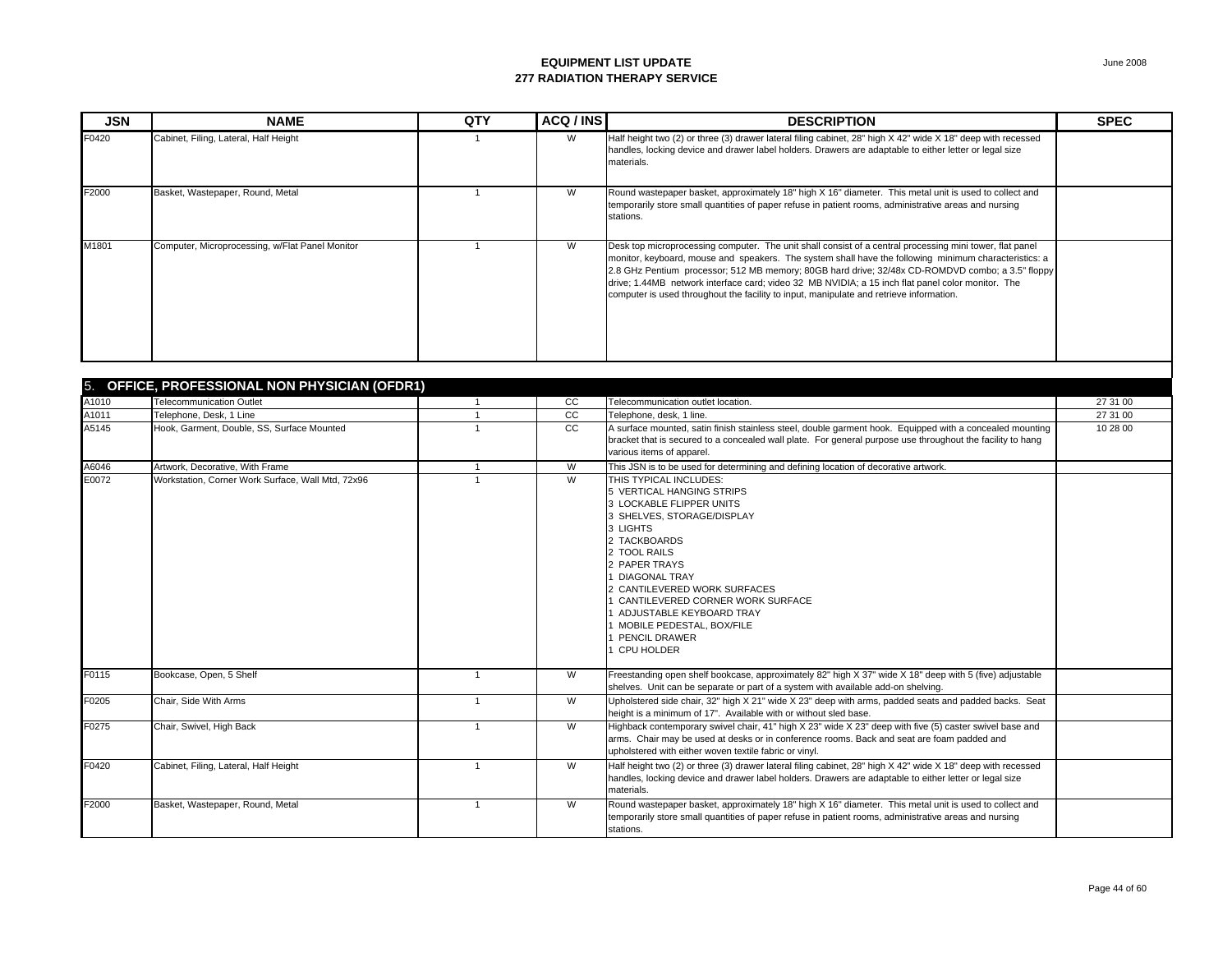| <b>JSN</b> | <b>NAME</b>                                     | <b>QTY</b> | ACQ / INS | <b>DESCRIPTION</b>                                                                                                                                                                                                                                                                                                                                                                                                                                                                                                                                                                                                                               | <b>SPEC</b> |
|------------|-------------------------------------------------|------------|-----------|--------------------------------------------------------------------------------------------------------------------------------------------------------------------------------------------------------------------------------------------------------------------------------------------------------------------------------------------------------------------------------------------------------------------------------------------------------------------------------------------------------------------------------------------------------------------------------------------------------------------------------------------------|-------------|
| F3200      | Clock, Battery, 12" Diameter                    |            | W         | Clock, 12" diameter. Round surface, easy to read numbers with sweep second hand. Wall mounted unit<br>for use when impractical to install a fully synchronized clock system. Battery operated, (batteries not<br>included).                                                                                                                                                                                                                                                                                                                                                                                                                      |             |
| M1801      | Computer, Microprocessing, w/Flat Panel Monitor |            | W         | Desk top microprocessing computer. The unit shall consist of a central processing mini tower, flat panel<br>monitor, keyboard, mouse and speakers. The system shall have the following minimum characteristics: a<br>2.8 GHz Pentium processor; 512 MB memory; 80GB hard drive; 32/48x CD-ROMDVD combo; a 3.5" floppy<br>drive; 1.44MB network interface card; video 32 MB NVIDIA; a 15 inch flat panel color monitor. The<br>computer is used throughout the facility to input, manipulate and retrieve information.                                                                                                                            |             |
| M1840      | Printer/Copier/Fax Combination                  |            | <b>VV</b> | Multifunctional printer, fax, scanner and copier (PFC) all-in-one machine.                                                                                                                                                                                                                                                                                                                                                                                                                                                                                                                                                                       |             |
| X4122      | Console, PACS, Remote View, 2k X 2k, 2 Monitors |            | <b>CF</b> | Two monitor remote viewing station for picture and retrieval (DIN/PACS) system. This station is for use by<br>providers inside or outside radiology to review images. Station includes local image storage, image<br>manipulation and simultaneous display of multiple images on a two 2058 X 2058 image display CRT's.<br>Images are stored on a resident memory and roll off to long term storage as more recent images are sent to<br>the station. Provider may request images from the PACS by LAN for image and result receipt. Console<br>must be DICOM compliant. Input may be by keyboard, mouse, trackball or voice activated commands. |             |
|            | $\frac{1}{2}$                                   |            |           |                                                                                                                                                                                                                                                                                                                                                                                                                                                                                                                                                                                                                                                  |             |

|       | 6. OFFICE, PHYSICIST (OFA01)                     |  |    |                                                                                                                                                                                                                                                                                                                                                                                                       |          |  |  |
|-------|--------------------------------------------------|--|----|-------------------------------------------------------------------------------------------------------------------------------------------------------------------------------------------------------------------------------------------------------------------------------------------------------------------------------------------------------------------------------------------------------|----------|--|--|
| A1010 | <b>Telecommunication Outlet</b>                  |  | CC | Telecommunication outlet location.                                                                                                                                                                                                                                                                                                                                                                    | 27 31 00 |  |  |
| A1011 | Telephone, Desk, 1 Line                          |  | cc | Telephone, desk, 1 line.                                                                                                                                                                                                                                                                                                                                                                              | 27 31 00 |  |  |
| A5145 | Hook, Garment, Double, SS, Surface Mounted       |  | cc | A surface mounted, satin finish stainless steel, double garment hook. Equipped with a concealed mounting<br>bracket that is secured to a concealed wall plate. For general purpose use throughout the facility to hang<br>various items of apparel.                                                                                                                                                   | 10 28 00 |  |  |
| A6046 | Artwork, Decorative, With Frame                  |  | W  | This JSN is to be used for determining and defining location of decorative artwork.                                                                                                                                                                                                                                                                                                                   |          |  |  |
| E0099 | Workstation, Corner Work Surf, Free Stand, 72x96 |  | W  | THIS TYPICAL INCLUDES:<br>4 Standard Solid Panel<br>2 Panel-to-Panel Connectors<br>Panel Connector, 2-Way Corner<br>2 Finished End Hardware<br>Cantilevered Corner Work Surface<br>2 Cantilevered Work Surface<br>3 Lockable Flipper Units<br>3 Lights<br>2 Tackboards<br>2 Tool Rails<br>2 Paper Trays<br>Diagonal Tray<br>Adjustable Keyboard Tray<br>Mobile Pedestal, Box/File<br>2 Support Panels |          |  |  |
| F0205 | Chair, Side With Arms                            |  | W  | Upholstered side chair, 32" high X 21" wide X 23" deep with arms, padded seats and padded backs. Seat<br>height is a minimum of 17". Available with or without sled base.                                                                                                                                                                                                                             |          |  |  |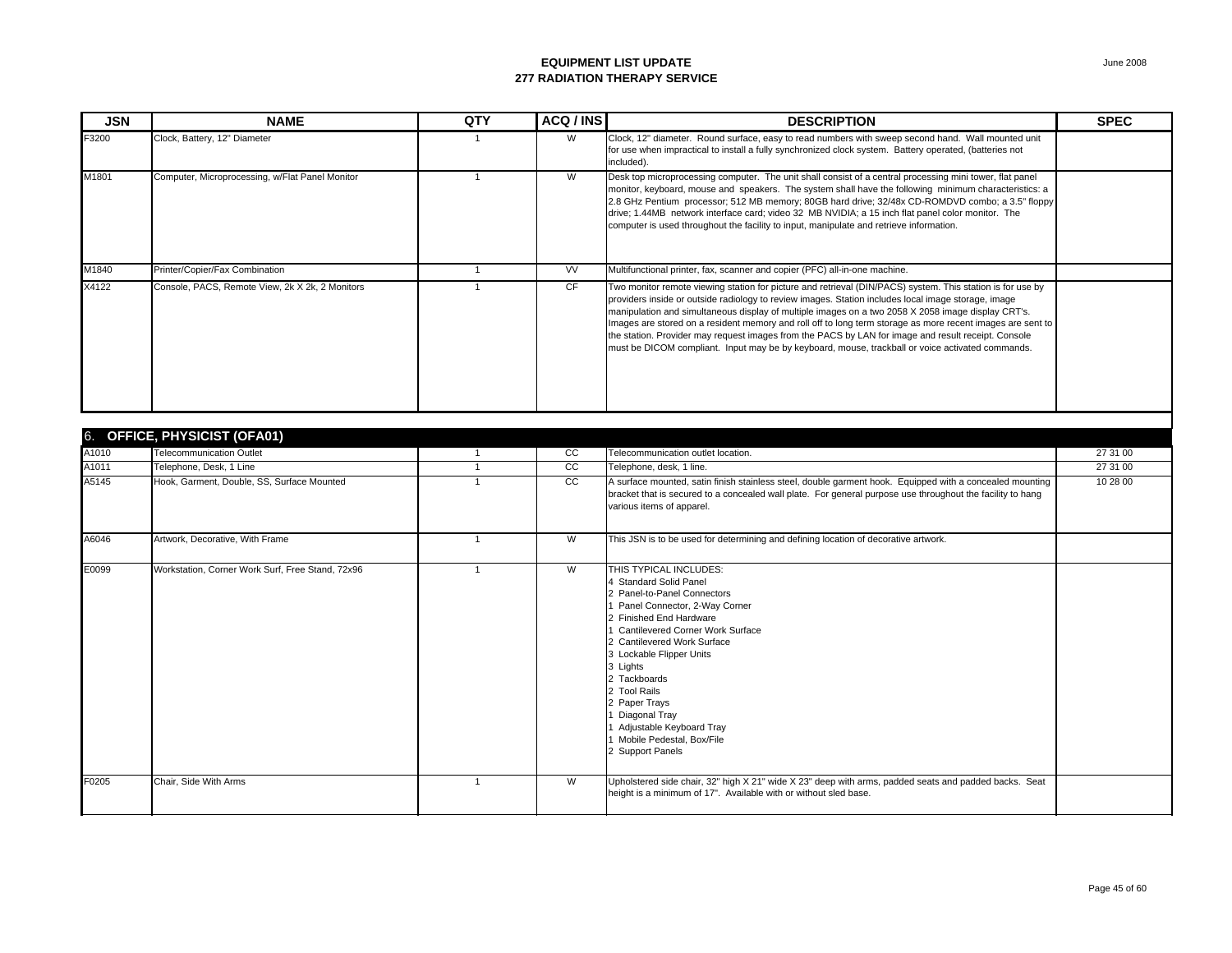| <b>JSN</b> | <b>NAME</b>                                      | QTY            | ACQ / INS       | <b>DESCRIPTION</b>                                                                                                                                                                                                                                                                                                                                                                                                                                                                                                    | <b>SPEC</b> |
|------------|--------------------------------------------------|----------------|-----------------|-----------------------------------------------------------------------------------------------------------------------------------------------------------------------------------------------------------------------------------------------------------------------------------------------------------------------------------------------------------------------------------------------------------------------------------------------------------------------------------------------------------------------|-------------|
| F0280      | Chair, Swivel, Low Back                          |                | W               | Low back contemporary swivel chair, 37" high X 25" wide X 31" deep with a five (5) caster swivel base,<br>arms and foam padded seat and back upholstered with either woven textile fabric or vinyl.                                                                                                                                                                                                                                                                                                                   |             |
| F0420      | Cabinet, Filing, Lateral, Half Height            | $\mathbf{1}$   | W               | Half height two (2) or three (3) drawer lateral filing cabinet, 28" high X 42" wide X 18" deep with recessed<br>handles, locking device and drawer label holders. Drawers are adaptable to either letter or legal size<br>materials.                                                                                                                                                                                                                                                                                  |             |
| F2000      | Basket, Wastepaper, Round, Metal                 | $\overline{1}$ | W               | Round wastepaper basket, approximately 18" high X 16" diameter. This metal unit is used to collect and<br>temporarily store small quantities of paper refuse in patient rooms, administrative areas and nursing<br>stations.                                                                                                                                                                                                                                                                                          |             |
| M1801      | Computer, Microprocessing, w/Flat Panel Monitor  | $\overline{1}$ | W               | Desk top microprocessing computer. The unit shall consist of a central processing mini tower, flat panel<br>monitor, keyboard, mouse and speakers. The system shall have the following minimum characteristics: a<br>2.8 GHz Pentium processor; 512 MB memory; 80GB hard drive; 32/48x CD-ROMDVD combo; a 3.5" floppy<br>drive; 1.44MB network interface card; video 32 MB NVIDIA; a 15 inch flat panel color monitor. The<br>computer is used throughout the facility to input, manipulate and retrieve information. |             |
| 7.         | OFFICE, TECHNOLOGIST SUPERVISOR (OFA01)          |                |                 |                                                                                                                                                                                                                                                                                                                                                                                                                                                                                                                       |             |
| A1010      | <b>Telecommunication Outlet</b>                  | $\mathbf{1}$   | $\overline{cc}$ | Telecommunication outlet location.                                                                                                                                                                                                                                                                                                                                                                                                                                                                                    | 27 31 00    |
| A1011      | Telephone, Desk, 1 Line                          | $\overline{1}$ | $\overline{cc}$ | Telephone, desk, 1 line.                                                                                                                                                                                                                                                                                                                                                                                                                                                                                              | 27 31 00    |
| A5145      | Hook, Garment, Double, SS, Surface Mounted       | $\overline{1}$ | cc              | A surface mounted, satin finish stainless steel, double garment hook. Equipped with a concealed mounting<br>bracket that is secured to a concealed wall plate. For general purpose use throughout the facility to hang<br>various items of apparel.                                                                                                                                                                                                                                                                   | 10 28 00    |
| A6046      | Artwork, Decorative, With Frame                  | $\overline{1}$ | W               | This JSN is to be used for determining and defining location of decorative artwork.                                                                                                                                                                                                                                                                                                                                                                                                                                   |             |
| E0099      | Workstation, Corner Work Surf, Free Stand, 72x96 | $\overline{1}$ | W               | THIS TYPICAL INCLUDES:<br>4 Standard Solid Panel<br>2 Panel-to-Panel Connectors<br>1 Panel Connector, 2-Way Corner<br>2 Finished End Hardware<br>1 Cantilevered Corner Work Surface<br>2 Cantilevered Work Surface<br>3 Lockable Flipper Units<br>3 Lights<br>2 Tackboards<br>2 Tool Rails<br>2 Paper Trays<br>1 Diagonal Tray<br>1 Adjustable Keyboard Tray<br>1 Mobile Pedestal, Box/File<br>2 Support Panels                                                                                                       |             |
| F0205      | Chair, Side With Arms                            | $\overline{1}$ | W               | Upholstered side chair, 32" high X 21" wide X 23" deep with arms, padded seats and padded backs. Seat<br>height is a minimum of 17". Available with or without sled base.                                                                                                                                                                                                                                                                                                                                             |             |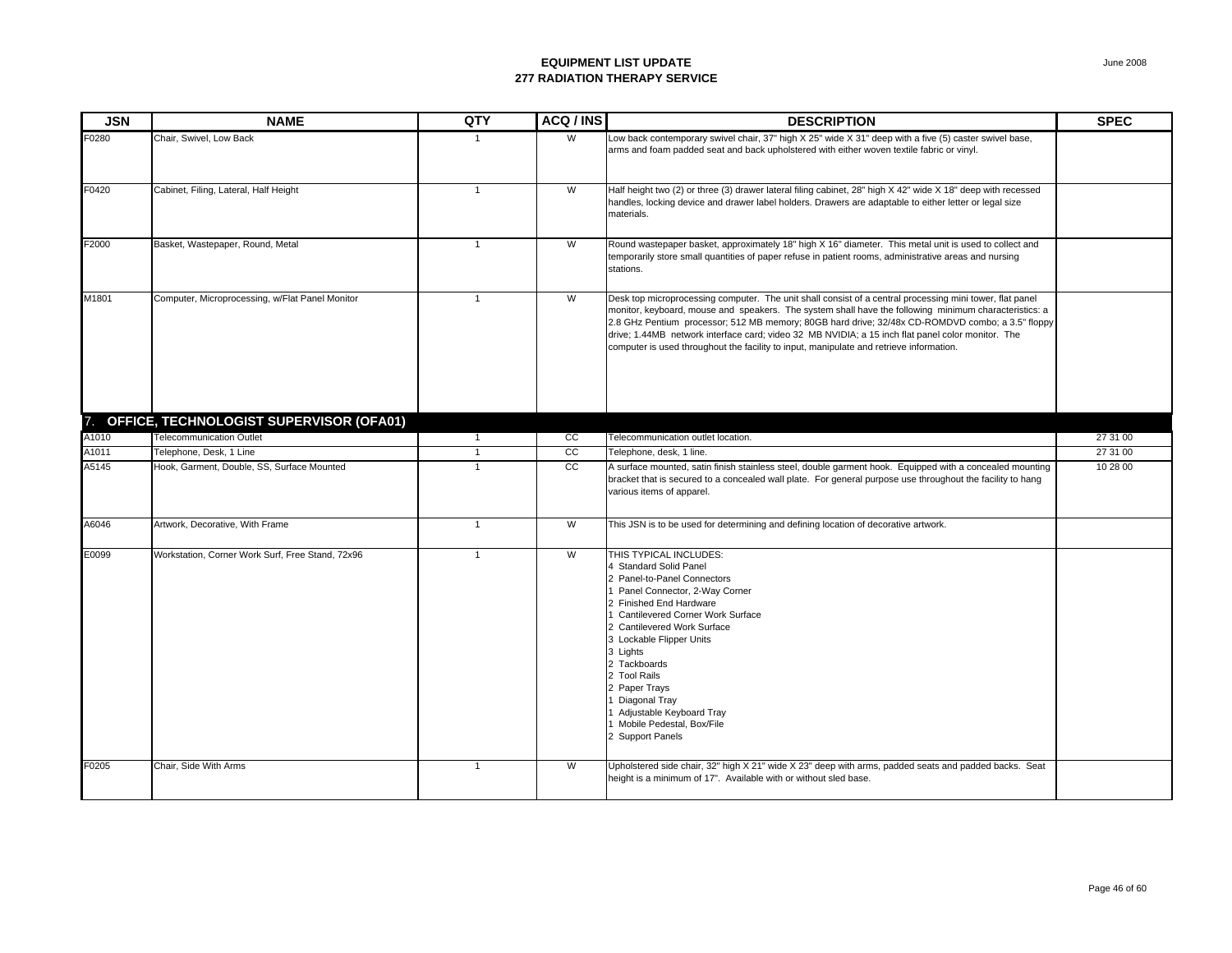| <b>JSN</b> | <b>NAME</b>                                      | QTY            | ACQ / INS       | <b>DESCRIPTION</b>                                                                                                                                                                                                                                                                                                                                                                                                                                                                                                    | <b>SPEC</b> |
|------------|--------------------------------------------------|----------------|-----------------|-----------------------------------------------------------------------------------------------------------------------------------------------------------------------------------------------------------------------------------------------------------------------------------------------------------------------------------------------------------------------------------------------------------------------------------------------------------------------------------------------------------------------|-------------|
| F0280      | Chair, Swivel, Low Back                          |                | W               | Low back contemporary swivel chair, 37" high X 25" wide X 31" deep with a five (5) caster swivel base,<br>arms and foam padded seat and back upholstered with either woven textile fabric or vinyl.                                                                                                                                                                                                                                                                                                                   |             |
| F0420      | Cabinet, Filing, Lateral, Half Height            | $\overline{1}$ | W               | Half height two (2) or three (3) drawer lateral filing cabinet, 28" high X 42" wide X 18" deep with recessed<br>handles, locking device and drawer label holders. Drawers are adaptable to either letter or legal size<br>materials.                                                                                                                                                                                                                                                                                  |             |
| F2000      | Basket, Wastepaper, Round, Metal                 | $\overline{1}$ | W               | Round wastepaper basket, approximately 18" high X 16" diameter. This metal unit is used to collect and<br>temporarily store small quantities of paper refuse in patient rooms, administrative areas and nursing<br>stations.                                                                                                                                                                                                                                                                                          |             |
| M1801      | Computer, Microprocessing, w/Flat Panel Monitor  | $\overline{1}$ | W               | Desk top microprocessing computer. The unit shall consist of a central processing mini tower, flat panel<br>monitor, keyboard, mouse and speakers. The system shall have the following minimum characteristics: a<br>2.8 GHz Pentium processor; 512 MB memory; 80GB hard drive; 32/48x CD-ROMDVD combo; a 3.5" floppy<br>drive; 1.44MB network interface card; video 32 MB NVIDIA; a 15 inch flat panel color monitor. The<br>computer is used throughout the facility to input, manipulate and retrieve information. |             |
|            | 8. OFFICE, PACS ADMINISTRATOR (OFA01)            |                |                 |                                                                                                                                                                                                                                                                                                                                                                                                                                                                                                                       |             |
| A1010      | <b>Telecommunication Outlet</b>                  | $\mathbf{1}$   | cc              | Telecommunication outlet location.                                                                                                                                                                                                                                                                                                                                                                                                                                                                                    | 27 31 00    |
| A1011      | Telephone, Desk, 1 Line                          |                | $\overline{cc}$ | Telephone, desk, 1 line.                                                                                                                                                                                                                                                                                                                                                                                                                                                                                              | 27 31 00    |
| A5145      | Hook, Garment, Double, SS, Surface Mounted       | $\mathbf{1}$   | cc              | A surface mounted, satin finish stainless steel, double garment hook. Equipped with a concealed mounting<br>bracket that is secured to a concealed wall plate. For general purpose use throughout the facility to hang<br>various items of apparel.                                                                                                                                                                                                                                                                   | 10 28 00    |
| A6046      | Artwork, Decorative, With Frame                  | $\overline{1}$ | W               | This JSN is to be used for determining and defining location of decorative artwork.                                                                                                                                                                                                                                                                                                                                                                                                                                   |             |
| E0099      | Workstation, Corner Work Surf, Free Stand, 72x96 | $\overline{1}$ | W               | THIS TYPICAL INCLUDES:<br>4 Standard Solid Panel<br>2 Panel-to-Panel Connectors<br>Panel Connector, 2-Way Corner<br>2 Finished End Hardware<br><b>Cantilevered Corner Work Surface</b><br>2 Cantilevered Work Surface<br>3 Lockable Flipper Units<br>3 Lights<br>2 Tackboards<br>2 Tool Rails<br>2 Paper Trays<br>Diagonal Tray<br>Adjustable Keyboard Tray<br>1 Mobile Pedestal, Box/File<br>2 Support Panels                                                                                                        |             |
| F0205      | Chair, Side With Arms                            | $\overline{1}$ | W               | Upholstered side chair, 32" high X 21" wide X 23" deep with arms, padded seats and padded backs. Seat<br>height is a minimum of 17". Available with or without sled base.                                                                                                                                                                                                                                                                                                                                             |             |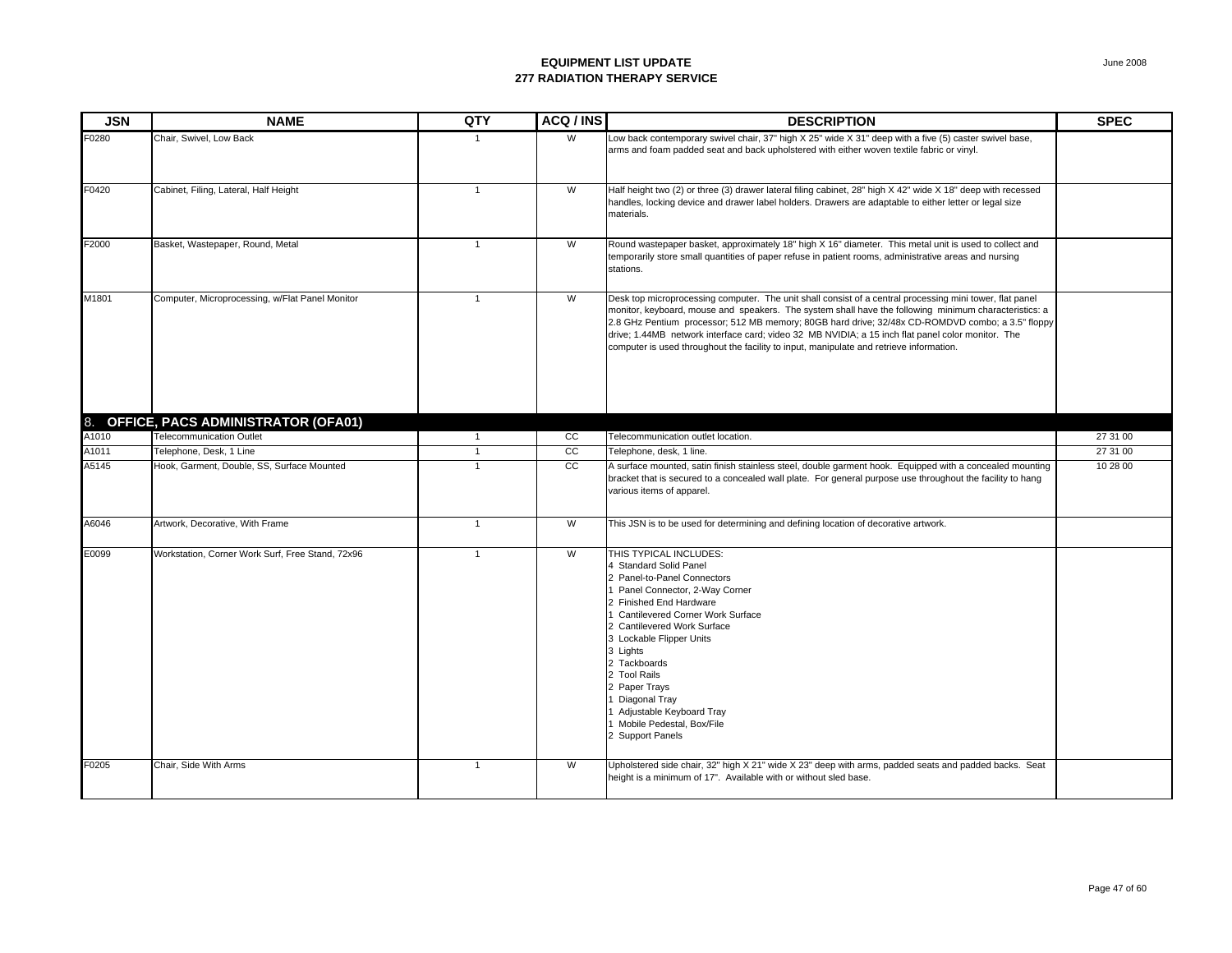| <b>JSN</b> | <b>NAME</b>                                      | QTY            | ACQ / INS       | <b>DESCRIPTION</b>                                                                                                                                                                                                                                                                                                                                                                                                                                                                                                    | <b>SPEC</b> |
|------------|--------------------------------------------------|----------------|-----------------|-----------------------------------------------------------------------------------------------------------------------------------------------------------------------------------------------------------------------------------------------------------------------------------------------------------------------------------------------------------------------------------------------------------------------------------------------------------------------------------------------------------------------|-------------|
| F0280      | Chair, Swivel, Low Back                          |                | W               | Low back contemporary swivel chair, 37" high X 25" wide X 31" deep with a five (5) caster swivel base,<br>arms and foam padded seat and back upholstered with either woven textile fabric or vinyl.                                                                                                                                                                                                                                                                                                                   |             |
| F0420      | Cabinet, Filing, Lateral, Half Height            | $\overline{1}$ | W               | Half height two (2) or three (3) drawer lateral filing cabinet, 28" high X 42" wide X 18" deep with recessed<br>handles, locking device and drawer label holders. Drawers are adaptable to either letter or legal size<br>materials.                                                                                                                                                                                                                                                                                  |             |
| F2000      | Basket, Wastepaper, Round, Metal                 | $\overline{1}$ | W               | Round wastepaper basket, approximately 18" high X 16" diameter. This metal unit is used to collect and<br>temporarily store small quantities of paper refuse in patient rooms, administrative areas and nursing<br>stations.                                                                                                                                                                                                                                                                                          |             |
| M1801      | Computer, Microprocessing, w/Flat Panel Monitor  | $\overline{1}$ | W               | Desk top microprocessing computer. The unit shall consist of a central processing mini tower, flat panel<br>monitor, keyboard, mouse and speakers. The system shall have the following minimum characteristics: a<br>2.8 GHz Pentium processor; 512 MB memory; 80GB hard drive; 32/48x CD-ROMDVD combo; a 3.5" floppy<br>drive; 1.44MB network interface card; video 32 MB NVIDIA; a 15 inch flat panel color monitor. The<br>computer is used throughout the facility to input, manipulate and retrieve information. |             |
|            | 9. OFFICE, CLERICAL EMPLOYEE (OFA01)             |                |                 |                                                                                                                                                                                                                                                                                                                                                                                                                                                                                                                       |             |
| A1010      | <b>Telecommunication Outlet</b>                  | $\mathbf{1}$   | cc              | Telecommunication outlet location.                                                                                                                                                                                                                                                                                                                                                                                                                                                                                    | 27 31 00    |
| A1011      | Telephone, Desk, 1 Line                          |                | $\overline{cc}$ | Telephone, desk, 1 line.                                                                                                                                                                                                                                                                                                                                                                                                                                                                                              | 27 31 00    |
| A5145      | Hook, Garment, Double, SS, Surface Mounted       | $\mathbf{1}$   | cc              | A surface mounted, satin finish stainless steel, double garment hook. Equipped with a concealed mounting<br>bracket that is secured to a concealed wall plate. For general purpose use throughout the facility to hang<br>various items of apparel.                                                                                                                                                                                                                                                                   | 10 28 00    |
| A6046      | Artwork, Decorative, With Frame                  | $\overline{1}$ | W               | This JSN is to be used for determining and defining location of decorative artwork.                                                                                                                                                                                                                                                                                                                                                                                                                                   |             |
| E0099      | Workstation, Corner Work Surf, Free Stand, 72x96 | $\overline{1}$ | W               | THIS TYPICAL INCLUDES:<br>4 Standard Solid Panel<br>2 Panel-to-Panel Connectors<br>Panel Connector, 2-Way Corner<br>2 Finished End Hardware<br><b>Cantilevered Corner Work Surface</b><br>2 Cantilevered Work Surface<br>3 Lockable Flipper Units<br>3 Lights<br>2 Tackboards<br>2 Tool Rails<br>2 Paper Trays<br>Diagonal Tray<br>Adjustable Keyboard Tray<br>1 Mobile Pedestal, Box/File<br>2 Support Panels                                                                                                        |             |
| F0205      | Chair, Side With Arms                            | $\overline{1}$ | W               | Upholstered side chair, 32" high X 21" wide X 23" deep with arms, padded seats and padded backs. Seat<br>height is a minimum of 17". Available with or without sled base.                                                                                                                                                                                                                                                                                                                                             |             |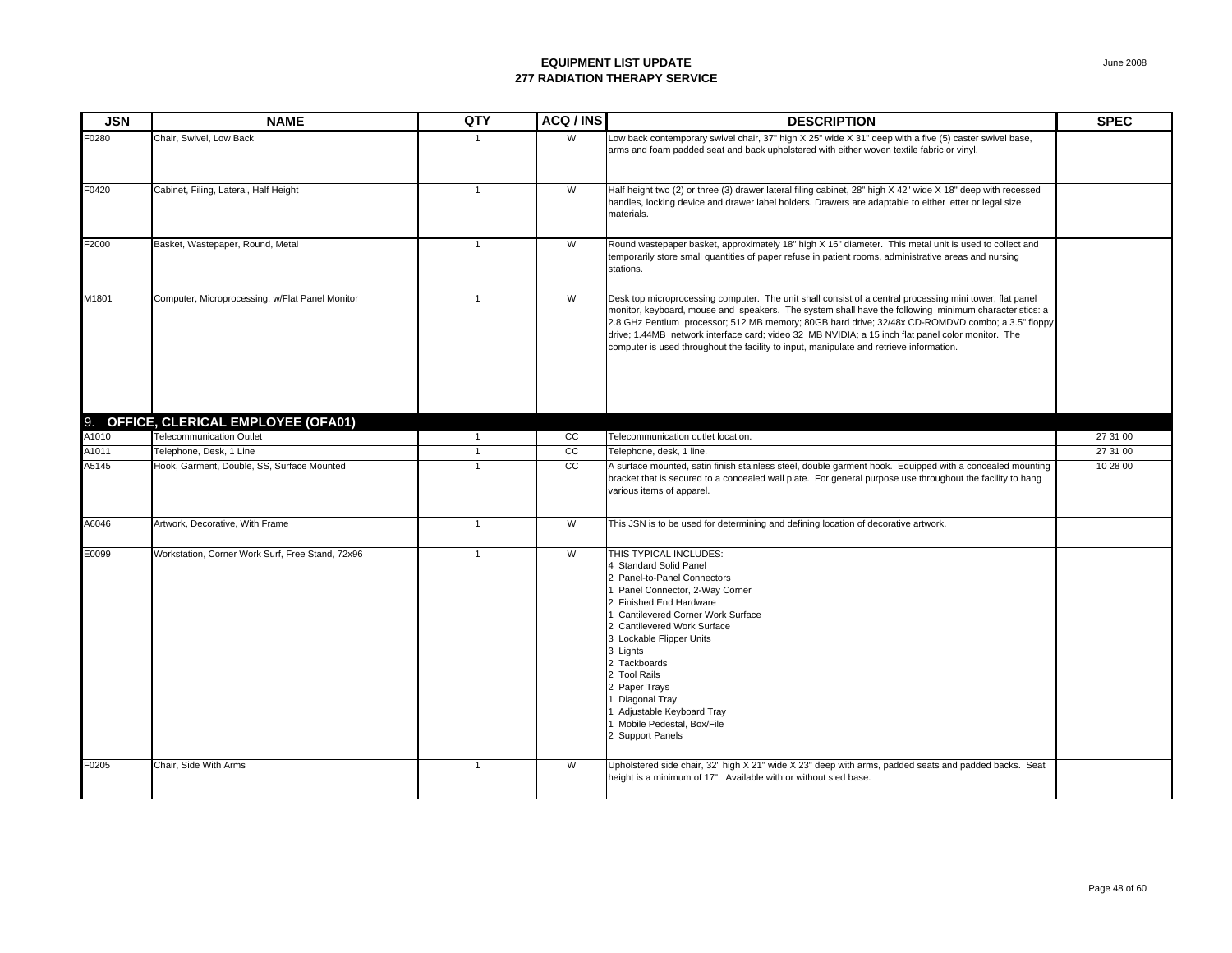| <b>JSN</b>     | <b>NAME</b>                                                               | QTY                              | ACQ / INS       | <b>DESCRIPTION</b>                                                                                                                                                                                                                                                                                                                                                                                                                                                                                                    | <b>SPEC</b> |
|----------------|---------------------------------------------------------------------------|----------------------------------|-----------------|-----------------------------------------------------------------------------------------------------------------------------------------------------------------------------------------------------------------------------------------------------------------------------------------------------------------------------------------------------------------------------------------------------------------------------------------------------------------------------------------------------------------------|-------------|
| F0280          | Chair, Swivel, Low Back                                                   |                                  | W               | Low back contemporary swivel chair, 37" high X 25" wide X 31" deep with a five (5) caster swivel base,<br>arms and foam padded seat and back upholstered with either woven textile fabric or vinyl.                                                                                                                                                                                                                                                                                                                   |             |
| F0420          | Cabinet, Filing, Lateral, Half Height                                     | $\mathbf{1}$                     | W               | Half height two (2) or three (3) drawer lateral filing cabinet, 28" high X 42" wide X 18" deep with recessed<br>handles, locking device and drawer label holders. Drawers are adaptable to either letter or legal size<br>materials.                                                                                                                                                                                                                                                                                  |             |
| F2000          | Basket, Wastepaper, Round, Metal                                          | $\overline{1}$                   | W               | Round wastepaper basket, approximately 18" high X 16" diameter. This metal unit is used to collect and<br>temporarily store small quantities of paper refuse in patient rooms, administrative areas and nursing<br>stations.                                                                                                                                                                                                                                                                                          |             |
| M1801          | Computer, Microprocessing, w/Flat Panel Monitor                           | $\overline{1}$                   | W               | Desk top microprocessing computer. The unit shall consist of a central processing mini tower, flat panel<br>monitor, keyboard, mouse and speakers. The system shall have the following minimum characteristics: a<br>2.8 GHz Pentium processor; 512 MB memory; 80GB hard drive; 32/48x CD-ROMDVD combo; a 3.5" floppy<br>drive; 1.44MB network interface card; video 32 MB NVIDIA; a 15 inch flat panel color monitor. The<br>computer is used throughout the facility to input, manipulate and retrieve information. |             |
|                |                                                                           |                                  |                 |                                                                                                                                                                                                                                                                                                                                                                                                                                                                                                                       |             |
|                | 10. CUBICLE, CLERICAL EMPLOYEE (OFA03)<br><b>Telecommunication Outlet</b> |                                  | CC              |                                                                                                                                                                                                                                                                                                                                                                                                                                                                                                                       | 27 31 00    |
| A1010<br>A1016 | Telephone, Desk, With Speaker                                             | $\overline{1}$<br>$\overline{1}$ | cc              | Telecommunication outlet location.<br>Telephone, desk, with speaker.                                                                                                                                                                                                                                                                                                                                                                                                                                                  |             |
| A5145          | Hook, Garment, Double, SS, Surface Mounted                                | $\mathbf{1}$                     | $\overline{cc}$ | A surface mounted, satin finish stainless steel, double garment hook. Equipped with a concealed mounting<br>bracket that is secured to a concealed wall plate. For general purpose use throughout the facility to hang<br>various items of apparel.                                                                                                                                                                                                                                                                   | 10 28 00    |
| E0099          | Workstation, Corner Work Surf, Free Stand, 72x96                          | $\mathbf{1}$                     | W               | THIS TYPICAL INCLUDES:<br>4 Standard Solid Panel<br>2 Panel-to-Panel Connectors<br>1 Panel Connector, 2-Way Corner<br>2 Finished End Hardware<br>1 Cantilevered Corner Work Surface<br>2 Cantilevered Work Surface<br>3 Lockable Flipper Units<br>3 Lights<br>2 Tackboards<br>2 Tool Rails<br>2 Paper Trays<br>1 Diagonal Tray<br>1 Adjustable Keyboard Tray<br>1 Mobile Pedestal, Box/File<br>2 Support Panels                                                                                                       |             |
| F0110          | Bookcase, 3 Shelf                                                         | $\mathbf{1}$                     | W               | Freestanding open metal shelf book case, approximately 60" high X 36" wide X 18" deep with three (3)<br>adjustable shelves and four (4) non-marking floor glides.                                                                                                                                                                                                                                                                                                                                                     |             |
| F0205          | Chair, Side With Arms                                                     | $\overline{1}$                   | W               | Upholstered side chair, 32" high X 21" wide X 23" deep with arms, padded seats and padded backs. Seat<br>height is a minimum of 17". Available with or without sled base.                                                                                                                                                                                                                                                                                                                                             |             |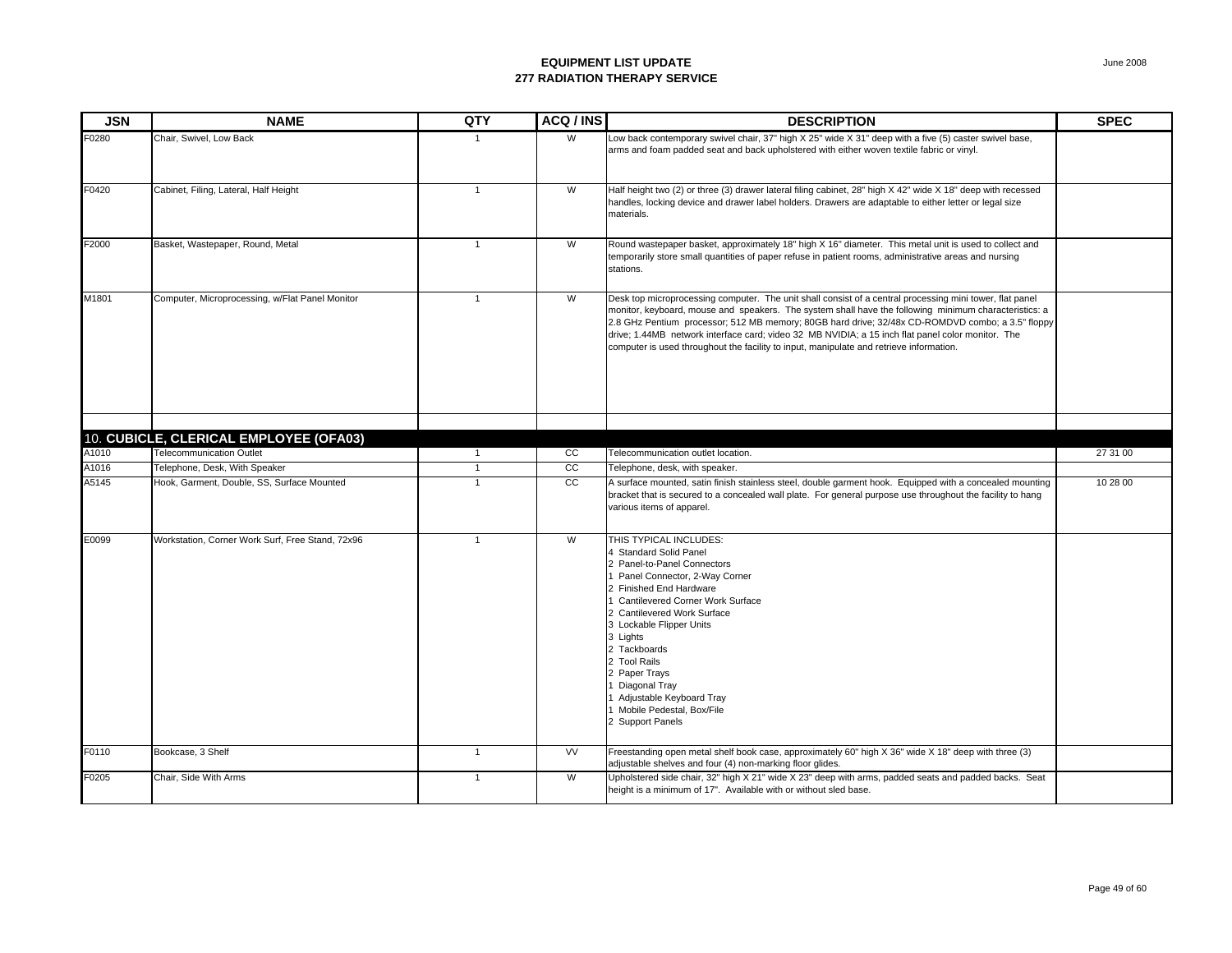| <b>JSN</b>        | <b>NAME</b>                                      | QTY          | ACQ/INS         | <b>DESCRIPTION</b>                                                                                                                                                                                                                                                                                                                                                                                                                                                                                                    | <b>SPEC</b> |
|-------------------|--------------------------------------------------|--------------|-----------------|-----------------------------------------------------------------------------------------------------------------------------------------------------------------------------------------------------------------------------------------------------------------------------------------------------------------------------------------------------------------------------------------------------------------------------------------------------------------------------------------------------------------------|-------------|
| F0275             | Chair, Swivel, High Back                         | $\mathbf 1$  | W               | Highback contemporary swivel chair, 41" high X 23" wide X 23" deep with five (5) caster swivel base and<br>arms. Chair may be used at desks or in conference rooms. Back and seat are foam padded and<br>upholstered with either woven textile fabric or vinyl.                                                                                                                                                                                                                                                       |             |
| F0420             | Cabinet, Filing, Lateral, Half Height            | $\mathbf{1}$ | W               | Half height two (2) or three (3) drawer lateral filing cabinet, 28" high X 42" wide X 18" deep with recessed<br>handles, locking device and drawer label holders. Drawers are adaptable to either letter or legal size<br>materials.                                                                                                                                                                                                                                                                                  |             |
| F2000             | Basket, Wastepaper, Round, Metal                 | $\mathbf{1}$ | W               | Round wastepaper basket, approximately 18" high X 16" diameter. This metal unit is used to collect and<br>temporarily store small quantities of paper refuse in patient rooms, administrative areas and nursing<br>stations.                                                                                                                                                                                                                                                                                          |             |
| M1801             | Computer, Microprocessing, w/Flat Panel Monitor  | $\mathbf{1}$ | W               | Desk top microprocessing computer. The unit shall consist of a central processing mini tower, flat panel<br>monitor, keyboard, mouse and speakers. The system shall have the following minimum characteristics: a<br>2.8 GHz Pentium processor; 512 MB memory; 80GB hard drive; 32/48x CD-ROMDVD combo; a 3.5" floppy<br>drive; 1.44MB network interface card; video 32 MB NVIDIA; a 15 inch flat panel color monitor. The<br>computer is used throughout the facility to input, manipulate and retrieve information. |             |
|                   | 11. CUBICLE, DATA PROCESSING (OFA03)             |              |                 |                                                                                                                                                                                                                                                                                                                                                                                                                                                                                                                       |             |
| A1010             | <b>Telecommunication Outlet</b>                  | $\mathbf{1}$ | cc              | Telecommunication outlet location.                                                                                                                                                                                                                                                                                                                                                                                                                                                                                    | 27 31 00    |
| A <sub>1016</sub> | Telephone, Desk, With Speaker                    | $\mathbf{1}$ | $\overline{cc}$ | Telephone, desk, with speaker.                                                                                                                                                                                                                                                                                                                                                                                                                                                                                        |             |
| A5145             | Hook, Garment, Double, SS, Surface Mounted       | $\mathbf{1}$ | cc              | A surface mounted, satin finish stainless steel, double garment hook. Equipped with a concealed mounting<br>bracket that is secured to a concealed wall plate. For general purpose use throughout the facility to hang<br>various items of apparel.                                                                                                                                                                                                                                                                   | 10 28 00    |
| E0099             | Workstation, Corner Work Surf, Free Stand, 72x96 | $\mathbf{1}$ | W               | THIS TYPICAL INCLUDES:<br><b>1 Standard Solid Panel</b><br>2 Panel-to-Panel Connectors<br>Panel Connector, 2-Way Corner<br>2 Finished End Hardware<br>Cantilevered Corner Work Surface<br>2 Cantilevered Work Surface<br>3 Lockable Flipper Units<br>3 Lights<br>2 Tackboards<br>2 Tool Rails<br>2 Paper Trays<br>Diagonal Tray<br>Adjustable Keyboard Tray<br>Mobile Pedestal, Box/File<br>Support Panels                                                                                                            |             |
| F0110             | Bookcase, 3 Shelf                                | $\mathbf{1}$ | <b>VV</b>       | Freestanding open metal shelf book case, approximately 60" high X 36" wide X 18" deep with three (3)<br>adjustable shelves and four (4) non-marking floor glides.                                                                                                                                                                                                                                                                                                                                                     |             |
| F0205             | Chair, Side With Arms                            | $\mathbf{1}$ | W               | Upholstered side chair, 32" high X 21" wide X 23" deep with arms, padded seats and padded backs. Seat<br>height is a minimum of 17". Available with or without sled base.                                                                                                                                                                                                                                                                                                                                             |             |
| F0275             | Chair, Swivel, High Back                         | $\mathbf{1}$ | W               | Highback contemporary swivel chair, 41" high X 23" wide X 23" deep with five (5) caster swivel base and<br>arms. Chair may be used at desks or in conference rooms. Back and seat are foam padded and<br>upholstered with either woven textile fabric or vinyl.                                                                                                                                                                                                                                                       |             |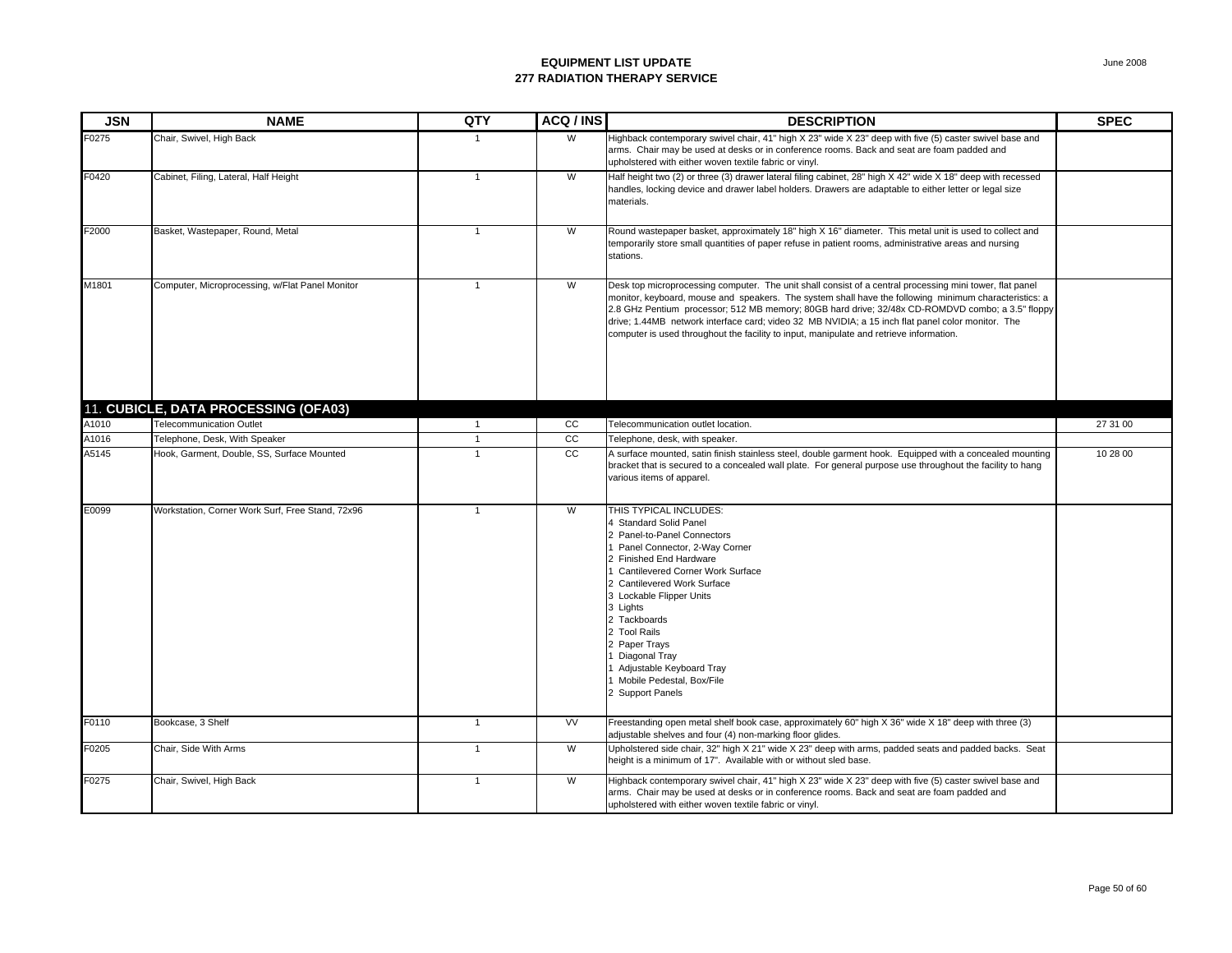| <b>JSN</b> | <b>NAME</b>                                       | QTY            | ACQ/INS       | <b>DESCRIPTION</b>                                                                                                                                                                                                                                                                                                                                                                                                                                                                                                    | <b>SPEC</b> |
|------------|---------------------------------------------------|----------------|---------------|-----------------------------------------------------------------------------------------------------------------------------------------------------------------------------------------------------------------------------------------------------------------------------------------------------------------------------------------------------------------------------------------------------------------------------------------------------------------------------------------------------------------------|-------------|
| F0420      | Cabinet, Filing, Lateral, Half Height             |                | W             | Half height two (2) or three (3) drawer lateral filing cabinet, 28" high X 42" wide X 18" deep with recessed<br>handles, locking device and drawer label holders. Drawers are adaptable to either letter or legal size<br>materials.                                                                                                                                                                                                                                                                                  |             |
| F2000      | Basket, Wastepaper, Round, Metal                  | $\overline{1}$ | W             | Round wastepaper basket, approximately 18" high X 16" diameter. This metal unit is used to collect and<br>temporarily store small quantities of paper refuse in patient rooms, administrative areas and nursing<br>stations.                                                                                                                                                                                                                                                                                          |             |
| M1801      | Computer, Microprocessing, w/Flat Panel Monitor   | 1              | W             | Desk top microprocessing computer. The unit shall consist of a central processing mini tower, flat panel<br>monitor, keyboard, mouse and speakers. The system shall have the following minimum characteristics: a<br>2.8 GHz Pentium processor; 512 MB memory; 80GB hard drive; 32/48x CD-ROMDVD combo; a 3.5" floppy<br>drive; 1.44MB network interface card; video 32 MB NVIDIA; a 15 inch flat panel color monitor. The<br>computer is used throughout the facility to input, manipulate and retrieve information. |             |
|            |                                                   |                |               |                                                                                                                                                                                                                                                                                                                                                                                                                                                                                                                       |             |
|            | 12. OFFICE, QUALITY ASSURANCE (OFDR1)             |                |               |                                                                                                                                                                                                                                                                                                                                                                                                                                                                                                                       |             |
| A1010      | <b>Telecommunication Outlet</b>                   | $\overline{1}$ | cc            | Telecommunication outlet location.                                                                                                                                                                                                                                                                                                                                                                                                                                                                                    | 27 31 00    |
| A1011      | Telephone, Desk, 1 Line                           | $\overline{1}$ | cc            | Telephone, desk, 1 line.                                                                                                                                                                                                                                                                                                                                                                                                                                                                                              | 27 31 00    |
| A5145      | Hook, Garment, Double, SS, Surface Mounted        | $\mathbf{1}$   | <sub>CC</sub> | A surface mounted, satin finish stainless steel, double garment hook. Equipped with a concealed mounting<br>bracket that is secured to a concealed wall plate. For general purpose use throughout the facility to hang<br>various items of apparel.                                                                                                                                                                                                                                                                   | 10 28 00    |
| A6046      | Artwork, Decorative, With Frame                   | $\overline{1}$ | W             | This JSN is to be used for determining and defining location of decorative artwork.                                                                                                                                                                                                                                                                                                                                                                                                                                   |             |
| E0072      | Workstation, Corner Work Surface, Wall Mtd, 72x96 |                | W             | THIS TYPICAL INCLUDES:<br>5 VERTICAL HANGING STRIPS<br>3 LOCKABLE FLIPPER UNITS<br>3 SHELVES, STORAGE/DISPLAY<br>3 LIGHTS<br>2 TACKBOARDS<br>2 TOOL RAILS<br>2 PAPER TRAYS<br>1 DIAGONAL TRAY<br>2 CANTILEVERED WORK SURFACES<br>1 CANTILEVERED CORNER WORK SURFACE<br>1 ADJUSTABLE KEYBOARD TRAY<br>1 MOBILE PEDESTAL, BOX/FILE<br>PENCIL DRAWER<br>1 CPU HOLDER                                                                                                                                                     |             |
| F0115      | Bookcase, Open, 5 Shelf                           | $\overline{1}$ | W             | Freestanding open shelf bookcase, approximately 82" high X 37" wide X 18" deep with 5 (five) adjustable<br>shelves. Unit can be separate or part of a system with available add-on shelving.                                                                                                                                                                                                                                                                                                                          |             |
| F0205      | Chair, Side With Arms                             | $\overline{1}$ | W             | Upholstered side chair, 32" high X 21" wide X 23" deep with arms, padded seats and padded backs. Seat<br>height is a minimum of 17". Available with or without sled base.                                                                                                                                                                                                                                                                                                                                             |             |
| F0275      | Chair, Swivel, High Back                          | $\overline{1}$ | W             | Highback contemporary swivel chair, 41" high X 23" wide X 23" deep with five (5) caster swivel base and<br>arms. Chair may be used at desks or in conference rooms. Back and seat are foam padded and<br>upholstered with either woven textile fabric or vinyl.                                                                                                                                                                                                                                                       |             |
| F0420      | Cabinet, Filing, Lateral, Half Height             | $\overline{1}$ | W             | Half height two (2) or three (3) drawer lateral filing cabinet, 28" high X 42" wide X 18" deep with recessed<br>handles, locking device and drawer label holders. Drawers are adaptable to either letter or legal size<br>materials.                                                                                                                                                                                                                                                                                  |             |
| F2000      | Basket, Wastepaper, Round, Metal                  | $\mathbf{1}$   | W             | Round wastepaper basket, approximately 18" high X 16" diameter. This metal unit is used to collect and<br>temporarily store small quantities of paper refuse in patient rooms, administrative areas and nursing<br>stations.                                                                                                                                                                                                                                                                                          |             |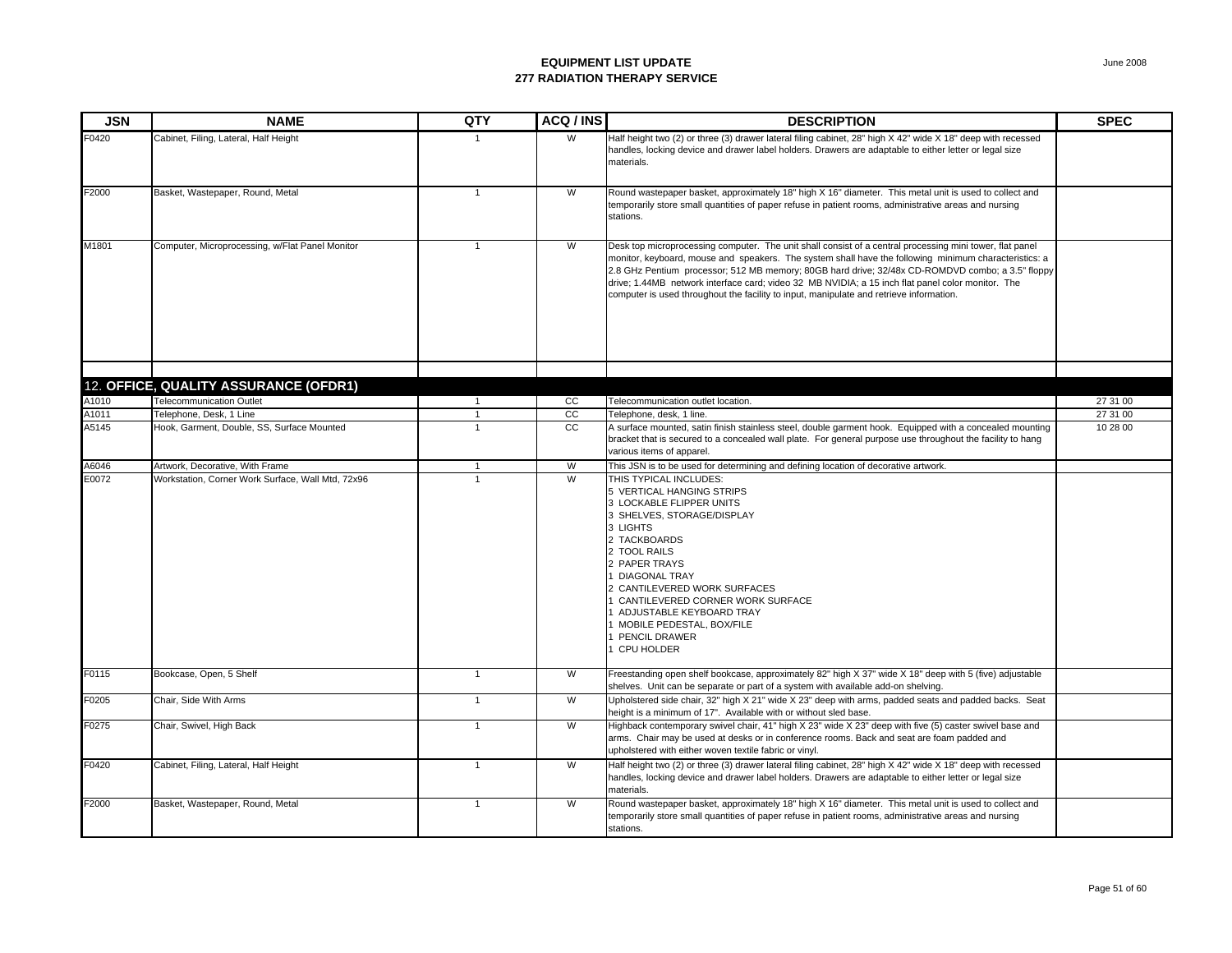| <b>JSN</b> | <b>NAME</b>                                      | QTY            | ACQ/INS         | <b>DESCRIPTION</b>                                                                                                                                                                                                                                                                                                                                                                                                                                                                                                                                                                                                                               | <b>SPEC</b> |
|------------|--------------------------------------------------|----------------|-----------------|--------------------------------------------------------------------------------------------------------------------------------------------------------------------------------------------------------------------------------------------------------------------------------------------------------------------------------------------------------------------------------------------------------------------------------------------------------------------------------------------------------------------------------------------------------------------------------------------------------------------------------------------------|-------------|
| F3200      | Clock, Battery, 12" Diameter                     | $\mathbf{1}$   | W               | Clock, 12" diameter. Round surface, easy to read numbers with sweep second hand. Wall mounted unit<br>for use when impractical to install a fully synchronized clock system. Battery operated, (batteries not<br>included).                                                                                                                                                                                                                                                                                                                                                                                                                      |             |
| M1801      | Computer, Microprocessing, w/Flat Panel Monitor  | $\overline{1}$ | W               | Desk top microprocessing computer. The unit shall consist of a central processing mini tower, flat panel<br>monitor, keyboard, mouse and speakers. The system shall have the following minimum characteristics: a<br>2.8 GHz Pentium processor; 512 MB memory; 80GB hard drive; 32/48x CD-ROMDVD combo; a 3.5" floppy<br>drive; 1.44MB network interface card; video 32 MB NVIDIA; a 15 inch flat panel color monitor. The<br>computer is used throughout the facility to input, manipulate and retrieve information.                                                                                                                            |             |
| M1840      | Printer/Copier/Fax Combination                   | $\overline{1}$ | <b>VV</b>       | Multifunctional printer, fax, scanner and copier (PFC) all-in-one machine.                                                                                                                                                                                                                                                                                                                                                                                                                                                                                                                                                                       |             |
| X4122      | Console, PACS, Remote View, 2k X 2k, 2 Monitors  | $\mathbf{1}$   | CF              | Two monitor remote viewing station for picture and retrieval (DIN/PACS) system. This station is for use by<br>providers inside or outside radiology to review images. Station includes local image storage, image<br>manipulation and simultaneous display of multiple images on a two 2058 X 2058 image display CRT's.<br>Images are stored on a resident memory and roll off to long term storage as more recent images are sent to<br>the station. Provider may request images from the PACS by LAN for image and result receipt. Console<br>must be DICOM compliant. Input may be by keyboard, mouse, trackball or voice activated commands. |             |
|            | 13. CUBICLE, SCHEDULER (OFA03)                   |                |                 |                                                                                                                                                                                                                                                                                                                                                                                                                                                                                                                                                                                                                                                  |             |
| A1010      | <b>Telecommunication Outlet</b>                  | $\overline{1}$ | cc              | Telecommunication outlet location.                                                                                                                                                                                                                                                                                                                                                                                                                                                                                                                                                                                                               | 27 31 00    |
| A1016      | Telephone, Desk, With Speaker                    | $\mathbf{1}$   | $\overline{cc}$ | Telephone, desk, with speaker.                                                                                                                                                                                                                                                                                                                                                                                                                                                                                                                                                                                                                   | 27 31 00    |
| A5145      | Hook, Garment, Double, SS, Surface Mounted       | $\overline{1}$ | cc              | A surface mounted, satin finish stainless steel, double garment hook. Equipped with a concealed mounting<br>bracket that is secured to a concealed wall plate. For general purpose use throughout the facility to hang<br>various items of apparel.                                                                                                                                                                                                                                                                                                                                                                                              | 10 28 00    |
| E0099      | Workstation, Corner Work Surf, Free Stand, 72x96 | $\overline{1}$ | W               | THIS TYPICAL INCLUDES:<br><b>Standard Solid Panel</b><br>2 Panel-to-Panel Connectors<br>Panel Connector, 2-Way Corner<br>Finished End Hardware<br>Cantilevered Corner Work Surface<br><b>Cantilevered Work Surface</b><br>3 Lockable Flipper Units<br>3 Lights<br>2 Tackboards<br>2 Tool Rails<br>2 Paper Trays<br>Diagonal Tray<br>Adjustable Keyboard Tray<br>Mobile Pedestal, Box/File<br>2 Support Panels                                                                                                                                                                                                                                    |             |
| F0110      | Bookcase, 3 Shelf                                | $\mathbf{1}$   | <b>VV</b>       | Freestanding open metal shelf book case, approximately 60" high X 36" wide X 18" deep with three (3)<br>adjustable shelves and four (4) non-marking floor glides.                                                                                                                                                                                                                                                                                                                                                                                                                                                                                |             |
| F0205      | Chair, Side With Arms                            | $\mathbf{1}$   | W               | Upholstered side chair, 32" high X 21" wide X 23" deep with arms, padded seats and padded backs. Seat<br>height is a minimum of 17". Available with or without sled base.                                                                                                                                                                                                                                                                                                                                                                                                                                                                        |             |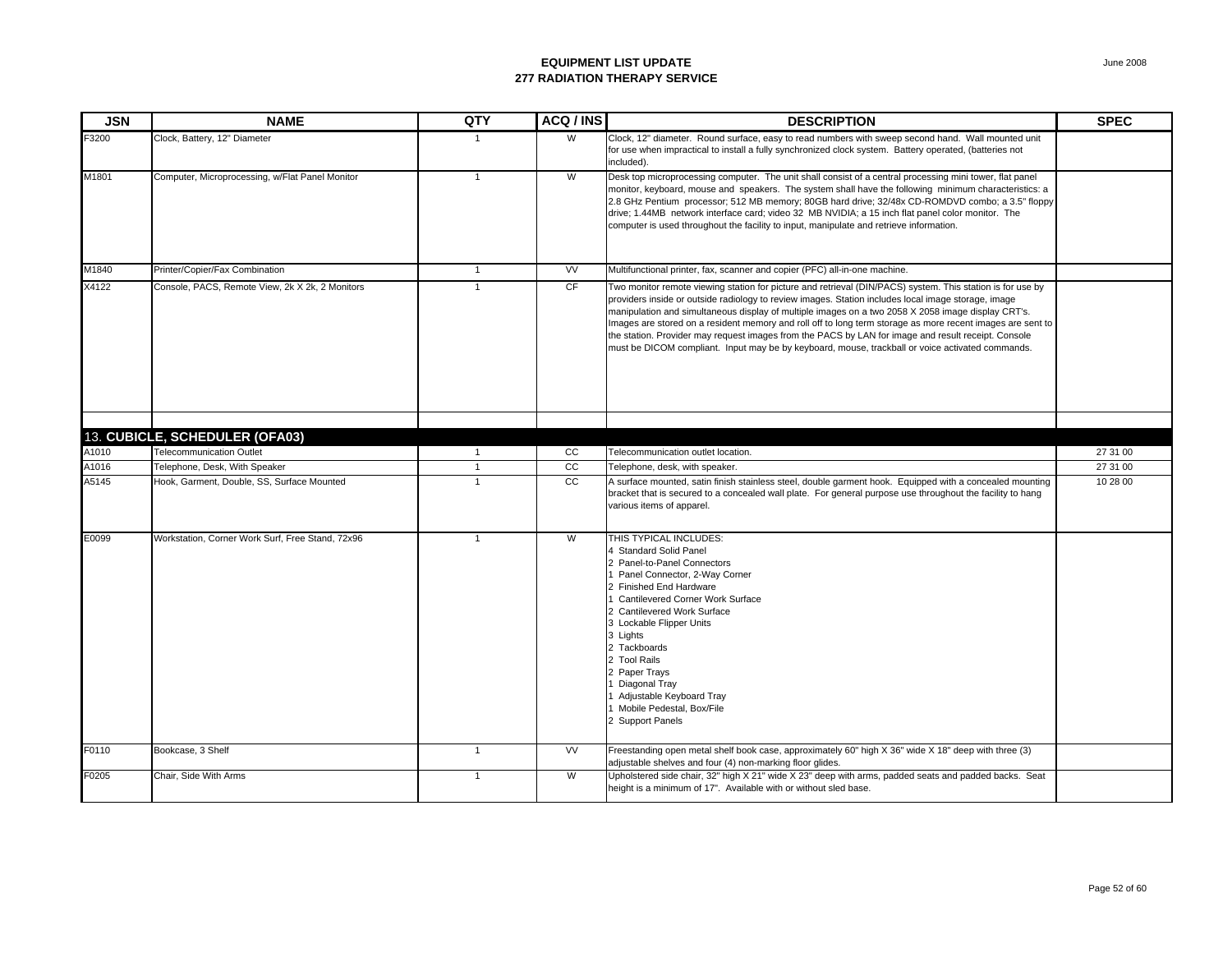| <b>JSN</b> | <b>NAME</b>                                      | QTY            | ACQ / INS       | <b>DESCRIPTION</b>                                                                                                                                                                                                                                                                                                                                                                                                                                                                                                    | <b>SPEC</b> |
|------------|--------------------------------------------------|----------------|-----------------|-----------------------------------------------------------------------------------------------------------------------------------------------------------------------------------------------------------------------------------------------------------------------------------------------------------------------------------------------------------------------------------------------------------------------------------------------------------------------------------------------------------------------|-------------|
| F0275      | Chair, Swivel, High Back                         | -1             | W               | Highback contemporary swivel chair, 41" high X 23" wide X 23" deep with five (5) caster swivel base and<br>arms. Chair may be used at desks or in conference rooms. Back and seat are foam padded and<br>upholstered with either woven textile fabric or vinyl.                                                                                                                                                                                                                                                       |             |
| F0420      | Cabinet, Filing, Lateral, Half Height            | $\mathbf{1}$   | W               | Half height two (2) or three (3) drawer lateral filing cabinet, 28" high X 42" wide X 18" deep with recessed<br>handles, locking device and drawer label holders. Drawers are adaptable to either letter or legal size<br>materials.                                                                                                                                                                                                                                                                                  |             |
| F2000      | Basket, Wastepaper, Round, Metal                 | $\overline{1}$ | W               | Round wastepaper basket, approximately 18" high X 16" diameter. This metal unit is used to collect and<br>temporarily store small quantities of paper refuse in patient rooms, administrative areas and nursing<br>stations.                                                                                                                                                                                                                                                                                          |             |
| M1801      | Computer, Microprocessing, w/Flat Panel Monitor  | $\mathbf{1}$   | W               | Desk top microprocessing computer. The unit shall consist of a central processing mini tower, flat panel<br>monitor, keyboard, mouse and speakers. The system shall have the following minimum characteristics: a<br>2.8 GHz Pentium processor; 512 MB memory; 80GB hard drive; 32/48x CD-ROMDVD combo; a 3.5" floppy<br>drive; 1.44MB network interface card; video 32 MB NVIDIA; a 15 inch flat panel color monitor. The<br>computer is used throughout the facility to input, manipulate and retrieve information. |             |
|            | 14. CUBICLE, TRANSCRIPTIONIST (OFA03)            |                |                 |                                                                                                                                                                                                                                                                                                                                                                                                                                                                                                                       |             |
| A1010      | Telecommunication Outlet                         | $\overline{1}$ | cc              | Telecommunication outlet location.                                                                                                                                                                                                                                                                                                                                                                                                                                                                                    | 27 31 00    |
| A1016      | Telephone, Desk, With Speaker                    | $\overline{1}$ | $\overline{cc}$ | Telephone, desk, with speaker.                                                                                                                                                                                                                                                                                                                                                                                                                                                                                        | 27 31 00    |
| A5145      | Hook, Garment, Double, SS, Surface Mounted       | $\mathbf{1}$   | cc              | A surface mounted, satin finish stainless steel, double garment hook. Equipped with a concealed mounting<br>bracket that is secured to a concealed wall plate. For general purpose use throughout the facility to hang<br>various items of apparel.                                                                                                                                                                                                                                                                   | 10 28 00    |
| E0099      | Workstation, Corner Work Surf, Free Stand, 72x96 | $\mathbf{1}$   | W               | THIS TYPICAL INCLUDES:<br>4 Standard Solid Panel<br>2 Panel-to-Panel Connectors<br>1 Panel Connector, 2-Way Corner<br>2 Finished End Hardware<br><b>Cantilevered Corner Work Surface</b><br>2 Cantilevered Work Surface<br>3 Lockable Flipper Units<br>3 Lights<br>2 Tackboards<br>2 Tool Rails<br>2 Paper Trays<br>Diagonal Tray<br>Adjustable Keyboard Tray<br>1 Mobile Pedestal, Box/File<br>2 Support Panels                                                                                                      |             |
| F0110      | Bookcase, 3 Shelf                                | $\overline{1}$ | <b>VV</b>       | Freestanding open metal shelf book case, approximately 60" high X 36" wide X 18" deep with three (3)<br>adjustable shelves and four (4) non-marking floor glides.                                                                                                                                                                                                                                                                                                                                                     |             |
| F0205      | Chair, Side With Arms                            | $\mathbf{1}$   | W               | Upholstered side chair, 32" high X 21" wide X 23" deep with arms, padded seats and padded backs. Seat<br>height is a minimum of 17". Available with or without sled base.                                                                                                                                                                                                                                                                                                                                             |             |
| F0275      | Chair, Swivel, High Back                         | $\overline{1}$ | W               | Highback contemporary swivel chair, 41" high X 23" wide X 23" deep with five (5) caster swivel base and<br>arms. Chair may be used at desks or in conference rooms. Back and seat are foam padded and<br>upholstered with either woven textile fabric or vinyl.                                                                                                                                                                                                                                                       |             |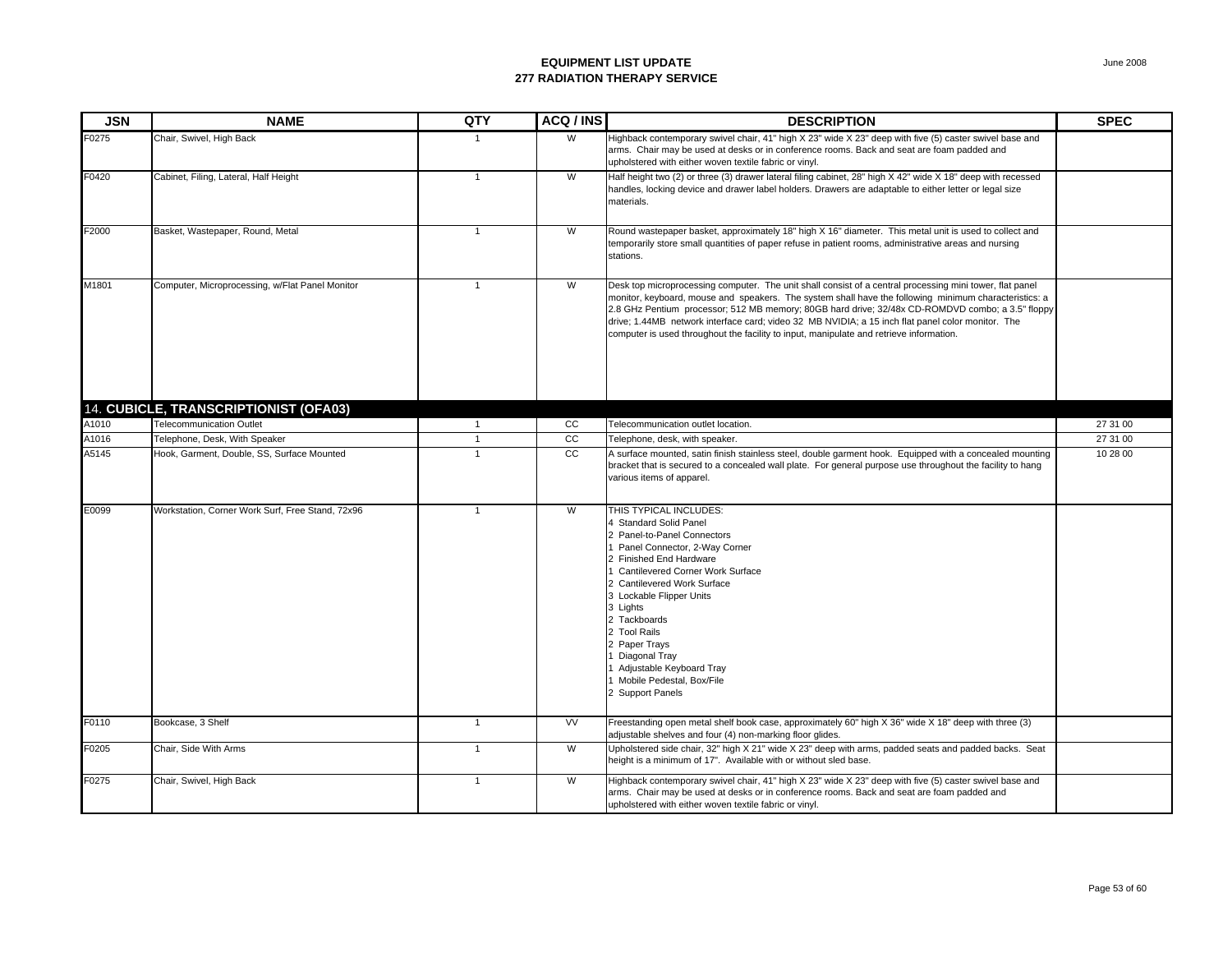| <b>JSN</b> | NAME                                            | QTY            | ACQ/INS        | <b>DESCRIPTION</b>                                                                                                                                                                                                                                                                                                                                                                                                                                                                                                    | <b>SPEC</b> |
|------------|-------------------------------------------------|----------------|----------------|-----------------------------------------------------------------------------------------------------------------------------------------------------------------------------------------------------------------------------------------------------------------------------------------------------------------------------------------------------------------------------------------------------------------------------------------------------------------------------------------------------------------------|-------------|
| F0420      | Cabinet, Filing, Lateral, Half Height           |                | W              | Half height two (2) or three (3) drawer lateral filing cabinet, 28" high X 42" wide X 18" deep with recessed<br>handles, locking device and drawer label holders. Drawers are adaptable to either letter or legal size<br>materials.                                                                                                                                                                                                                                                                                  |             |
| F2000      | Basket, Wastepaper, Round, Metal                | $\overline{1}$ | W              | Round wastepaper basket, approximately 18" high X 16" diameter. This metal unit is used to collect and<br>temporarily store small quantities of paper refuse in patient rooms, administrative areas and nursing<br>stations.                                                                                                                                                                                                                                                                                          |             |
| M1801      | Computer, Microprocessing, w/Flat Panel Monitor | $\overline{1}$ | W              | Desk top microprocessing computer. The unit shall consist of a central processing mini tower, flat panel<br>monitor, keyboard, mouse and speakers. The system shall have the following minimum characteristics: a<br>2.8 GHz Pentium processor; 512 MB memory; 80GB hard drive; 32/48x CD-ROMDVD combo; a 3.5" floppy<br>drive; 1.44MB network interface card; video 32 MB NVIDIA; a 15 inch flat panel color monitor. The<br>computer is used throughout the facility to input, manipulate and retrieve information. |             |
|            | <b>15. PATIENT RECORDS FILING (XFFA2)</b>       |                |                |                                                                                                                                                                                                                                                                                                                                                                                                                                                                                                                       |             |
| A1010      | Telecommunication Outlet                        | $\overline{1}$ | CC             | Telecommunication outlet location.                                                                                                                                                                                                                                                                                                                                                                                                                                                                                    | 27 31 00    |
| A1012      | Telephone, Wall Mounted, 1 Line                 | $\overline{1}$ | cc             | Telephone, wall mounted, 1 line.                                                                                                                                                                                                                                                                                                                                                                                                                                                                                      | 27 31 00    |
| A1150      | Shelving, File, Open, Patient Records           | AR             | $\overline{W}$ | Patient records open file shelving. Freestanding metal unit with 6 adjustable shelves, backstops, and<br>dividers. Shelving assembly allows adding on of additional shelf units. For clinical and outpatient<br>treatment records.                                                                                                                                                                                                                                                                                    |             |
|            | 17. CONFERENCE ROOM (CRR01)                     |                |                |                                                                                                                                                                                                                                                                                                                                                                                                                                                                                                                       |             |
| A1010      | <b>Telecommunication Outlet</b>                 | $\overline{1}$ | cc             | Telecommunication outlet location.                                                                                                                                                                                                                                                                                                                                                                                                                                                                                    | 27 31 00    |
| A1011      | Telephone, Desk, 1 Line                         | $\mathbf{1}$   | cc             | Telephone, desk, 1 line.                                                                                                                                                                                                                                                                                                                                                                                                                                                                                              | 27 31 00    |
| A5145      | Hook, Garment, Double, SS, Surface Mounted      | $\mathbf{1}$   | CC             | A surface mounted, satin finish stainless steel, double garment hook. Equipped with a concealed mounting<br>bracket that is secured to a concealed wall plate. For general purpose use throughout the facility to hang<br>various items of apparel.                                                                                                                                                                                                                                                                   | 10 28 00    |
| A6046      | Artwork, Decorative, With Frame                 | $\overline{1}$ | VV             | This JSN is to be used for determining and defining location of decorative artwork.                                                                                                                                                                                                                                                                                                                                                                                                                                   |             |
| F0115      | Bookcase, Open, 5 Shelf                         | $\overline{1}$ | $\overline{W}$ | Freestanding open shelf bookcase, approximately 82" high X 37" wide X 18" deep with 5 (five) adjustable<br>shelves. Unit can be separate or part of a system with available add-on shelving.                                                                                                                                                                                                                                                                                                                          |             |
| F0220      | Chair, Conference                               | <b>AR</b>      | W              | Conference chair designed to complement the executive furniture package selected. Foam rubber<br>cushioned seats and backs covered with either woven fabric or vinyl. Base with 5 (five) swivel casters.                                                                                                                                                                                                                                                                                                              |             |
| F0300      | Chair, Task, Swivel, With Arms                  | $\mathbf{1}$   | W              | Task chair, approximately 34" H X 26" W X 22" D with adjustable arms and a five caster adjustable swivel<br>base. Seat and back are foam padded and upholstered in woven fabric or vinyl.                                                                                                                                                                                                                                                                                                                             |             |
| F0465      | Cabinet, Storage, 2 Door, 5 Shelf               | $\overline{1}$ | W              | Storage cabinet, 78" high X 48" wide X 24" deep with two (2) doors and five (5) adjustable shelves.                                                                                                                                                                                                                                                                                                                                                                                                                   |             |
| F0690      | Workstation, Computer, Enclosed, With Lock      | $\mathbf{1}$   | W              | Computer operator workstation ,approximately 58" high X 36" wide X 25" deep. A fully enclosed<br>workstation for a computer, monitor, printer and supplies. Cabinet has two lockable doors.                                                                                                                                                                                                                                                                                                                           |             |
| F0755      | Table, Conference, Wood                         | $\overline{1}$ | W              | Executive conference table. Dimensions are approximately 30" high, 48" wide with lengths varying from<br>74" to 96". These tables add traditional elegance to any conference room.                                                                                                                                                                                                                                                                                                                                    |             |
| F0835      | Stand, Projection                               | $\overline{1}$ | W              | Mobile projection stand with electrical outlet. Equipped with four (4) swivel casters with anti-shimmy spring<br>cups, non-marking wheels, two (2) locking, and shelf storage. Convenience outlet required at point of use.                                                                                                                                                                                                                                                                                           |             |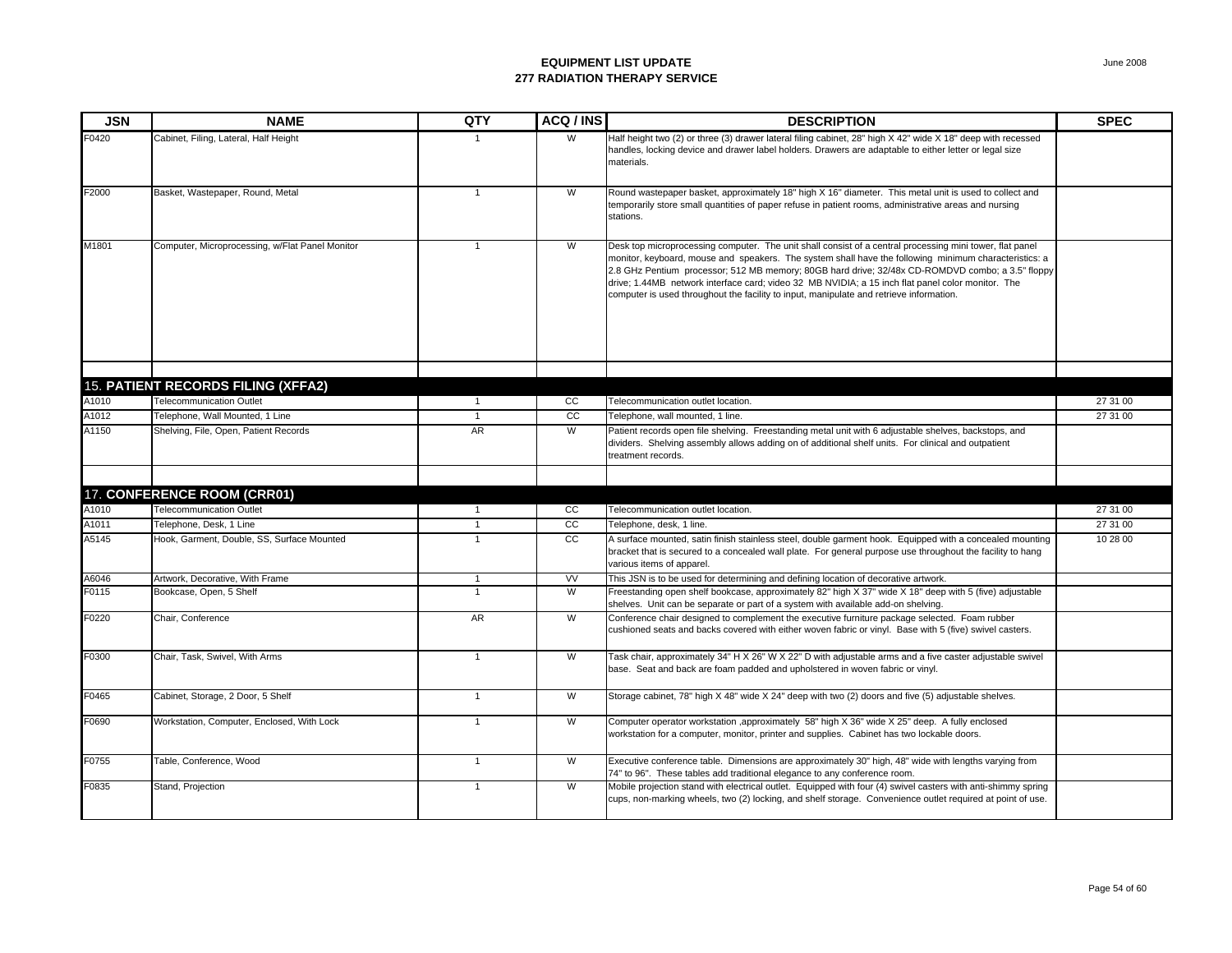| <b>JSN</b> | <b>NAME</b>                                     | QTY            | ACQ / INS | <b>DESCRIPTION</b>                                                                                                                                                                                                                                                                                                                                                                                                                                                                                                                                                                                                                               | <b>SPEC</b> |
|------------|-------------------------------------------------|----------------|-----------|--------------------------------------------------------------------------------------------------------------------------------------------------------------------------------------------------------------------------------------------------------------------------------------------------------------------------------------------------------------------------------------------------------------------------------------------------------------------------------------------------------------------------------------------------------------------------------------------------------------------------------------------------|-------------|
| F2000      | Basket, Wastepaper, Round, Metal                |                | W         | Round wastepaper basket, approximately 18" high X 16" diameter. This metal unit is used to collect and<br>temporarily store small quantities of paper refuse in patient rooms, administrative areas and nursing<br>stations.                                                                                                                                                                                                                                                                                                                                                                                                                     |             |
| F2100      | Lectern, Mobile, With Reading Light             | $\overline{1}$ | W         | Portable floor lectern with reading light and self-contained audio. May use 110V or batteries (not included).<br>Convenience outlet required if not using batteries.                                                                                                                                                                                                                                                                                                                                                                                                                                                                             |             |
| F2225      | Projector, Overhead                             | $\overline{1}$ | W         | Overhead transparency projector with hi-low lamp switch, thermal safety switch and 15 foot power cord.<br>Convenience outlet required at point of use.                                                                                                                                                                                                                                                                                                                                                                                                                                                                                           |             |
| F3055      | Whiteboard, With Sliding Panels.                | $\overline{1}$ | W         | Standard installations consist of sliding panels and a fixed back panel with the choice of chalkboard,<br>markerboard, bulletin board, or a combination of these choices.                                                                                                                                                                                                                                                                                                                                                                                                                                                                        |             |
| F3200      | Clock, Battery, 12" Diameter                    | $\overline{1}$ | W         | Clock, 12" diameter. Round surface, easy to read numbers with sweep second hand. Wall mounted unit<br>for use when impractical to install a fully synchronized clock system. Battery operated, (batteries not<br>included).                                                                                                                                                                                                                                                                                                                                                                                                                      |             |
| F3230      | Rack, Hat / Coat, Wall Mounted                  | $\overline{1}$ | W         | Wall mounted hat / coat rack. Decoratively styled and equipped with bars, hooks and hat shelf. For use in<br>waiting rooms.                                                                                                                                                                                                                                                                                                                                                                                                                                                                                                                      |             |
| M0385      | Projector, Multimedia/Data                      | $\mathbf{1}$   | W         | The projector shall provide computer and video projections. Minimum features included:<br>Brightness of not less than 600 ANSI (American National Standards Institute) Lumens, and a minimum<br>resolution format of 800 X 600 pixels (SVGA). The projector shall be portable and weigh no more than 10<br>pounds. It shall include a zoom lens and computer and video input ports.                                                                                                                                                                                                                                                              |             |
| M0400      | Screen, Projection, 144x144, Remote Control     | $\mathbf{1}$   | cc        | Wall or ceiling mounted, roll-up type screen with remote control. Includes multiple controls to operate the<br>screen from two or more locations, wireless remote control, adjustable preset limit switches, and black<br>borders on all sides. Screen is housed in a solid wood or metal case with removable motor module. For a<br>classroom, conference room, or large auditorium.                                                                                                                                                                                                                                                            |             |
| M0415      | Projector, Slide, Carousel                      | $\overline{1}$ | CC        | Carousel slide projector, approximately 6"H X 14"W X 13"D with auto focus zoom lens, remote control and<br>10 foot power cord. Convenience outlet required at point of use.                                                                                                                                                                                                                                                                                                                                                                                                                                                                      |             |
| M0430      | Recorder / Player, Cassette, Video              | $\mathbf{1}$   | W         | Professional video cassette recorder / player, approximately 5" high X 15" wide X 14" deep with VHS,<br>NTSC, PAL, SECAM, MESECAM video cassette recorder / player capacity; 10 X picture search forward<br>and reverse; long pause mode; digital hour meter and channel 1 dubbing. Convenience outlet required at<br>point of use.                                                                                                                                                                                                                                                                                                              |             |
| M0507      | Video Teleconferencing System                   | $\overline{1}$ | W         | Shall be a video conferencing unit consisting of a camera, microphone, video/audio compression<br>components, a component cart and a 32 inch monitor. It shall provide live audio-visual conferencing<br>capabilities to dispersed geographic sites.                                                                                                                                                                                                                                                                                                                                                                                             |             |
| M1801      | Computer, Microprocessing, w/Flat Panel Monitor | $\overline{1}$ | W         | Desk top microprocessing computer. The unit shall consist of a central processing mini tower, flat panel<br>monitor, keyboard, mouse and speakers. The system shall have the following minimum characteristics: a<br>2.8 GHz Pentium processor; 512 MB memory; 80GB hard drive; 32/48x CD-ROMDVD combo; a 3.5" floppy<br>drive; 1.44MB network interface card; video 32 MB NVIDIA; a 15 inch flat panel color monitor. The<br>computer is used throughout the facility to input, manipulate and retrieve information.                                                                                                                            |             |
| X3940      | Illuminator, Film, 8 Panels, Wall Mounted       | $\mathbf{1}$   | W         | Film illuminator, 8 panels, wall mounted. This unit has a stainless steel or light gray baked enamel finish.<br>It consists of two 4-panel illuminators, with dual switches and torque grip film holders. The lower<br>illuminator is tilted 35 degrees from the vertical while the upper illuminator is vertical (on two tier unit). It is<br>arranged to facilitate handling of the films and especially effective for seated viewing. The unit is used to<br>review and analyze X-ray films.                                                                                                                                                  |             |
| X4122      | Console, PACS, Remote View, 2k X 2k, 2 Monitors | $\overline{1}$ |           | Two monitor remote viewing station for picture and retrieval (DIN/PACS) system. This station is for use by<br>providers inside or outside radiology to review images. Station includes local image storage, image<br>manipulation and simultaneous display of multiple images on a two 2058 X 2058 image display CRT's.<br>Images are stored on a resident memory and roll off to long term storage as more recent images are sent to<br>the station. Provider may request images from the PACS by LAN for image and result receipt. Console<br>must be DICOM compliant. Input may be by keyboard, mouse, trackball or voice activated commands. |             |
|            | 18. COPY ROOM (RPR01)                           |                |           |                                                                                                                                                                                                                                                                                                                                                                                                                                                                                                                                                                                                                                                  |             |
| A1010      | <b>Telecommunication Outlet</b>                 | $\overline{1}$ | CC        | Telecommunication outlet location.                                                                                                                                                                                                                                                                                                                                                                                                                                                                                                                                                                                                               | 27 31 00    |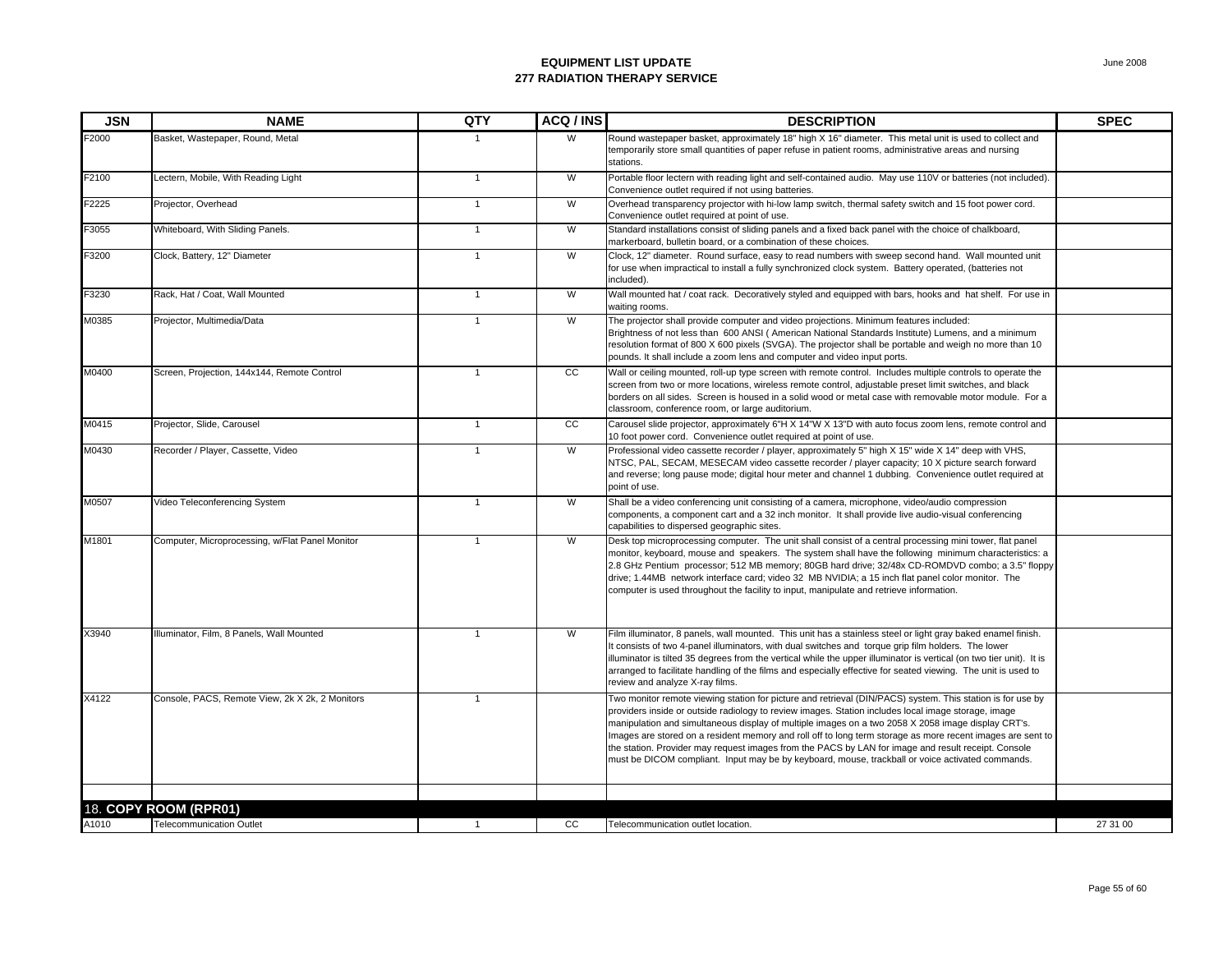| <b>JSN</b> | <b>NAME</b>                                       | QTY            | ACQ/INS         | <b>DESCRIPTION</b>                                                                                                                                                                                                                                                                                                                                                | <b>SPEC</b> |
|------------|---------------------------------------------------|----------------|-----------------|-------------------------------------------------------------------------------------------------------------------------------------------------------------------------------------------------------------------------------------------------------------------------------------------------------------------------------------------------------------------|-------------|
| A1011      | Telephone, Desk, 1 Line                           |                | cc              | Telephone, desk, 1 line.                                                                                                                                                                                                                                                                                                                                          | 27 31 00    |
| F0465      | Cabinet, Storage, 2 Door, 5 Shelf                 | $\mathbf{1}$   | W               | Storage cabinet, 78" high X 48" wide X 24" deep with two (2) doors and five (5) adjustable shelves.                                                                                                                                                                                                                                                               |             |
| F2000      | Basket, Wastepaper, Round, Metal                  | $\mathbf{1}$   | W               | Round wastepaper basket, approximately 18" high X 16" diameter. This metal unit is used to collect and<br>temporarily store small quantities of paper refuse in patient rooms, administrative areas and nursing<br>stations.                                                                                                                                      |             |
| F2540      | Shredder, Paper, Security                         | $\mathbf{1}$   | W               | Paper shredder, approximately 18" high X 15" wide X 12" deep with shredding unit and waste receptacle.                                                                                                                                                                                                                                                            |             |
| M1810      | Copier, Floor Standing, Digital                   | $\overline{1}$ | W               | Floor standing copier. Unit features automatic paper size selection, automatic document feeder and sorter.<br>The system also has zoom capabilities and automatic two-sided copying. For use where medium volume<br>reproduction is required in the range of 30 to 40 copies per minute.                                                                          |             |
| M2070      | Shelving, Storage, 77hx36wx18d                    | $\mathbf{1}$   | W               | Storage shelving unit approximately 77" H X 36" W X 18" D. Corrosion resistant baked enamel, galvanized<br>or stainless steel open unit with adjustable shelves. The closed version is also available. For use in the<br>storage room.                                                                                                                            |             |
|            | 19. STORAGE ROOM (SRS01)                          |                |                 |                                                                                                                                                                                                                                                                                                                                                                   |             |
| M2070      | Shelving, Storage, 77hx36wx18d                    | AR             | W               | Storage shelving unit approximately 77" H X 36" W X 18" D. Corrosion resistant baked enamel, galvanized<br>or stainless steel open unit with adjustable shelves. The closed version is also available. For use in the<br>storage room.                                                                                                                            |             |
|            |                                                   |                |                 |                                                                                                                                                                                                                                                                                                                                                                   |             |
|            | 20. STAFF LOUNGE (SL001)                          |                |                 |                                                                                                                                                                                                                                                                                                                                                                   |             |
| A1010      | Telecomunication outlet                           |                | cc              | Telecommunication outlet location.                                                                                                                                                                                                                                                                                                                                | 27 31 00    |
| A1012      | Telephone, Wall mounted, one line                 | $\mathbf{1}$   | $\overline{cc}$ | Telephone, wall mounted, 1 line.                                                                                                                                                                                                                                                                                                                                  | 27 31 00    |
| A1080      | Mirror, Posture, Wall Mounted                     | $\overline{1}$ | <b>CC</b>       | Wall mounted posture mirror. Consists of a 1/4" plate glass in a sturdy corrosion resistant frame with water<br>proof back. For educational and therapy programs.                                                                                                                                                                                                 | 10 28 00    |
| A5075      | Dispenser, Soap, Disposable                       | AR             | VV              | Disposable soap dispenser. One-handed dispensing operation. Designed to accommodate disposable<br>soap cartridge and valve.                                                                                                                                                                                                                                       |             |
| A5080      | Dispenser, Paper Towel, SS, Surface Mounted       | AR             | cc              | A surface mounted, satin finish stainless steel, single-fold, paper towel dispenser. Dispenser features:<br>tumbler lock; front hinged at bottom; and refill indicator slot. Minimum capacity 400 single-fold paper<br>towels. For general purpose use throughout the facility.                                                                                   | 10 28 00    |
| A5145      | Hook, Garment, Double, SS, Surface Mounted        | AR             | cc              | A surface mounted, satin finish stainless steel, double garment hook. Equipped with a concealed mounting<br>bracket that is secured to a concealed wall plate. For general purpose use throughout the facility to hang<br>various items of apparel.                                                                                                               | 10 28 00    |
| A5210      | Bracket, Television, Wall Mounted, w/Adjust Arm   | $\mathbf{1}$   | cc              | Wall mounted television bracket with adjustable arm. Consists of platform movable arm with full 120<br>degree swivel. Designed for holding wall mounted television units in patient rooms.                                                                                                                                                                        |             |
| A5220      | Bracket, Television, Wall Backing                 | $\mathbf{1}$   | CC              | Wall mounted television bracket backing which provides additional support and strength for the installation<br>of the television bracket. Option available for interior or exterior plate and sized for 12" 16" or 24" stud<br>spacing.                                                                                                                           |             |
| C02C0      | Cabinet, U/C/B, 1 Shelf, 1 Drawer, 1 DO, 36x24x22 | $\overline{1}$ | CC              | Standing height under counter base cabinet with an adjustable shelf and a full width drawer above a solid<br>right or left-hinged door (appropriate door hinge configuration to be indicated on equipment elevation<br>drawings). Also referred to as a combination cabinet or a drawer and cupboard cabinet. For general<br>purpose use throughout the facility. | 12 32 00    |
| C02D0      | Cabinet, U/C/B, 4 Drawer, 36x24x22                | $\mathbf{1}$   | cc              | Standing height under counter base cabinet with four full width drawers of equal height. Also referred to as<br>a drawer cabinet. For general purpose use throughout the facility.                                                                                                                                                                                | 12 32 00    |
| CO4P0      | Cabinet, Sink, U/C/B, 2 Door, 36x36x22            | $\mathbf{1}$   | $\overline{cc}$ | Standing height under counter base sink cabinet with solid hinged doors. Also referred to as a double-door<br>sink cabinet. For general purpose use throughout the facility where a sink is to be used. Coordinate<br>actual clear cabinet dimension with the actual outside dimension of sink that is specified to ensure that they<br>are compatible.           | 12 32 00    |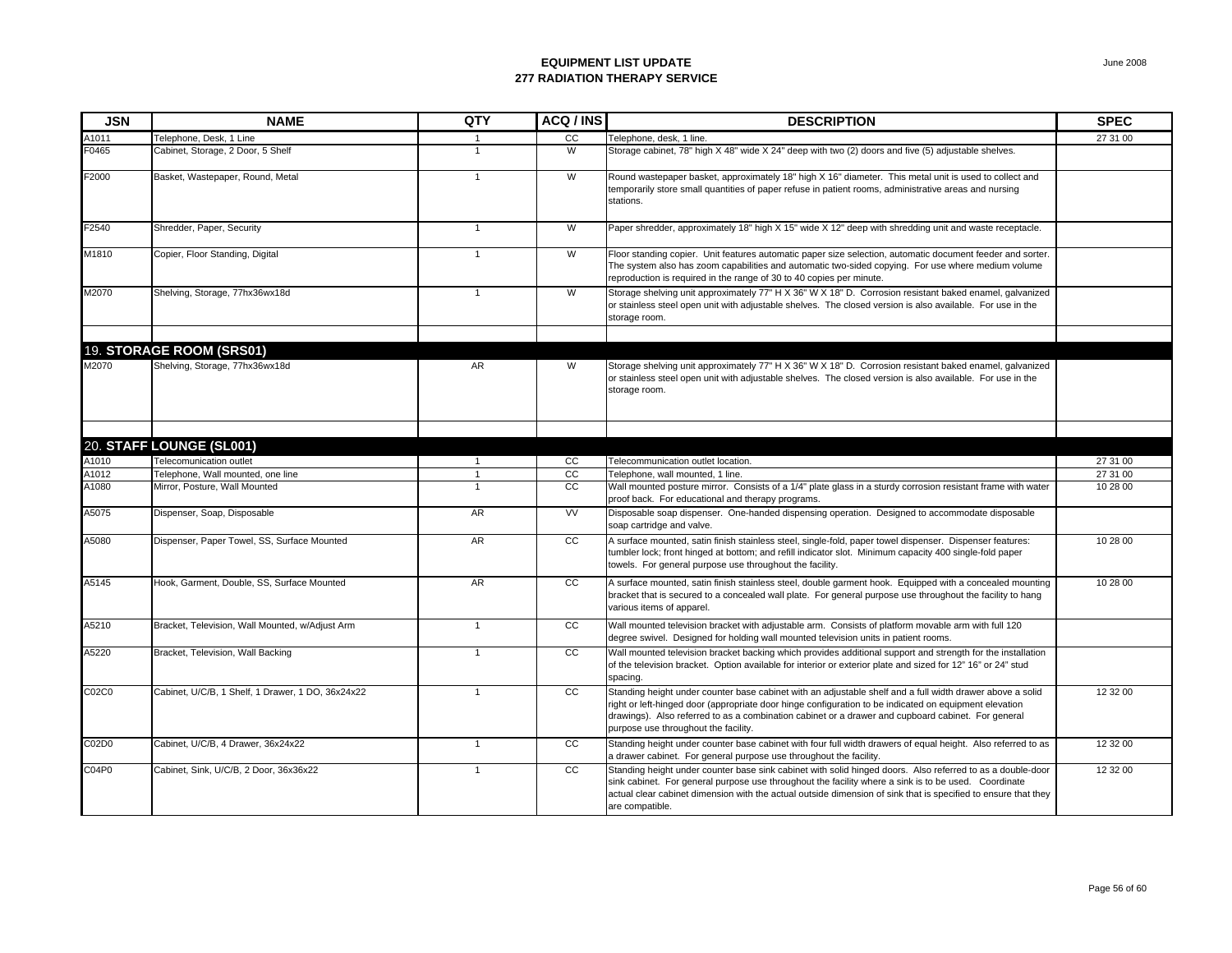| <b>JSN</b>   | <b>NAME</b>                                        | QTY            | ACQ / INS | <b>DESCRIPTION</b>                                                                                                                                                                                                                                                                                                                                                                                                                                                                                                                                                                                                                                               | <b>SPEC</b> |
|--------------|----------------------------------------------------|----------------|-----------|------------------------------------------------------------------------------------------------------------------------------------------------------------------------------------------------------------------------------------------------------------------------------------------------------------------------------------------------------------------------------------------------------------------------------------------------------------------------------------------------------------------------------------------------------------------------------------------------------------------------------------------------------------------|-------------|
| CB020        | Cabinet, W/H, 2 Shelf, 1 DO, Sloping Top, 38x24x13 |                | cc        | Wall hung cabinet with two adjustable shelves, solid right or left-hinged door (appropriate door hinge<br>configuration to be indicated on equipment elevation drawings), and sloping top. Also referred to as a solid<br>hinged single door case. For general purpose use throughout the facility.                                                                                                                                                                                                                                                                                                                                                              | 12 32 00    |
| <b>CS010</b> | Sink, SS, Single Compartment, 7.5x12x12 ID         | $\mathbf{1}$   | cc        | Single compartment stainless steel sink, drop-in, self-rimming, ledge-type, connected with a drain and<br>provided with a mixing faucet. It shall also be provided with pre-punched fixture holes on 4" center, integral<br>back ledge to accommodate deck-mounted fixtures, brushed/polished interior and top surfaces, and sound<br>deadened. Recommended for use in suspended or U/C/B sink cabinets having a high plastic laminate or<br>Chemsurf laminate countertop/work surface. For general purpose use throughout the facility.                                                                                                                         | 22 40 00    |
| CT030        | Countertop, High Pressure Laminate                 | $\overline{1}$ | cc        | High pressure laminate countertop (composition of wood particle core with plastic laminate surface) having<br>a hard smooth surface finish, standard thickness of 1", and a 4" butt backsplash/curb. Also referred to as a<br>work surface or work top. Available in a wide choice of colors, patterns, and depths. Used in general<br>purpose areas requiring a basic work surface arrangement with limited heat resistance and poor chemical<br>resistance. Pricing based upon a 24" depth.                                                                                                                                                                    | 12 36 00    |
| F0225        | Chair, Dining Room                                 | $\overline{4}$ | W         | Dining room chair with glides. Chair has straight legs with cushioned cloth or vinyl seat.                                                                                                                                                                                                                                                                                                                                                                                                                                                                                                                                                                       |             |
| F0795        | Table, Dining                                      | $\overline{1}$ | W         | Dining table. Round 42" diameter or square 42" X 42". Used in dining facilities and can comfortably seat<br>up to four (4) persons.                                                                                                                                                                                                                                                                                                                                                                                                                                                                                                                              |             |
| F2000        | Basket, Wastepaper, Round, Metal                   | $\overline{1}$ | <b>VV</b> | Round wastepaper basket, approximately 18" high X 16" diameter. This metal unit is used to collect and<br>temporarily store small quantities of paper refuse in patient rooms, administrative areas and nursing<br>stations.                                                                                                                                                                                                                                                                                                                                                                                                                                     |             |
| F3025        | Board, Bulletin, Wood Framed, 36 x 24              | $\overline{1}$ | <b>VV</b> | Bulletin board. Wood framed 1/2" cork posting panel with moisture proof backing. Units are factory<br>assembled and have keyhole hangers for easy installation.                                                                                                                                                                                                                                                                                                                                                                                                                                                                                                  |             |
| F3050        | Whiteboard, Dry Erase                              | $\overline{1}$ | <b>VV</b> | Whiteboard unit, approximately 36" H x 48" W consisting of a white porcelain enamel writing surface with<br>an attached chalk tray. Magnetic surface available. Image can be easily removed with a standard<br>chalkboard eraser. For use with water color pens. Unit is ready to hang.                                                                                                                                                                                                                                                                                                                                                                          |             |
| F3200        | Clock, Battery, 12" Diameter                       | $\overline{1}$ | W         | Clock, 12" diameter. Round surface, easy to read numbers with sweep second hand. Wall mounted unit<br>for use when impractical to install a fully synchronized clock system. Battery operated, (batteries not<br>included).                                                                                                                                                                                                                                                                                                                                                                                                                                      |             |
| K1552        | Brewer, Coffee, Auto, Elect, 3 Burner, Front/Back  | 1              | W         | Space saving front to back automatic coffee maker. This unit includes a heating tank, connection for a cold<br>water supply, decanter service with three burners, funnel and a water flow controller. The unit is used for<br>semi-automatic coffee brewing in cafeterias and commercial institutions. The unit automatically shuts off<br>the water flow when enough has passed through to fill the pot. The unit is normally provided plumbed with<br>a hot water faucet to the side for making other hot drinks (tea, cider, cocoa, etc.). The database height<br>dimension does not include the clearance for coffee decanters warming on the upper burners. |             |
| K4665        | Oven, Microwave, Consumer                          | $\mathbf{1}$   | W         | Counter mounted microwave oven for average duty use. The exterior cabinet can be metal or heavy duty<br>impact resistant plastic. The oven delivers instant energy for rapid heating, defrosting or prime cooking.<br>The oven has touch pad controls, digital timer, power level selector and preprogrammed selectors for<br>commonly cooked items. This oven is commonly found in staff lounges.                                                                                                                                                                                                                                                               |             |
| K8250        | Toaster, Pop-Up, 4 Slice, Electric                 | $\mathbf{1}$   | W         | Four (4) slice, electric pop-up toaster. The toaster casing is made from stainless steel and can produce up<br>to 290 slices/hr. This is used to toast sliced bread in food service kitchens and hospital cafeteria<br>operations. Several electrical power configurations are available; some may require special wall<br>receptacles. Refer to manufacturers' specifications.                                                                                                                                                                                                                                                                                  |             |
| M0500        | Television, Color, 20" Diagonal                    | $\mathbf{1}$   | <b>VV</b> | Color television. Unit consists of a color receiver/monitor, with remote control, full off-air channel capability,<br>automatic light sensor, broadcast stereo sound and automatic color balance.                                                                                                                                                                                                                                                                                                                                                                                                                                                                |             |
| R7000        | Refrigerator, 14 Cubic Feet                        | $\mathbf{1}$   | <b>VV</b> | This is a 14 Cubic Foot frostless top mount refrigerator/freezert approximately 64" H x 28" W x 29" D.<br>Combination unit that is used in households or other areas where general purpose storage of perishable<br>items is required.                                                                                                                                                                                                                                                                                                                                                                                                                           |             |
|              |                                                    |                |           |                                                                                                                                                                                                                                                                                                                                                                                                                                                                                                                                                                                                                                                                  |             |
|              | 21. STAFF LOCKERS (LR001)                          |                |           |                                                                                                                                                                                                                                                                                                                                                                                                                                                                                                                                                                                                                                                                  |             |
| A1010        | Telecomunication outlet                            | $\overline{1}$ | CC        | Telecommunication outlet location.                                                                                                                                                                                                                                                                                                                                                                                                                                                                                                                                                                                                                               | 27 31 00    |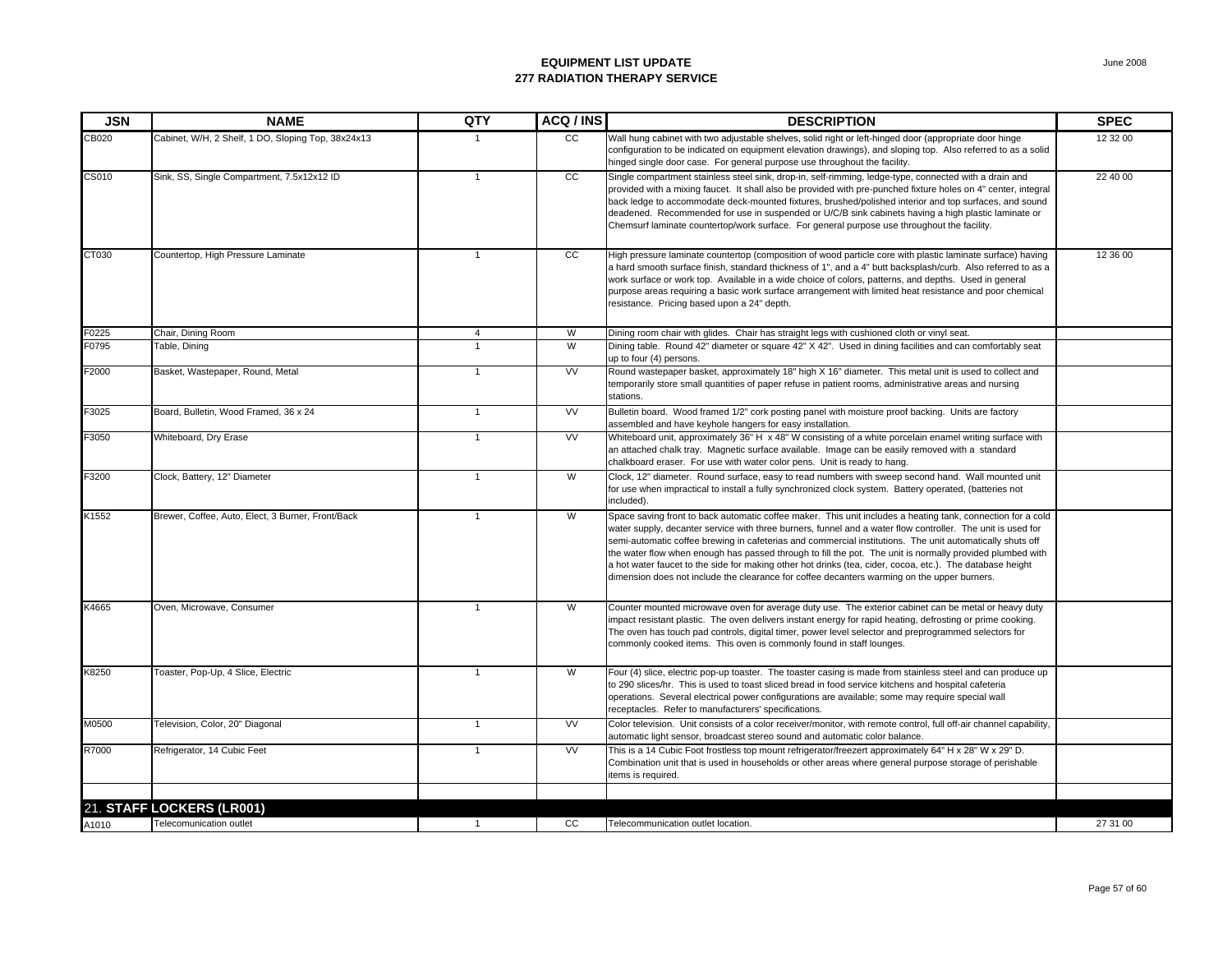| <b>JSN</b> | <b>NAME</b>                                      | QTY            | ACQ / INS       | <b>DESCRIPTION</b>                                                                                                                                                                                                                                                                                                                                                                                               | <b>SPEC</b> |
|------------|--------------------------------------------------|----------------|-----------------|------------------------------------------------------------------------------------------------------------------------------------------------------------------------------------------------------------------------------------------------------------------------------------------------------------------------------------------------------------------------------------------------------------------|-------------|
| A1012      | Telephone, Wall mounted, one line                | $\mathbf{1}$   | CC              | Telephone, wall mounted, 1 line.                                                                                                                                                                                                                                                                                                                                                                                 | 27 31 00    |
| A1035      | Locker, Single Tier                              | $\overline{1}$ | W               | Locker, single tier, approximately 72" H x 12" W x 18" D. Unit includes coat hooks, hanger rod, and<br>ventilating louvers. Door latch permits the use of a padlock. For storage of personal belongings.                                                                                                                                                                                                         |             |
|            | or                                               |                |                 |                                                                                                                                                                                                                                                                                                                                                                                                                  |             |
| A1040      | Locker, 2 Person, Side by Side, 72x15x18         | <b>AR</b>      | W               | Two person locker, double tier, 72Hx12Wx18D. This unit includes hooks for coats and hats. Door<br>equipped with safety guard handles. Designed for storage of coats, hats, and other personal belongings.<br>Other width and depths are available.                                                                                                                                                               |             |
| A1080      | Mirror, Posture, Wall Mounted                    | <b>AR</b>      | <b>CC</b>       | Wall mounted posture mirror. Consists of a 1/4" plate glass in a sturdy corrosion resistant frame with water<br>proof back. For educational and therapy programs.                                                                                                                                                                                                                                                | 10 28 00    |
| A5025      | Bench, Locker Room, Portable                     | $\mathbf{1}$   | W               | Locker room bench. Floor mounting -1-1/4" thick. Benches are sanded smooth with two coats of moisture-<br>resistant sealer to ensure a protective, satin gloss surface, and mounted on strong steel pedestal anchored<br>to the floor. Over all height of 18" includes pedestal. Size as required.                                                                                                               |             |
|            | -OR-                                             |                |                 |                                                                                                                                                                                                                                                                                                                                                                                                                  |             |
| A5020      | Bench, Locker Room, Floor Mounted                | AR             | W               | Portable locker room bench. Approximately 1-1/2" thick. Benches shall be laminated hardwood with a<br>moisture resistant sealer or anodized aluminum Units are mounted on strong pedestals.                                                                                                                                                                                                                      |             |
| A5145      | Hook, Garment, Double, SS, Surface Mounted       | <b>AR</b>      | <b>CC</b>       | A surface mounted, satin finish stainless steel, double garment hook. Equipped with a concealed mounting<br>bracket that is secured to a concealed wall plate. For general purpose use throughout the facility to hang<br>various items of apparel.                                                                                                                                                              | 10 28 00    |
| F2000      | Basket, Wastepaper, Round, Metal                 | $\overline{1}$ | W               | Round wastepaper basket, approximately 18" high X 16" diameter. This metal unit is used to collect and<br>temporarily store small quantities of paper refuse in patient rooms, administrative areas and nursing<br>stations.                                                                                                                                                                                     |             |
| A5180      | Track, Cubicle, Surface Mounted, With Curtain    | $\mathbf{1}$   | $\overline{cc}$ | Surface mounted cubicle track, with curtain. Track constructed of thick extruded aluminum. Equipped with<br>self lubricating carriers, beaded drop chain hooks, and flame resistant curtain. To include removable end<br>caps. Designed to be suspended around patient areas where privacy is needed. Price listed is per foot of<br>the track, curtains to be priced per quote.                                 | 10 21 23    |
| 2.         | <b>CUBICLE, STUDENT (OFA03)</b>                  |                |                 |                                                                                                                                                                                                                                                                                                                                                                                                                  |             |
| A1010      | <b>Telecommunication Outlet</b>                  | $\mathbf{1}$   | cc              | Telecommunication outlet location.                                                                                                                                                                                                                                                                                                                                                                               | 27 31 00    |
| A1016      | Telephone, Desk, With Speaker                    | $\mathbf{1}$   | $\overline{cc}$ | Telephone, desk, with speaker.                                                                                                                                                                                                                                                                                                                                                                                   | 28 31 00    |
| A5145      | Hook, Garment, Double, SS, Surface Mounted       | $\overline{1}$ | <b>CC</b>       | A surface mounted, satin finish stainless steel, double garment hook. Equipped with a concealed mounting<br>bracket that is secured to a concealed wall plate. For general purpose use throughout the facility to hang<br>various items of apparel.                                                                                                                                                              | 10 28 00    |
| E0099      | Workstation, Corner Work Surf, Free Stand, 72x96 | $\overline{1}$ | W               | THIS TYPICAL INCLUDES:<br>4 Standard Solid Panel<br>2 Panel-to-Panel Connectors<br>1 Panel Connector, 2-Way Corner<br>2 Finished End Hardware<br><b>Cantilevered Corner Work Surface</b><br>2 Cantilevered Work Surface<br>3 Lockable Flipper Units<br>3 Lights<br>2 Tackboards<br>2 Tool Rails<br>2 Paper Trays<br>Diagonal Tray<br>Adjustable Keyboard Tray<br>1 Mobile Pedestal, Box/File<br>2 Support Panels |             |
| F0110      | Bookcase, 3 Shelf                                | $\mathbf{1}$   | <b>VV</b>       | Freestanding open metal shelf book case, approximately 60" high X 36" wide X 18" deep with three (3)<br>adjustable shelves and four (4) non-marking floor glides.                                                                                                                                                                                                                                                |             |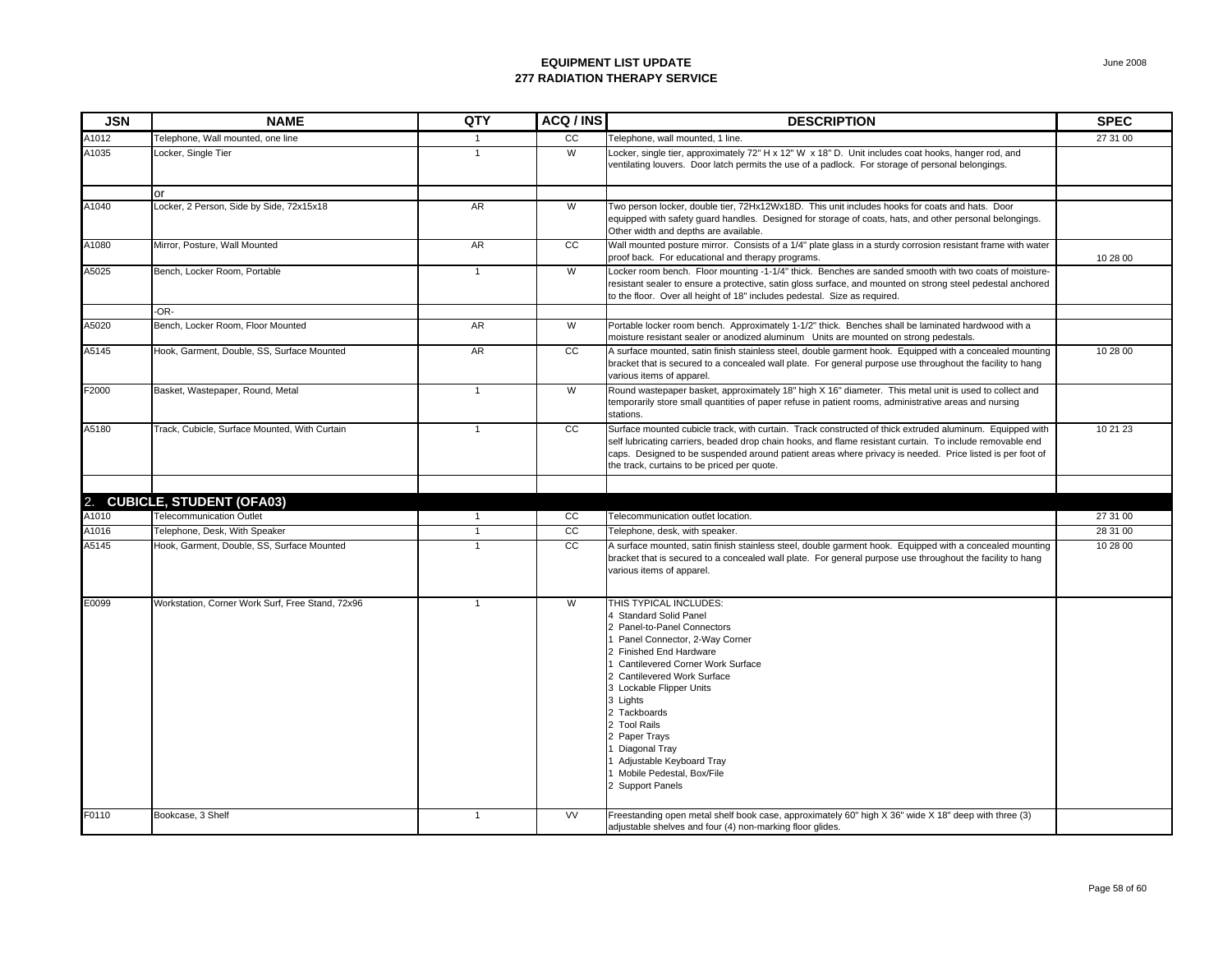| <b>JSN</b> | <b>NAME</b>                                     | QTY            | ACQ/INS        | <b>DESCRIPTION</b>                                                                                                                                                                                                                                                                                                                                                                                                                                                                                                    | <b>SPEC</b> |
|------------|-------------------------------------------------|----------------|----------------|-----------------------------------------------------------------------------------------------------------------------------------------------------------------------------------------------------------------------------------------------------------------------------------------------------------------------------------------------------------------------------------------------------------------------------------------------------------------------------------------------------------------------|-------------|
| F0205      | Chair. Side With Arms                           |                | W              | Upholstered side chair, 32" high X 21" wide X 23" deep with arms, padded seats and padded backs. Seat<br>height is a minimum of 17". Available with or without sled base.                                                                                                                                                                                                                                                                                                                                             |             |
| F0275      | Chair, Swivel, High Back                        | $\mathbf{1}$   | W              | Highback contemporary swivel chair, 41" high X 23" wide X 23" deep with five (5) caster swivel base and<br>arms. Chair may be used at desks or in conference rooms. Back and seat are foam padded and<br>upholstered with either woven textile fabric or vinyl.                                                                                                                                                                                                                                                       |             |
| F0420      | Cabinet, Filing, Lateral, Half Height           | $\mathbf{1}$   | W              | Half height two (2) or three (3) drawer lateral filing cabinet, 28" high X 42" wide X 18" deep with recessed<br>handles, locking device and drawer label holders. Drawers are adaptable to either letter or legal size<br>materials.                                                                                                                                                                                                                                                                                  |             |
| F2000      | Basket, Wastepaper, Round, Metal                | $\mathbf{1}$   | W              | Round wastepaper basket, approximately 18" high X 16" diameter. This metal unit is used to collect and<br>temporarily store small quantities of paper refuse in patient rooms, administrative areas and nursing<br>stations.                                                                                                                                                                                                                                                                                          |             |
| M1801      | Computer, Microprocessing, w/Flat Panel Monitor | $\overline{1}$ | W              | Desk top microprocessing computer. The unit shall consist of a central processing mini tower, flat panel<br>monitor, keyboard, mouse and speakers. The system shall have the following minimum characteristics: a<br>2.8 GHz Pentium processor; 512 MB memory; 80GB hard drive; 32/48x CD-ROMDVD combo; a 3.5" floppy<br>drive; 1.44MB network interface card; video 32 MB NVIDIA; a 15 inch flat panel color monitor. The<br>computer is used throughout the facility to input, manipulate and retrieve information. |             |
|            |                                                 |                |                |                                                                                                                                                                                                                                                                                                                                                                                                                                                                                                                       |             |
|            | 3. CONFERENCE / CLASSROOM (CRR01)               |                |                |                                                                                                                                                                                                                                                                                                                                                                                                                                                                                                                       |             |
| A1010      | <b>Telecommunication Outlet</b>                 | 1              | cc             | Telecommunication outlet location.                                                                                                                                                                                                                                                                                                                                                                                                                                                                                    | 27 31 00    |
| A1011      | Telephone, Desk, 1 Line                         | $\overline{1}$ | cc             | Telephone, desk, 1 line.                                                                                                                                                                                                                                                                                                                                                                                                                                                                                              | 27 31 00    |
| A5145      | Hook, Garment, Double, SS, Surface Mounted      | $\overline{1}$ | cc             | A surface mounted, satin finish stainless steel, double garment hook. Equipped with a concealed mounting<br>bracket that is secured to a concealed wall plate. For general purpose use throughout the facility to hang<br>various items of apparel.                                                                                                                                                                                                                                                                   | 10 28 00    |
| A6046      | Artwork, Decorative, With Frame                 | $\mathbf{1}$   | <b>VV</b>      | This JSN is to be used for determining and defining location of decorative artwork.                                                                                                                                                                                                                                                                                                                                                                                                                                   |             |
| F0115      | Bookcase, Open, 5 Shelf                         | $\overline{1}$ | $\overline{W}$ | Freestanding open shelf bookcase, approximately 82" high X 37" wide X 18" deep with 5 (five) adjustable<br>shelves. Unit can be separate or part of a system with available add-on shelving.                                                                                                                                                                                                                                                                                                                          |             |
| F0220      | Chair, Conference                               | AR             | W              | Conference chair designed to complement the executive furniture package selected. Foam rubber<br>cushioned seats and backs covered with either woven fabric or vinyl. Base with 5 (five) swivel casters.                                                                                                                                                                                                                                                                                                              |             |
| F0300      | Chair, Task, Swivel, With Arms                  | $\mathbf{1}$   | W              | Task chair, approximately 34" H X 26" W X 22" D with adjustable arms and a five caster adjustable swivel<br>base. Seat and back are foam padded and upholstered in woven fabric or vinyl.                                                                                                                                                                                                                                                                                                                             |             |
| F0465      | Cabinet, Storage, 2 Door, 5 Shelf               | $\overline{1}$ | W              | Storage cabinet, 78" high X 48" wide X 24" deep with two (2) doors and five (5) adjustable shelves.                                                                                                                                                                                                                                                                                                                                                                                                                   |             |
| F0690      | Workstation, Computer, Enclosed, With Lock      | $\overline{1}$ | W              | Computer operator workstation ,approximately 58" high X 36" wide X 25" deep. A fully enclosed<br>workstation for a computer, monitor, printer and supplies. Cabinet has two lockable doors.                                                                                                                                                                                                                                                                                                                           |             |
| F0755      | Table, Conference, Wood                         | $\mathbf{1}$   | W              | Executive conference table. Dimensions are approximately 30" high, 48" wide with lengths varying from<br>74" to 96". These tables add traditional elegance to any conference room.                                                                                                                                                                                                                                                                                                                                    |             |
| F0835      | Stand, Projection                               | $\mathbf{1}$   | W              | Mobile projection stand with electrical outlet. Equipped with four (4) swivel casters with anti-shimmy spring<br>cups, non-marking wheels, two (2) locking, and shelf storage. Convenience outlet required at point of use.                                                                                                                                                                                                                                                                                           |             |
| F2000      | Basket, Wastepaper, Round, Metal                | $\mathbf{1}$   | W              | Round wastepaper basket, approximately 18" high X 16" diameter. This metal unit is used to collect and<br>temporarily store small quantities of paper refuse in patient rooms, administrative areas and nursing<br>stations.                                                                                                                                                                                                                                                                                          |             |